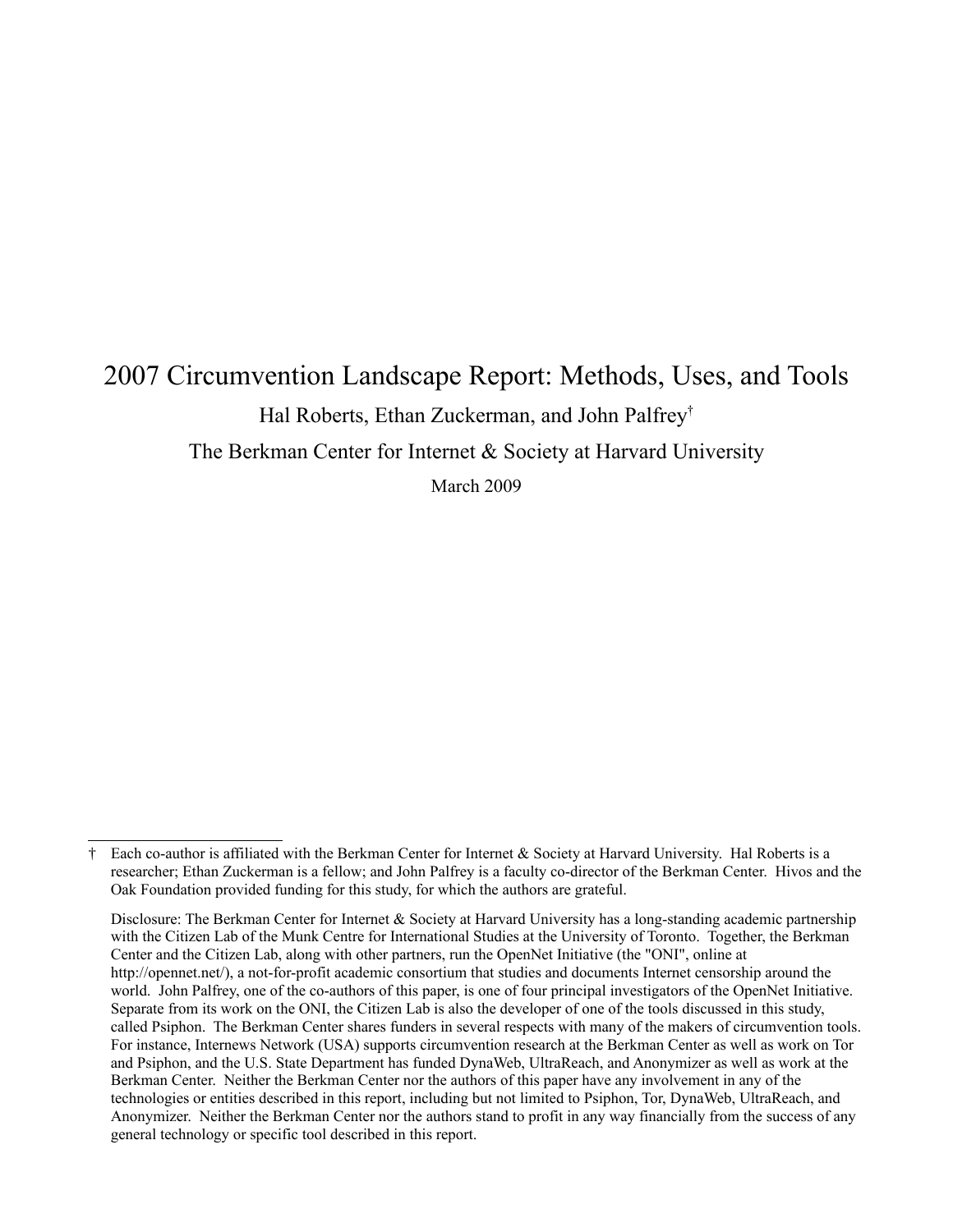2007 Circumvention Landscape Report: Methods, Uses, and Tools

- 1. Preface
- 2. Theoretical Landscape
	- A. Social, Political, and Technical Filtering
	- B. Technical Filtering Methods
	- C. Circumvention Methods
	- D. Use Cases
- 3. Tool Analysis
	- A. Tool Selection
	- B. Tool Comparison Summary
	- C. Aggregate Testing Results
- 4. Anonymizer Anonymous Surfing Report
- 5. Anonymizer China Report
- 6. DynaWeb FreeGate Report
- 7. UltraReach Report
- 8. Circumventor/CGIProxy Report
- 9. Psiphon Report
- 10. JAP Report
- 11. Tor Report
- 12. Coral Report
- 13. Hamachi Report
- 14. Conclusions
- Appendix I: Methods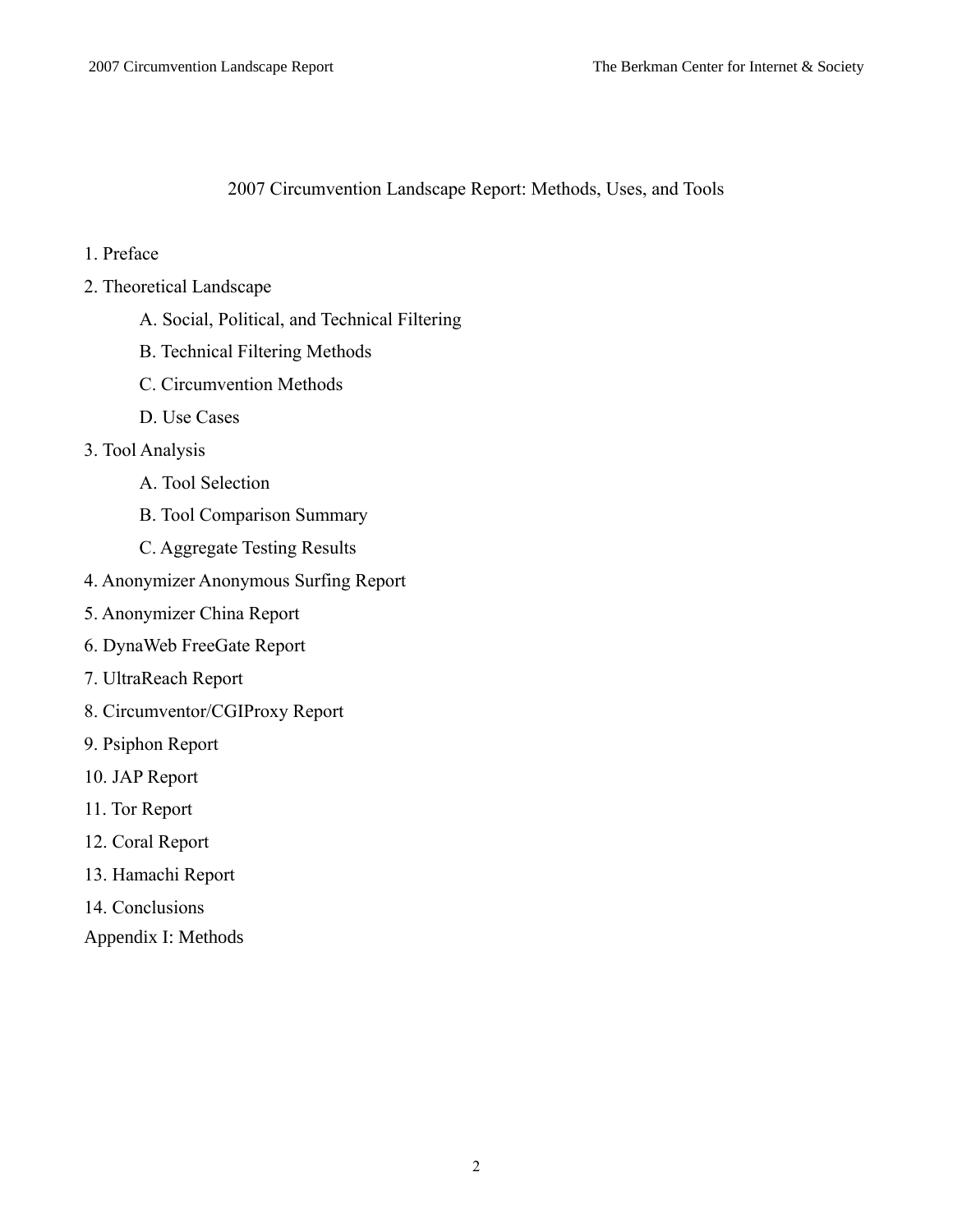#### 1. Preface

Over the past fifteen years, we have collectively transformed the Internet from an academic curiosity to an essential piece of the global communications infrastructure, an engine for commerce and a major platform for free expression. As states have connected their citizenry to the Internet, leaders of some of those states have discovered speech they find threatening, unsettling or counter to national values and norms. In turn, some states have taken measures to limit citizen access to the Internet and prohibited the publication of various types of information online.

In 2002, independent research teams at the universities of Cambridge, Harvard, and Toronto began to document the extent to which the Internet is not exactly a safe haven for activists -- and neither as free nor as open -- as optimists had claimed. More or less concurrently, these research teams began to probe the ways in which certain governments were restricting access to information online that they deemed to be subversive. An early report by Jonathan Zittrain and Ben Edelman at Harvard Law School, for instance, documented efforts by the Saudi Arabian government's Internet Services Unit to prevent its citizens from accessing thousands of web pages (http://cyber.law.harvard.edu/filtering/saudiarabia/). In the past five years, government filtering of the Internet has become endemic. These independent researchers banded together to form The OpenNet Initiative, a research project which joins Zittrain as well as Ron Deibert (Toronto), John Palfrey (HLS), and Rafal Rohozinski (Cambridge). The OpenNet Initiative presently tracks filtering in more than forty states (http://opennet.net/research).

Some states filter just a few websites, such as Singapore; others, such as Iran, filter tens of thousands. China has implemented a vast and complex system which involves filtering international websites as well as pervasive censorship by Chinese Internet companies of content published within the nation (http://www.rsf.org/article.php3?id\_article=23924). Other nations have chosen simpler approaches. When the government of Myanmar discovered that citizens were using the Internet to report on the Saffron Revolution, they shut off access to the Internet, a crude but extremely effective form of Internet filtering (http://cyber.law.harvard.edu/home/home?wid=10&func=viewSubmission&sid=2999).

Tools to circumvent Internet filtering predate government filtering of the Internet. Seventeen-year-old high school student Bennett Hazelton founded Peacefire.org in 1996 to protest the use of Internet filtering software by US schools and to help high school students find tools to circumvent these filters (http://www.aclu.org/privacy/speech/15538lgl19970319.html, http://peacefire.org). Even in those early days of the Internet's popularity, hundreds of simple websites – proxies – existed to help users evade Internet filters.

As filtering has become more pervasive, a number of efforts have emerged to produce circumvention tools and distribute them to potential users. These tools are likely used only by a few million people, mostly from states where the Internet is filtered by the government in concert with private parties, to get access to filtered content. Some efforts have become profitable businesses; others are labors of love financed by their creators. Several circumvention efforts have built, maintained and marketed their tools with support from government and foundation funders who focus on human rights and free expression.

It's easy to understand why governments and human rights funders would be interested in supporting censorship circumvention tools. As discourse shifts from traditional media to new participatory media, the ability to access and create online information becomes equivalent to the ability to read, listen and speak freely. There's a long history of the importance of free media in closed societies, including the role of Radio Free Europe and Radio Liberty in ending state communism in the Soviet Union.

Because Internet filtering and circumvention is a highly technical field, there is a concern that funding may be supporting tools that do not work as promised, or that duplicate the functionality of existing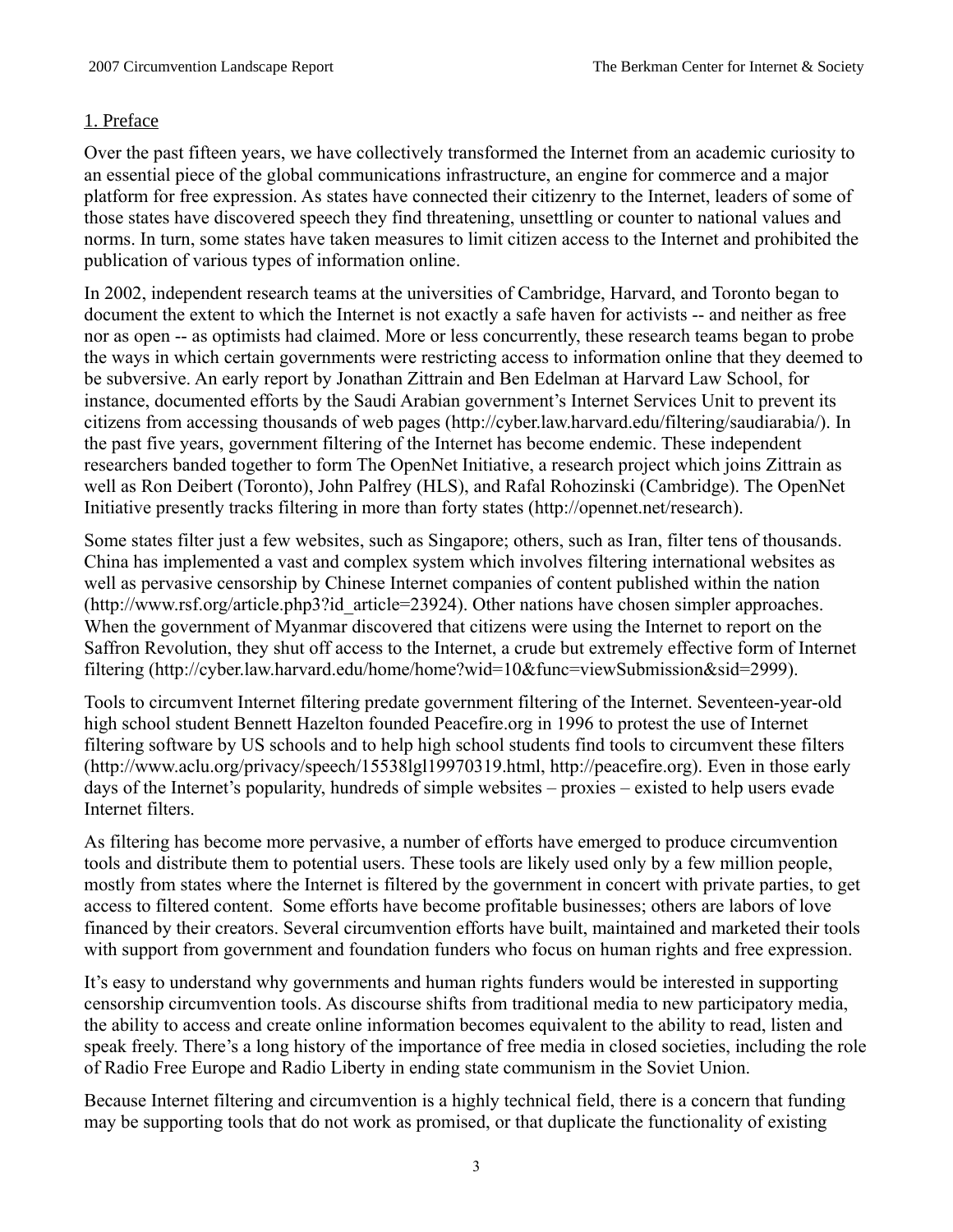tools. The Berkman Center was invited by Hivos and The Oak Foundation to conduct an evaluation of the major circumvention tools, with a focus on their utility, possible areas for improvement and longterm sustainability. This report is one of the end products of that research.

Under the leadership of Hal Roberts, a senior researcher at the Berkman Center, we have produced a report on the functionality of ten circumvention tools, including lab tests and field tests in South Korea, Vietnam and two cities in China. The report describes the existing landscape of circumvention methods, tools, and uses. The report also identifies how the tools interact with different circumvention uses. The report consists of theoretical and tool analysis sections. The theoretical section contains a narrative description of existing filtering and circumvention methods and some usage modes for the circumvention tools. The tool analysis section includes a separate report on each of the following tools: Anonymizer Anonymous Surfing, Anonymizer China, DynaWeb FreeGate, UltraReach, Circumventor/CGIProxy, Psiphon, JAP, Tor, Coral, Hamachi. Each of these tool reports begins with a summary analysis of the strengths and weaknesses of the tool and is followed by the results of the in lab and in country tests and a detailed analysis of the tool and project.

Work began on this report almost two years ago; today, at the date of publication in early 2009, some of the information presented here is out of date. This report is certainly no longer a comprehensive overview of the field – important new tools have been introduced that we have not yet evaluated. The Berkman Center requested permission from the study's sponsors to release this report to the general public because we believe the methodology pioneered here will be useful for any future projects evaluating the utility of these tools and we think the broad findings about the methods and approaches of filtering and circumvention hold. We encourage other researchers to borrow freely from our methodology (described in detail in Appendix II of this report) and welcome anyone who wants to replicate, expand and repeat this work to let us know if we can be of assistance, technically or otherwise.

Looking to the future, we now think it likely that simple web proxies represent at least as great if not greater proportion of circumvention tool usage as do the more sophisticated tools included in this report. An assumption of this report was that only users at the margins would rely on simple proxies because of the trouble of constantly finding new proxies as old ones were blocked by countries. We now have some evidence that that assumption is false (both that users are not using the simple proxies and that filtering countries are blocking simple proxies quickly). We think that any followup studies of the technology of circumvention tools, like that in the following study, should rely on a better understanding of which tools are actually used, how they are used, and why people use them.

# A. Summary of Findings

We were reassured to discover that most tools function as intended. They allow users to circumvent Internet censorship, even in countries like China and Vietnam, which use sophisticated technology to filter. However, we discovered that all tools slow down access to the Internet, that most tools featured serious security holes, and that some tools were extremely difficult for a novice Internet user to use.

Because the study was conducted in cooperation with tool authors, they have been alerted by our team to security holes, and several developers have already patched holes identified in the study. The Berkman Center also hosted a meeting in Oxford, UK that allowed the developers of all these tools to meet and share ideas about the evolution of their systems. This dialog between toolmakers may prove to be one of the most useful aspects of the study.

The Berkman report does not offer a summary of recommendations of which tools best serve users in circumventing Internet filtering. Different users will find that different tools meet their particular needs, depending on the priority and definition of the criteria below. However, at the end of each tool report,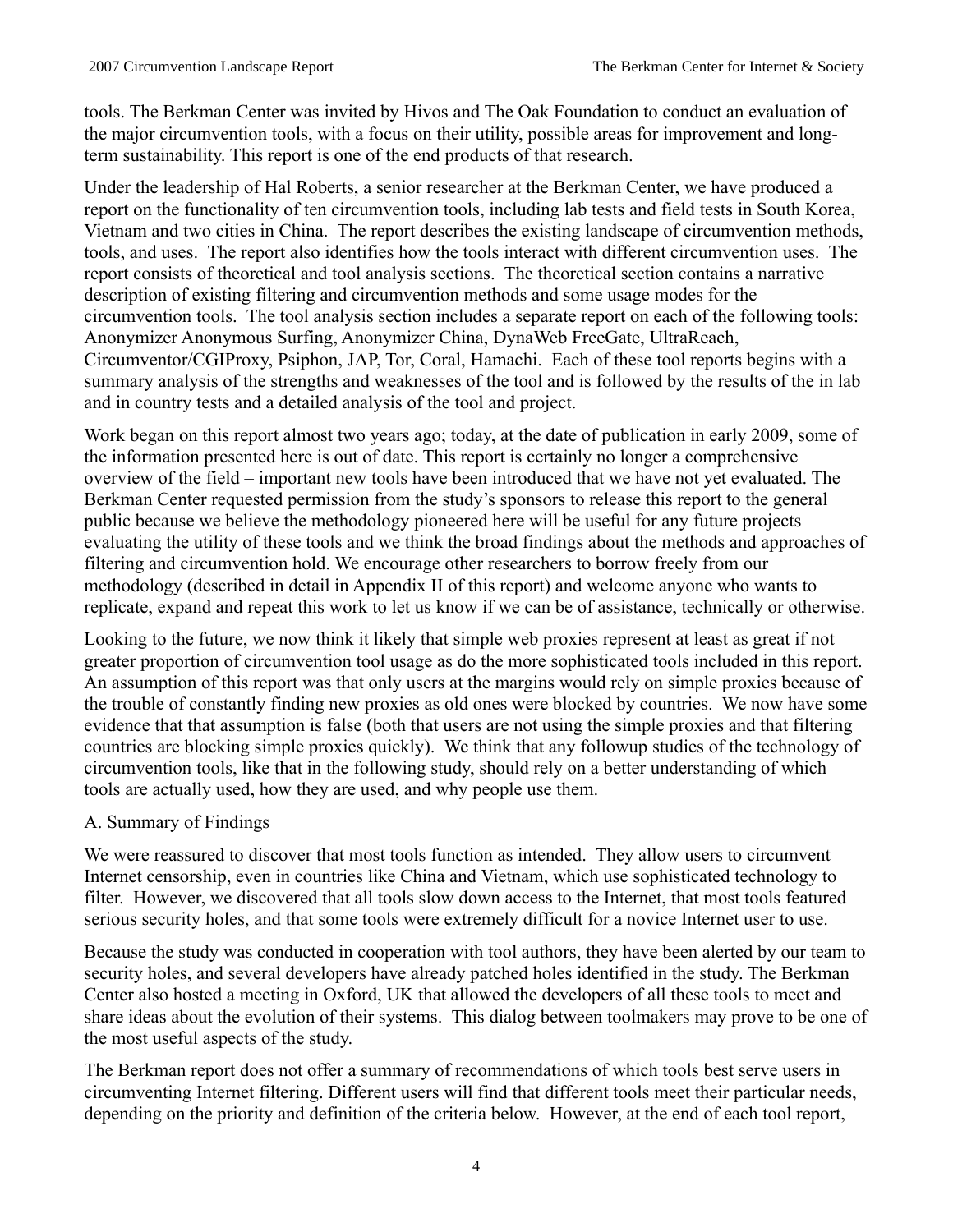we evaluate the tool based on six criteria:

- Utility (Does it retrieve filtered web pages? How fast is it compared to unmediated browsing? How well does/will performance scale?)
- Usability (How easy it for novice users to learn? How easy is it to use?)
- Security (How well does the tool protect the user from surveillance at various points in the network?)
- Promotion and marketing of the tool (How well is knowledge of the tool pushed out to users in filtered countries?)
- Fiscal sustainability of the project (To what degree is the project on a path toward fiscal self sustainability?)
- Openness (Is the code open source? Are the developers approachable and forthright about their techniques and future plans?)

Both the definition of and the weights attached to each criteria vary widely depending on subjective priorities of the evaluation (is openness a strength or a liability? is funding through foundation and government grants sustainable? is security more important than usability?). Furthermore, these evaluations are based on work that is now two years old and so does not necessarily reflect the current state of these tools. Most of the tool developers have submitted responses that address both the full tool reports and these evaluations and discuss recent developments with the tools. Some of those responses express strong disagreement with these evaluations. Many of the problems identified in the evaluations and in the detailed project reports have been fixed, and undoubtedly new problems have arisen for many of the tools. Because the testing is now out of date, we do not include numerical rankings or scores based on the evaluations.

Among other disagreements about the criteria for evaluation, some of the tool developers consider secrecy about their implementation details to be a strength rather than a liability. They argue that secrecy allows them to protect their tools (and users) from filtering and snooping. From a technical point of view, there is a well established, contentious debate among software developers about whether secrecy about implementation details is a robust strategy for security. We hold with those that believe that such an approach amounts to security through obscurity and generally leads to less secure software over the long term. A determined opponent can usually reverse engineer the working of any public system. If the system relies on secrecy for security, that opponent is more likely to be able to find a vulnerability in the system once she has reverse engineered it. Our preferred approach is to design a system that is secure even if the attacker knows how it works. An open approach allows the community to audit the system rather than leaving the auditing to the attackers who are willing to reverse engineer it, forcing developers to fix vulnerabilities rather than hide them. This mode of developing in the open is used for most major security standards, such as the https and ssl standards that provide widespread encryption for web browsing.

From a social point of view, we think openness is also important to help users (and researchers and funders) understand what kinds of trust they are investing in a given tool. Circumvention tools function as virtual ISPs, rerouting the traffic of their users around blocking filters and in the process gaining the same level of access to that traffic as the users' local ISPs. The access to that data represents a large investment of trust in the tools: trust that the tools will faithfully transmit the data and will not share, lose, or sell data about their users to undesired third parties. Openness on the part of the circumvention tools about how their tools work and what they are doing with the sensitive user data they control is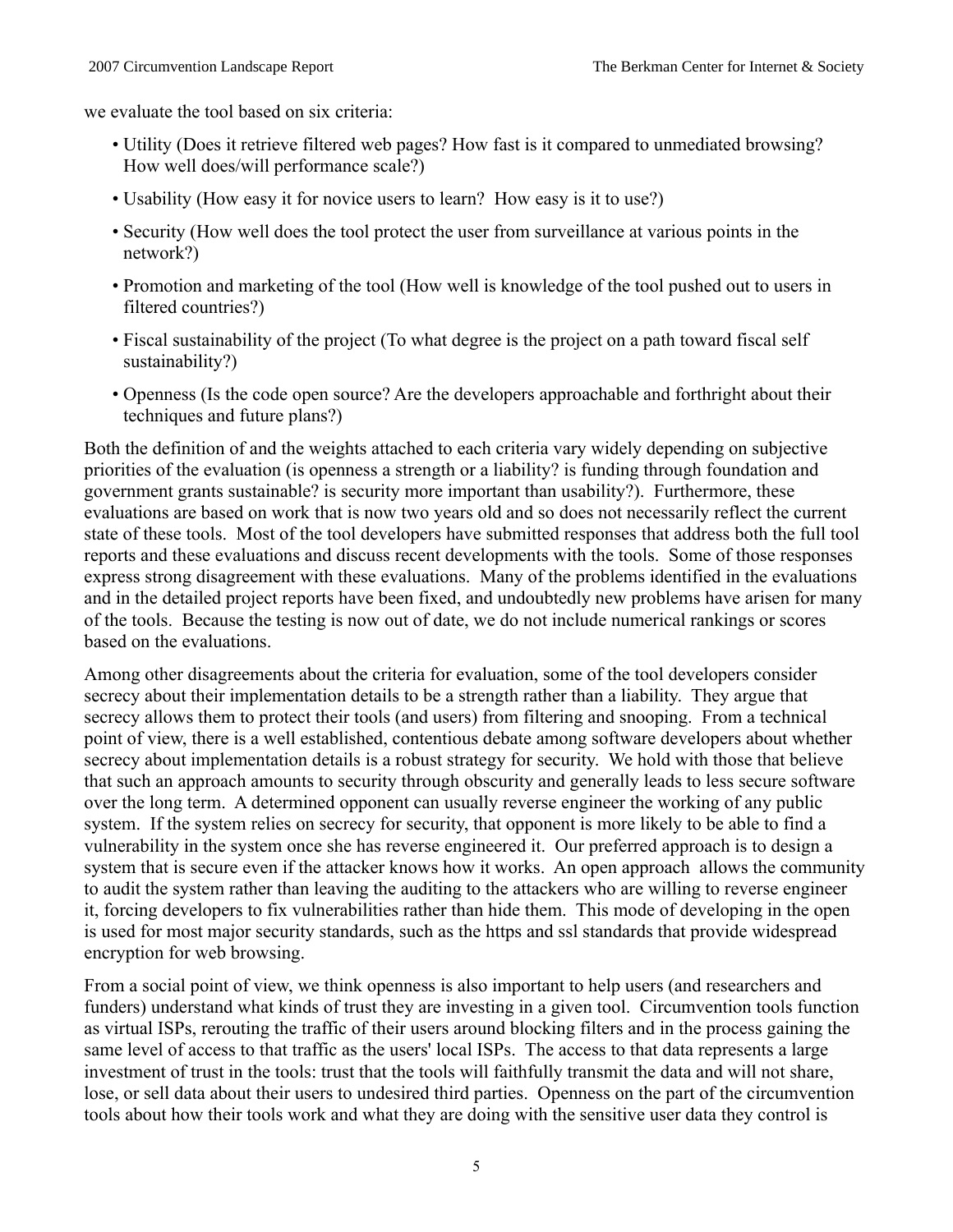critical to helping users make decisions about which tools to use and how to use them.

The tools differ in their approaches to other technical problems:

- *Centralized vs. Peer-to-Peer Performance*. Some tools (Anonymizer, UltraReach, DynaWeb) use a set of centralized servers as proxies. Other tools (Tor, JAP, Circumventor, Psiphon) rely on peerto-peer technology to allow volunteers to use their own computers as proxies. Centralized proxy systems incur linear increases in operating cost as the number of users grow but currently perform significantly better than peer-to-peer systems and can also improve performance straigthforwardly with increased funding per user. Peer-to-peer systems incur very little incremental operating cost as the number of users grow, but their poor performance is generally difficult to improve even with increased funding.
- *Trust*. In most proxy systems, the person or organization managing the proxy has the ability to monitor what content a user is looking at, and can filter what the user accesses. Centralized systems require the user to trust the operator of the centralized servers. Tor and JAP attempt to address this problem through sophisticated routing techniques, allowing the user to trust the architecture of multiple proxies rather than any one proxy operator (though JAP's default implementation is badly broken and Tor's leaves careless users open to attack). Psiphon and Circumventor require the user to trust the operator of the particular node accessed by the user. No one of these models is the most secure; each is best suited for a different set of use cases.
- *Discovery and Blocking Resistance*. Countries that filter the net tend to block access to Internet circumvention tools as well. Anonymizer, for instance, is blocked in most filtered countries. To solve this problem, tools use sophisticated methods to distribute the locations of new proxies, including mailing lists, chat systems and bulletin boards. Peer-to-peer tools like Psiphon rely on their peer to peer structure to limit blocking – because very few people use a given Psiphon node, it is less likely to be blocked. Centralized tools like UltraReach rely on sophisticated anti-blocking technologies to outwit filterers.

It's worth nothing that none of the developers we spoke to, individually and at our convening, foresaw a "silver bullet" that would "solve" the problem of filtering circumvention. All the tools rely, to a certain degree, on providing more proxies than the authorities can block and continuing to create new proxies as old ones are blocked. The preferred technical term for this strategy is "Whack a Mole," a reference to an American fairground game, and while none of the developers are thrilled about an ongoing arms race with censors, some are taking complex steps to ensure they'll have many more proxies than the government can shut down. We are confident that the tool developers will for the most part keep ahead of the governments' blocking efforts.

#### B. Implications of the Study

Most of the tools reviewed in the study require additional development (and concomitant funding) either to improve the design of the tools, or to help the tools scale to accommodate more users. Improving UltraReach, for instance, would involve supporting the tool's founder in purchasing more servers and bandwidth, or purchasing the founder's code and operating it on dedicated server farms, or both. Scaling Psiphon, on the other hand, might involve improving the existing code base to support a caching architecture.

We believe future development of circumvention tools should not focus on a single path or strategy. Filtering governments would find it easier to combat that one tool, even if well funded, than to combat a diverse set of tools. Moreover, no one tool is the best for all use cases, so the user base benefits from a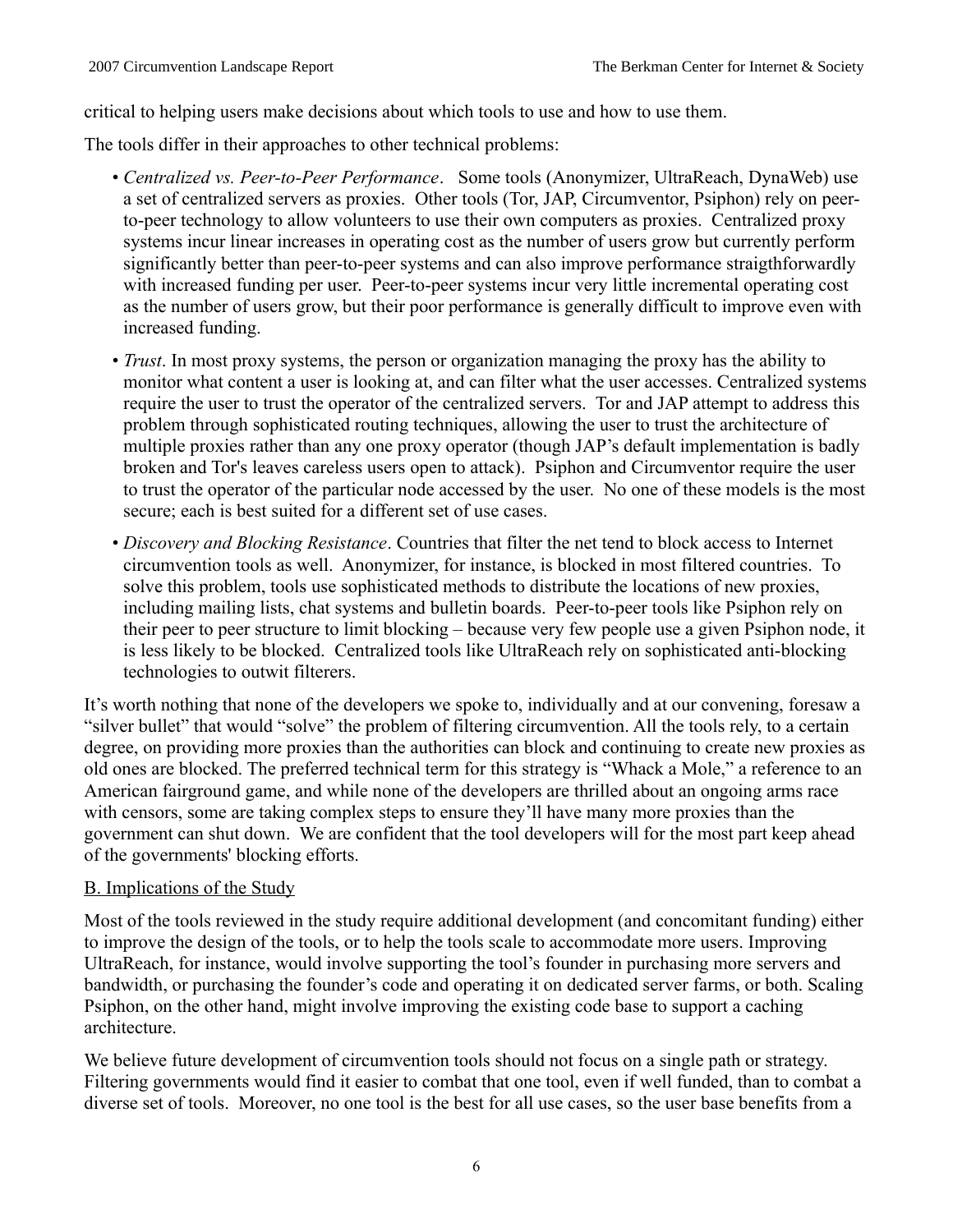variety of tools that meet a variety of needs.

Extrapolating from the usage figures privately reported to us by tool developers (numbers that are basically unverifiable), we guess that the number of people using circumvention tools is around two to five million users worldwide. This number is quite high in absolute terms but quite low relative to the total number of filtered Internet users (China alone has over two hundred million Internet users). Even accepting likely high end estimates of the project developers, we believe that less than two percent of all filtered Internet users use circumvention tools.

This study points out a number of likely reasons for the low uptake of the circumvention tools:

- The performance of the tools is quite poor, ranging from marginally usable for the best tools to painfully bad for most of the rest (many tools required longer than the maximum allotted four minutes to load many sites).
- Though the tools have mostly remained functional despite blocking efforts by filtering countries, the countries have had very good success blocking the circumvention tools from appearing on search sites like Google. So circumvention tool projects have to rely on alternative, non-web methods of distribution. Most of these methods use technologies like instant messaging or email but are ultimately a technically-enhanced form of inefficient word of mouth.
- All circumvention tools require either that the user install additional software or that the user know someone in an unfiltered country who will install additional software. Even though most of the tools work hard to make installation of this software as easy as possible, any installation is a significant barrier of entry for many users, and users may be deterred by the unprofessional appearance of many tools.

We urge everyone involved with Internet filtering circumvention to think realistically about the appropriate goal for the number of users who will use circumvention tools. Even though additional work and investment will improve these tools, the problems the tools face become much harder to battle as the tools improve. Performance is a particularly difficult problem to solve entirely. Proxying a connection requires double the bandwidth of the original, direct connection (the bandwidth to get from A to B has to be reproduced first from A to C and then from C to B). So providing every filtered Internet user a proxied connection would require double the bandwidth used by every one of those filtered users. Even though there is room for much improvement in the distribution and installation of these tools, there is a fundamental ceiling in both of these areas. Even if circumvention tools were perfectly usable, we think that a majority of people in many filtering countries would choose not to use any of them due to social and political forces that discourage dissent and political barriers (including the risk of imprisonment).

Taking all of these limitations into account, we believe that universal usage of circumvention technology is an unrealistic goal, but usage by a critical 5-10% of influential users (or, say, those most at risk of persecution) in target countries is reachable with sufficient support. We hope that these early adopters will serve a key role in their communities, both encouraging wider use of the tools and pushing the information gained through their unfiltered connection to their wider communities.

# C. Future Research

We believe the methods we advance in this paper to study the effectiveness of circumvention tools should be applied to a broader set of tools and repeated on an annual basis. We strongly advocate that any work in this field include field testing as well as lab testing, as our statistics showed that performance in censored countries was difficult to reproduce in lab testing. We believe a regular process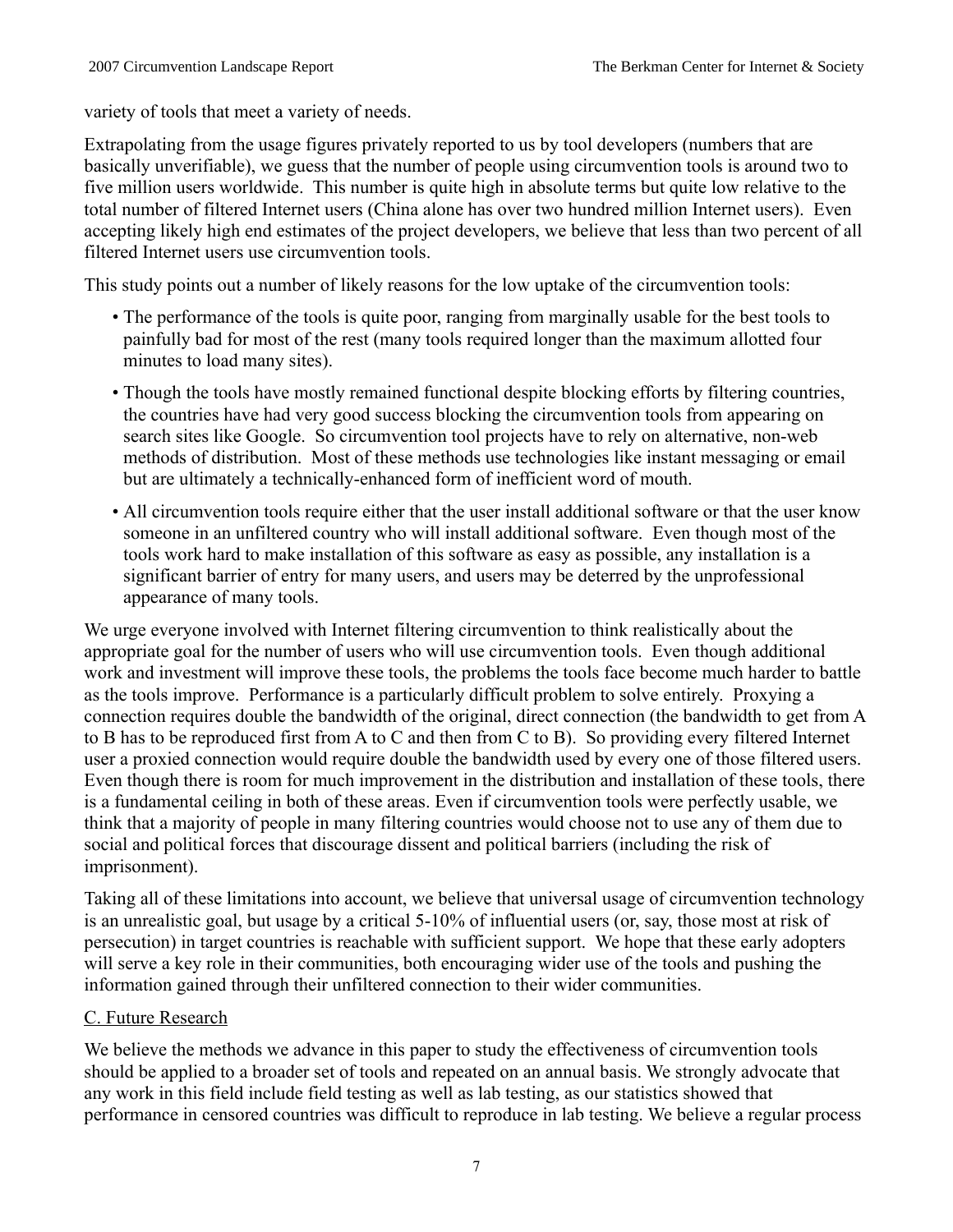to test tools in censored nations would provide a useful data set for tool developers, governments, companies and foundations that wish to support free speech, and end-users.

We also see potential for future research to address the following questions:

- Which circumvention tools do people user? How do users discover the existence of circumvention tools? What factors lead a user to choose one circumvention tool over another?
- What is the relationship between circumvention and surveillance? What sorts of risks are various types of users in various countries taking when using tools to circumvent Internet restrictions? How do users view those risks?
- Will the spread of VPN client capabilities into modern operating systems increase the utility of VPN-based strategies for circumvention?
- Will publisher-side strategies (content mirroring, etc.) become more important than circumvention strategies in the future?
- Are there functional circumvention strategies that avoid the bandwidth constraints of the proxy strategies studied here?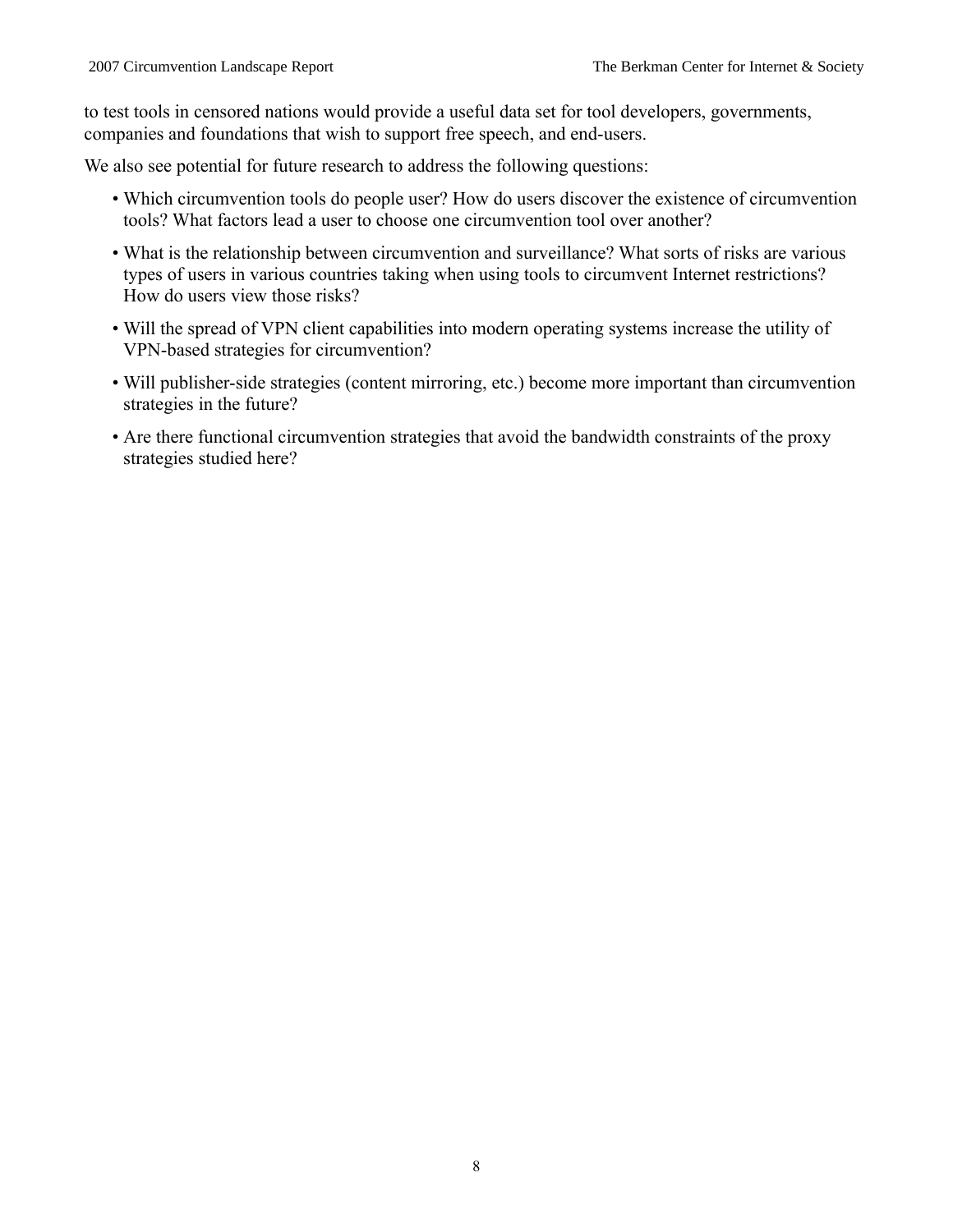# 2. Theoretical Landscape

The landscapes of filtering and circumvention methods are both relatively simple, though the implementation details of both filters and circumvention tools have dramatic effects on their effectiveness. The nature of the underlying Internet Protocol leaves room for only a handful of fundamental ways to filter content and to avoid that filtering.

A basic understanding of the fundamental workings of the Internet, including most importantly the Internet protocol (IP), is helpful when reading this report. A brief but good demonstration of how data is transferred via IP is here:

# http://www.pbs.org/opb/nerds2.0.1/geek\_glossary/packet\_switching\_flash.html

A more detailed description of Internet architecture is here:

# http://cyber.law.harvard.edu/digitaldemocracy/internetarchitecture.html

There are no absolutely effective filtering or circumvention methods. The battle between those who would filter and those who would circumvent that filtering turns on the amount of resources each side expends and the effectiveness of those resources. So there are always ways to filter a piece of information if the filterer is willing expend enough resources, and there are always ways to circumvent a filter if the circumventor is willing to expend enough resources. The goal is to find tools that meet users' needs cheaply, and require disproportionate resources to block.

Circumvention is a large topic that reaches deeply into a number of other large topics, including filtering, privacy, surveillance, and content neutrality. This report focuses on the effectiveness of a representative range of circumvention tools against the currently dominant router based filtering methods. The report addresses filtering only insofar as is helpful to understand the effectiveness of the circumvention tools. The report addresses surveillance only insofar as it is relevant to the privacy features of the various circumvention tools, as used for circumvention.

For this report, we consider content to be value neutral. The fact that circumvention users can access not only information widely considered to be good, such as political dissent, but also information widely considered to be bad, such as pornography, is not considered except to mention which tools try to make these judgments themselves through their own internal filters.

# A. Social, Political, and Technical Filtering

Filtering consists of social, political, and technical methods, all of which interact in ways that can strongly reinforce one another. In most filtered countries, the social pressure not to visit forbidden information is the most effective form of filtering (and applies equally well to on- and off-line information). Unfiltered Internet access increases the diversity of information and opinions users see. This increased diversity not only provides users with the new information and viewpoints but also, in itself, exerts a counteracting social pressure in favor of free information. Unfortunately, all of the tools included in this report require explicit, aware actions, discouraging users from ever entering the positive feedback loop of free information. The combination of the social pressure to filter information and the initial hurdle of using circumvention technology reinforce one another.

When social pressure fails, political pressures apply. In practice, the arrest of users for accessing blocked information is rare, but laws regulate at a higher level as well. For example, China has implemented regulations on Internet cafes that place Internet cafe users under increasingly strong surveillance, including requiring credentialing for access to the Internet. These sorts of measures both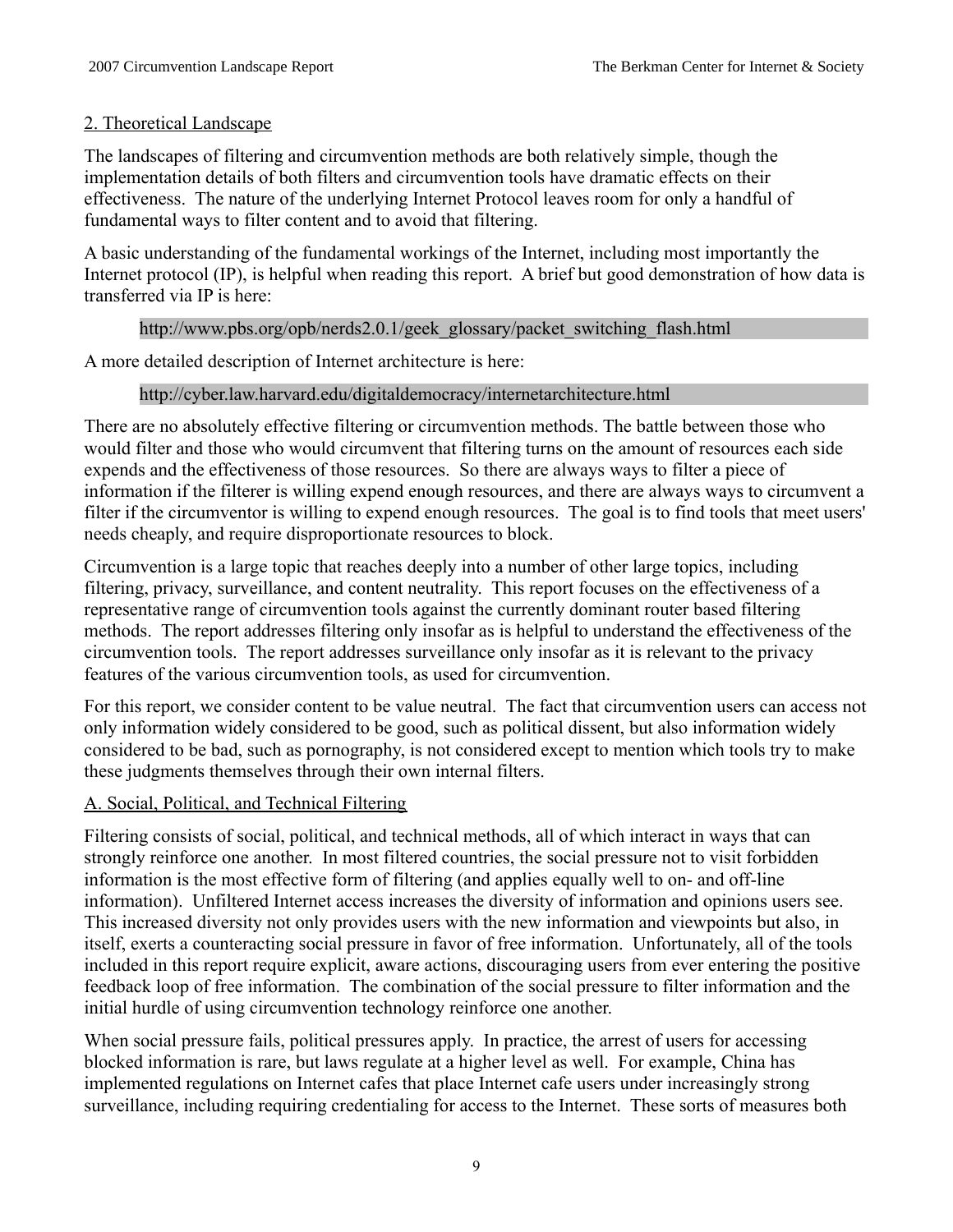make clear the threat of the application of political force and reinforce the social pressures to filter. Also, laws are most likely to be enforced against known political dissidents, who are some of the key early users of circumvention technology.

Technical filters are both the first and last line of defense against the dissemination of unwanted information. In the first place, technology allows the filtering country easily to designate which pieces of information it wants its citizens to avoid; this mere designation enables the social pressures to function. Technical filters only need to apply force (by actually blocking rather than merely designating offensive material) when social and political forces fail.

As this report describes, circumvention technology is currently effective enough that avoiding technical filters is relatively easy. It is the combination of social, political, and technical filtering methods that proves very difficult to break through and explains why circumvention tool use remains very small in proportion to the total number of Internet users in filtered countries (see usage metrics of individual tools for specific numbers). This report does not directly address the social and political issues of filtering but does address how these issues interact with technical filtering and circumvention tools. For instance, some tools emphasize privacy over usability. This emphasis encourages users who are fearful of the political repercussions of using circumvention but discourages more casual users who want a seamless browsing experience.

For a much fuller understanding of filtering technology both as theory and as implemented by countries in practice, consult the work of the Open Net Initiative project (http://www.opennet.net). The Open Net Initiative project compiles detailed, ongoing surveys of what and how dozens of countries filter the Internet.

# B. Technical Filtering

Almost all data on the Internet is exchanged in a client server model, meaning simply that a client requests some data over the network that a server then returns over the same network. A filter can operate in three places in such a system – on the client requesting the data, on the server returning the data, or on the network between, during either the request or the response. Brief descriptions of server and client side filtering follow, but this report focuses for reasons described below on filtering on the network between the client and server.

Perhaps the most straightforward way to filter the Internet is to install software on a client machine that prevents the client from requesting offensive information in the first place. Many Internet accessible computer labs, including those at schools and libraries, use this sort of filtering because they have easy control over a small number of computers to be filtered.

There are two reasons why client filtering is very difficult on a national level. First, there are many more clients than servers or routers on the Internet. To implement comprehensive client filtering over a large network requires the installation of filtering software on all of the client computers on that network. In China, large scale client side filtering would require installing and maintaining software on around 150 million individual Internet accessible computers, an extremely difficult and expensive task even if all filtered users were supportive of the effort.

The second and more important problem with client side filtering is that personal computers are built as general purpose computing machines, so it is very difficult to impose strong limits on a single functionality. For an easy example, filtering software installed inside a browser is easily circumvented by installing an alternative browser. To prevent a user from installing an alternative browser requires monitoring installation of all software on the computer. This sort of monitoring on a national level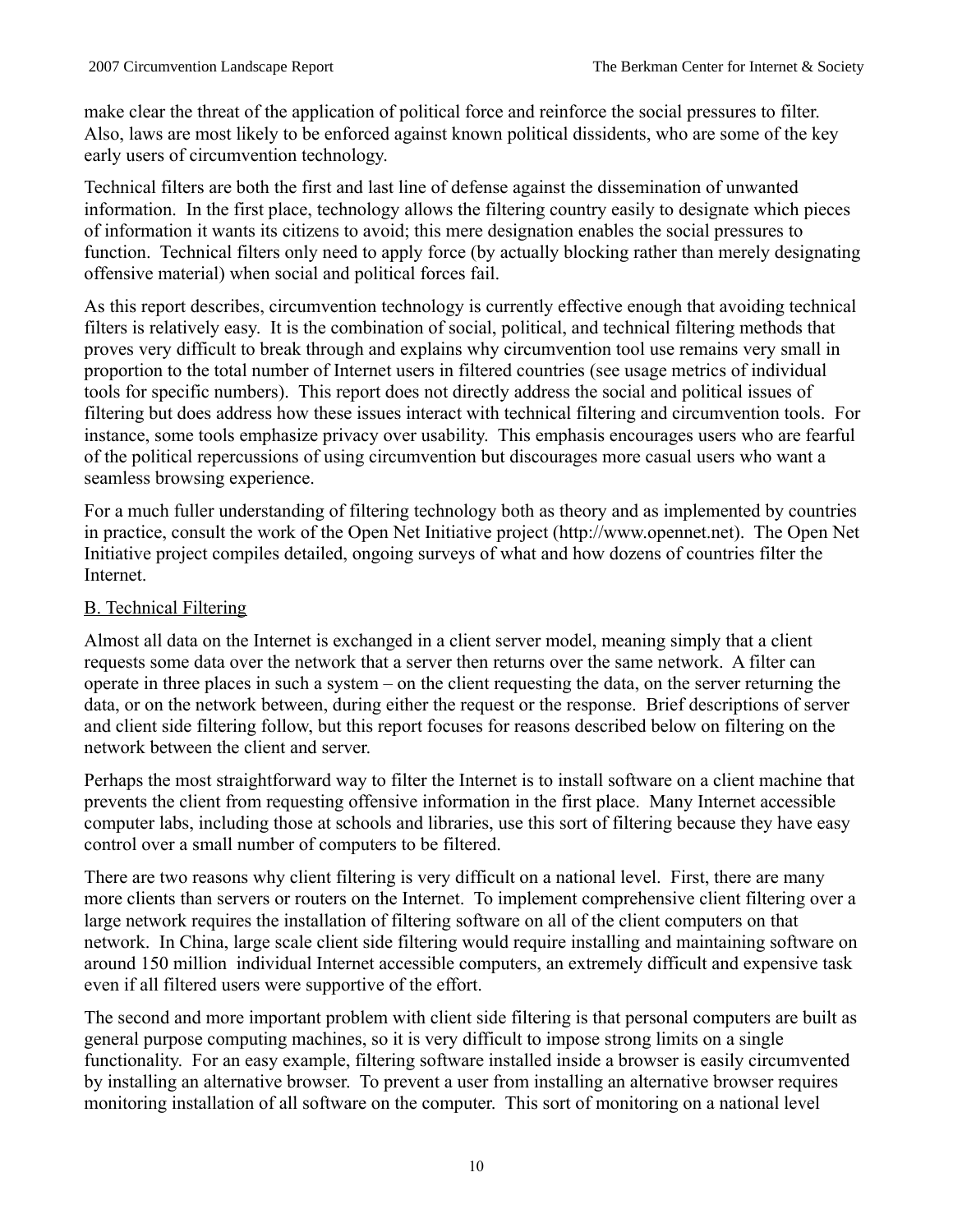would require prohibitive administration costs and would drastically limit the functionality of all of the monitored computers.

As with client side filtering, the technology of server side filtering is simple in practice – you need either remove the offending content from the server or prevent the server from sending a response with the offending content. In practice, most Internet servers are located in non-filtering countries, so filtering countries need the participation of either the hosting content owner or the hosting country. Requests to content owners to block material are sometimes successful, as in the well published blocking of pro-Nazi material by Yahoo in France and the self-censoring of search results by Google, Yahoo, and others in China. In the face of such server blocking, though, the blocked material inevitably moves downstream to smaller entities, often entities that are explicitly hostile to the filtering country and will not participate with the filtering country. Human Rights Watch will never filter its own reports on China.

Another possible mode of server side filtering is to engage in hostile attacks on offending servers, for example via machine intrusions or denial of service attacks. Such attacks are expensive, however, and only temporarily effective and so have not been used widely to date.

The ideal Internet is a chaotically connected web of equal, interconnected local networks with no one network link more important than another. In practice, Internet traffic aggregates onto a small number of huge backbone data pipes and then disaggregates back out to the individual local networks. Filtering the vast majority of traffic on a large network requires only filtering the traffic on this small number of pipes (only regional traffic that never hits a backbone avoids such filtering). Specialized computers called routers control all Internet traffic, including that on the backbones. A router has to inspect at least the destination of every bit of data that passes through the network to perform its necessary work, making it highly efficient at at least one of the most important tasks required for a filtering machine.

Backbone routers handle a tremendous amount of data, making expensive any significant computations on all of the data. However, computing power has outpaced network performance sufficiently that filtering routers are able to perform increasingly sophisticated computations on all data on country level backbones, including searching for a large list of keywords.

All filtering countries use a combination of social, political, and technical filtering methods, and most filtering countries use a combination of technical filtering methods including client, server, and router filtering. Many countries use only a single router filtering method, such as IP blocking or DNS blocking. China has the most sophisticated technical filtering infrastructure, consisting of overlapping implementations of IP blocking, DNS blocking, and Keyword blocking. For the best available information on the filtering infrastructures of specific countries, see the country reports and bulletins published by the Open Net Initiative.

# I. IP Block Filters

The most straightforward way to block traffic on a router is to block the IP addresses of servers hosting offensive material. The IP address is the number used to uniquely identify every computer (server or client) on the Internet, so blocking the IP address of a given machine makes it inaccessible. A router already needs to examine the destination IP of every bit of data it handles, so the only extra cost of filtering based on the destination (or origin) IP is the cost to lookup the destination IP address in a table of blocked IP addresses. Such lookups require relatively little computing power even at the scale required for a country level backbone router, making IP blocking a cheap method of filtering traffic on a large scale.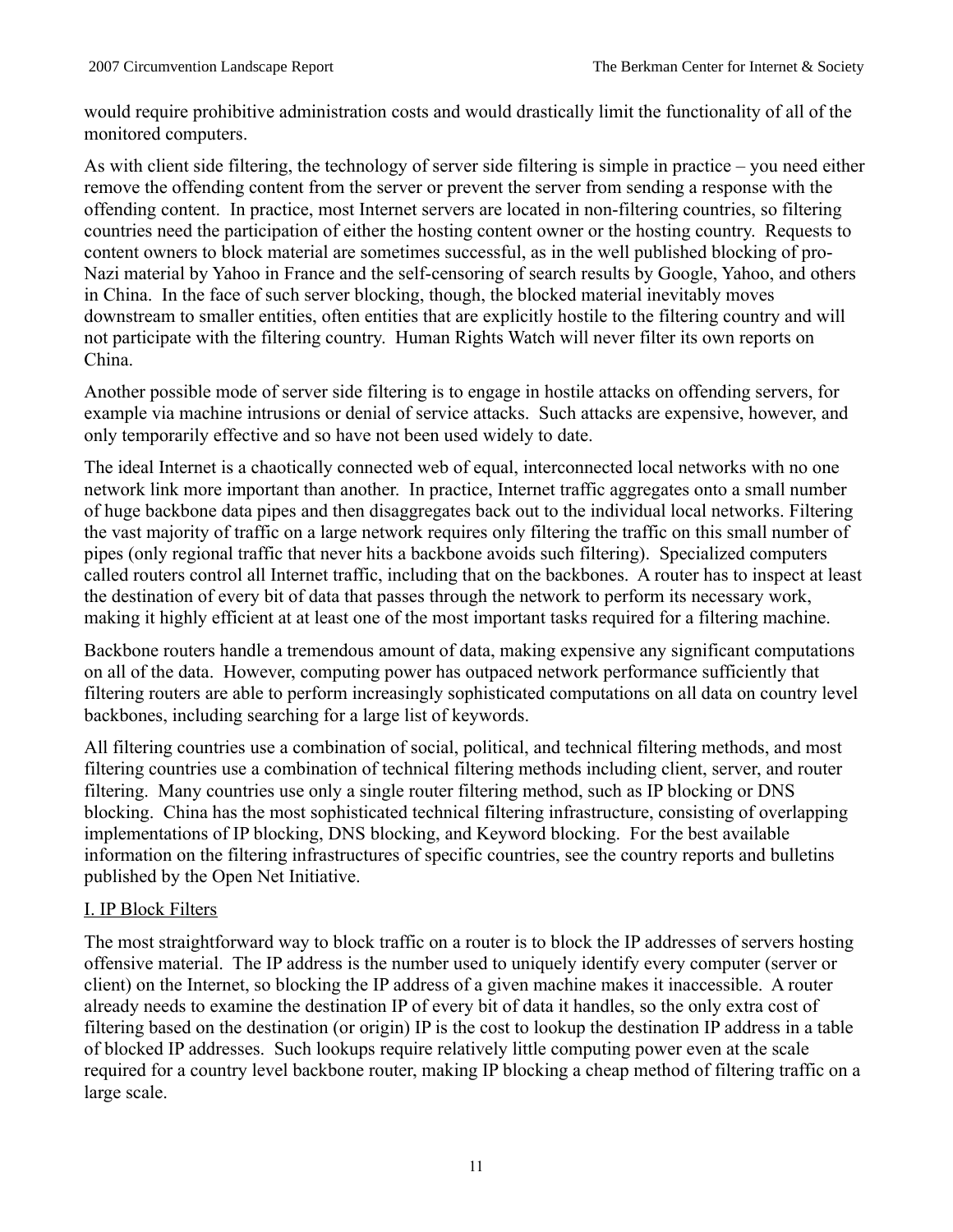There is no way to access a blocked IP address directly through a filtering router, and the number of backbones (and therefore controlling routers) leading out of any filtering country is small enough that it is easy to add IP block filtering to every backbone leading out of a filtering country.

IP blocking is very blunt, since it can block only whole addresses (usually meaning whole servers) rather than particular bits of content. For example, if a particular news site publishes an offending story, the IP block filter must either block the entire news site or allow access to the entire news site. Even worse, many web hosting companies combine hundreds of web sites onto a single IP address. So blocking a single offending web site may block not only a single entire site but hundreds of other, not substantively related sites as well. Such over blocking has been well documented by the Open Net Initiative and others in many reports.

# II. DNS Block Filters

Another way to filter traffic on the network is to block the lookup of DNS names of offensive sites. The DNS name is the plain text name generally used by end users to lookup a site (e.g., google.com). These DNS names are translated into IP addresses by DNS servers. To block specific DNS name lookups requires only removing those DNS zones from all of a country's DNS servers. There are more DNS servers than backbone routers, but the number is still relatively small, and the work of maintaining DNS block lists can be outsourced to individual ISPs simply by distributing the list to the participating ISPs.

Like IP blocking, DNS blocking suffers from over blocking because it can only block entire sites. The name "hrw.org" must be blocked entire, rather than individual pages accessed at that name. However, DNS blocking does not suffer from over blocking of sites co-hosted on the same IP address – if two sites aaa.com and bbb.com are hosted at the same IP address, DNS blocking can block aaa.com but not bbb.com, whereas IP blocking must block both aaa.com and bbb.com to block either.

DNS blocking is very simple to circumvent by simply configuring the client computer to use a DNS server in a non-filtered country (or even a non-filtered DNS server inside the filtering country). There are many public, easily accessible, non-filtered DNS servers that can be used for this purpose.

# III. Keyword Block Filters

Keyword block filtering examines the content of the traffic, rather than merely the destination and can examine content in any part of a request, including a specific url in a web request or an offending keyword in an email. As such, keyword blocks can be much more precise than IP or DNS blocks, blocking only specific pages with a complete url (http://hrw.org/china but not http://hrw.org/usa) or only specific pages with an offensive keyword ("taiwan independence"). Keyword based blocking can be used for any Internet application that uses text, including web pages, email, and most instant messaging.

Compared to IP blocking and DNS blocking, keyword blocking is very expensive. A keyword filter must examine the entire stream of content, rather than just the very short destination data, and must perform text searching on that much greater amount of data. That text searching operation is much more expensive than the simple table lookup operation required by IP filtering. Nonetheless, several countries, including China, have been shown to use keyword filtering on a large scale.

Keyword blocking can be circumvented by encrypting all data sent over a connection, since encryption renders content into a form the filter cannot read. So a request that is blocked by a keyword filter as an HTTP request will not be blocked as an HTTPS request. Likewise, non-text data is generally impossible to filter by simple keyword filtering, since most such data must be interpreted as entire files, rather than as individual packets (packets are the discrete blocks of content that streams of Internet data on the Internet are broken into). Examining a stream of separate packets together requires stateful traffic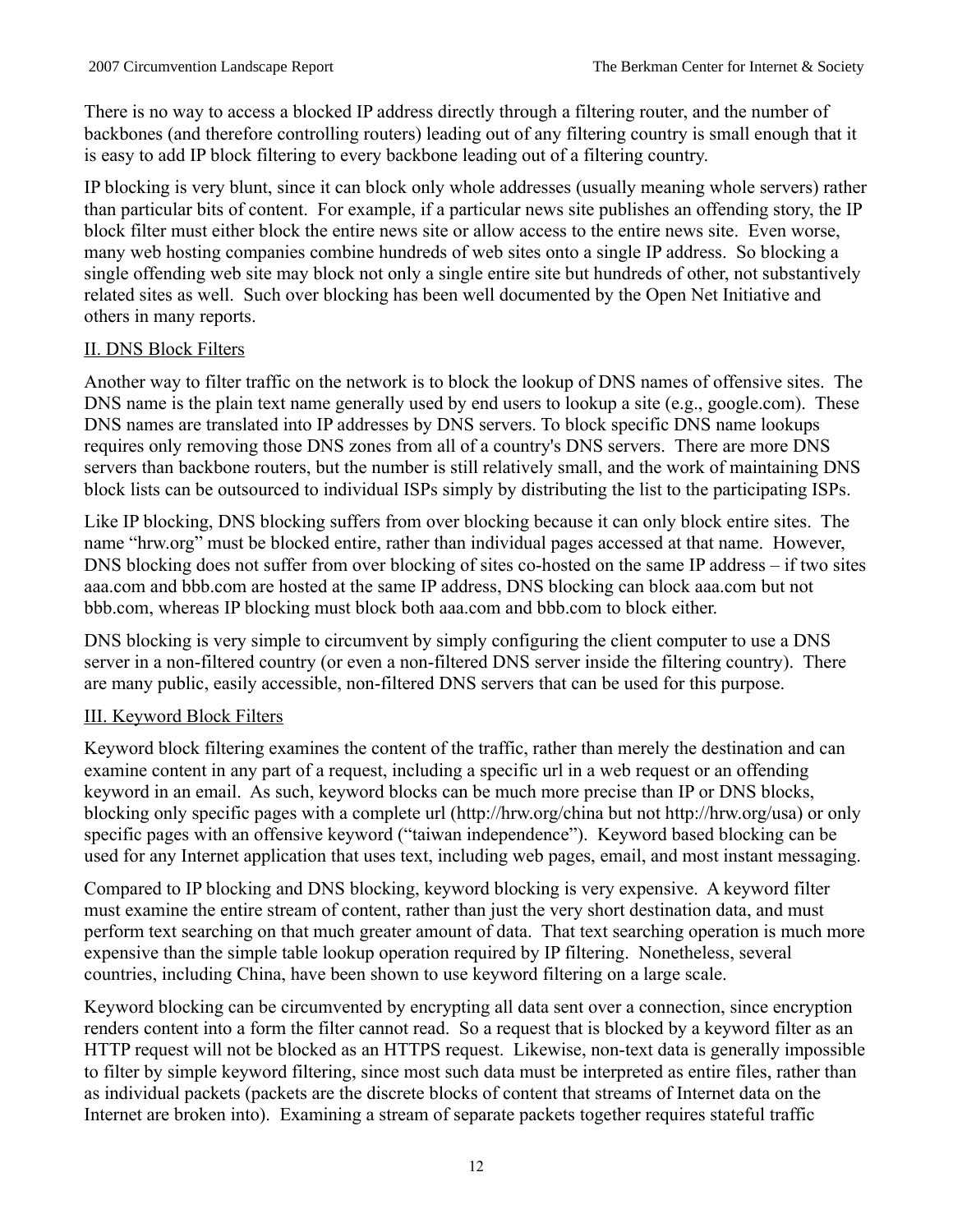analysis, which is prohibitively expensive for reasons described below.

# IV. Stateful Traffic Analysis

Keyword based filtering, though expensive, only requires the router to examine each packet as it passes through and to make a decision based on the single packet whether to allow the connection to continue. The router can make much more sophisticated decisions by looking at a stream of packets in aggregate, but such filtering requires that the router store information about each stream over a period of time (the stream's state). For example, a stateful filter might watch for packets containing parts of image files and correlate those packets into complete images. The filter could examine the whole image for certain characteristics, perhaps large areas of flesh tones indicating nude skin. Or a stateful filter might keep track of which website addresses a given client requests over time in order to find clients who make all their connections to the same websites and are therefore likely using a proxy. Or a stateful filter might correlate a number of related traffic signatures (connects constantly to a single address, is encrypted, and follows the request of a blocked IP address) to identify proxy users precisely and in real time.

Storing state about data streams is much more expensive than the comparatively simple operations required by keyword filtering since storing state involves performing extra write operations as well as performing much more complicated tests on the comparatively large amount of store information. No filtering countries are known to have deployed stateful traffic analysis on a large scale yet, though they might in the future as computing power becomes cheaper and circumvention becomes more common.

# C. Circumvention Methods

All circumvention methods consist of hiding some combination of the destination and the content of each packet. Proxying conceals the destination by sending the data through a destination in an nonfiltered country that send the request onto the ultimate destination and then sends the response back to the client. Encryption conceals the content. Many circumvention tools attempt to hide their traffic signatures as well, taking pains to avoid simple patterns like using a single, non-standard port or including easily identifiable keywords in non-encrypted traffic. The major differences between the methods used by the various circumvention tools lie in the methods used to proxy the data, in the methods for hosting the proxying servers, and in the techniques used for blocking resistance.

# I. Proxying Methods

All of the below proxying methods will effectively circumvent IP and DNS blocking and will also circumvent keyword filtering when combined with encryption. Nonetheless, there are important functional differences between the various proxying methods.

# a. HTTP Proxy

An HTTP proxy tool's security can be trusted as far as the operator of the proxy server can be trusted. HTTP proxy tools require either manual configuration of the browser or client side software that can configure the browser for the user. Once configured, an HTTP proxy tool allows the user transparently to use his normal browser interface. HTTP proxy systems benefit from the wide, non-circumvention related use of HTTP proxying technology.

HTTP proxying sends HTTP requests through an intermediate proxying server. A client connecting through an HTTP proxy sends exactly the same HTTP request to the proxy as it would send to the destination server unproxied. The HTTP proxy parses the HTTP request; sends its own HTTP request to the ultimate destination server; and then returns the response back to the proxy client. HTTP proxying is used widely for non-circumvention purposes to accelerate and even to filter web browsing on an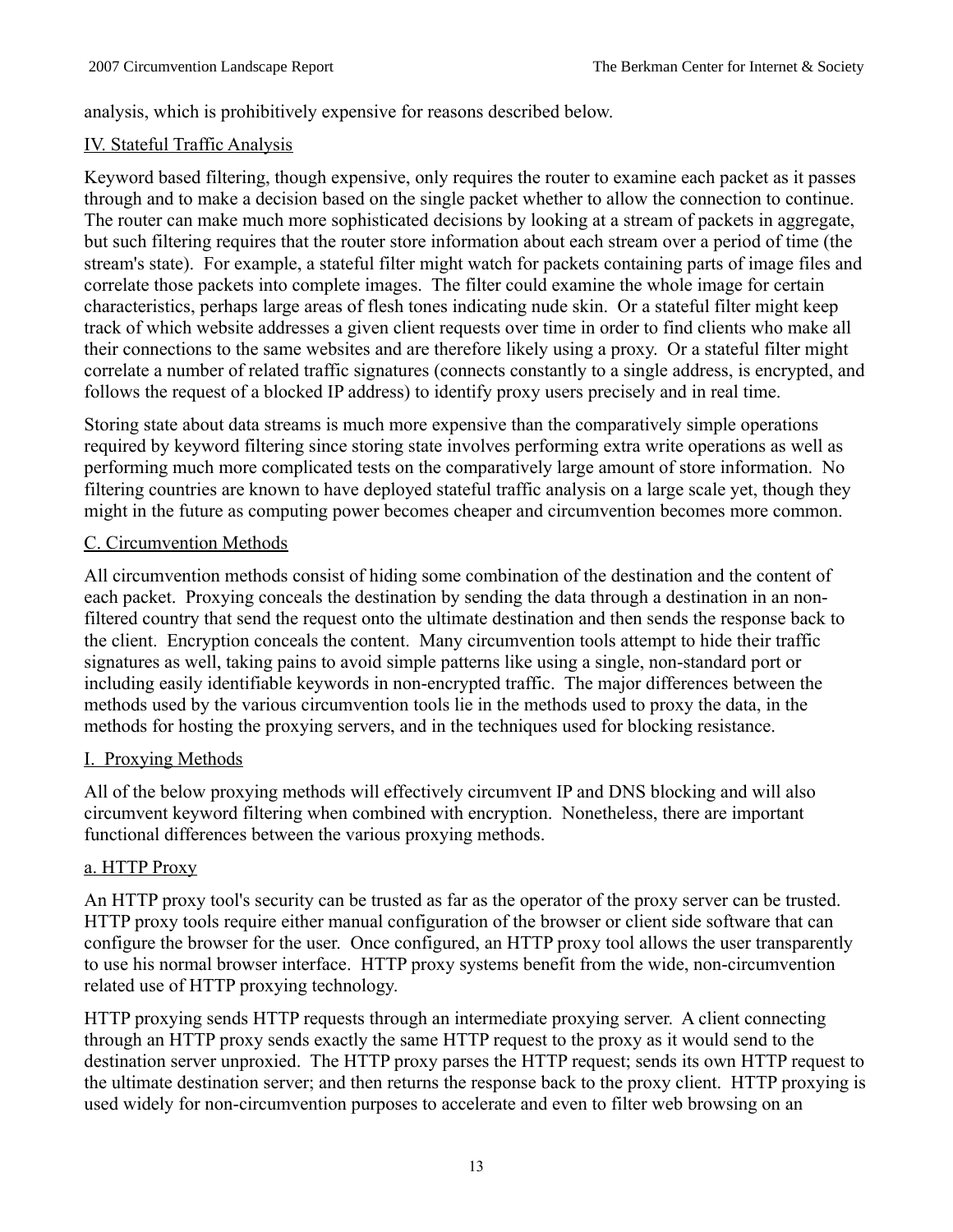organizational and ISP level. HTTP proxying is well supported both by the HTTP standard and by a wide variety of highly optimized proxy servers, such as the freely available squid program.

There are a huge number of public HTTP proxies running on the Internet freely accessible to anyone for circumvention or other uses. Users can find these public servers via many different aggregation lists, such as http://www.samair.ru/proxy/. However, filtering countries read the same public proxy lists and block the IP addresses of most of these listed proxies. So users in filtered countries have to search manually and repeatedly for new proxies as the filtering countries constantly blocks existing proxies. More importantly, nothing is known about the hosts of the proxies found on these lists, so the user cannot trust the privacy or integrity of her requests (indeed filtering countries that want to snoop on circumvention users could and might do so by hosting public proxy servers). Also, public proxies generally do not provide encryption. Using a proxy without encryption is not only ineffective at circumventing keyword filters but also decreases privacy by transmitting HTTPS requests in clear text between the proxy and the user.

Circumvention tools that use HTTP proxying are mostly designed to avoid these problems. First, HTTP proxying circumvention tools automate the process of finding an unblocked HTTP proxy and configuring the browser to use it. In fact, the most sophisticated HTTP proxy circumvention tools fail over in real time when a given proxy server is blocked, so a user will never know when the tool has to switch to a new, unblocked proxy. Second, most circumvention tools that implement HTTP proxying host their own proxy servers, allowing the user to trust the proxy servers as much as she trusts the circumvention tool developers. Lastly, most HTTP proxy circumvention tools connect only to encrypted proxy servers, protecting connections against both keyword filtering and surveillance.

HTTP proxying is completely transparent to the end user once it has been configured (either manually or by a tool); this transparency allows the system to present the same user interface for direct and for proxied browsing sessions. However, HTTP proxying requires that user either manually configure his web browser or install software that will configure his web browser for him, both of which actions increase the cost of switching to a proxied browsing session and also leave detectable changes on the client computer.

# b. CGI Proxy

A CGI proxy tool's security can be trusted as far as the operator of the proxy server can be trusted. CGI proxy tools require no manual configuration of the browser or client software installation, but they do require that the user use an alternative, potentially confusing browser interface within the existing browser. CGI proxy tools are not widely used for purposes other than circumvention and so do not benefit from a wide base of developers and users.

CGI proxying uses a script running on a web server to perform the proxying function. A CGI proxy client sends the requested url embedded within the data portion of an HTTP request to the CGI proxy server. The CGI proxy server pulls the ultimate destination information from the data embedded in the HTTP request, sends out its own HTTP request to the ultimate destination, and then returns the result to the proxy client.

As with HTTP proxy servers, there are a large number of public CGI proxy servers available on the Internet and aggregated into public proxy lists such as http://www.cgiproxylist.com/. And as with HTTP proxy servers, the use of these public CGI proxies suffers from continuous blocking, lack of encryption, and host trust problems. Unlike HTTP proxying, the only common uses for CGI proxying are anonymity and circumvention, so there is a much smaller user and development community for CGI proxy servers. As a result, CGI proxy servers are in some ways less well developed than HTTP proxy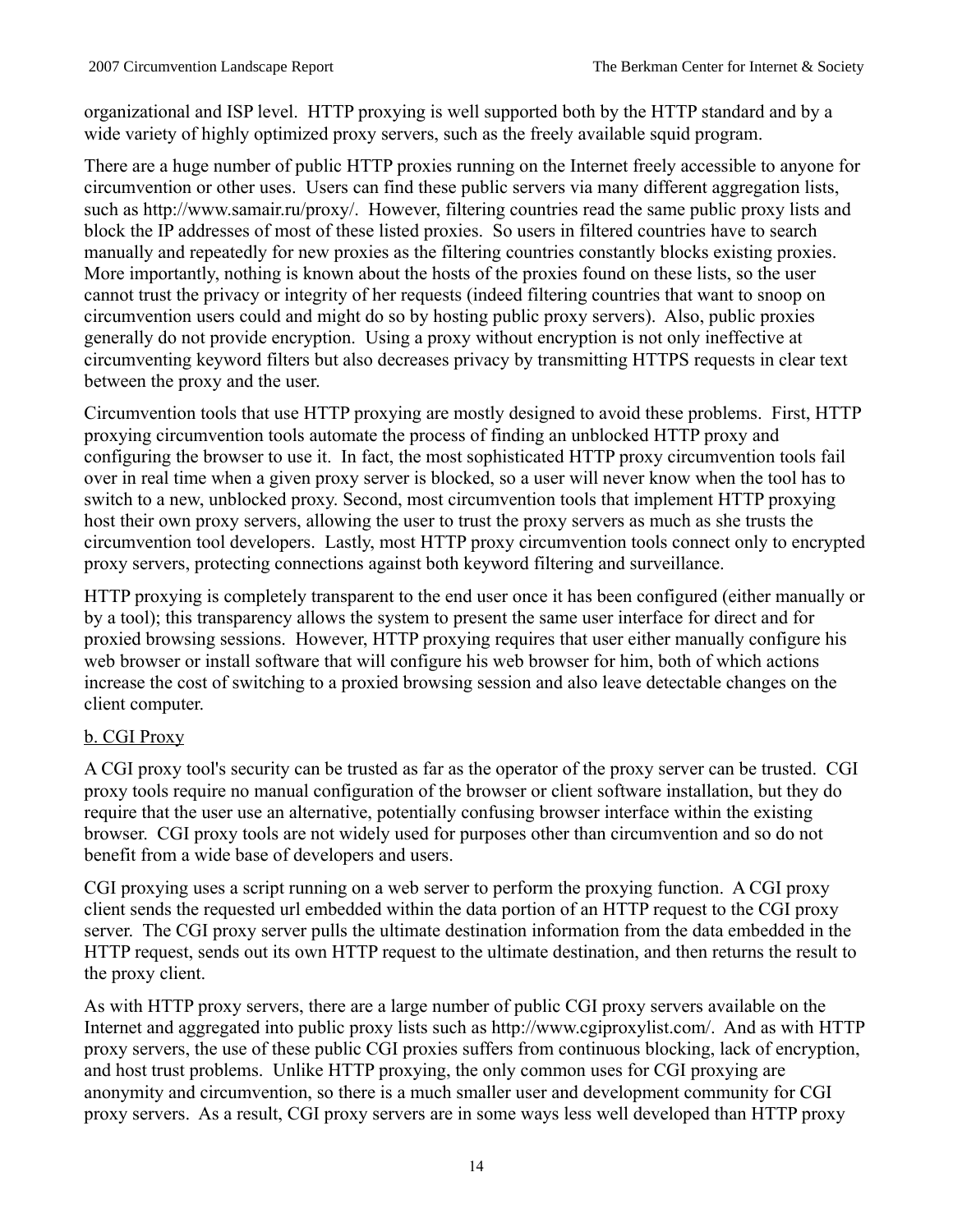servers; for example, many HTTP proxy servers include sophisticated caching support, which can hugely improve the performance and decrease the bandwidth use of a proxying server.

A CGI proxy server must be explicitly used through a web application. That web application must present an alternative user interface to the user, usually in the form of a second url address box, located under the browser address box but within the browser's html display window. The alternative user interface has great potential for confusing a novice user and will generally lead to user errors for even the most advanced users, since all users are heavily conditioned to typing urls into the main browser address box. Mistakenly typing an address into the main browser address box rather than the CGI proxy address box or mistakenly selecting a bookmark from the browser bookmark list will result in the leak of private data, if the requested url is itself private data (for example, a blocked url).

A CGI proxy client does not need to install any software on the web browser to use the CGI proxy. This lack of client installation decreases the time required to switch from non-proxied to proxied browsing and also leaves no installed software on the client computer. Also, the lack of client installation allows the use of CGI proxy servers on a locked down client computer on which the user cannot install software, such as a computer in an Internet cafe, a library, or a school.

#### c. IP Tunneling

An IP tunneling tool's security can be trusted as far as the operator of the tunneling host server can be trusted. IP tunneling tools require the installation of client side software that usually runs at a low level in the operating system. Once configured, an IP tunneling tool allows the user transparently to use his normal browser interface. IP tunneling benefits from the wide, non-circumvention related use of IP tunneling technology.

There are a variety of different technologies that allow tunneling of data at the IP level. Tunneling the IP streams themselves rather than HTTP requests and responses allows a tool to support circumvention for more than just web traffic. Some of the most commonly used technologies for IP tunneling include virtual private networks (VPNs), HTTP tunnels, and ssh tunnels. VPNs connect two or more remote networks into a single, virtual local network via an encrypted link over the Internet. VPNs are most commonly used to give remote users access to private intranets, rather than for circumvention proper. But the effect of a VPN is to give the user client a connection that originates from the VPN host rather than from the location of the client. Thus a client connecting to a VPN in a non-filtered country from a filtered country has access as if he is located in the non-filtered country. VPNs support not just web browsing but every other IP application, including email, instant messaging, and file sharing. Even though most VPN traffic is relatively easy to identify and therefore block, VPNs are overwhelmingly used for non-circumvention purposes. So blocking a given VPN implementation will have a high cost in terms of blocking mostly users who use the VPN for important, often commercial, non-circumvention uses.

An HTTP tunnel is essentially a VPN that works via standard HTTP (or HTTPS) requests and responses. The advantage of HTTP tunneling over standard VPN tunneling is that HTTP tunneling looks like normal HTTP traffic and is therefore more difficult to identify and block. HTTP tunneling even works over an HTTP proxy, which feature can be helpful when a user has access to the Internet only through a HTTP proxy (which is the case in many schools, libraries, companies, and other organizations). The cost of HTTP tunneling is that the performance is much worse than standard VPNs.

SSH (secure shell) is a program primarily used for secure remote access to the text console of a remote server. In addition to the secure text console support, ssh allows the creation of encrypted tunnels for single applications, allowing for instance a user to connect through a single ssh tunnel from a given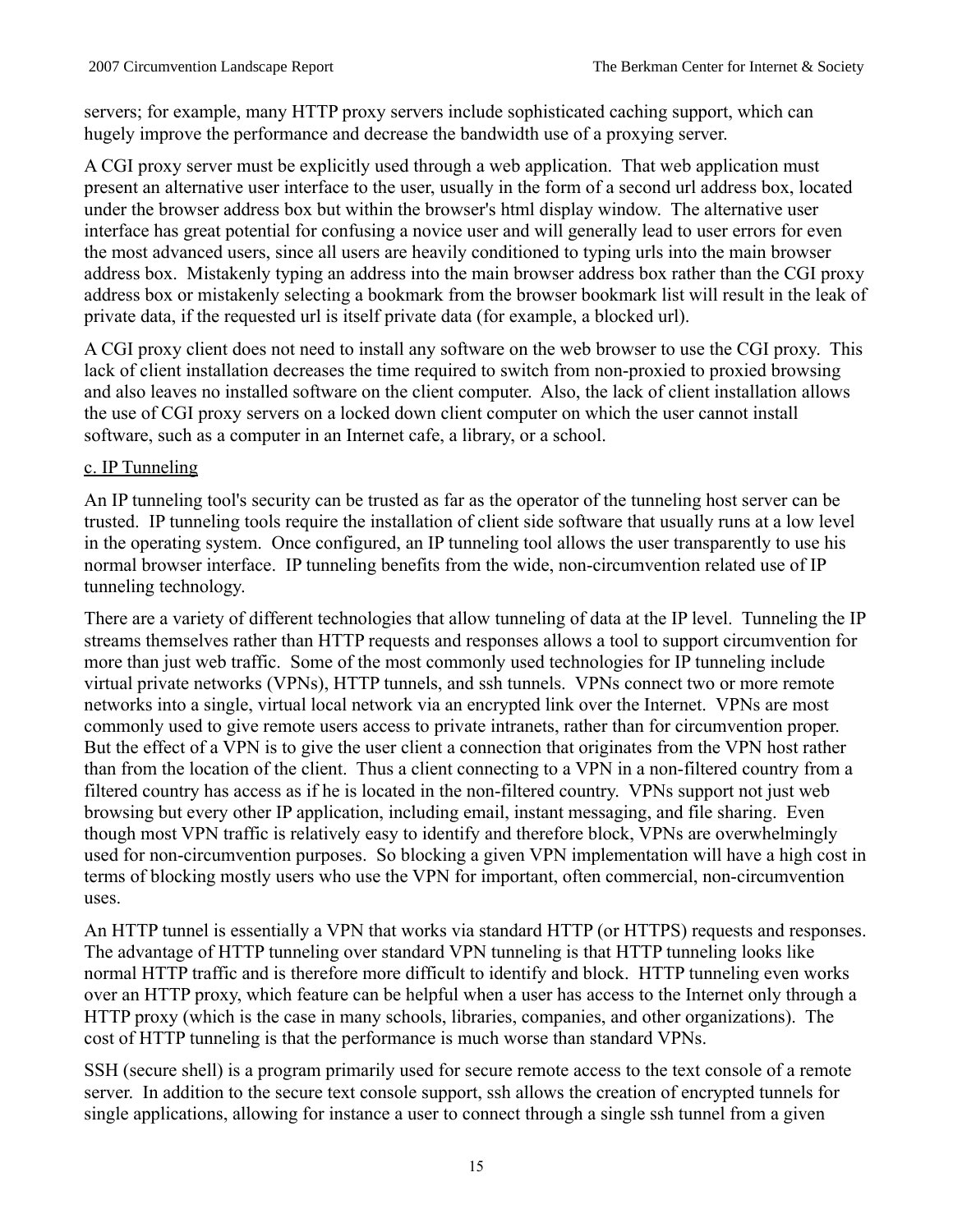client computer to a remote host through an ssh host as if the traffic were coming from the ssh host. A separate ssh tunnel must be created for every remote computer to which the client needs to connect, so ssh tunnels are not very useful for general web browsing. They are instead generally used for applications that maintain a connection between a single client and a single remote computer over time, such as file sharing or remote desktop control. The biggest advantage of ssh tunnels over other sorts of IP tunnels is that they are very easy for an expert to setup and use versus the heavier VPN, HTTP, and other sorts of IP tunnels, which all require more configuration and setup.

#### d. Re-Routing

A re-routing tool transfers some of the trust in the system from the individual re-routing servers to the design of the network itself. Re-routing tools require the installation of client side software. Once configured, a re-routing tool allows the user transparently to use his normal browser interface. Rerouting tools are generally only useful for circumvention and anonymity and so do not benefit from widespread use and development.

All of the above proxying methods require that the client trust the proxying host, whether that host is an HTTP proxy, a CGI proxy, or a VPN server. Some users are not comfortable trusting even widely known and trusted circumvention projects, possibly because of doubts about the circumvention projects themselves but possibly because of doubts about what a host might be legally forced to do with private data. Re-routing systems decrease the amount of trust required of the proxy host by routing the data through a series of proxying servers, encrypting the data again at each proxy, so that a given proxy knows at most either where the traffic came from or where it is going to, but not both. As long as the user can trust that the owners of the individual proxy servers will not communicate with one another, she need not trust the individual proxy hosts. As with other proxy systems, the end effect is that a given request is routed through a non-filtered location (or in this case many non-filtered locations).

Re-routing systems are susceptible to attacks that correlate the timing of requests (whose origin is known but destination is unknown) and responses (whose destination is known but origin is unknown) to associate the requests and responses and therefore learn both the destination and origin of a given stream of data. For a filtering country to perform such an attack requires that both the requesting client and the responding server be located within the filtering country, so a user is only under risk of this attack when browsing sites that are within the filtering country. Also, the attack is, at least now, prohibitively expensive to perform on any sort of scale, so the attack becomes infeasible as the number of users of a given re-routing tools increases.

Because no single proxy server within a re-routing network has to be trusted, the system can use untrusted volunteers to host proxy servers, and the user can trust the network itself regardless of a lack of trust in any given host. Single proxy systems cannot use volunteers for hosting without requiring their users to trust individual proxies (though some projects such as Psiphon and Circumventor rely on social networks to establish trust for volunteer servers).

The performance of re-routing systems suffers from the need to re-route and re-encrypt traffic through multiple proxies. The increased cost of hosting a network of re-routing servers compounds this problem, since the number of servers and amount of bandwidth required for a given connection is directly related to the number of routing proxies. Each proxy in a series of re-routing proxies costs as much to run, in equipment and bandwidth costs, as each single proxy in a single proxy system such as a VPN. So hosting a network of servers for a re-routing system that routes every connection through a series of three servers costs three times as much to setup and run as a non-re-routing proxying system. Since the resources of proxy projects are generally limited to a set ceiling (either by the funding of the project or by the willingness of volunteers to host servers themselves), the performance of a re-routing system is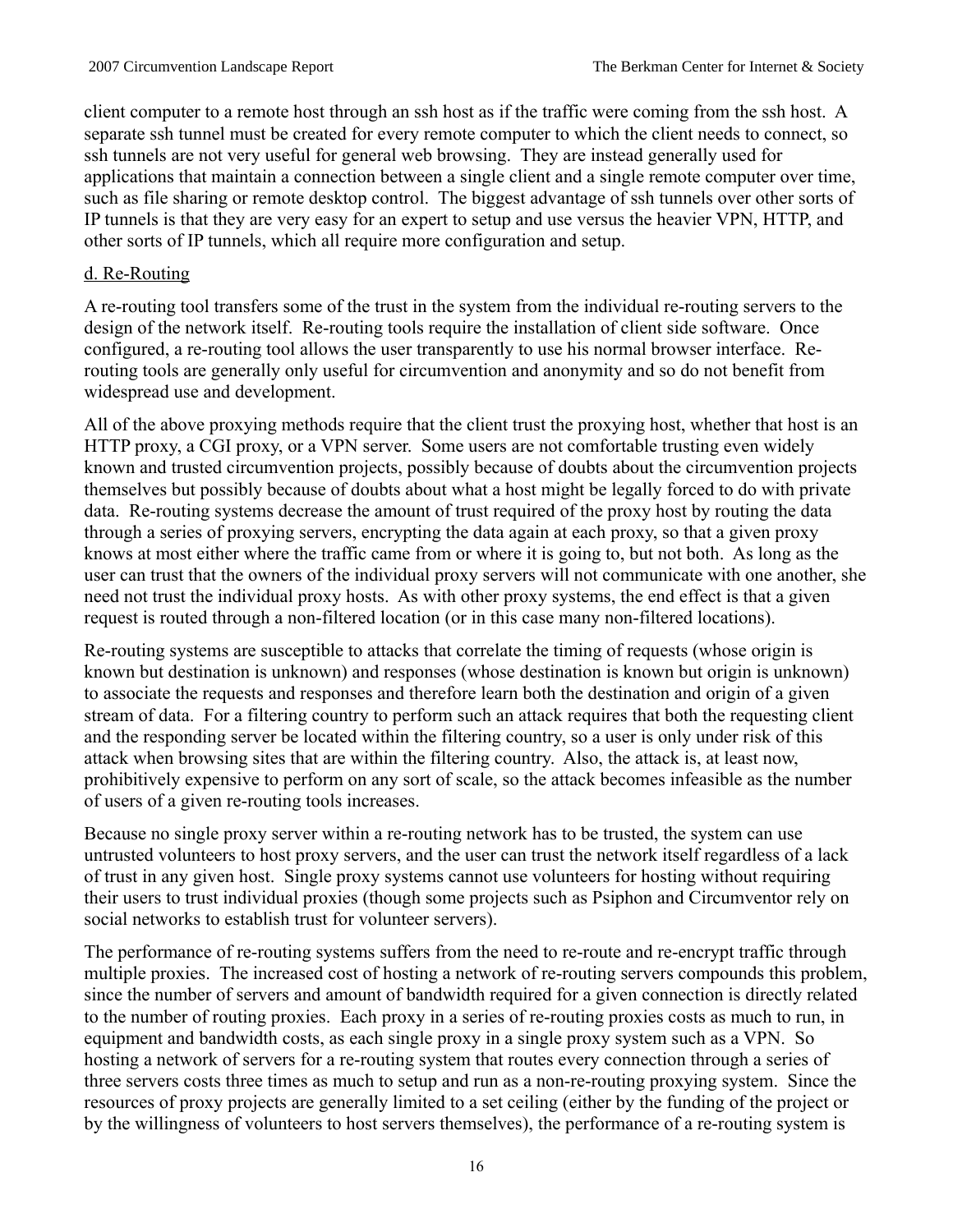roughly divided by the number of servers through which it re-routes each connection (so a system that re-routes a connection through two servers will have roughly half the performance of a single proxy systems with the same resources).

#### e. Distributed Hosting

A distributed hosting system's security can be trusted as far as the operators of the various servers. Distributed hosting tools require either manual configuration of the browser or client side software that can configure the browser for the user. Once configured, a distributed hosting tool allows the user transparently to use his normal browser interface. Distributed hosting systems might benefit from the wide, non-circumvention related use of distributed hosting technology, though such technology is not widely available to date.

A distributed hosting system mirrors content across a range of participating servers that serve the content out to clients upon request. A distributed hosting system is essentially a caching HTTP proxy that is optimized to store large amounts of data across a number of different hosts. The primary advantage of a distributed hosting system is that it provides access to the requested data even when the original server cannot, for instance if the original server has been overwhelmed by traffic or even taken down by a denial of service attack.

To date, no distributed hosting systems have been deployed solely or even largely for the purpose of circumvention or for direct use by end users. For example, the google cache functions as a distributed hosting system, allowing access to cached versions of most websites from the highly distributed google server farm. However, google provides no direct user interface for accessing its cache. A user must either search for the desired page and click on the 'cached' link underneath the site within the search listings or construct a url in the form 'http://google.com/search?q=<url>' to view a cached page, and the google page is not current enough to use as a proxy for many pages.

# II. Proxy Hosting Models

Circumvention tools rely on one of two methods for providing proxy servers: either centralized hosting by the project itself or peer hosting by volunteers.

Centralized hosting systems centralize the trust of the system and provide a simple, mostly linear relationship between cost, performance, and number of users. Because all of the servers are hosted by the project itself, users must trust the project to keep their data private. This configuration can be good or bad depending on the circumstance of the user and the user's opinion of the given project. Performance of a centrally hosted proxy system scales with the performance of the project servers, including both hardware and bandwidth. Increasing performance of the system is a simple matter of increasing the power of the servers and the bandwidth allocated to them. However, the project must also bear the cost for increasing the performance of the servers to support increasing numbers of users. So a centrally hosted proxy system will generally require increased investment in its server infrastructure as its number of users increases. Also, centrally hosted proxy systems are generally housed in server hosting environments with access to high bandwidth connections.

Peer hosting systems displace trust out to volunteer servers and allow for virtually unlimited scaling so long as the number of hosting volunteers scales with the number of clients. Projects that rely on peer hosting rely either on technical techniques such as re-routing to reduce the amount of trust placed on volunteer serving or on social networks to establish trust relationships between server and client users. In order to scale with growth of users, peer hosting projects must also address the freeloader problem of how to encourage users to volunteer as hosts rather than merely using the system as a client. Also, most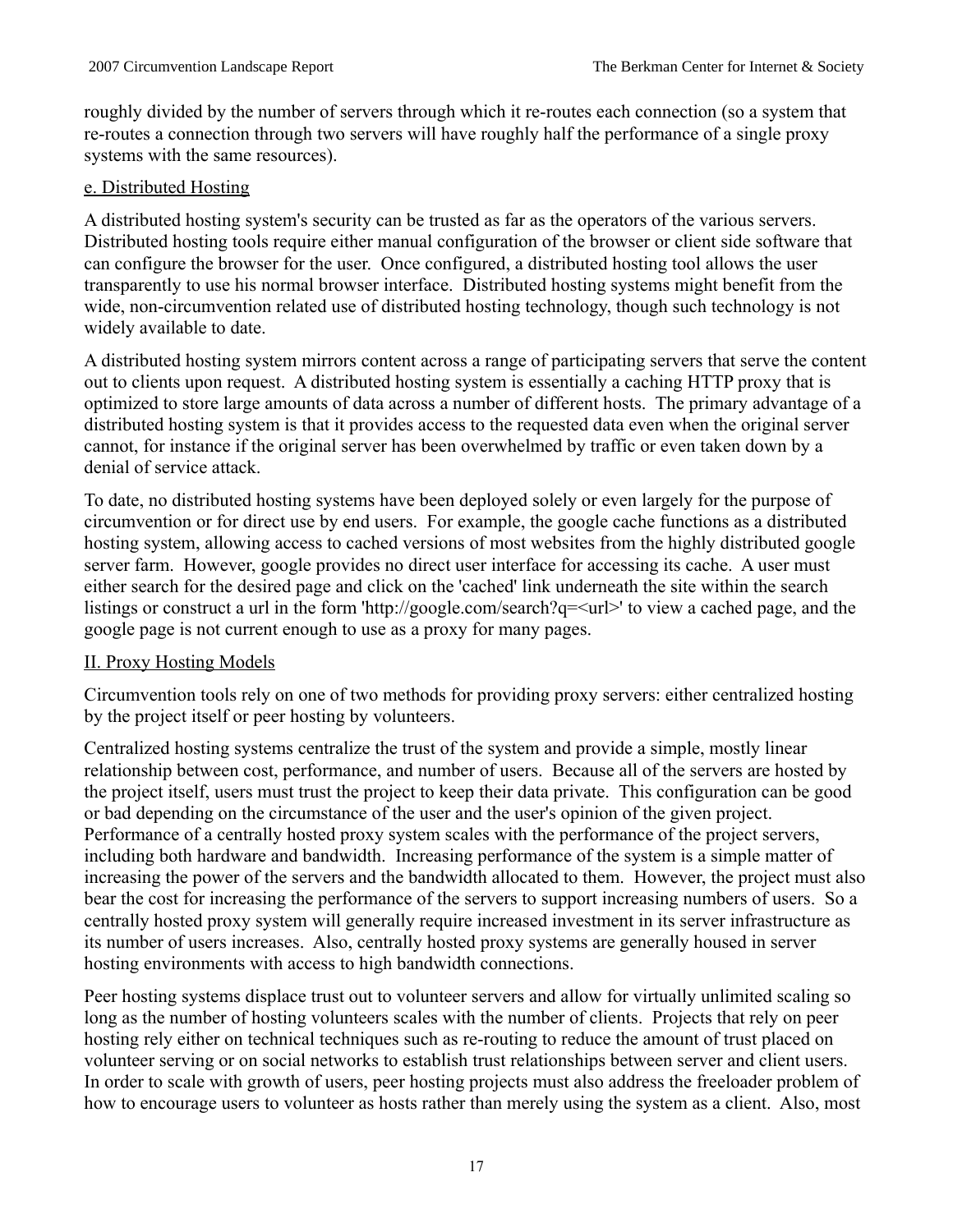volunteer servers offer only low, consumer level bandwidth, which can sharply limit the performance of the proxy systems, even when only lightly loaded.

# III. Circumvention Blocking

Many filtering countries use the same filtering methods to block access to and usage of widely used circumvention tools. Most prevalently, filtering countries block both web sites that provide access to (or even information about) circumvention tools as well as the IP addresses of all known proxy servers themselves. The blocking of circumvention project websites is particularly difficult for circumvention projects to combat, since the only way to grow the usage of circumvention tools is to make the locations of the tools widely known.

Countries also try to block proxy addresses in real time. It is very difficult to tell the difference between a legitimate user needing a list of valid proxy addresses and a user grabbing a list of proxy addresses to add them to a filter block list. So circumvention projects must assume that proxy addresses can get blocked very soon after they are published to users and must be able to react to those blocks, both during the initial startup of the circumvention tool (when the tool must discover the location of the proxies) and during the continued usage of the tool (when a current proxy may be blocked at any time).

To remain functional in the face of such blocking, a tool can either change the IP addresses of its proxies more frequently than they can be blocked or can provide each client with only a small subset of the available proxy addresses so that any given client only has enough information to block a small portion of the entire group of proxies.

Filtering countries are also known to have blocked circumvention tools by recognizing certain signatures of the tools (for example, an unusual port used by a tool or a unique keyword within an encryption key). The solution to signature based blocking is to minimize all such signatures from the traffic of a circumvention tool.

# IV. The Cost of Anonymity

The simple act of proxying requests, which all of the above circumvention methods perform in one fashion or another, provides an increased level of anonymity by hiding the ultimate destination of the traffic. Encryption of data stream further increases anonymity by hiding destination information that might be present in the content of the packets and by hiding other potentially personal information in the content. Re-routing requests over multiple servers further increases the anonymity of a circumvention service by hiding even from the individual proxy hosts the combination of ultimate origin and ultimate destination of the data.

Each of the above anonymity features, however, incurs additional performance costs and so decreases the usability of the tool in relation to the resources invested in the tool. A highly anonymous tool like a re-routing system can theoretically provide the same performance as a single, unencrypted proxy, but it will cost much more to provide that same performance (or conversely be able to provide that same level of performance to many fewer users).

In addition, to hide the true IP address of the client from the destination web server, an anonymity tool must filter out javascript, java, activex, and other active content, since a malicious server can use them to determine the true IP of the connecting client. Even though such knowledge will not generally allow a filtering country to determine which users are connecting to a given filtered website, the knowledge can potentially reveal the identity of a user known to be using a circumvention tool. The use of cookies exposes users to a similar risk by potentially allowing cooperating web sites to identify a user visiting two different web sites as the same user. A filtering country could use this knowledge to, for example,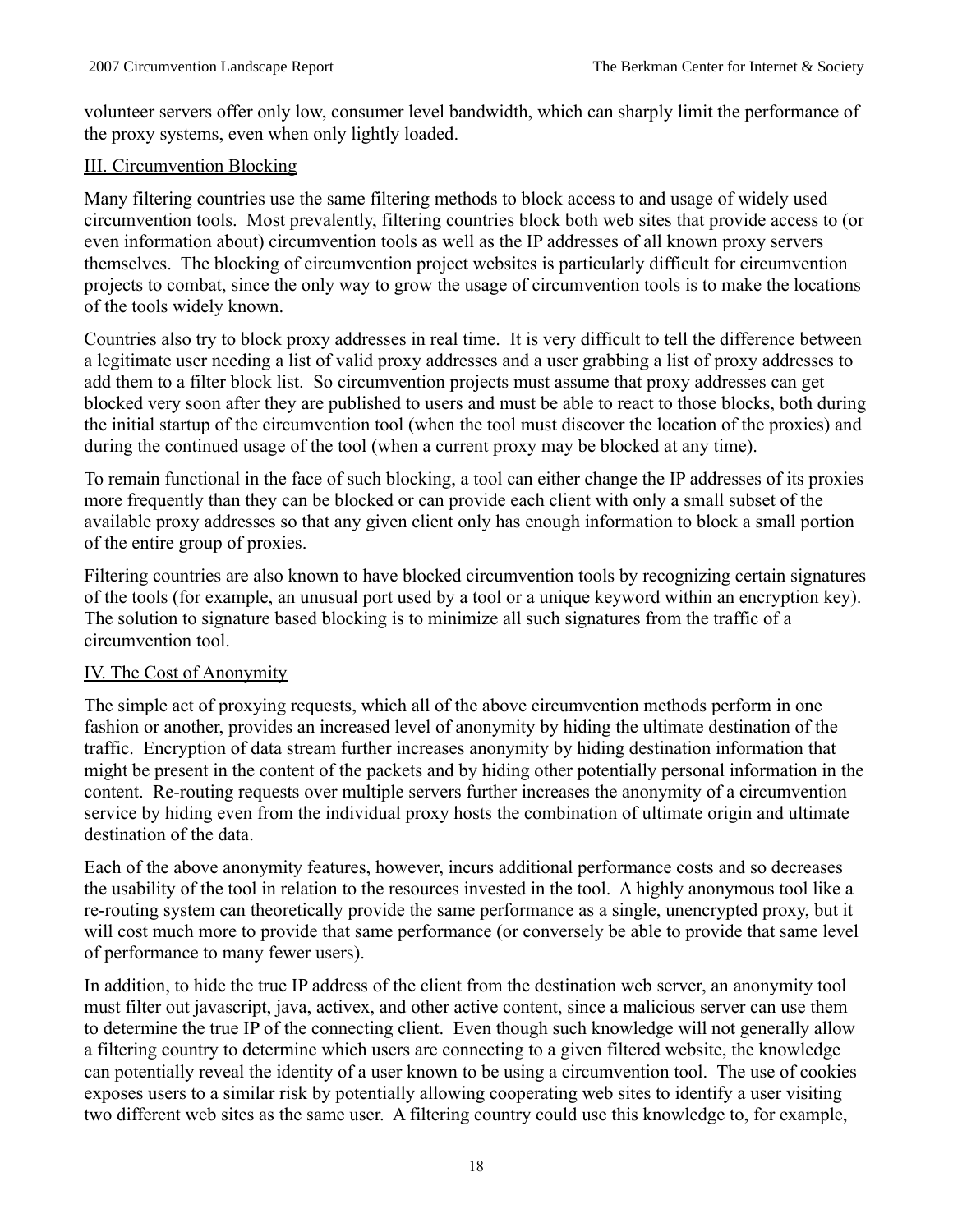collect personal information from the user on one seemingly innocuous web site and then correlate that personal information with a visit to a fake offensive website (one claiming to support political dissidence, for example).

Filtering out javascript, active content, and cookies is relatively cheap in performance costs but hugely expensive in terms of lost usability, since many web sites rely heavily on these technologies. Each tool developer must decide between 1) filtering out these sorts of content to increase user anonymity at the cost of much of the web's functionality and usability and 2) providing access to full functionality of the web at the cost of the potential loss of anonymity.

# D. Use Models

The following use models are mostly theoretical, based on interviews with experts on filtering rather than on direct, large scale research on circumvention usage. The intent of the use models is to provide a framework through which to understand how different uses of circumvention technology determine the utility of the various tools and to highlight some contrasting user requirements for the tools.

Establishing real world usage of circumvention tools through direct, large scale surveys of circumvention tool users would greatly inform (though not entirely determine) judgments about which of these uses is most common and therefore worthy of investment. Unfortunately, due to the inherit privacy issues in circumvention tool usage, such research is a difficult project in its own regard. Attempts as part of this report to contact even small numbers of users through circumvention project leaders were mostly unsuccessful for this reason.

# I. Visibility

The technical visibility of an Internet user strongly affects the requirements for a circumvention tool. A blogger (or mailing list host, content creator, etc) who is one of only a few bloggers in a given country is much more visible and therefore at risk than a blogger who is own of a large crowd of bloggers in the country. A highly visible lone blogger must remain anonymous not just in the face of large scale, country backbone level filtering, but must remain anonymous in the face of surveillance targeted specifically at him. Filtering and surveillance methods that are prohibitively expensive on a large scale might easily be deployed against such a lone user. It is therefore important that a visible, lone user use circumvention tools that emphasize anonymity over usability. For a blogger who is one among very many in a given country, a lower level of anonymity is likely acceptable, depending on the particular blogger.

A user should also consider her political visibility when considering the use of circumvention technology. Actions that would almost certainly go unnoticed by the large, country level surveillance on a country's backbone routers are likely to be noticed when performed by a user who has already attracted the attention of government. Politically visible users, like technically visible users, will likely benefit from privileging anonymity over usability.

# II. Consumption Model

Circumvention tools need not provide unfiltered access for all or even most users. If the goal is to disseminate filtered information widely, the best approach might be to get the information to a small, highly connected and skilled group of community leaders who can pass on the information to the larger, less connected community. In most filtered countries the number of Internet users is still small enough that such brokered modes of communication are necessary.

Brokered communication by a smaller number of users can rely to some degree on the higher level of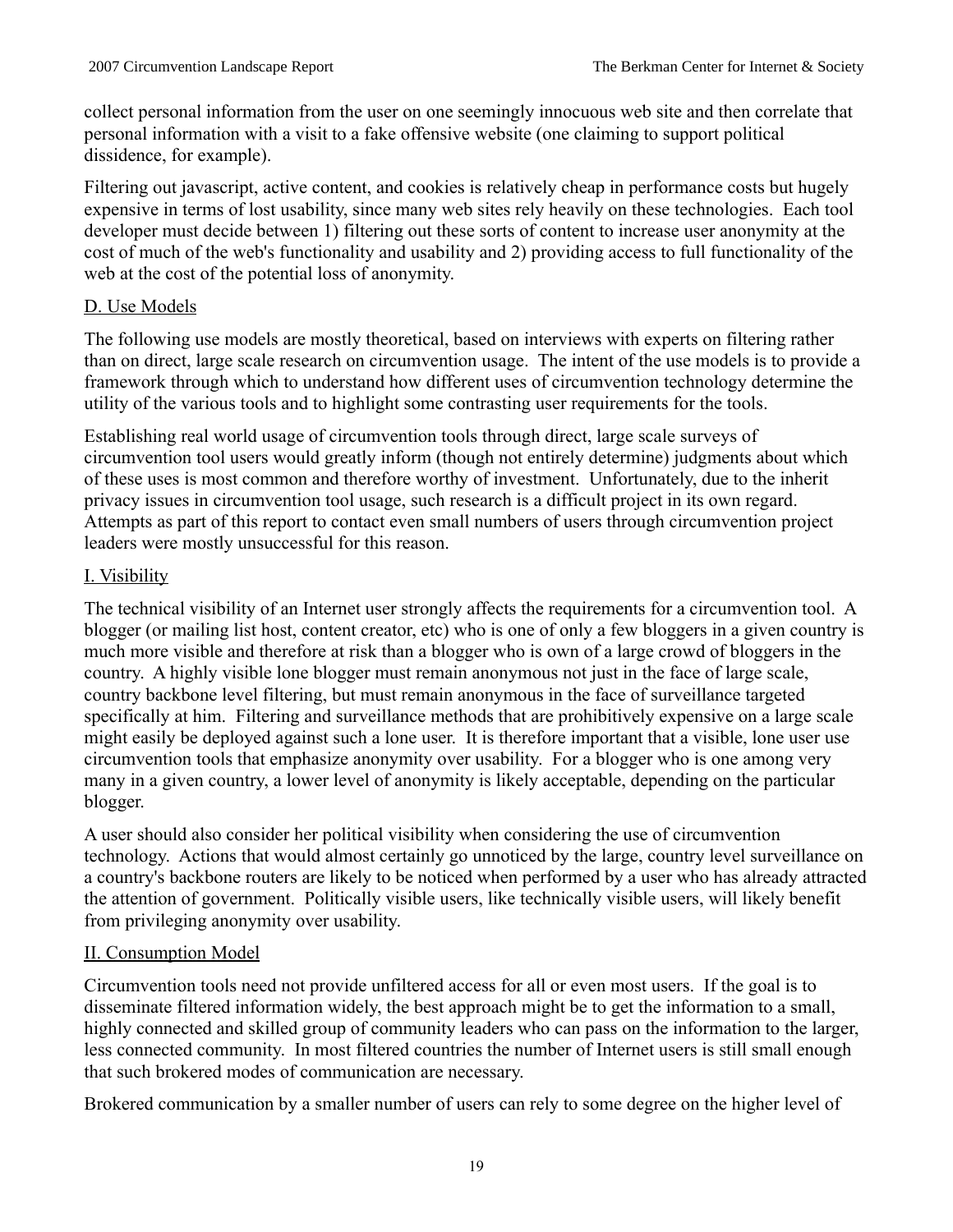technical skill of the information brokers (though certainly not all such users will be expert users) and to a larger degree on the willingness of users to put up with a steep learning curve and usability sacrifices for the circumvention tools. Information broker users are more likely to be both technically and politically visible than other users, so anonymity is likely to be more important than for other users.

In contrast, a Radio Free Europe mode of information consumption requires that the highest possible number of users have access to and, most importantly, choose to use circumvention technology. In this case, ease of use and quality of user experience are the most important factors in order to encourage the widest possible use of the tools. As the number of users increases in this model, the visibility of each individual user decreases and therefore the need for anonymity is lessened somewhat.

#### III. Access Model

Users gain access to the Internet through a variety of methods that differ by the quality and performance of the network connection and the control over the client computer. Users on poor bandwidth connections will want to use tools that work better in poor bandwidth; our tests show that some tools work consistently better than others in low bandwidth and that other tools are effectively unusable without a high quality connection. Users of public computers in Internet cafes, libraries, and other public computer labs may not have the ability to install software on local computers or may simply not want to expend the effort to install software on a machine that will only be used for a short period of time; software that does not require installation will work better for these circumstances.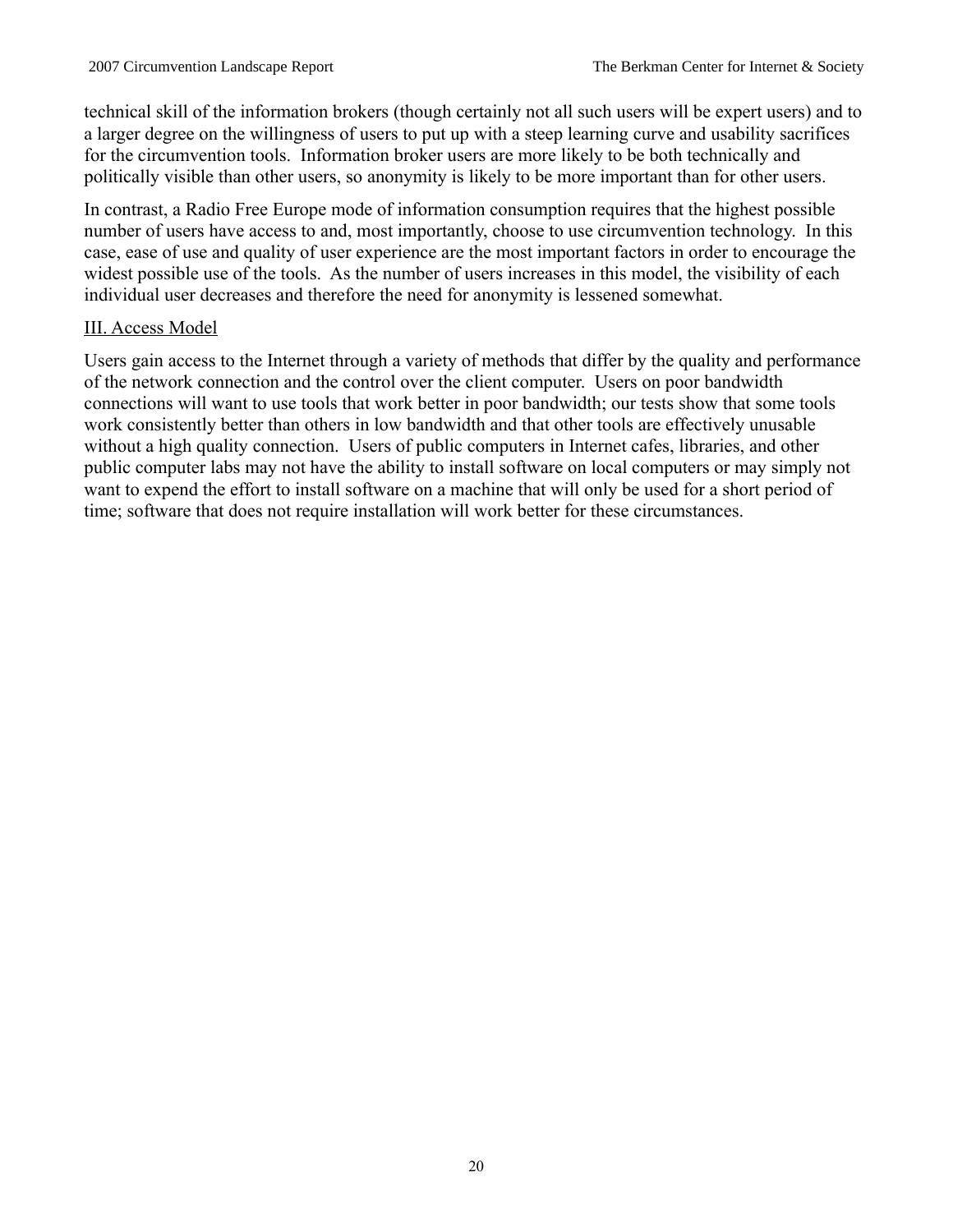#### 3. Aggregate Tool Analysis

The following tools were included in the study:

Anonymizer Anonymous Surfing – an HTTP proxy tool Anonymizer China – an HTTP proxy tool DynaWeb FreeGate – an HTTP proxy tool UltraReach – an HTTP proxy tool Circumventor / CGIProxy – a CGI proxy tool Psiphon – a CGI proxy tool Tor – a randomized re-routing tool JAP – a fixed re-routing tool Coral – a distributed hosting tool Hamachi – a IP tunneling tool

These tools were chosen to represent most of the most popular tools and to represent a range of different technical and organizational models.

There are many tools with the same or similar functionality as the tools included in the study, including Gpass, Guardian, FirePhoenix, Invisible Browsing, Metaproxy, PHPProxy, a plethora of VPN and HTTP tunneling tools, and many others. An obvious extension of this study would involve applying the testing model documented in this study to those tools to gain a more comprehensive view of existing tools. We have also chosen not to include directly any of the lower level tools such as HTTP or CGI proxies or simple lists of proxy servers that do not attempt to automatically connect the user with non-blocked proxies, since these individual servers and lists of servers all suffer from the issues of trust, insecurity, and unreliability described in the relevant proxy method sections of this report.

Peer-to-peer file sharing tools like freenet, mute, kazaa, i2p, bittorent, and many others provide access to a set of data separate from the larger web. These tools offer various interesting features allowing distributed hosting of content, but none of them offers access to existing content on the web. These tools can be used as an alternative publishing medium for content likely to be filtered, but they are all limited by the requirement that someone manually post any such material to the network of each of the closed tools.

# A. Tool Comparison Summary

The following table presents a summary of some of the key characteristics of each tool. More details about all of the characteristics listed in the table are in the individual tool reports.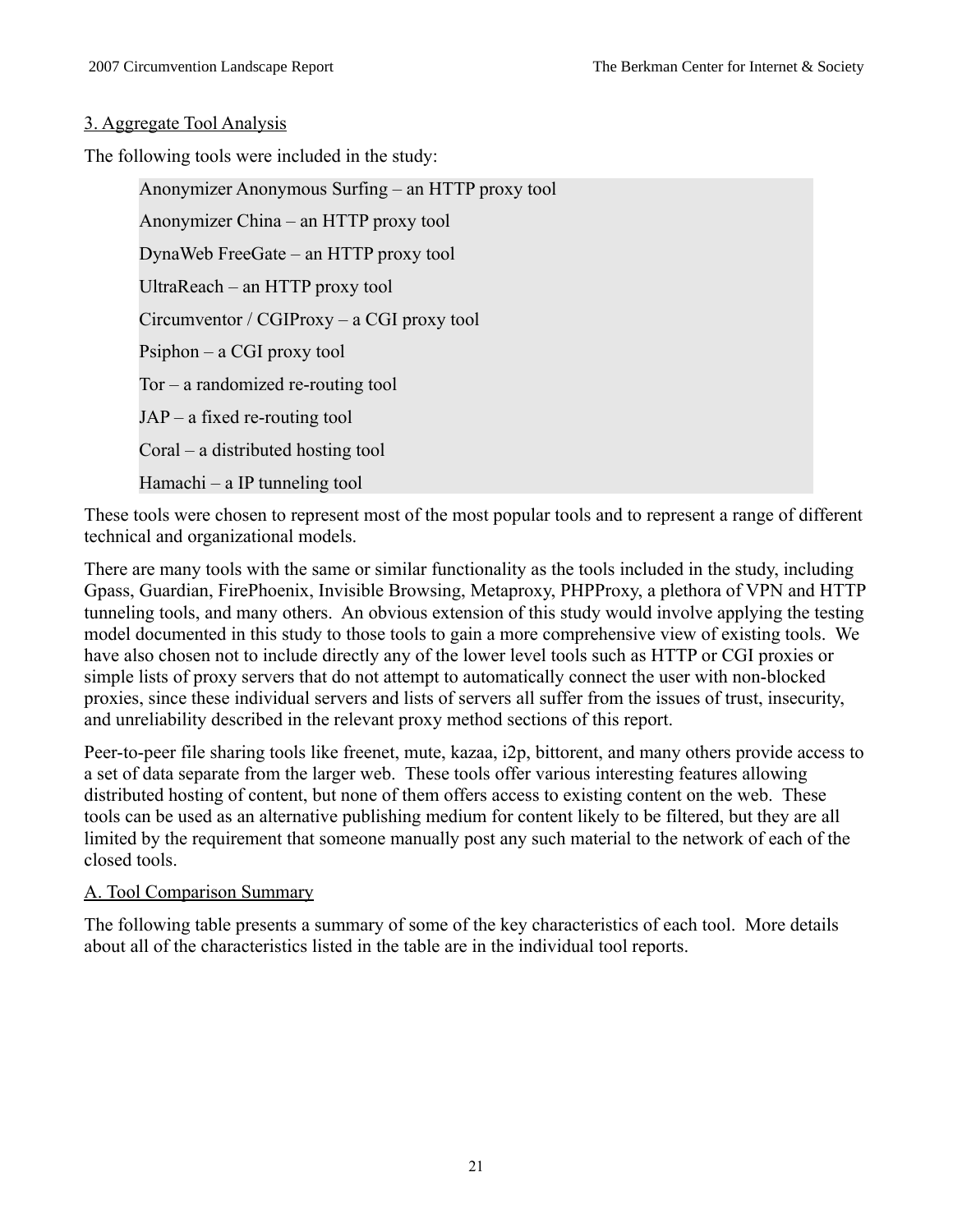|                           | Anonymizer DynaWeb    |                | Ultrareach        | Circumventor                                          | Psiphon          | <b>JAP</b>    | Tor          | Hamachi    | Coral                 |
|---------------------------|-----------------------|----------------|-------------------|-------------------------------------------------------|------------------|---------------|--------------|------------|-----------------------|
| method                    | HTTP proxy HTTP Proxy |                | <b>HTTP Proxy</b> | <b>CGI Proxy</b>                                      | <b>CGI Proxy</b> | Re-routing    | Re-routing   | IP tunnel  | Distributed Hosting   |
| cost                      | \$30/year             | free           | free              | free                                                  | free             | free          | free         | free basic | free                  |
| installation              | ves                   | ves            | ves               | no                                                    | no               | <b>ves</b>    | <b>ves</b>   | ves        | no                    |
| platforms                 | windows               | windows        | windows           | any                                                   | any              | all           | all          | windows    | any                   |
| server                    | central               | central        | central           | peer                                                  | peer             | central       | peer         | peer       | central               |
| antiblocking              | ves                   | yes            | ves               | ves                                                   | yes              | yes           | no           | no         | no                    |
| languages                 |                       | $\overline{2}$ | 2                 |                                                       | 3                | 5.            | 15           |            | na                    |
| encryption                | yes, optional         | no             | yes               | ves                                                   | yes              | yes           | yes          | yes        | no                    |
| filters javascript        | no                    | no             | no                | yes, optional                                         | yes              | no            | no           | no         | no                    |
| filters active content no |                       | no             | no                | yes, optional                                         | yes              | no            | no           | no         | no                    |
| filters cookies           | no                    | no             | no                | no, optional                                          | no, optional     | no            | no, optional | no         | no                    |
| usage                     | no data               |                |                   | 24 mil hits / day 70 mil hits / day 30 installs / day | 8,000 servers    | 6,000 clients | 1 Gbps       | no data    | 1.5 mil clients / day |
| active dev                | ves                   | <b>ves</b>     | <b>ves</b>        | yes, minor                                            | <b>ves</b>       | <b>ves</b>    | <b>ves</b>   | no data    | yes, minor            |
| free code                 | no                    | no             | no                | yes                                                   | yes              | yes           | yes          | no         | yes                   |
| published design          | no                    | no             | no                | no                                                    | <b>ves</b>       | <b>ves</b>    | <b>ves</b>   | <b>ves</b> | <b>ves</b>            |
| testing process           | ves                   | yes            | yes               | no                                                    | yes              | no data       | yes          | no data    | no                    |
| internal filtering        | yes, optional         | ves            | ves               | no                                                    | no               | no            | no           | no         | no                    |

#### B. Aggregate Lab Test Results

For the lab performance test, each of the tools was used to fetch each of Alexa top ten global web sites under a variety of simulated network conditions. Each request was allowed up to two minutes to return a response; any request that took longer than two minutes was given a value of two minutes flat.

The following chart shows the average response time for all of those requests for each tool:



# Lab Performance

As expected, performance of all of the tools, as well as the control session, degrades significantly under the various simulated network conditions. The HTTP proxy tools (Anonymizer Anonymous Surfing, DynaWeb FreeGate, and UltraReach) perform the best, followed by the CGI proxy tools (Circumventor/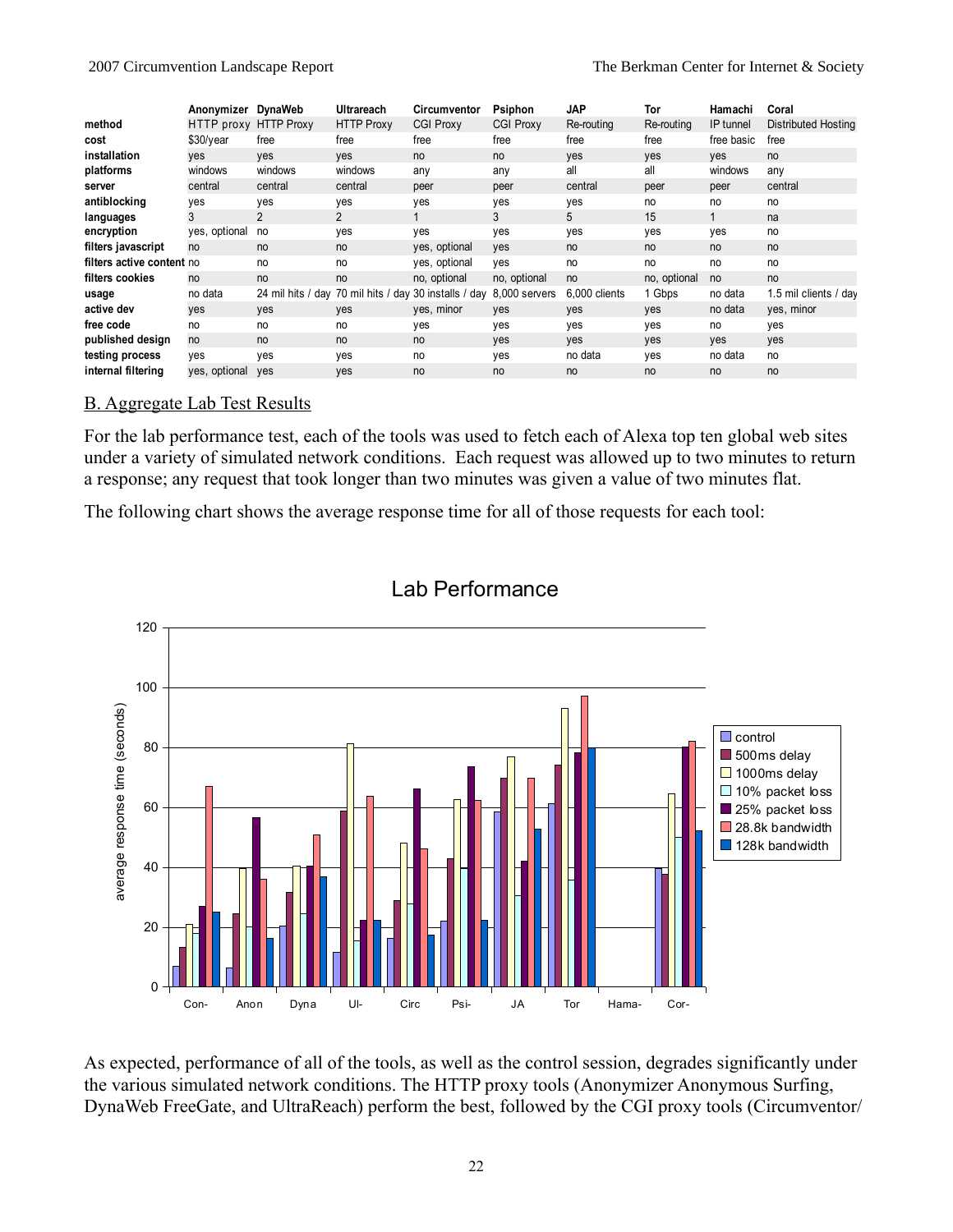CGIProxy and Psiphon), followed by the re-routing and other tools. Somewhat surprisingly in light of the below in country tests, the HTTP proxy tools perform almost as well as the control session. Part of this result is due to a maximum allowed response time of two minutes for any given response, but certainly not all since the better performing tools had no requests over two minutes for most of the conditions.

Hamachi lacks values for these tests because the Hamachi server was unable to stay up for the duration of the tests.

For the lab filtering tests, the tools were setup on machines behind a test router running filtering software. The filters blocked the same Alexa top ten sites used in the lab performance test. Each tool was used to try to fetch each url through an IP block filter, through a DNS blocking filter, and then through a keyword blocking filter.

The results of these lab filtering tests were mostly as expected. The control session (which used a direct browser request with no circumvention tool) was unable to fetch any of the pages through any of the filters. All of the circumvention tools were able to successfully fetch, in some form or another, all of the blocked pages through the IP and DNS blocking filters. DynaWeb FreeGate and Coral, which do not use full encryption, were unable to fetch pages through the keyword filter, since the keyword filter was able to find some identifying text in the clear text of the unencrypted DynaWeb FreeGate and Coral sessions. All of the other tools, all of which encrypt all of their traffic, were able to fetch all of the pages through the keyword filter.

For more details about how the lab tests were setup and run, see the methods appendix.

#### C. Aggregate In Country Test Results

For the in country tests, a researcher traveled to Seoul, Hanoi, Shanghai, and Beijing to test each of the tools on sites known to be filtered by each country. Each tool was used to fetch about thirty urls. Ten of those urls were the Alexa top ten (unfiltered) sites for the given country on that date. The remaining twenty urls were sites filtered by the country, as determined by the Open Net Initiative. For the control in these tests, the average time only takes into account the first ten sites, since the rest of the sites were necessarily inaccessible through a direct request. The top ten sites for all countries were far slower to load than the blocked sites (the unfiltered sites consisted mainly of news and portal sites with dozens of images, whereas the filtered sites were generally simpler and more text oriented), so the control value is artificially inflated in comparison with the tool values.

Each request was allowed only four minutes to return a value; any request that took longer than four minutes to return was given a value of four minutes flat.

The following chart shows the average response time for all of those requests for each tool: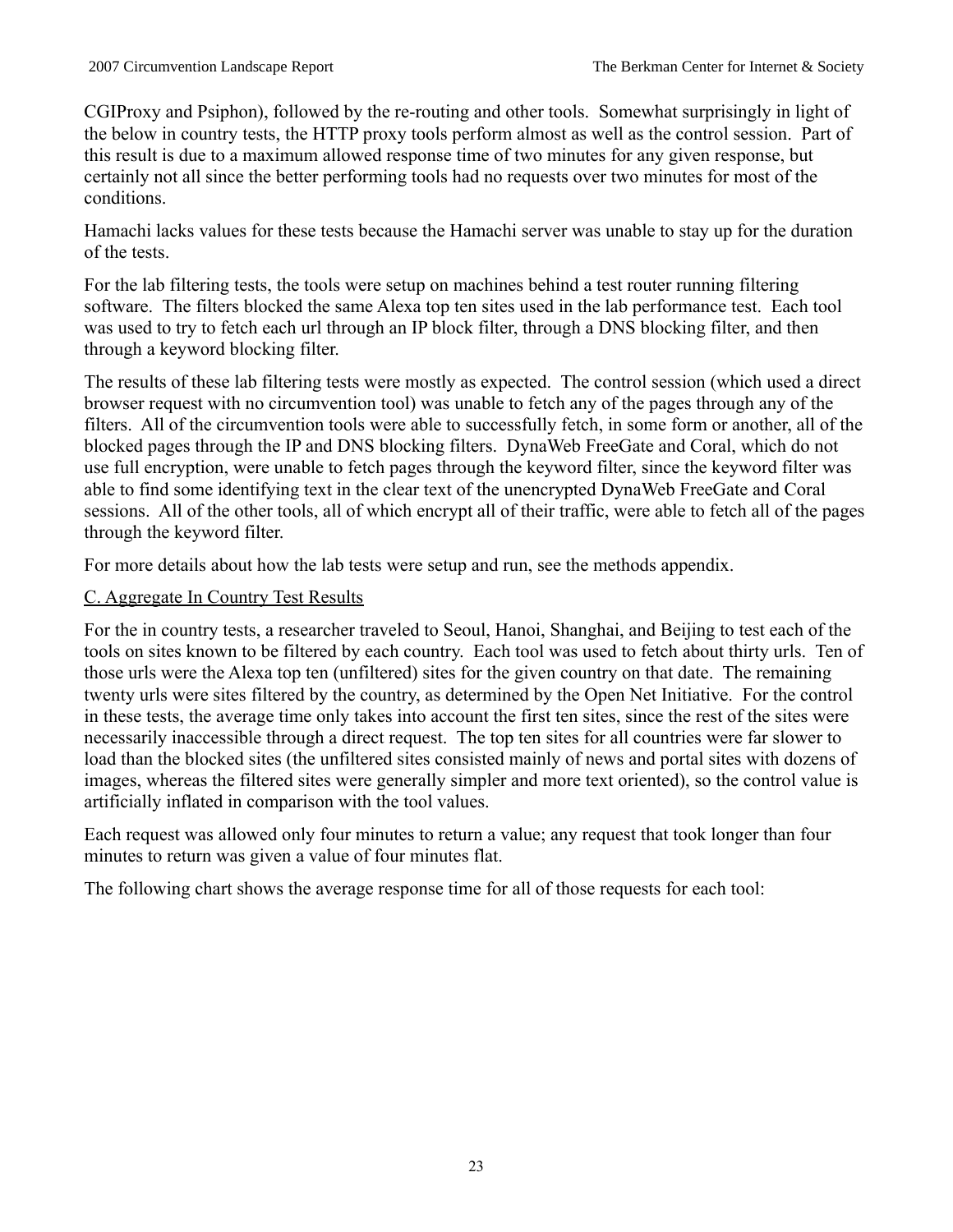

# In Country Performance

The performance of the tools in the in country results is strikingly worse than the performance of the direct connection, even with the inflated times of the control session. Browsing through all of the tools other than perhaps UltraReach was painfully slow for sites with many images, and most sites took more than a minute to load for almost all of the tools. As with the lab tests, the HTTP proxying tools performed the best, but the CGI proxying tools in the in country tests performed almost as poorly as the re-routing and other tools.

Blank values for Anonymizer Anonymous Surfing, Hamachi, and Coral indicate that the tools were unable to fetch any sites during the tests. Anonymizer Anonymous Surfing seemed to be blocked in the three of the locations (Hanoi, Shanghai, and Beijing). Hamachi was blocking itself in Vietnam and crashed before completing the tests in the other locations. The Coral network was down to all requests while the tests were performed in Shanghai and Beijing. In addition, both DynaWeb FreeGate and UltraReach consistently failed to return a small number of web pages, most likely because the tools themselves were blocking access to some sites deemed offensive or overly expensive. More information about these failures is included in the relevant tool reports.

For more details about how the in country tests were conducted, see the methods appendix.

# D. Notes on Testing Methods

Two points should be noted about the performance testing methods, specifically about the use of the Alexa top ten sites for each of the respective tests. First, the Alexa statistics were chosen for their easy availability rather than their accuracy. The Alexa rankings are determined by web browsing habits of users of the Alexa browser toolbar. Users of the Alexa browser toolbar represent a relatively tiny and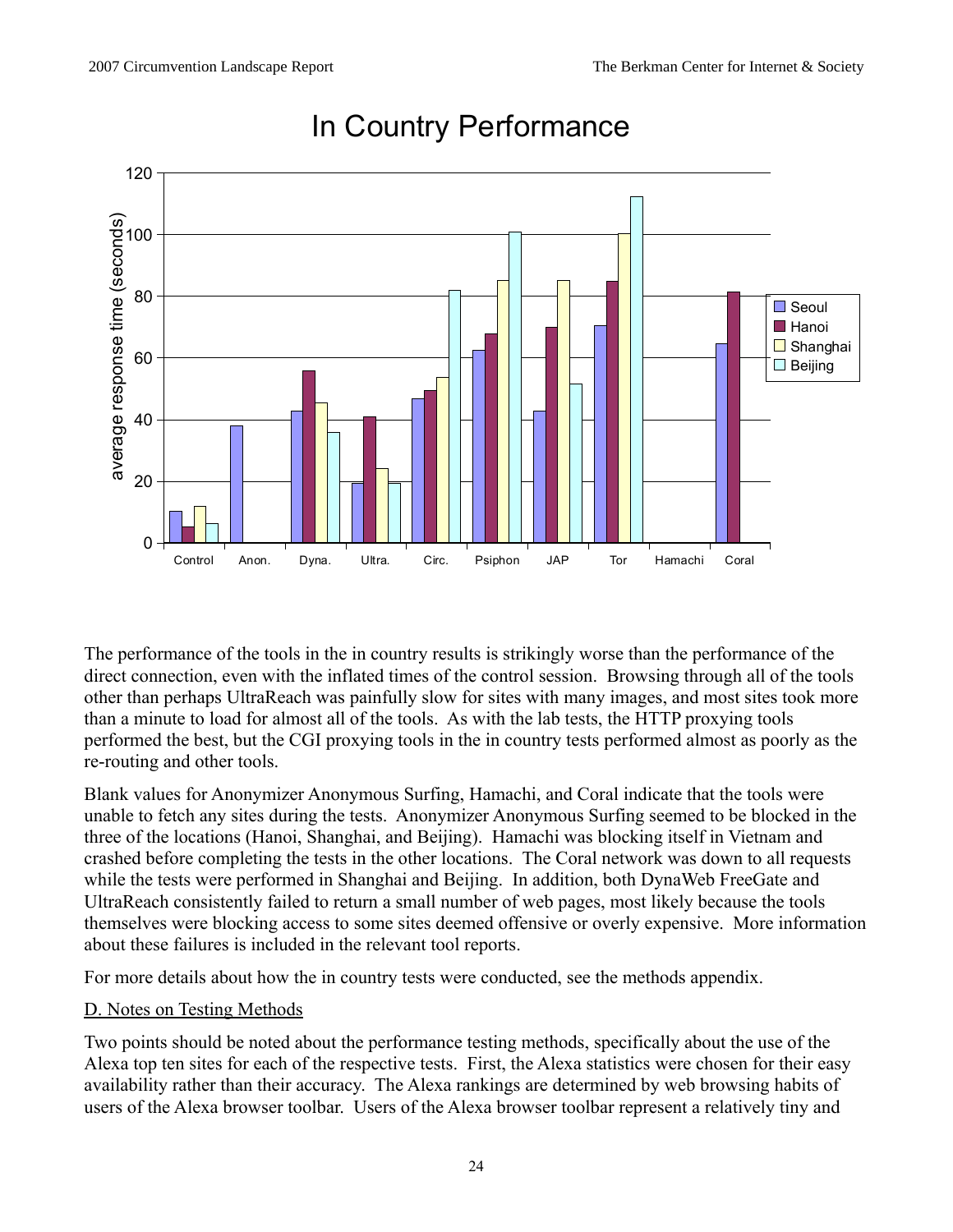self chosen portion of the web browsing community. It is probable that the sorts of users who choose to use the Alexa browser toolbar will choose to visit different sites than the web browsing public at large. Nonetheless, the Alexa rankings are widely used because they are the best publicly available data of their sort.

Second, to the degree that the Alexa rankings are accurate, using the top ten websites biases the tests toward tools that provide caching on their servers (since the most popular web sites will generally already be stored in the servers' caches). For the in country tests the simpler, more text oriented filtered web sites were returned much faster than the more complicated, image oriented, top ten web sites. However, the relative performance of the various tools (for example, how much faster UltraReach was than JAP) was roughly the same across the filtered and the top ten sites.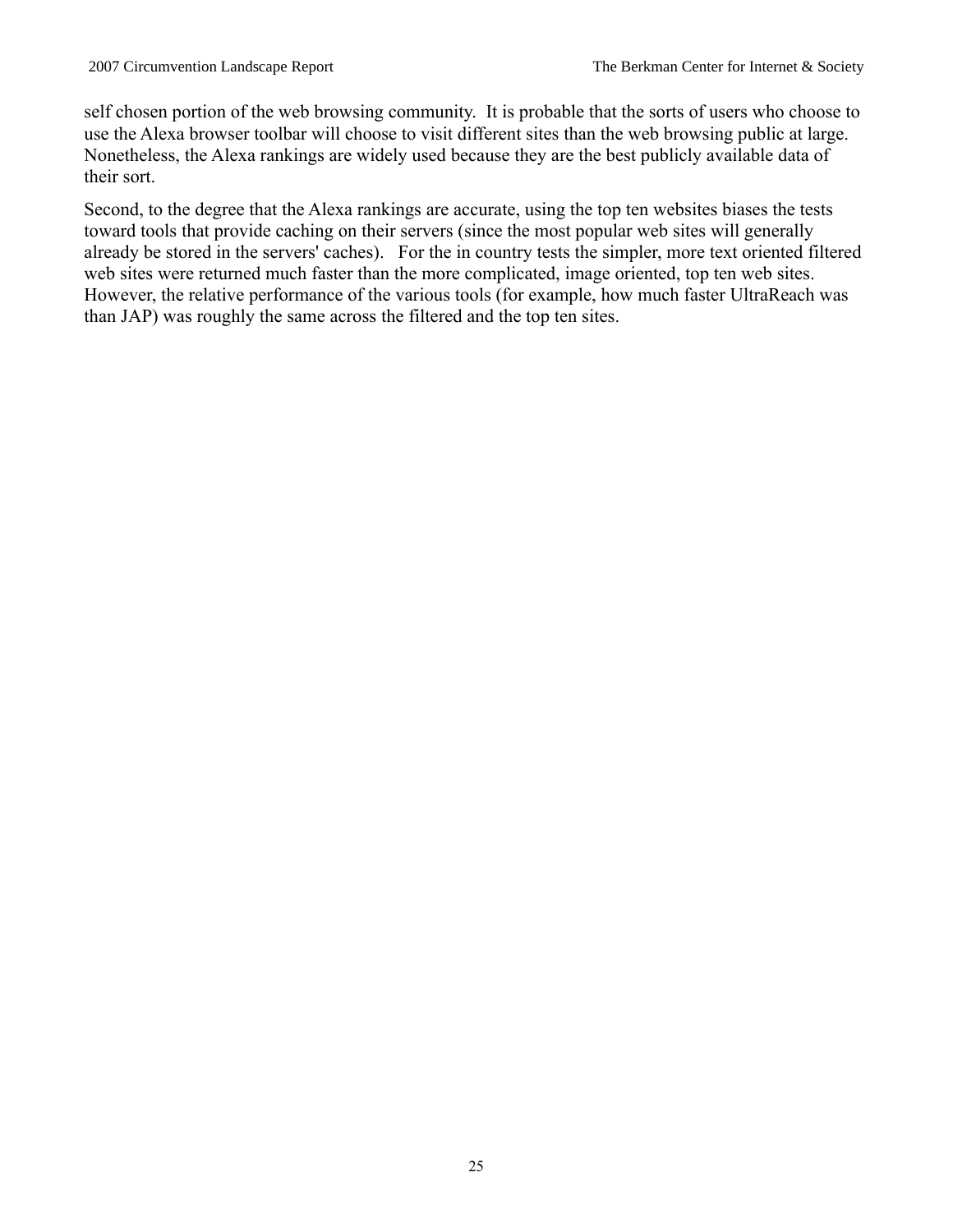#### 4. Anonymizer Anonymous Surfing Report

#### A. Summary

Anonymizer Anonymous Surfing is an HTTP proxy tool designed primarily to provide anonymity in general and protection from malicious sites. Anonymizer Anonymous Surfing hosts its own pool of proxy servers and uses proprietary techniques to keep them unblocked.

When not blocked, Anonymizer Anonymous Surfing successfully provides access to filtered sites. The tool provides an easy to use interface, though one that is confusing in some potentially dangerous ways. The tool's performance during in country tests was poor for image heavy sites and okay for simple, text oriented sites. Anonymizer Anonymous Surfing includes an optional "malicious site" filter that is turned on by default and uses unclear criteria for site malice. The tool developers claim to use a variety of antiblocking techniques, but the tool was blocked in three of the four international testing locations.

Of particular concern is the particularly dangerous combination of successful blocking by filtering countries and confusing behavior by the tool in the case of blockage that may lead the user to disclose private information. Until the tool fixes its behavior in the case of blockage, Anonymizer Anonymous Surfing can be recommended for widespread use only for users who are not concerned about losing their anonymity.

This section applies to the retail version of Anonymizer available to the public for a subscription cost at the Anonymizer website. Note that the section following this one addresses the version of Anonymizer developed specifically for circumvention use in China. Anonymizer has also developed a CGI proxy tool for circumvention use in Iran that is not addressed in this report.

#### B. Lab Testing Results

Following are average response times for requests to the same ten web sites in a number of different simulated network conditions:

|                 | Control | Anonymizer |
|-----------------|---------|------------|
| control         | 6.8     | 6.4        |
| 500ms delay     | 13.1    | 24.4       |
| 1000ms delay    | 20.8    | 39.4       |
| 10% packet loss | 17.9    | 20         |
| 25% packet loss | 26.8    | 56.6       |
| 28.8k bandwidth | 66.9    | 35.9       |
| 128k bandwidth  | 24.9    | 16.1       |

In aggregate, Anonymizer Anonymous Surfing performed 12% slower than the control connection. Anonymizer Anonymous Surfing was the fastest of all the tools for the in lab tests.

Anonymizer Anonymous Surfing successfully returned results for all of the test sites for all of the IP block, DNS block, and keyword block filters. For the following two sites, Anonymizer Anonymous Surfing returned its malicious site warning page:

#### http://baidu.com

# http://www.qq.com

The first is the Chinese search site that cooperates with the Chinese government to filter content. The second is a Chinese language portal site. It is unclear why these sites were deemed malicious, since neither is obviously so (unless censoring counts as malice). See the below section on Internal Filtering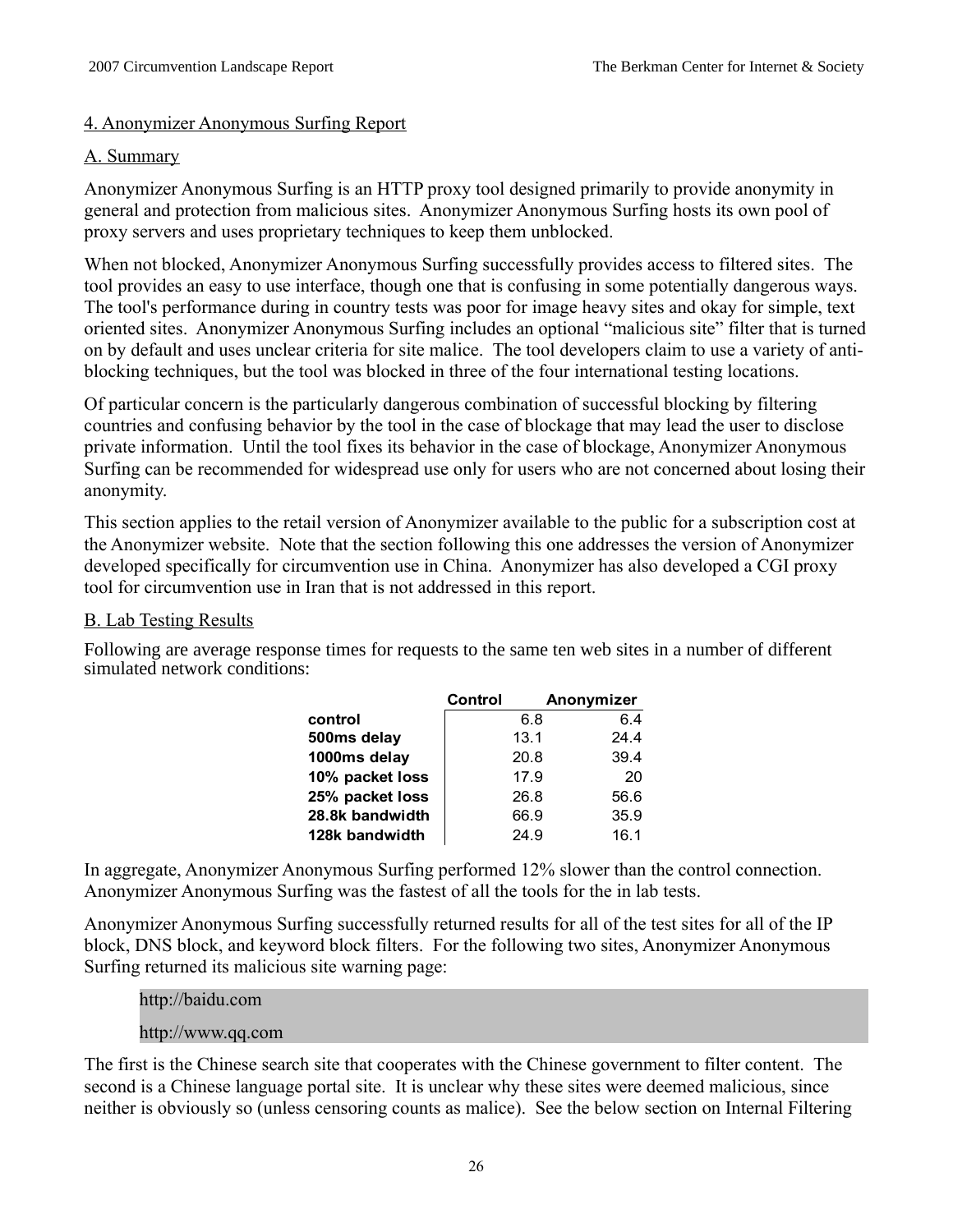for more information on Anonymizer Anonymous Surfing's malicious site filter. When returning these malicious site warning pages, Anonymizer Anonymous Surfing leaked the name of the blocked sites. These leaks could harm users who request pages that are blocked by both the resident country and Anonymizer Anonymous Surfing, since the leaks would allow a filter at the router to determine that the user was trying to visit a blocked site.

# C. In Country Testing Results

Following are average response times for requests to about thirty urls in each of four different locations:

|                | Control |      | Anonymizer |
|----------------|---------|------|------------|
| Seoul          |         | 10.2 | 37.88      |
| Hanoi          |         | 5    | no results |
| Shanghai       |         | 117  | no results |
| <b>Beijing</b> |         | 6.1  | no results |

As with all of the circumvention tools, the tool was much slower in country than in the lab. In aggregate, Anonymizer Anonymous Surfing requests were 359% slower than direct requests, making it the second fastest of the tools tested in country.

However, those figures represent only the test run in Seoul, since Anonymizer Anonymous Surfing was blocked in Hanoi, Shanghai, and Beijing. In all of these countries, Anonymizer Anonymous Surfing reported that it was unable to connect to its proxy servers.

Anonymizer Anonymous Surfing displayed its malicious site warning page for the following site:

#### http://naver.com

Naver.com is a popular Korean language search and portal site. It is not clear why Anonymizer Anonymous Surfing deemed that site malicious.

# D. Availability

Anonymizer Anonymous Surfing is available as boxed software or download and is sold on a subscription basis. A one-year subscription costs thirty dollars.

# E. Install

Anonymizer Anonymous Surfing requires the installation of a client side program. The installation is a thirty-three megabyte executable file that requires minimal input from the user and works as expected with the default settings. The program installation includes the standard windows program components, including a program files directory, registry files changes, and .dll libraries installed into the operating system. There is an uninstallation option for the program, but after running the uninstallation, many files and registry entries remain on the computer. Installing the Anonymizer Anonymous Surfing product requires that the user also install unlicensed (and disabled) versions of Anonymizer's other consumer tools (Anti-Spyware, Nyms, and Digital Shredder).

Anonymizer Anonymous Surfing runs on Windows, Linux, and OS X, but the Linux and OS X versions are only available with a command line interface.

# F. User Interface

Anonymizer Anonymous Surfing configures itself by default to run automatically on startup. During startup, the tool displays a splash screen for several seconds. Once Anonymizer Anonymous Surfing has initialized itself, it immediately minimizes itself into a task bar icon.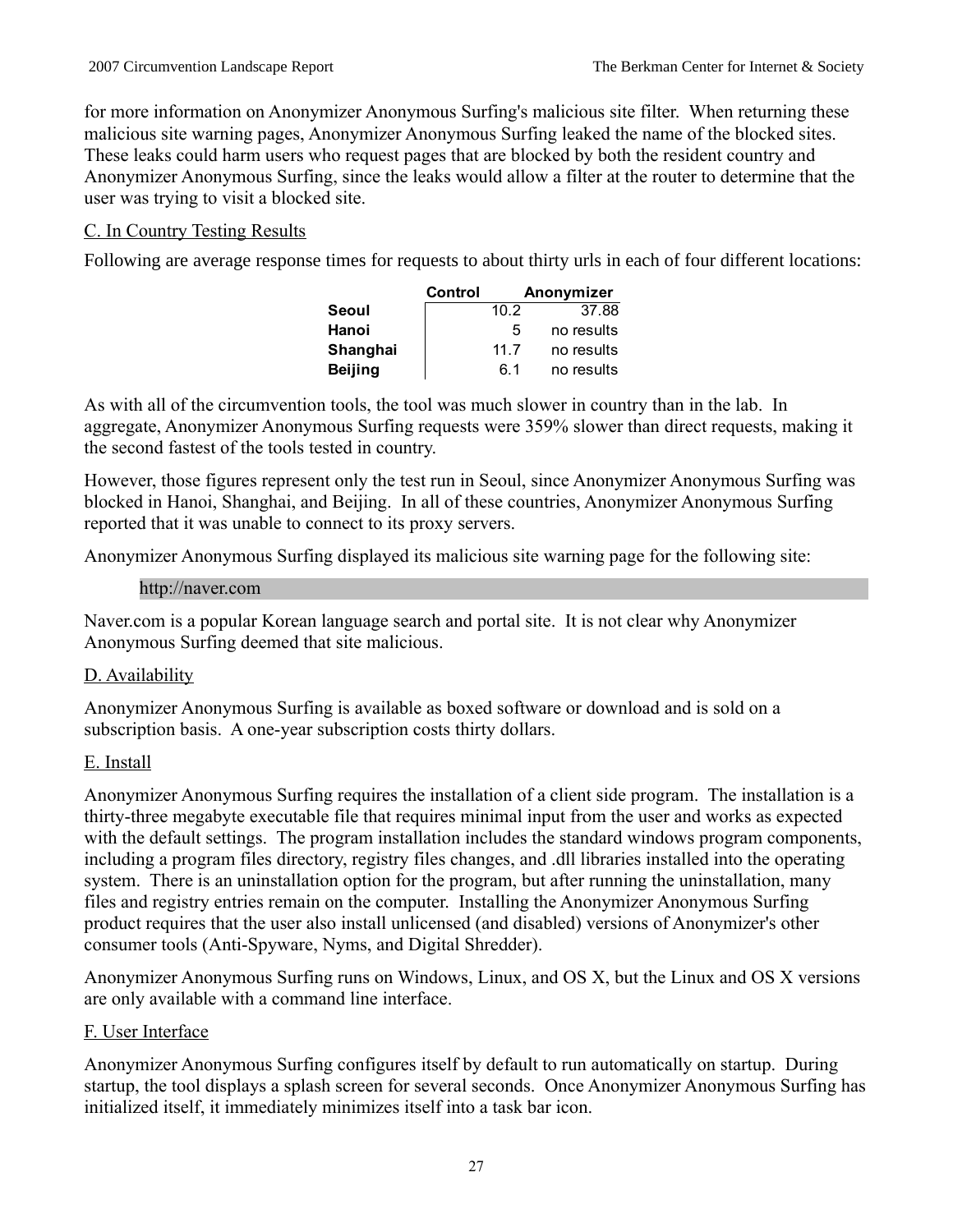To configure Anonymizer Anonymous Surfing, the user can either click on the task bar icon or double click on the desktop icon for the program. Either method brings up the configuration screen, shown below:

|                                      | <b>Anonymizer</b> <sup>®</sup>  |               |                     | ⊠<br>ဓ<br>Help<br><b>Support</b> |
|--------------------------------------|---------------------------------|---------------|---------------------|----------------------------------|
|                                      | Home Dashboard                  |               |                     |                                  |
|                                      | Program                         | Status:       | Action              | Help                             |
| Home                                 | Anonymous Surfing**             | Activated     | Extend Subscription |                                  |
| <b>Dashboard</b>                     | Arki-Spyware <sup>n-1</sup>     | Not Activated | Activate            | $\bullet$                        |
| Preferences                          | Digital Shredder <sup>N</sup> * | Not Activated | Activate            |                                  |
| About.                               | Myms <sup>ma</sup>              | Not Activated | Activate            |                                  |
| Anonymous<br>Surfing<br>Anti-Spyware |                                 |               |                     |                                  |
| Digital<br><b>Shredder</b>           | I want to:                      |               | Privacy News:       |                                  |

Most users will never need to access the configuration screen but instead will be able merely to use IE to browse as they normally would. All functions of IE work exactly as normal, including bookmarks and other such functions, when running on top of Anonymizer Anonymous Surfing.

For most users, the interface of Anonymizer Anonymous Surfing essentially is IE, since the only interaction with Anonymizer Anonymous Surfing is running IE on top of it. Those users who need to use the user interface for any reason need navigate only the home screen (shown above) and the configuration screen for the Anonymous Surfing product, the link to which is on the left in the above screenshot. The Anonymous Surfing configuration screen allows the user to determine the status of the program (most importantly whether the Anonymous Surfing program is active) and the real and proxied IP addresses of the browsing session as well as to turn Anonymous Surfing on or off. If Anonymous Surfing is turned on, the user can further choose whether to encrypt the connection to the proxy and whether to block malicious web sites.

Among the tested HTTP proxy tools, only Anonymizer Anonymous Surfing offers a quick activation switch that allows users quickly to switch between proxied and direct browsing. Due to the limited in country performance of all of the circumvention tools, such a feature can provide the user with a useful mechanism for quickly switching to lower performance proxied browsing just while browsing blocked or sensitive sites and then switching back to higher performance direct browsing for unblocked, unsensitive sites.

# G. Server Component

Anonymizer Anonymous Surfing hosts all of its own proxy servers and does not require the installation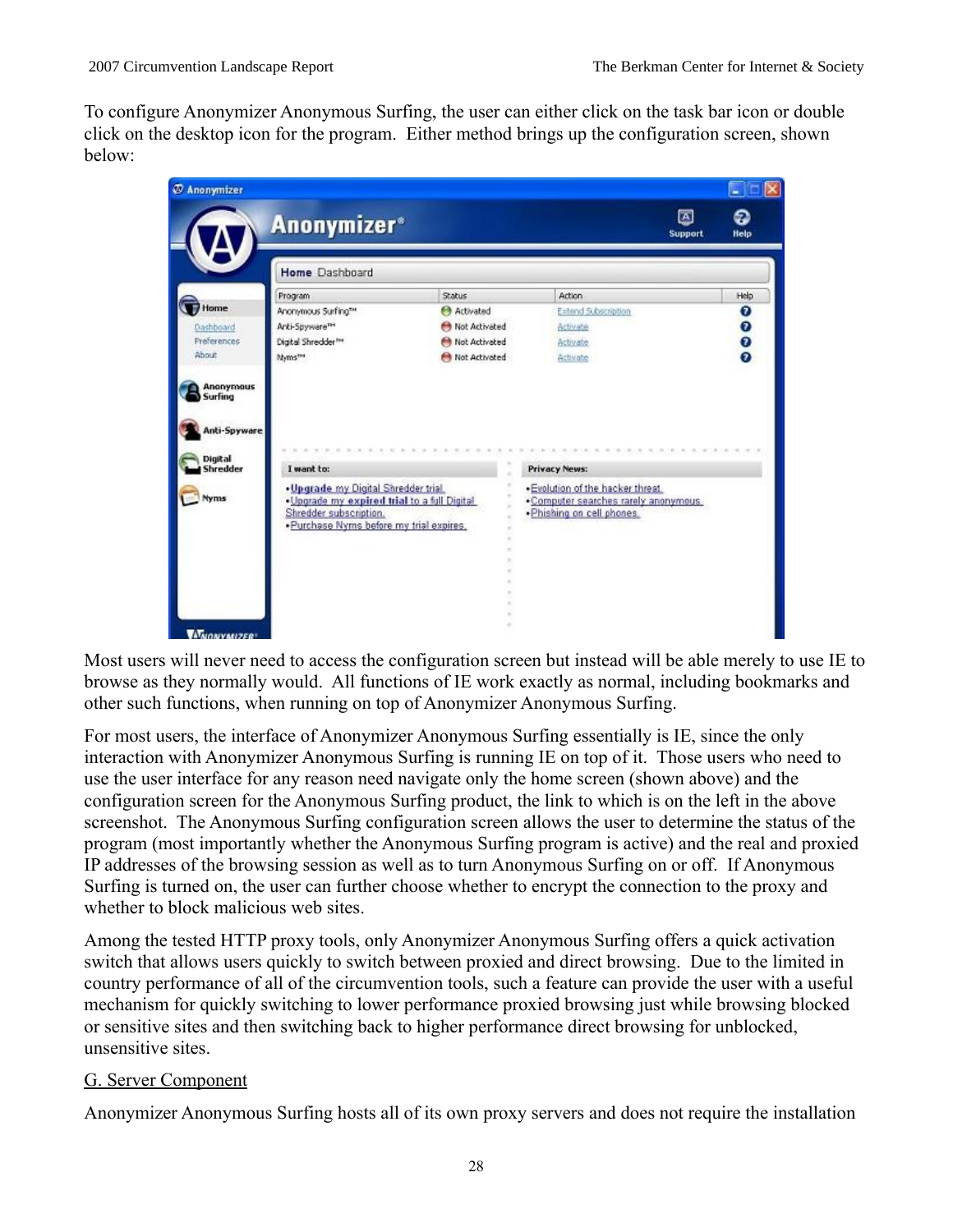of any server component by the user or his peers.

#### H. Blocking Resistance

The Anonymizer Anonymous Surfing developers claim to use a number of proprietary technical methods to avoid blocking by filtered countries, but they will not share the techniques in written form or for (even limited) publication.

#### I. Internationalization

Anonymizer Anonymous Surfing is available in Chinese, English, and Farsi translations.

#### J. Internal Filtering

Filtering of "malicious web sites" is turned on by default in Anonymizer Anonymous Surfing, but the user can turn off this feature via the configuration screen. When turned on, the filter redirects requests for filtered sites to a block page. The block page that explains that the page has been flagged by the malicious web site filter and that the filter blocks "many sites used for spyware, viruses, spam robots, phishing scams, and other privacy violations," but no specific reason for the blocking of a specific page is given. The user is given the option to "Go ahead to the web site, but filter bad content", "DANGEROUS: Go ahead to the web site without filtering bad content", or "Request that this web site be removed from the blocklist." So the user can continue to view a flagged page against the strong warning of the tool.

Some of the sites flagged as malicious by the Anonymizer Anonymous Surfing filter are puzzling, especially http://baidu.com, which is certainly an objectionable site in the political sense that it censors search results but which provides a simple interface that has no reports of badware features. The problems with widespread over blocking found by the Open Net Initiative in an earlier, CGI proxy version of Anonymizer (see http://opennetinitiative.net/advisories/001/) do not seem to exist in the tested version of Anonymizer Anonymous Surfing, at least with the same websites.

#### K. Security

There two potentially dangerous problems with the Anonymizer Anonymous Surfing user interface. First, Anonymizer Anonymous Surfing fails to warn its user when it fails to connect to its servers but instead falls back to a direct (unprotected) Internet connection. Second, Anonymizer Anonymous Surfing offers the user the option to turn off encryption without warning that doing so will decrease the security in comparison to not running Anonymizer Anonymous Surfing at all.

If Anonymizer Anonymous Surfing cannot contact its proxy servers, it does not fail, actively warn the user, or prevent IE from fetching pages. It merely fails over to configuring IE use a direct connection to the Internet. This design choice hides the problem from the user and thereby exposes the user to the risk of performing sensitive work (for instance, accessing a banned website) under the mistaken understanding that Anonymizer Anonymous Surfing is keeping that work private. To check whether Anonymizer Anonymous Surfing is protecting the connection, the user has to check the Anonymous Surfing screen in the Anonymizer Anonymous Surfing user interface. Just checking the Anonymizer Anonymous Surfing user interface home page could actually further deceive the user, since this page seems to indicate that the Anonymous Surfing product is working by way of a green icon and an 'Activated' label next to the product name (see above screen). The researcher performing in country tests experienced this behavior first hand and only suspected that Anonymizer Anonymous Surfing was not working because its connection speed was too fast.

Given that Anonymizer Anonymous Surfing failed to find its proxy servers during tests in Hanoi,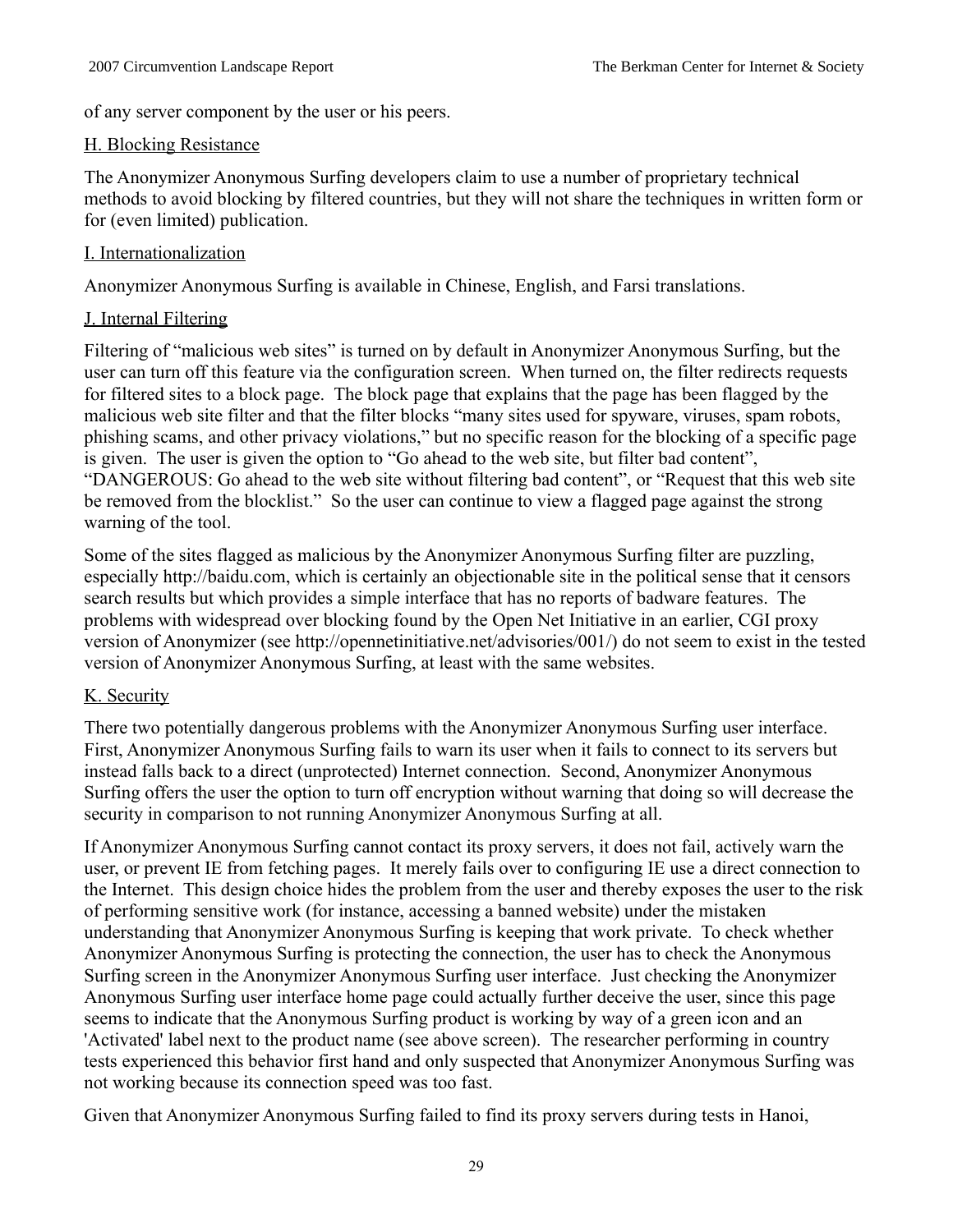Shanghai, and Beijing, this problem is a serious one that could put users in filtered countries at significant risk of performing risky behavior under the illusion of protection from Anonymizer Anonymous Surfing.

Second, Anonymizer Anonymous Surfing offers the option to enable or disable "Surfing Security SSL Encryption" without properly explaining the consequence of this action. Among the "Protection Indicators" below the option, only the "Wi-Fi Security" indicator changes from "Protected" to "Not Protected" when the encryption option is disabled. This display implies that the encryption option effects only wireless security. In fact, encryption is important to protect all traffic, wireless or wired, from the snooping of entities that control the network, including filtering countries. More importantly, unencrypted proxies disable much of the protection of HTTPS connections by decrypting the traffic between the proxy and the browser. So the traffic between the browser and the HTTPS web server, which would normally be encrypted for the whole length of the network, will instead flow unencrypted over the network between the browser and the Anonymizer Anonymous Surfing proxy server.

As mentioned in the lab tests results, Anonymizer Anonymous Surfing leaks the name of the blocked site when blocking a malicious site. If the malicious site is itself private data (for instance of the site is also blocked by the country), this leak could result in the exposure of private data.

Anonymizer Anonymous Surfing does not filter out javascript or active content for most sites, but it attempts to filter out malicious content on sites deemed by its filter to be malicious.

As the number of people who connect to each proxy increases, the security of an individual Anonymizer Anonymous Surfing user will increase, since the origination of traffic from a given proxy server will be more difficult to associate with any one user.

#### M. Support

Anonymizer Anonymous Surfing provides a user guide and a set of frequently asked questions on the support section of its website. Interactive help is available via phone or email directly from the company. There is no user support forum for users to interact with each other.

#### N. Development Activity

The first version of Anonymizer Anonymous Surfing was released in 2002. It is currently under active development and will continue to be developed for at least the next year.

#### O. Community

Anonymizer Anonymous Surfing does not maintain an active user community. The project maintains a mailing list for communicating out to its users, but it has specifically avoided creating any active interaction with its user community.

#### P. Code Availability

The Anonymizer Anonymous Surfing code is proprietary and not available to the public. The Anonymizer developers did make code for a CGI proxying tool available to the US International Broadcasting Bureau (part of the Voice of America) to develop an Iran specific circumvention tool.

#### Q. Development Process

Anonymizer Anonymous Surfing's design documentation is proprietary and not available in any form that may be published.

#### R. Evaluation

Utility – Anonymizer Anonymous Surfing was blocked (and therefore unusable) in three of the four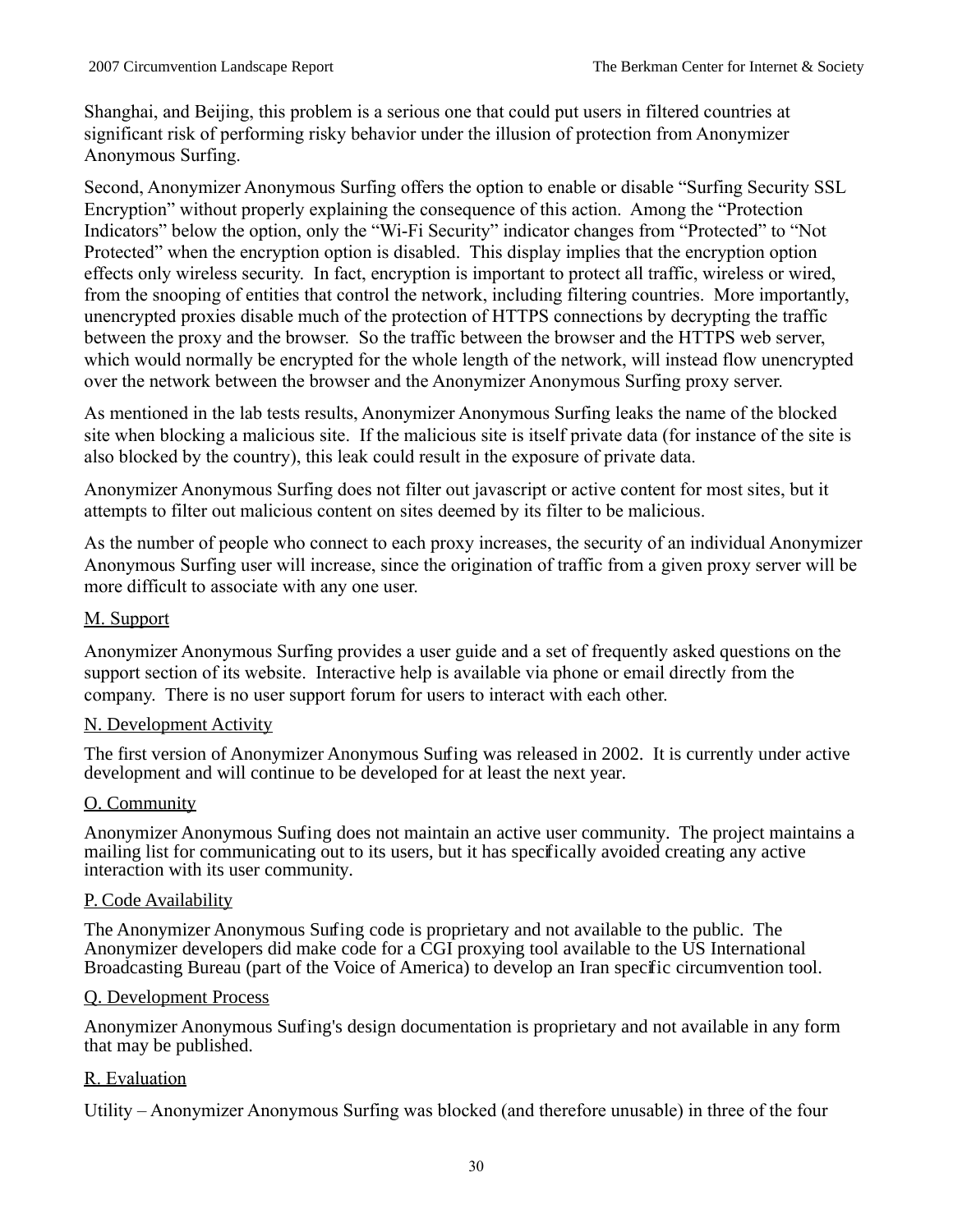tested locations.

Usability – In the one site where Anonymizer Anonymous Surfing was able to be tested, it was relatively easy to use and loaded pages more quickly than most comparable tools.

Security – Major security holes exist in the product. Notably, if the product fails to connect to a secure server, it connects to an insecure one without alerting the user.

Promotion – The product is advertised widely in the US, but less so in countries where it would be widely usable.

Sustainability – Anonymizer Anonymous Surfing is a commercial, subscription-based product that produces a profit for its developer.

Openness – While the code is not available for the product, the developers were open and communicative with researchers about how the tool worked.

#### S. Response

The developers of Anonymizer declined to submit a response.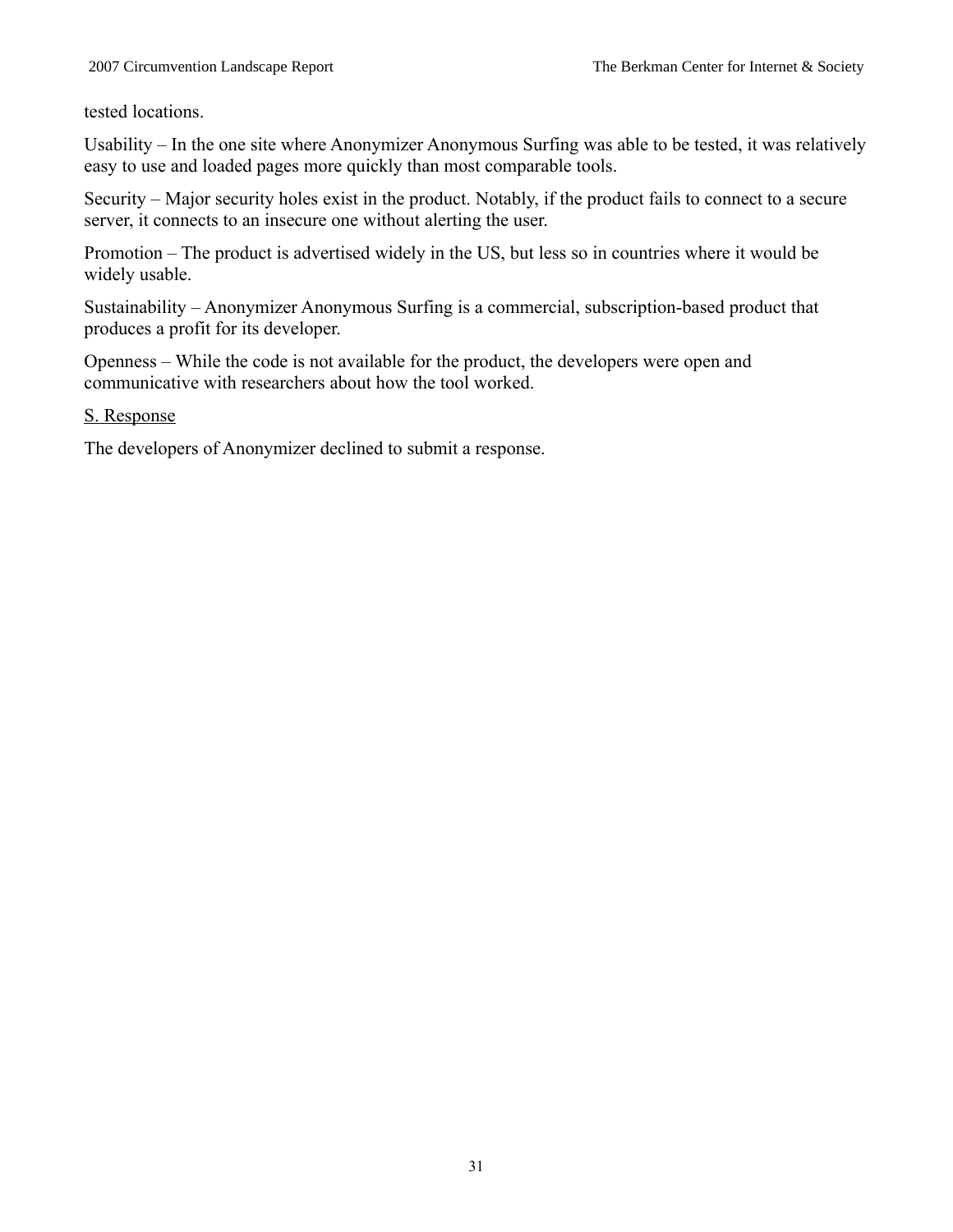#### 5. Anonymizer China Report

#### A. Summary

Anonymizer China is a derivative of the retail Anonymizer Anonymous Surfing product customized specifically for circumvention use in China. Anonymizer China hosts its own pool of proxy servers and uses proprietary techniques to keep them unblocked.

Anonymizer China successfully provides access to filtered sites with an easy to use interface. The tool's performance was adequate in lab tests, but in country performance was not determined since no in country tests were performed for the tool. Anonymizer China closes all of the major security problems found in the retail Anonymizer Anonymous Surfing tool and so provides a relatively secure option for Chinese users. However, the developers restrict use of the Anonymizer China tool only to users located in China, so it is only an option for Chinese users unless and until the developers open up access to more users.

This section applies to the version of Anonymizer specifically customized for circumvention use in China. The section preceding this one addresses the retail version of Anonymizer. The Anonymizer China tool was tested subsequently to all other tools due to a misunderstanding with the Anonymizer developers about which tool was most appropriate for circumvention evaluation. Anonymizer has also developed a CGI proxy tool for circumvention use in Iran that is not addressed in this report.

# B. Lab Testing Results

Following are average response times for requests to the same ten web sites in a number of different simulated network conditions:

|                 | Control | Anon. China |
|-----------------|---------|-------------|
| control         | 6.8     | 16.8        |
| 500ms delay     | 13.1    | 33.7        |
| 1000ms delay    | 20.8    | 52.8        |
| 10% packet loss | 17.9    | 39.2        |
| 25% packet loss | 26.8    | 86.3        |
| 28.8k bandwidth | 66.9    | 76.2        |
| 128k bandwidth  | 24.9    | 25.5        |

In aggregate, Anonymizer China performed 87% slower than the control connection. Anonymizer China was not included in the aggregate statistics because the tests were performed several weeks later than the other lab tests, but if it had been, it would have been the sixth fastest of ten tools tested.

Anonymizer China successfully returned results for all of the test sites for all of the IP block, DNS block, and keyword block filters. Unlike the Anonymizer Anonymous Surfing tool, the Anonymizer China tool did not return a malicious site warning page for any tested sites.

# C. In Country Testing Results

Because the Anonymizer China tests were performed after the researcher travel to Asia, no in country tests were performed.

# D. Availability

Anonymizer China is available as a free download at a url that changes roughly weekly to avoid blocking by China. The url to download the tool is published via a mailing list whenever it is changed. The Anonymizer China project relies on existing social networks to distribute these urls to new users.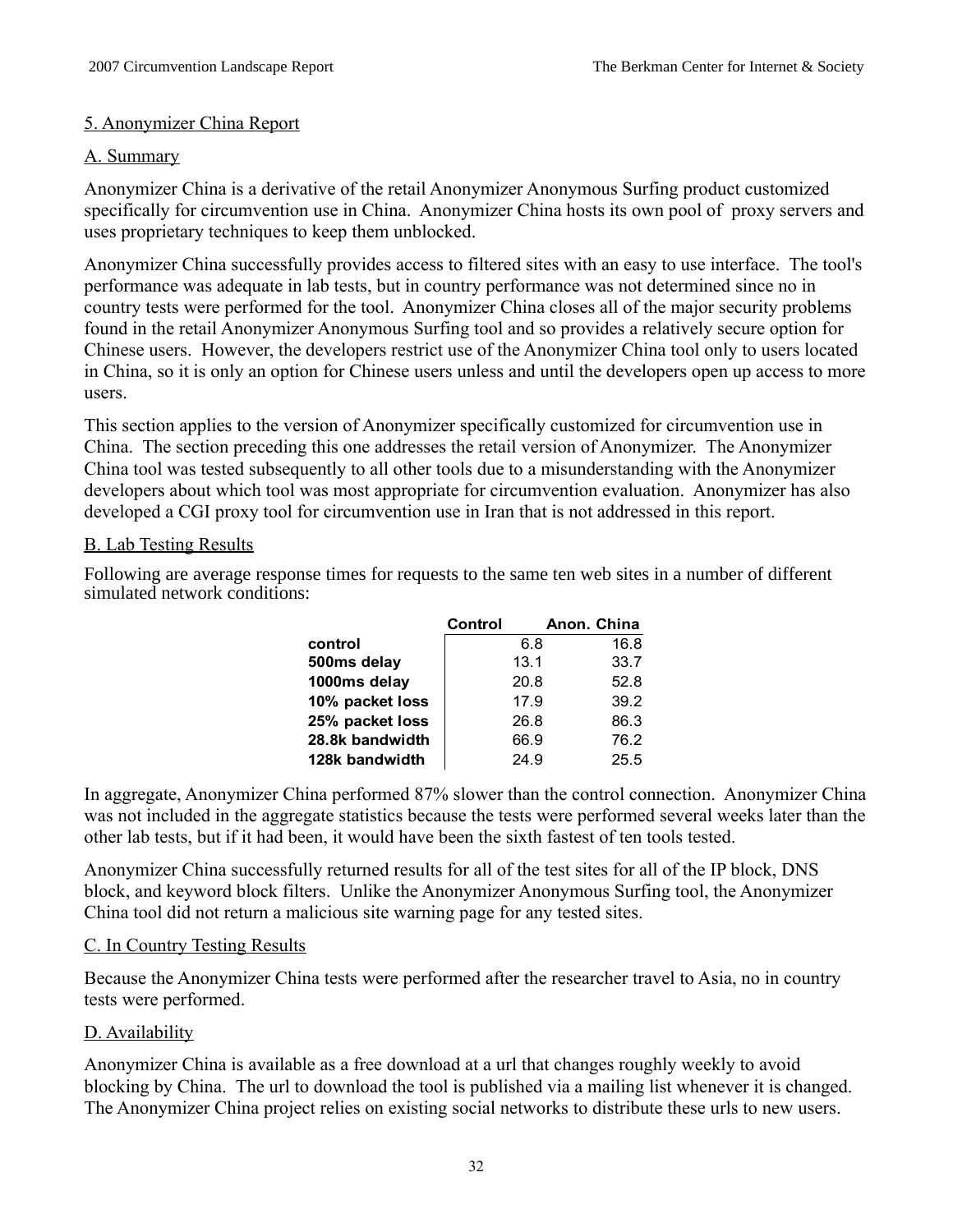The page that hosts the Anonymizer China download also hosts a signup page for the mailing list that distributes the new urls.

Even though anyone who knows the current url can download the Anonymizer China client, the tool is restricted to usage from Chinese IP addresses, so only users located in China can use it. Users outside of China (and Iran, for which Anonymizer hosts another tool) are expected to pay for and use the retail Anonymizer Anonymous Surfing tool.

#### E. Install

Anonymizer Anonymous Surfing requires the installation of a client side program. The installation is a twenty-eight megabyte executable file that requires minimal input from the user and works as expected with the default settings. The program installation includes the standard windows program components, including a program files directory, registry files changes, and .dll libraries installed into the operating system. There is an uninstallation option for the program, but after running the uninstallation, many files and registry entries remain on the computer. Unlike Anonymizer Anonymous Surfing, the Anonymizer China client does not require installation of unrelated software with the circumvention client.

Anonymizer China runs on the Windows platform.

#### F. User Interface

Anonymizer China configures itself by default to run automatically on startup. During startup, the tool displays a splash screen for several seconds. Once Anonymizer China has initialized itself, it immediately minimizes itself into a task bar icon.

To configure Anonymizer Anonymous Surfing, the user can either click on the task bar icon or double click on the desktop icon for the program.

Most users will only need to access the configuration screen to change the proxy server location. The vast majority of user time will be spent using IE to browse as normal. All functions of IE work exactly as normal, including bookmarks and other such functions, when running on top of Anonymizer China.

For most users, the interface of Anonymizer China essentially is IE, since the only interaction with Anonymizer China is running IE on top of it. Those users who need to use the user interface for any reason need navigate only the home screen and the configuration screen for the Anonymous Surfing product. Notably unlike the retail Anonymizer Anonymous Surfing product, the Anonymizer China product does not allow the user either to disable anonymous surfing or to disable encryption within an anonymous session. The removal of the option to disable these features decreases the chance that a user might accidentally open herself up to surveillance or filtering.

As discussed below on Blocking Resistance, Anonymizer China users will need to use the Proxy Preferences screen to change the proxy host used by the client roughly weekly to prevent the tool from getting blocked. New proxy settings are sent to users through a mailing list that users can sign up for on the same page where they download the Anonymizer China client.

# G. Server Component

Anonymizer China hosts all of its own proxy servers and does not require the installation of any server component by the user or his peers.

# H. Blocking Resistance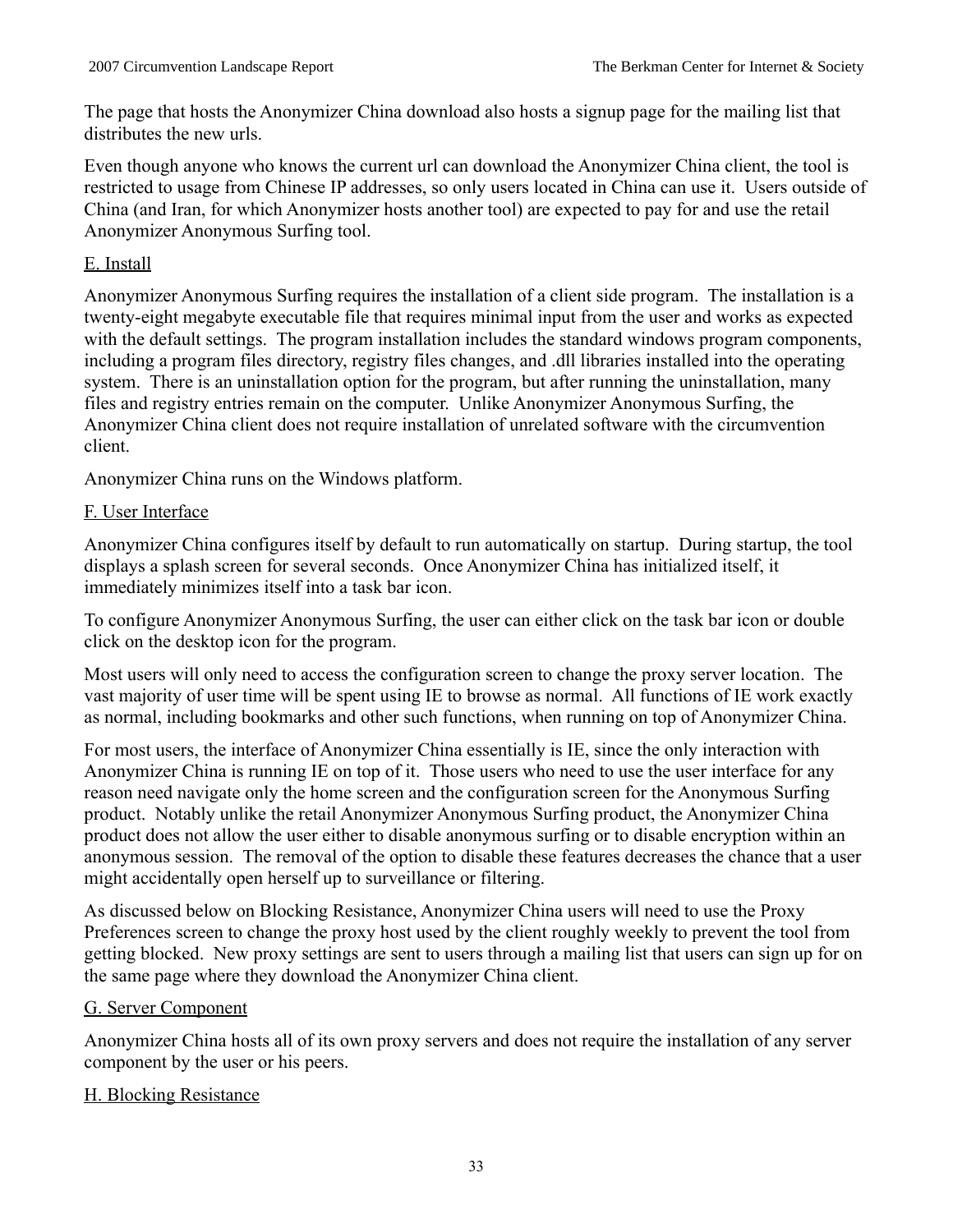The primary strategy for blocking resistance is to setup a new proxy server roughly weekly and send the location of the new proxy server to users through a mailing list. Users can sign up for the mailing list on the same page where they download the client. As China becomes more efficient at blocking these proxy sites, Anonymizer China will setup and publish new proxy sites more frequently, though this strategy will break down if China is able to block the proxy sites within a day or so. Also, this strategy requires significantly more user interaction (keeping up with a mailing list, and regularly reconfiguring the client) than the automated resistance strategies offered by several other tools.

# I. Internationalization

Anonymizer Anonymous Surfing is available in Chinese, English, and Farsi translations.

# J. Internal Filtering

We were unable to find any internal filtering performed by the Anonymizer China client. This lack of internal filtering is a notable difference between the Anonymizer China client and the retail Anonymizer Anonymous Surfing product, which includes a malicious site warning system.

# K. Security

None of the three significant security issues that exist within the retail Anonymizer Anonymous Surfing product exist within the Anonymizer China product. Most importantly, when the Anonymizer China product fails to make a connection to its proxy server, IE fails to load any web pages. Even though a warning to the user of why the pages are not being loaded would be preferable, not loading the pages is the much better alternative to loading them directly without the help of a proxy. Likewise, the Anonymizer China client disables the option to turn off encryption, closing that potential security hole, and does not support malicious site filtering, closing the resulting data leak shown by the retail product.

As the number of people who connect to each proxy increases, the security of an individual Anonymizer China user will increase, since the origination of traffic from a given proxy server will be more difficult to associate with any one user.

# M. Support

Anonymizer China provides a user guide and a set of frequently asked questions on the support section of its website. Interactive help is available via phone or email directly from the company. There is no user support forum for users to interact with each other.

# N. Development Activity

The first version of Anonymizer China was released in 2002. It is currently under active development and will continue to be developed for at least the next year.

# O. Community

Anonymizer China does not maintain an active user community. The project maintains a mailing list for communicating out to its users, but it does not have a forum for active interaction with its user community.

# P. Code Availability

The Anonymizer China code is proprietary and not available to the public. The Anonymizer developers did make code for a CGI proxying tool available to the US International Broadcasting Bureau (part of the Voice of America) to develop an Iran specific circumvention tool.

# Q. Development Process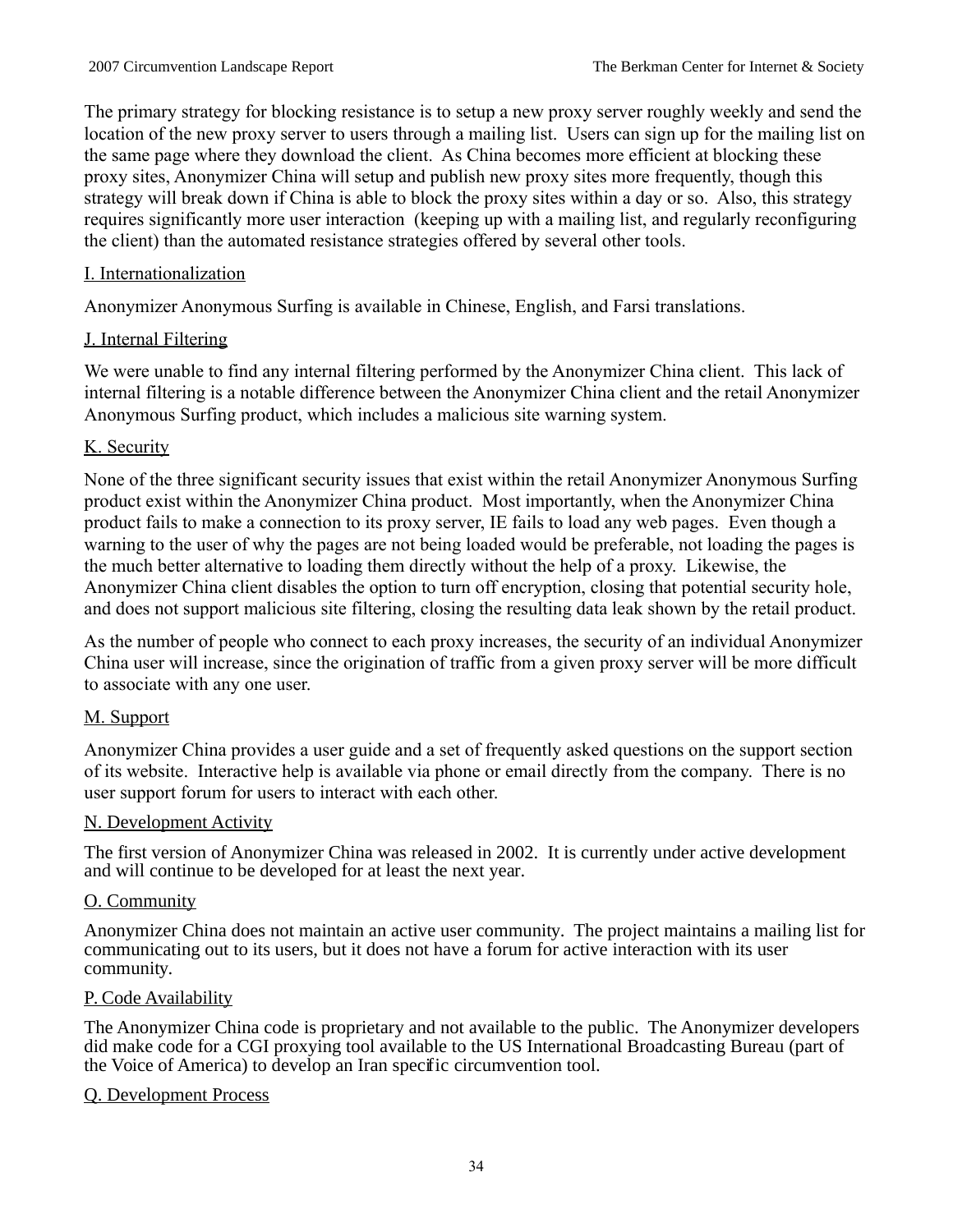Anonymizer China's design documentation is proprietary and not available in any form that may be published.

#### R. Evaluation

Utility – Anonymizer China was not tested in country, but performed relatively well in lab tests.

Usability – Anonymizer China is as usable as the Anonymizer Anonymous Surfing product.

Security – The major security holes of Anonymizer Anonymous Surfing are closed in Anonymizer China. The system relies on Anonymizer to protect access to its servers and not to disclose user behavior data to a third party.

Promotion – Anonymizer China is not promoted as widely as DynaWeb, UltraReach, or Psiphon in China, its only market.

Sustainability – Anonymizer China is a subscription product, subsidized by profits from the sales of the retail Anonymizer Anonymous Surfing product.

Openness – While the code is not available for the product, the developers were open and communicative with researchers about how the tool worked.

#### S. Response

The developers of Anonymizer declined to submit a response.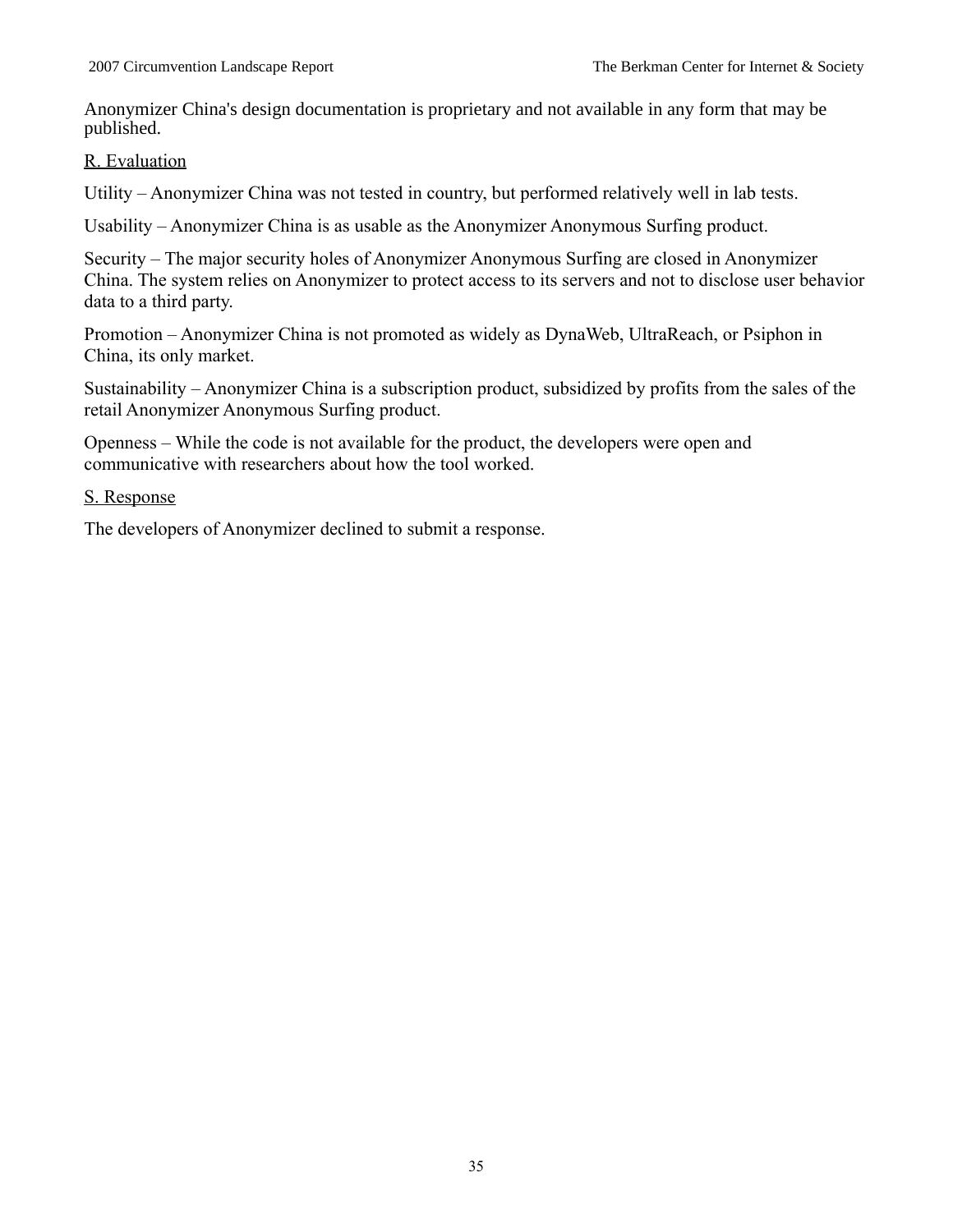#### 6. DynaWeb FreeGate Report

#### A. Summary

DynaWeb FreeGate is an HTTP proxying tool designed specifically for circumvention use in China. The DynaWeb FreeGate project hosts its own collection of proxy servers and uses a variety of proprietary methods to keep its proxy servers unblocked in the face of aggressive, ongoing attempts to block them on the part of the Chinese government.

DynaWeb FreeGate provides an easy to use interface that successfully bypasses most types of filtering in the face of active blocking attempts. DynaWeb FreeGate's performance is poor for image heavy sites but okay for simpler text oriented sites. The DynaWeb FreeGate network implements its own set of filters that block a wide range of sites that are offensive to the DynaWeb FreeGate developers. Most importantly, the DynaWeb FreeGate tool uses an error prone encryption mechanism that fails to encrypt some of its traffic, allowing snooping by the network and making the tool vulnerable to keyword block filters.

Because it uses an error prone encryption mechanism that fails to encrypt all of its traffic, DynaWeb FreeGate can be recommended for widespread user only by users who are not concerned about anonymity.

#### B. Lab Testing Results

Following are average response times for requests to the same ten web sites in a number of different simulated network conditions:

|                 | Control |      | <b>Dynaweb</b> |
|-----------------|---------|------|----------------|
| control         |         | 6.8  | 20.3           |
| 500ms delay     |         | 13.1 | 31.5           |
| 1000ms delay    |         | 20.8 | 40.4           |
| 10% packet loss |         | 17.9 | 24.3           |
| 25% packet loss |         | 26.8 | 40.2           |
| 28.8k bandwidth |         | 66.9 | 50.7           |
| 128k bandwidth  |         | 24.9 | 36.7           |

In aggregate, DynaWeb FreeGate performed 37% slower than the control connection, making it the second fastest of the nine tools tested in the lab. The average for all tools was 85% slower than the control connection.

DynaWeb FreeGate successfully circumvented the lab IP and DNS block filters but was blocked by the keyword block filter because the tool failed to encrypt the host name of the requested web server. This lack of encryption also opens up users of DynaWeb FreeGate not only to keyword blocking but also to surveillance of their web browsing activities.

# C. In Country Testing Results

Following are average response times for requests to about thirty urls in each of four different locations:

|                | Control | <b>Dynaweb</b> |       |
|----------------|---------|----------------|-------|
| Seoul          |         | 10.2           | 42.72 |
| Hanoi          |         | 5              | 55.83 |
| Shanghai       |         | 11.7           | 45.3  |
| <b>Beijing</b> |         | 6.1            | 35.77 |

As with all of the circumvention tools, the tool was much slower in country than in the lab. In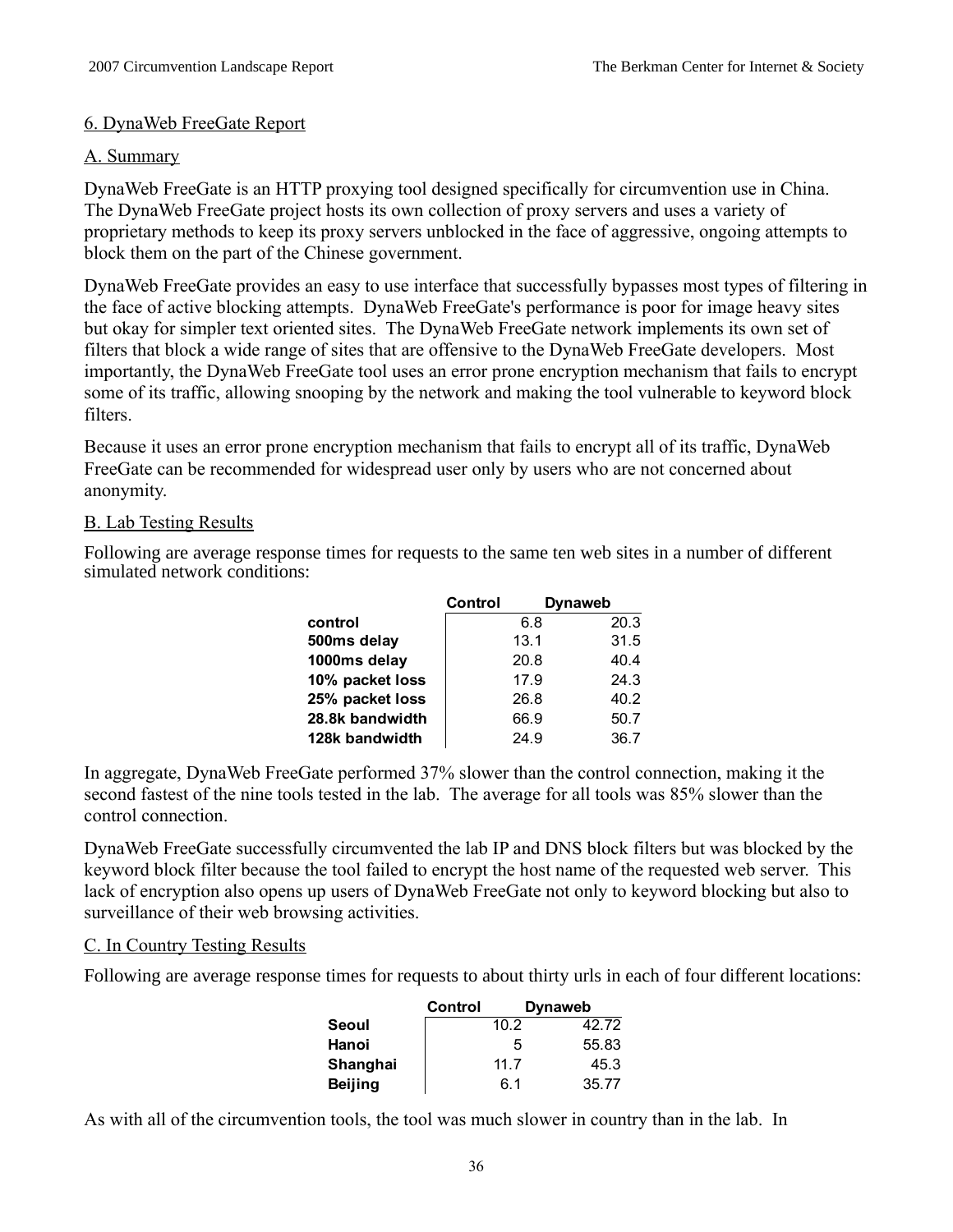aggregate, DynaWeb FreeGate requests were 444% slower than direct requests, making it the third fastest of the nine tools tested in country. The average response time for all tools during the in country tests was 616% slower than the control session.

In addition, DynaWeb FreeGate consistently returned a 502 error when attempting to load the following sites in country:

http://www.dprk-stamp.com http://www.dprk-book.com http://sina.com.cn http://taobao.com http://msn.com http://myspace.com

When requests for the above pages were repeated from the U.S., requests for the first four sites continued to return a 502 error, but requests for msn.com and myspace.com were returned successfully. These 502 errors are most likely the result of deliberate IP block filtering by DynaWeb FreeGate itself. DynaWeb FreeGate admits to filtering out requests for what it considers to be bad content and considers such filtering to be a feature of the tool.

# D. Availability

The DynaWeb FreeGate application is available as a free download at the Chinese language DynaWeb FreeGate site at https://us.dongtaiwang.com/. Because the site is only in Chinese, it is very difficult to find via an English language search for 'DynaWeb' or 'FreeGate'. The site that is returned first in google searches for 'DynaWeb' and 'FreeGate' returns a link to the company that makes DynaWeb FreeGate, but that site includes no link to download the tool itself. However, searching for dongtaiwang, which is the Chinese name of the tool, returns the Chinese language dontaiwang.com site where the tool can be downloaded with some careful examination of link locations. There is no charge for downloading or using DynaWeb FreeGate.

# E. Install

The DynaWeb FreeGate.exe application must be installed and run on the client computer to use the DynaWeb FreeGate system. This .exe file, however, requires no installation other than downloading the single .exe file to any location and running it. The tool was tested for this report by simply downloading the provided .exe file to the desktop and repeatedly running the file from its desktop location.

Installing DynaWeb FreeGate leaves only the .exe file itself and a few registry entries that store DynaWeb FreeGate configuration information. Even though unintsalling the DynaWeb FreeGate application requires only deleting the FreeGate.exe file, the tool provides no uninstall option to remove its registry entries, making it difficult to erase evidence of having run DynaWeb FreeGate from a computer.

DynaWeb FreeGate runs only on the windows platform.

# F. User Interface

A user can access the DynaWeb FreeGate proxies by starting the FreeGate user interface, which locates a non-blocked DynaWeb FreeGate proxy, configures IE to use that proxy, and then starts IE.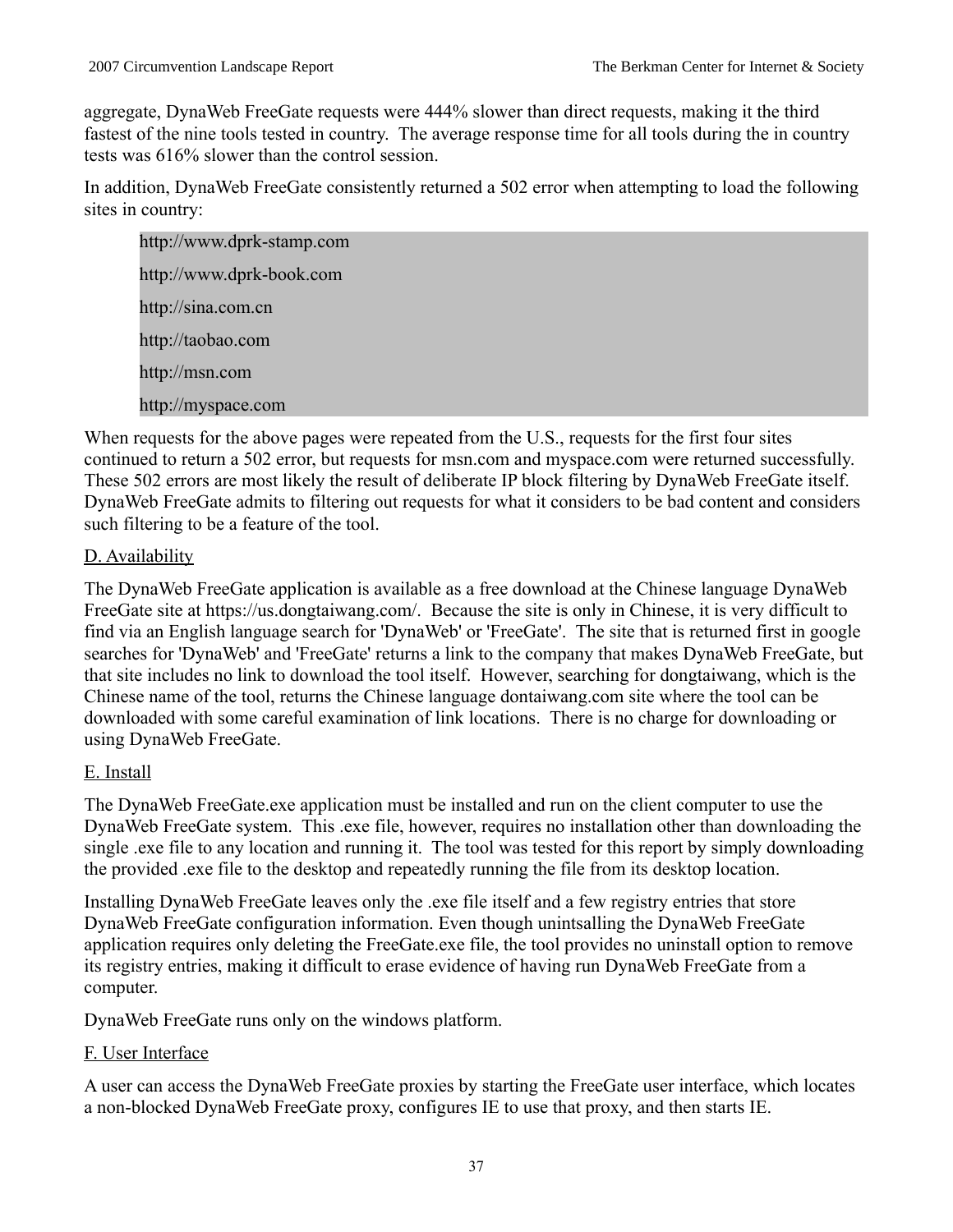|                                 | Server Content Tools   Options   News Download                                  |
|---------------------------------|---------------------------------------------------------------------------------|
|                                 | Freegate is running proxy mode, you may visit any<br>overseas websites from IE. |
|                                 | Dynaweb Home                                                                    |
|                                 | <b>Techinical Support</b>                                                       |
|                                 | <b>Anti-jamming Tips</b>                                                        |
| <b>TTPS Link (Classic Mode)</b> |                                                                                 |
| Your email address              | Subscribe                                                                       |
| Debug Info                      | Exit<br>Help                                                                    |

Once IE starts up, it is operating in proxy mode through the DynaWeb FreeGate proxies, so the user browses as she normally would. Using DynaWeb FreeGate in this default mode is straightforward since it does its work without user intervention and then provides the user with the browser interface to start browsing.

Non-default uses of DynaWeb FreeGate are not nearly as clear, either in the concise documentation or in the interface itself. For example, the FreeGate client allows the user to browse a cached version of some news sites without a connection to the Internet. But the great majority of users will find no need to use anything other than the default behavior of the application.

In total, DynaWeb FreeGate generally takes less than ten seconds to deliver the user to the proxied IE interface, including a second or so to start the FreeGate application, a few seconds to find an available proxy server, and a second or so to start IE.

### G. Server Component

DynaWeb FreeGate hosts all of its servers. There is no need for any user to install any server software.

#### H. Blocking Resistance

The DynaWeb project leaders claim that the project uses a number of proprietary techniques to avoid aggressive, ongoing blocking efforts by the Chinese government, but they consider the techniques confidential and will not share any information about them. They claim to be constantly planning and implementing changes to improve the tools' blocking resistance.

In addition to the proprietary blocking resistance built into the tool, DynaWeb distributes lists of its proxy servers via a number of out of band channels, including, email, alternate web pages, and even an instant messaging bot.

#### I. Internationalization

DynaWeb FreeGate is available in Chinese and English translations. The application requires no input from the user, so many users should be able to run the application even without a proper translation.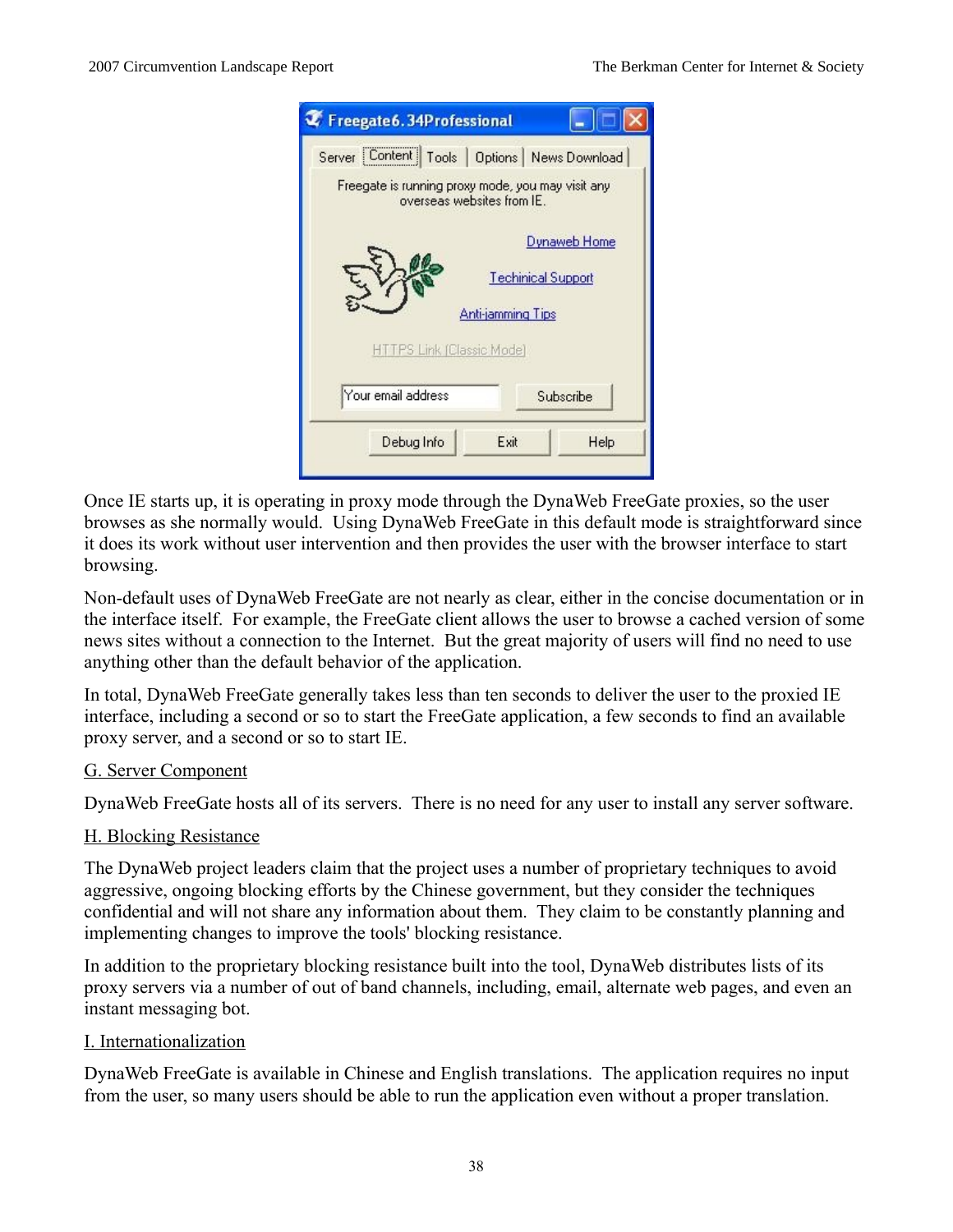# K. Security

The DynaWeb project is concerned primarily in providing the highest quality user experience at the cost of anonymity concerns. Most importantly, DynaWeb FreeGate uses an error prone encryption method that does not encrypt all of its request data, exposing that data to snooping by intermediary routers, including country level backbone routers. All of the other tools discussed in this report other than Coral (which uses no encryption at all) encrypt the entire stream of HTTP data, either through the HTTPS protocol or through an underlying encrypted IP tunnel. DynaWeb FreeGate instead encrypts or otherwise hides the contents of each individual HTTP header as well as of the content. When all headers are encrypted, this approach works well, but in practice it is difficult to capture the cases of all HTTP headers. The data leak found in the lab testing for this report was due to the failure to encrypt a P3P header and a custom yahoo header. The danger of this approach is that data leaks will continue to occur as new standards for headers are developed and as sites implement their own, custom uses for HTTP headers.

DynaWeb FreeGate also does not filter any javascript, active content, or cookies from requests or responses, providing users with access to such content at the cost of exposing them to identification by servers.

The security of DynaWeb FreeGate users, though limited by the encryption method, will increase as the number of users increases, since more users for the tool will lead to more users on a given proxy. The more users on a given proxy, the harder it is to track the traffic from that proxy to a specific user.

If the DynaWeb FreeGate network fails for any reason, the browser either will not start (if the proxies are not found initially) or start returning errors (if the tool loses its connection to the proxies while already in operation).

# M. Support

The user guide for the FreeGate application, available via the help button within the application, is only a couple of paragraphs long and provides only a general overview of the tool along with some specific usage tips. There is a very active Chinese language forum for community support of DynaWeb FreeGate at http://qxbbs.org.

# N. Development Activity

The DynaWeb FreeGate project was first released in March 2002 and has been actively developed since.

# O. Community

The DynaWeb project has a very active user community that gathers at http://qxbss.org to support and otherwise interact with each other and with the DynaWeb developers. The DynaWeb project leaders actively interact with the user community.

# P. Code Availability

The DynaWeb FreeGate code is no freely available.

# Q. Development Process

The design of the DynaWeb FreeGate system is not documented outside of the project.

#### R. Evaluation

Utility – DynaWeb FreeGate enables users to evade IP and DNS filtering, but does not encrypt all hostnames, which leaves it vulnerable to keyword blocking, reducing its utility in its target nation, China.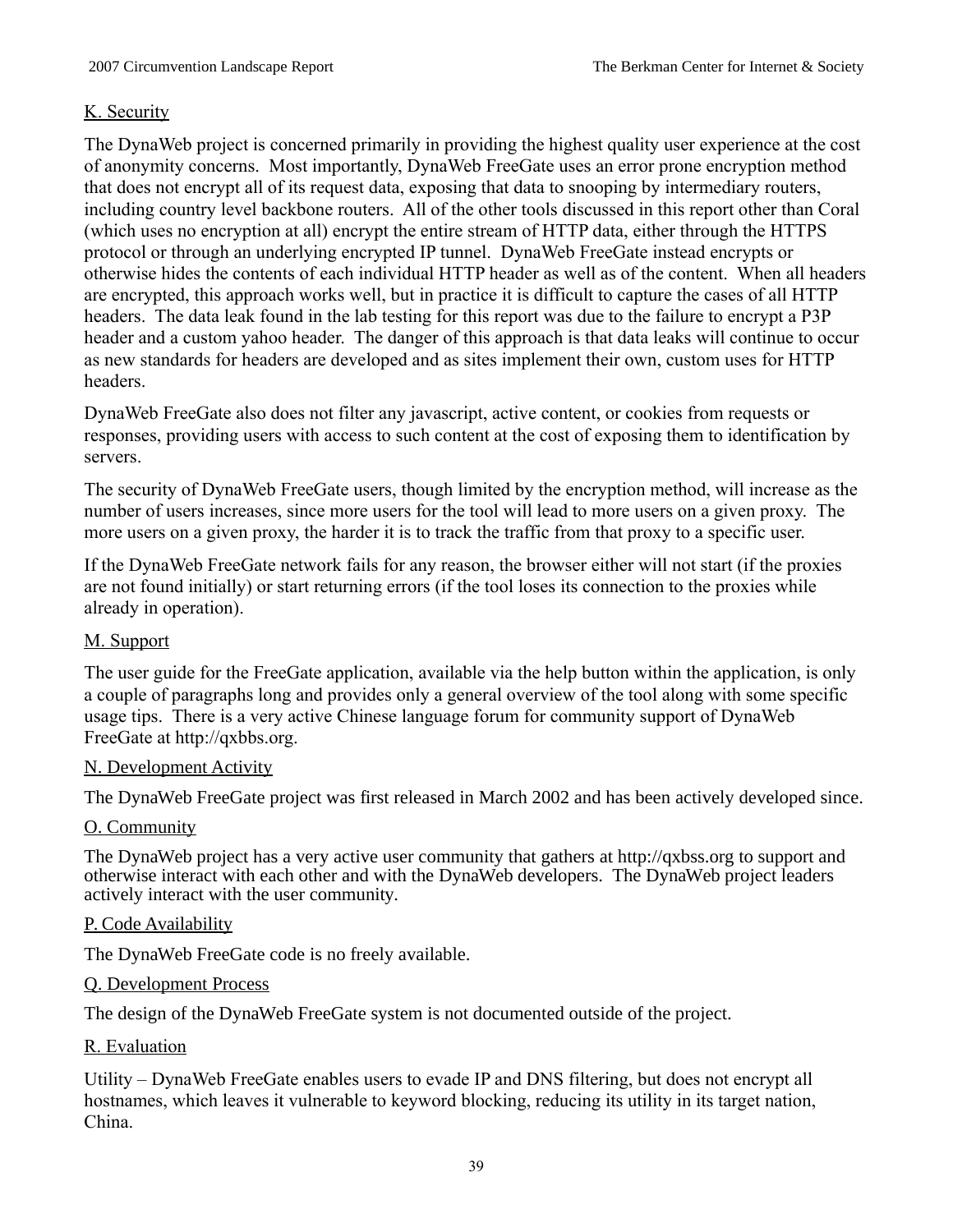Usability – The tool is easy to use, well documented and well supported in Chinese.

Security – DynaWeb FreeGate used an overly complicated encryption method that failed to encrypt some data.

Promotion – The product is well known and widely used.

Sustainability – DynaWeb FreeGate relies on a large set of servers to provide access to the Internet. These servers are expensive to operate, and it's not clear if DynaWeb can support the expansion of this server farm.

Openness – The code for DynaWeb FreeGate is unavailable and the developers were unwilling to share technical information on how the system operates.

#### S. Response

The developers of DynaWeb FreeGate submitted the following response to the report: Thanks for the pioneering work in "2007 Circumvention Landscape Report" ("the Report").

DynaWeb is operated by Dynamic Internet Technology Inc. ( DIT). DynaWeb provides proxy url links that can be easily redistributed. DynaWeb also has the FreeGate software that connects users to the DynaWeb network.

Along with Ultrasurf, DynaWeb has been among the most popular anti-censorship tools in China since 2002. By the end of December 2008, DynaWeb was serving more than 1 million users everyday. The peak traffic was 1300Mbps. About 25 percent of the hits were from China, and another 25 percent of hits were from Iran. When IP blocking is more active, DynaWeb utilized more than 15,000 IPs in a single day.

During the last seven year, the DynaWeb team has collected a large amount of new information, and has faced many issues and decisions not fully discussed in the computer security and privacy community. Within the length limit, we would like to share some of them that may suggest further improvement of such report. When we replied to the email survey from the author two years ago, we did not recognize that the information may be helpful for the authors. The numbers used below are current numbers.

DynaWeb's objective is to serve non-pornographic traffic to countries that has Internet filtering from totalitarian governments. With limited manpower and funds, our highest priorities are user security, expanding the user base (not necessarily through tools we own or operate) while under attacks, and the ability to scale up quickly when more funds are available. We view this work as urgent and lifesaving, as demonstrated by the traffic rise during the SARS epidemic and the Melamine Milk Crisis.

It is not clear for us what kind of objectives a tool would have when marked as best by the criteria and methodology set by the Report.

1. Security: DynaWeb has never received any report about security breach.

By the end of 2008, DynaWeb secured more than 300 million user sessions. The DynaWeb team works closely with the Falun Gong community and Chinese dissidents community. The Falun Dafa Information Center (www.faluninfo.net) documented more than three thousand cases of death due to persecution, and many more cases of arrests and harassment. None of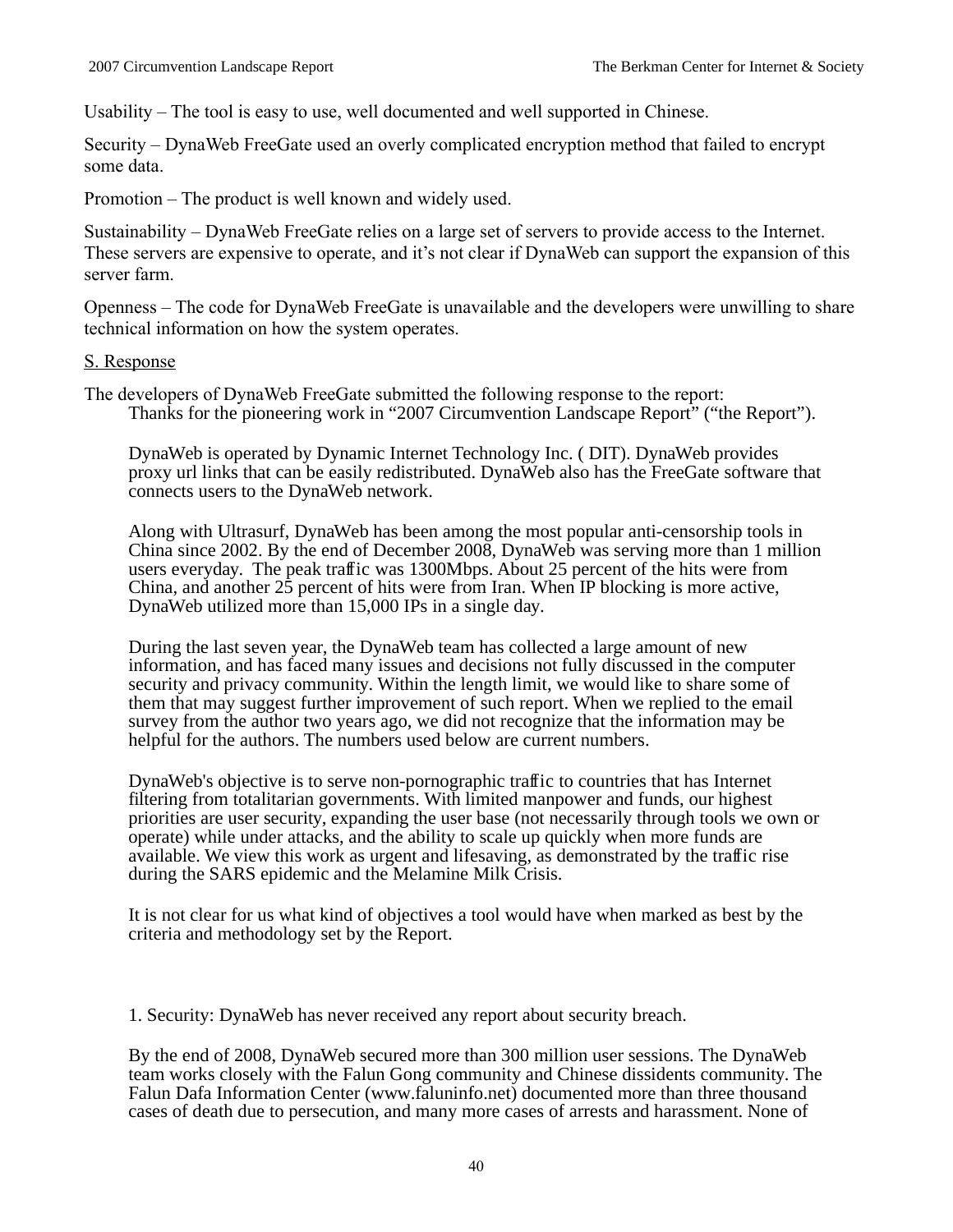these cases were caused by security issues related to DynaWeb, although DynaWeb is widely used by Falun Gong practitioners and dissidents. Many dissidents openly publish articles online, mentioning that they are using DynaWeb.

2. Resilience to attacks: China only blocks popular tools like FreeGate, UltraSurf, Gpass, etc. Methods used to block DynaWeb have been upgraded many times. For example, Bill Xia presented DynaWeb's 2003 finding about TCP Reset at the 2004 HOPE conference (http://dit-inc.us/report/hope2004/main.html ). In last two years alone, there were five upgrades.

This part has cost the team the most efforts and is the most challenging part for any tool to be popular in China. However, these efforts and achievement are hard to recognize without first hand experience with those blocking methods.

3. Scalability: A proxy network starts with the establishment of infrastructure. DynaWeb's current operational scale, in terms of bandwidth and IP, is at least ten times more than other volunteer-based proxy networks.

Engineers from the "Global Information Freedom Consortium" evaluated the scalability of Freenet in 2001. We are unable to identify a way to attract far more volunteers to contribute more bandwidth and IPs beyond the 1000 Freenet nodes we estimated at that time. So, we dropped our effort to attract more Freenet node volunteers and to customize Freenet for Chinese users. The Freenet-China engineers later released various tools like Garden Network, DynaWeb (with FreeGate as one of the software to access it), UltraSurf, GPass, FirePhoenix, etc. Those tools have been multiplying total users base for anti-censorship every few months.

On the other hand, according to publicly available information we can find, Tor's number of nodes have stayed between 1000 to 2000 over the last two years.

4. Promotion: Dynamic Internet Technology has made many promotional efforts. For example, it has been providing mass mailing service to Voice of America and Radio Free Asia. It sends out millions of emails to China everyday for that contract. The email carries DynaWeb proxy links where people can download FreeGate software. It is an important strategy for DynaWeb to provide proxy links so that it can be easily redistributed.

We are unaware of any other tools which have such scale of promotion capability to China.

DynaWeb further links to other tools we found to have the potential to be popular. We encourage users to try and keep multiple tools. This practice may lower DynaWeb's popularity, but it complies to our objectives of enlarging the total anti-censorship user base.

The Report seems to link Google search results to promotion and "online visibility." In China, searching "FreeGate" on Google will trigger TCP reset and disconnect the user from Google. "FreeGate" is on many censorship blacklists in China due to its popularity. Regular large scale web distribution for any popular tools won't reach users in China. There are many details on how users got to know DynaWeb. Much of the promotion is "facilitated" by DynaWeb, instead of "pushed" as mentioned in the Report. Any "push" itself will have filtering problems.

5. Funding: Our bottleneck is funding for operations and development to constantly stay ahead of censors. To preserve funds for the upcoming growth of users from China, DynaWeb has limited users from outside of China starting January 1, 2009. After limiting non-China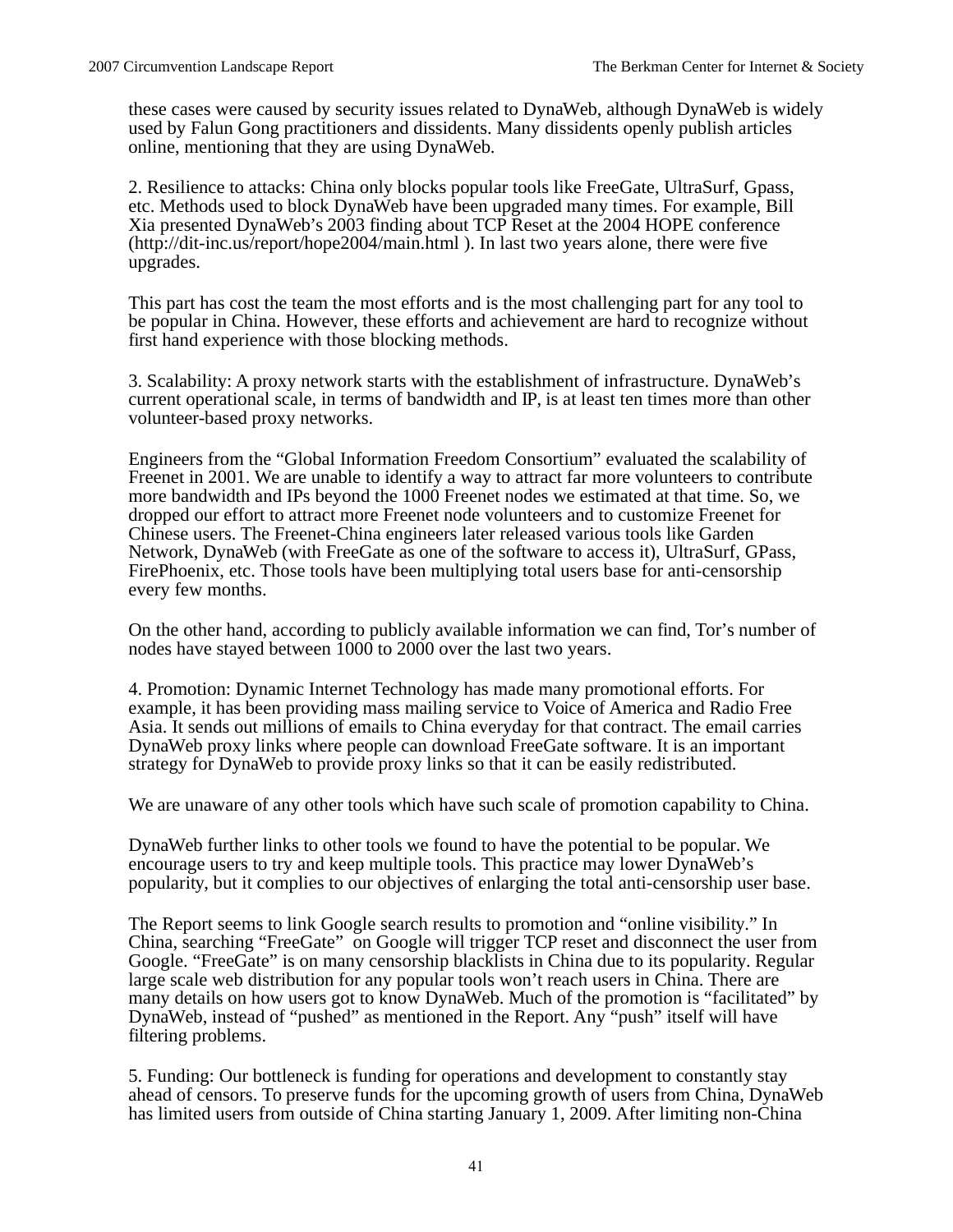traffic, we started to receive more interests to cover cost for certain countries.

In the last seven years, DIT has been contracting with Voice of America's Chinese branch and Radio Free Asia for DynaWeb service for their contents and customized version for them. Voice of America's Persian branch and Radio Farda recently transferred their anti censorship contracts from another provider to DIT.

Most content providers who are blocked in China found most of the Chinese visitors visit them through DynaWeb or Ultrasurf. Most of these contents are served directly from DynaWeb's cache. Now, we are able to lower the cost to be comparable to content network provider like Akaima. Besides seeking funds from private foundation and government, DynaWeb may charge content providers to serve their contents to more users.

As to the report itself, our overloaded engineer is only able to read a few pages around the comparison table, Psion and FreeGate sections. We have so many questions about it. With limited time, English language and communication skill, we will post those questions on http://www.dit-inc.us/report/DynaWeb-response.html.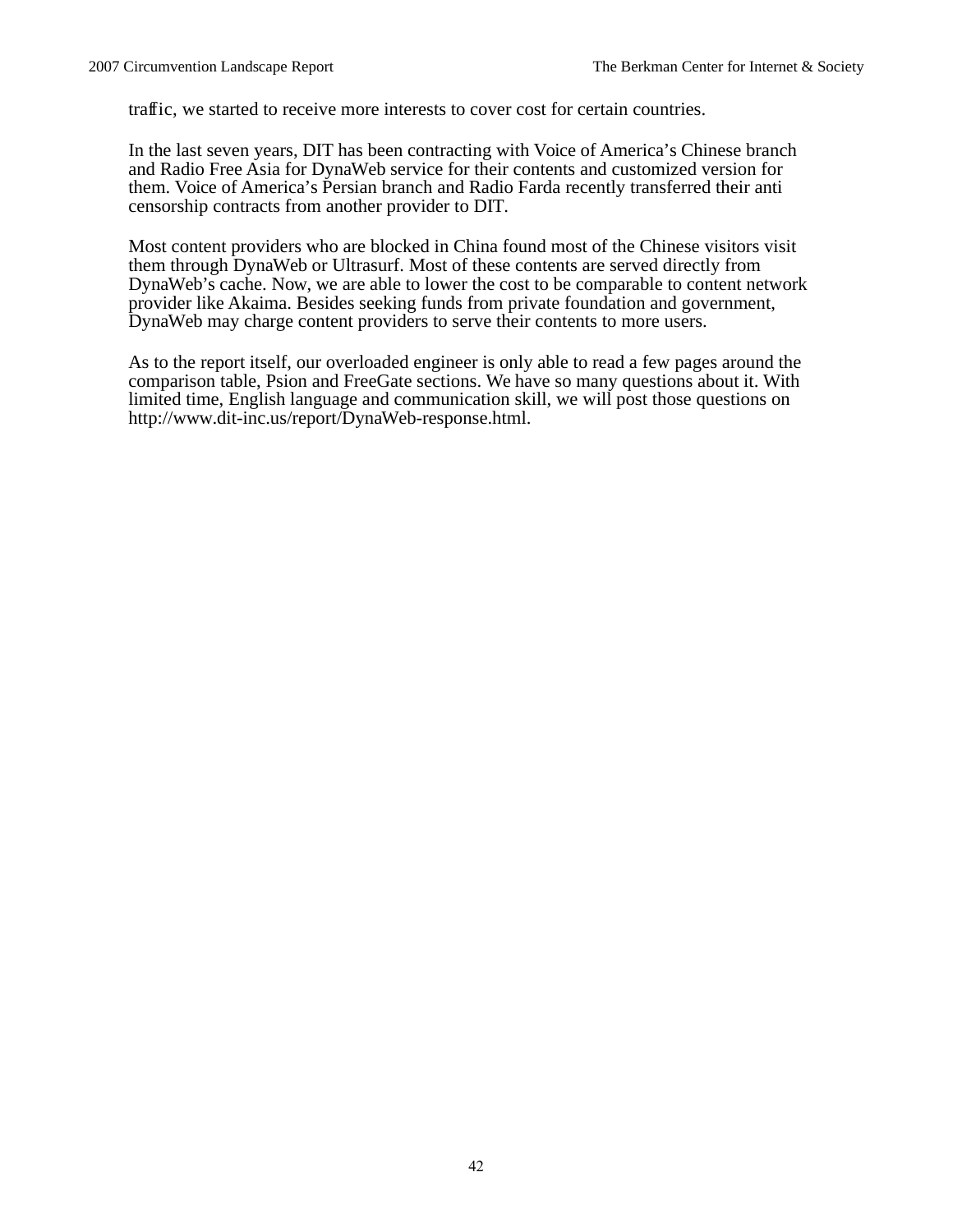# 7. UltraReach Report

### A. Summary

UltraReach is a circumvention tool that uses HTTP proxying. UltraReach is designed specifically for circumvention use in China.

UltraReach provides an easy to use interface that is able to access all content in the face of active blocking attempts. UltraReach's performance is the best of any tool tested in filtering countries, the only tool to display okay speed for both image heavy and simple, text oriented sites. UltraReach implements its own filters that block offensive material according to its own criteria.

UltraReach can be recommended for widespread use as the best performing of all the tested tools, though users concerned about anonymity should be warned to disable browser support for active content.

### B. Lab Testing Results

Following are average response times for requests to the same ten web sites in a number of different simulated network conditions:

|                 | Control | <b>Ultrareach</b> |      |
|-----------------|---------|-------------------|------|
| control         |         | 6.8               | 11.6 |
| 500ms delay     |         | 13.1              | 58.8 |
| 1000ms delay    |         | 20.8              | 81.3 |
| 10% packet loss |         | 17.9              | 15.3 |
| 25% packet loss |         | 26.8              | 22.2 |
| 28.8k bandwidth |         | 66.9              | 63.7 |
| 128k bandwidth  |         | 24.9              | 22.1 |

In aggregate, UltraReach performed 55% slower than the control connection, making the fourth fastest of the nine tools tested in the lab. The average of all tools was 85% slower than the control connection.

UltraReach successfully bypassed all three of the IP block, DNS block, and keyword block filters for all ten of the tested sites. The request for one site failed with a bad gateway (502) error during the IP block filter but returned a successful response immediately thereafter.

# C. In Country Testing Results

Following are average response times for requests to about thirty urls in each of four different locations:

|                | Control |      | <b>Ultrareach</b> |
|----------------|---------|------|-------------------|
| Seoul          |         | 10.2 | 19.19             |
| Hanoi          |         | 5    | 40.93             |
| Shanghai       |         | 11.7 | 24.1              |
| <b>Beijing</b> |         | 6.1  | 19.17             |

As with all of the circumvention tools, the tool was much slower in country than in the lab. In aggregate, UltraReach responses were 213% slower than direct requests. The average aggregate response time for all tools was 616% slower than the direct requests. UltraReach was the fastest of all the tools during the in country testing.

UltraReach was not blocked in any countries. UltraReach returned an UltraReach search page instead of the requested site for the following sites:

#### http://www.big.or.jp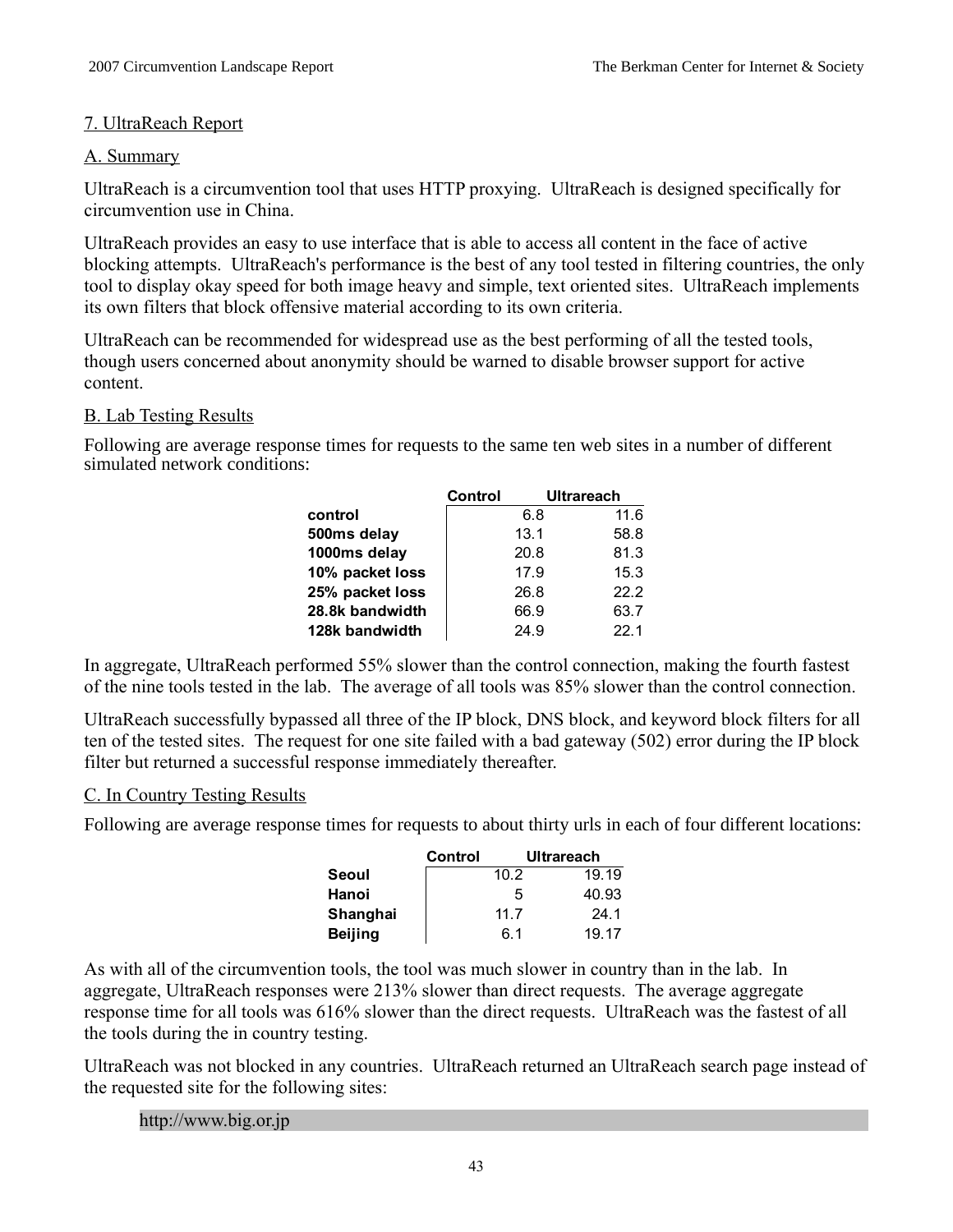http://daum.net http://nate.com http://coithienthai.com

As discussed in the Internal Filtering section below, UltraReach uses an internal filter on its proxy servers that filters out some sites. The above sites were blocked by that filter.

In addition, UltraReach consistently returned a connection refused error for the following site:

# http://thongluan.org

UltraReach returned a successful response for the above site from the U.S. a couple of weeks after the in country test in Vietnam where the error occurred. The cause of this error is unclear.

# D. Availability

UltraReach is available for free as a download from the UltraReach web site at http://UltraReach.com. There is no charge for installing or using UltraReach. The web site is easily located via a google search or guessing the domain name.

# E. Install

The UltraReach tool requires the installation of a local u.exe file. Installation consists of downloading a file called "u.zip" and unzipping that file into any directory. The resulting u.exe file can be run from anywhere. The tests for this report were run with u.exe on the desktop of the testing computer. The only possible confusion with the simple installation process is that some novice users do not understand what to do with a .zip file and none of the instructions mention what to do with the u.zip file. The large majority of users will know to unzip that file, though, and run the u.exe they find within.

UltraReach takes care to install no files other than the u.exe file on the computer during either installation or ongoing usage and leaves no registry changes after it exits, so uninstallation requires only deleting the u.exe file.

UltraReach runs only on the Windows platform.

# F. User Interface

On startup, the u.exe program displays the following small screen showing the status of three UltraReach proxies. Once the program has connected to its proxies, it automatically configures IE to use those proxies and then starts IE. Once started, IE behaves exactly as it normally would, other than for the fact that it is now connecting to web sites through a remote IE proxy.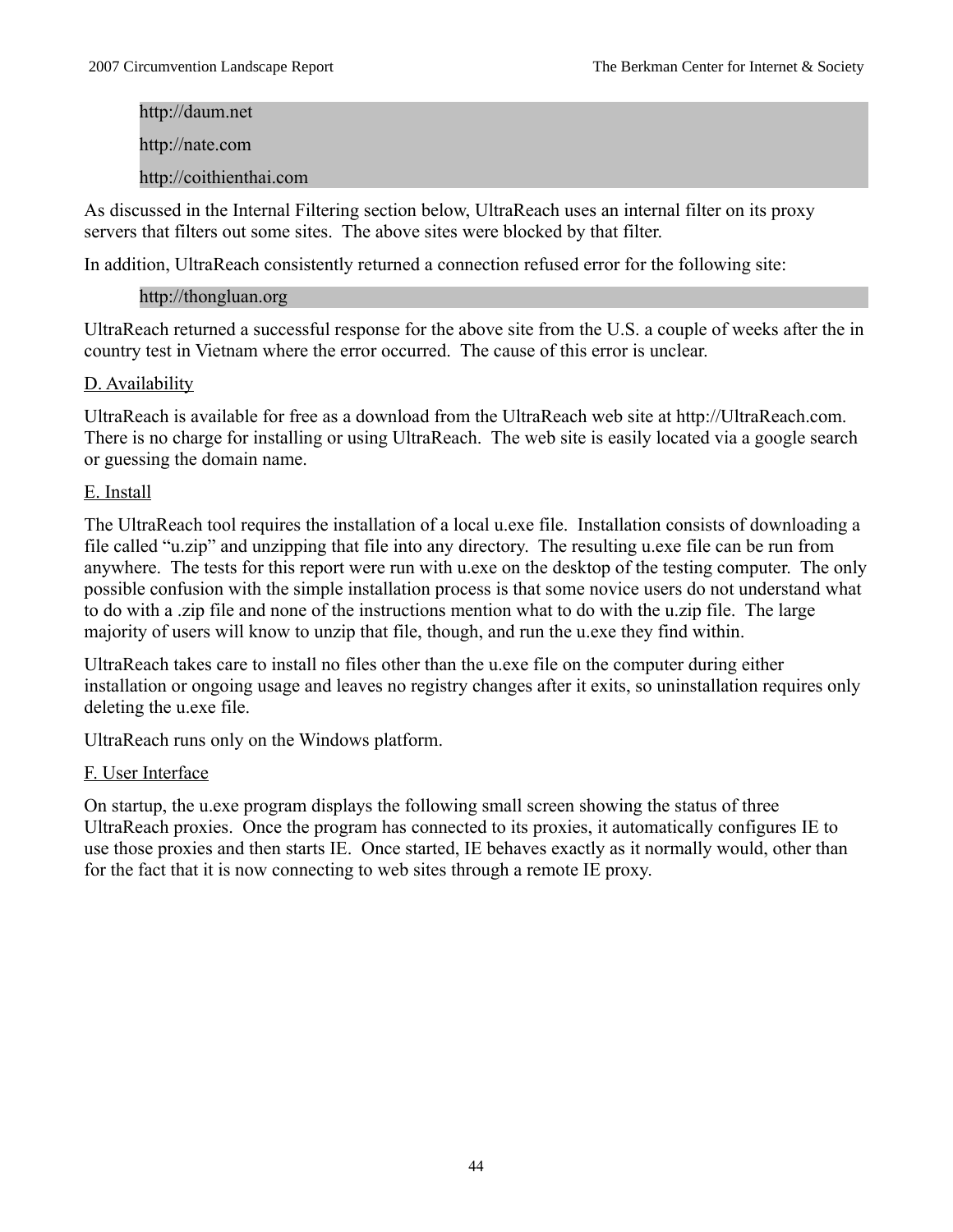|               |           |                |               |      | X     |
|---------------|-----------|----------------|---------------|------|-------|
| Home          | Retry     |                | <b>Option</b> | Help | Exit  |
| Connection    |           |                |               |      |       |
|               | Preferred |                |               |      | Speed |
| UltraSurf     | ⊽         | $\circledcirc$ | 98.9%         |      |       |
|               |           | O              | 98.6%         |      |       |
| 9666<br>Port: | n         |                | 98.2%         |      |       |

The interface provides buttons that allow the user to visit the UltraReach home page in IE, to retry connecting to the proxies, to set some options, to read the UltraReach help document, or to exit UltraReach. The Home and Retry buttons are somewhat unintuitively labeled, and the help button leads to the Chinese language help file in the English version. The vast majority of users, though, will have no need to do anything with the user interface other than start it, browse in IE, and then close it when done.

The application takes less than a second to start and anywhere from one to several seconds to connect to the proxy servers. Total startup time is less than ten seconds.

# G. Server Component

UltraReach hosts all of its own servers. There is no server component for a peer to install.

# H. Blocking Resistance

UltraReach uses a set of proprietary methods for maintaining blocking resistance in the face of blocking attempts by China and other countries.

# I. Internationalization

UltraReach is available in Chinese and English translations. There is documentation in Chinese and English, though the help file available from the user interface is only in Chinese; English language users must download the English language user guide from the web site.

# K. Security

UltraReach is designed primarily as a circumvention tool rather than an anonymity tool. It trades off strong anonymity for the user by allowing javascript, active content, and cookies all to pass through unfiltered.

If the UltraReach network fails for any reason, the browser either will not start (if the proxies are not found initially) or start returning errors (if the tool loses its connection to the proxies while already in operation).

As the number of people who connect to each proxy increase, the security of an individual UltraReach user will increase, since the origination of traffic from a given proxy server will be more difficult to associate with any one user.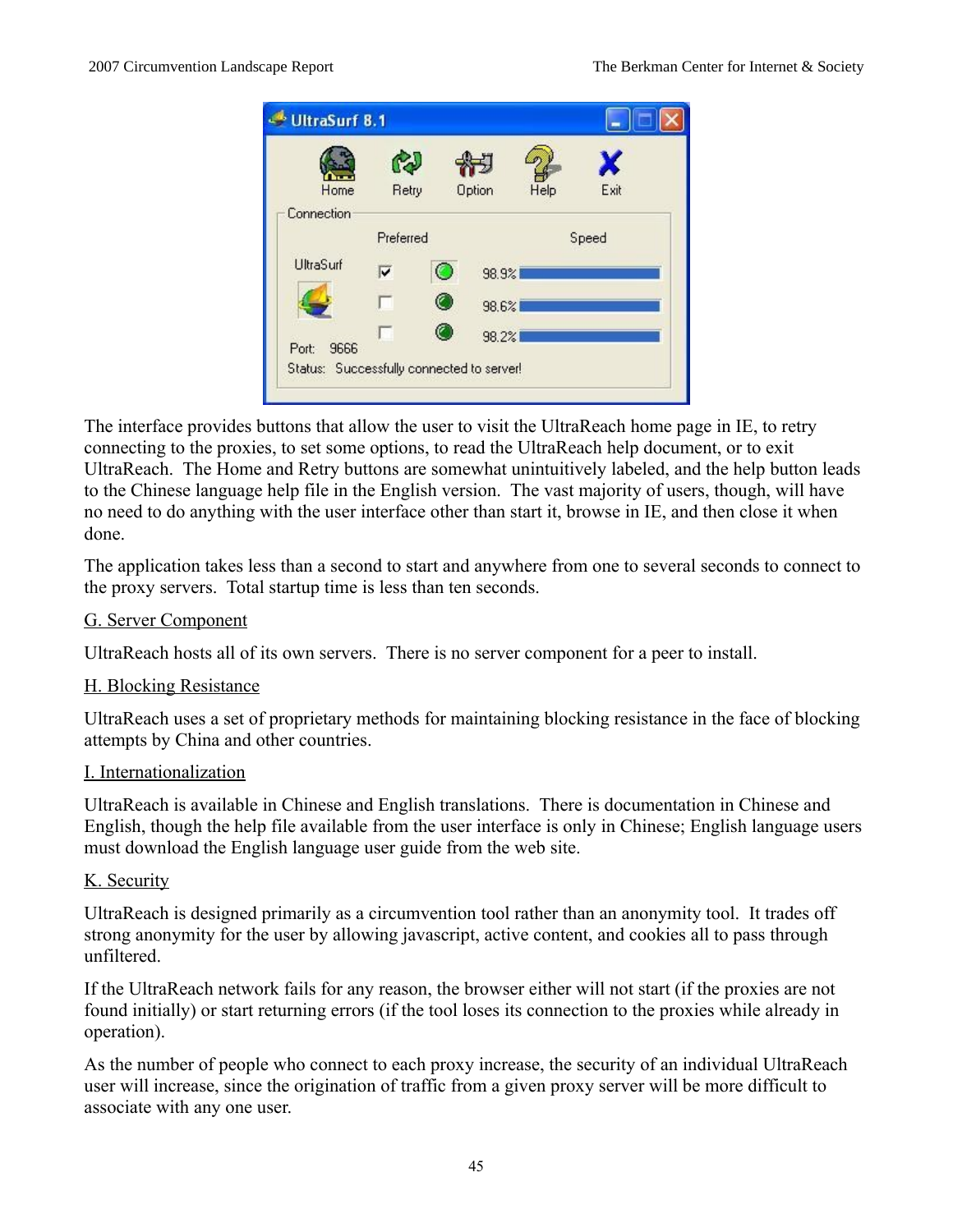# J. Internal Filtering

UltraReach includes an internal filter that blocks its own list of sites.

# M. Support

UltraReach makes a Chinese language user guide available via its web site and via a help button on the user interface, and an English language user guide available via its web site. The user guide is reasonably clearly written and includes an overview of the tool, a description of all of its user interface options, a set of frequently asked questions, and a description of some of the technical features of the underlying architecture.

A large, active Chinese language user community provides support for the tool.

# N. Development Activity

The UltraReach project release the first version of UltraReach in 2001. The tool has been under active development since that date.

### O. Community

The project has an active Chinese language user community at http://qxbss.org, where the project leaders interact with the users.

### P. Code Availability

Code for the UltraReach tool is not freely available but may be made available for audit by individuals at the discretion of the project leaders.

# Q. Development Process

There is no publicly available description of the design of UltraReach about the architecture of the tool was gleaned through private interviews with the project leaders.

# R. Evaluation

Utility – UltraReach successfully circumvented IP, DNS and keyword blocks. It was the fastest of all tested tools in in-country tests, but was still significantly slower than accessing the web directly.

Usability – UltraReach is easy to use, well documented and well supported in Chinese.

Security – UltraReach is not designed as an anonymity tool and permits javascript and other features that may leak user information. Like the Anonymizer and DynaWeb products, it requires the user trust a central server not to reveal user data.

Promotion – The product is well known and widely used in China.

Sustainability – Like DynaWeb, the product requires a server farm, which requires annual bandwidth and hardware investment. It is unclear whether UltraReach can sustain this farm in the long term.

Openness – While the code is not available for the product, the developers were open and communicative with researchers about how the tool worked.

# S. Response

The developers of UltraReach submitted the following response:

Congratulations on your pioneering work in surveying the circumvention landscape. I am impressed by the comprehensive coverage of this report. While I appreciate the value of the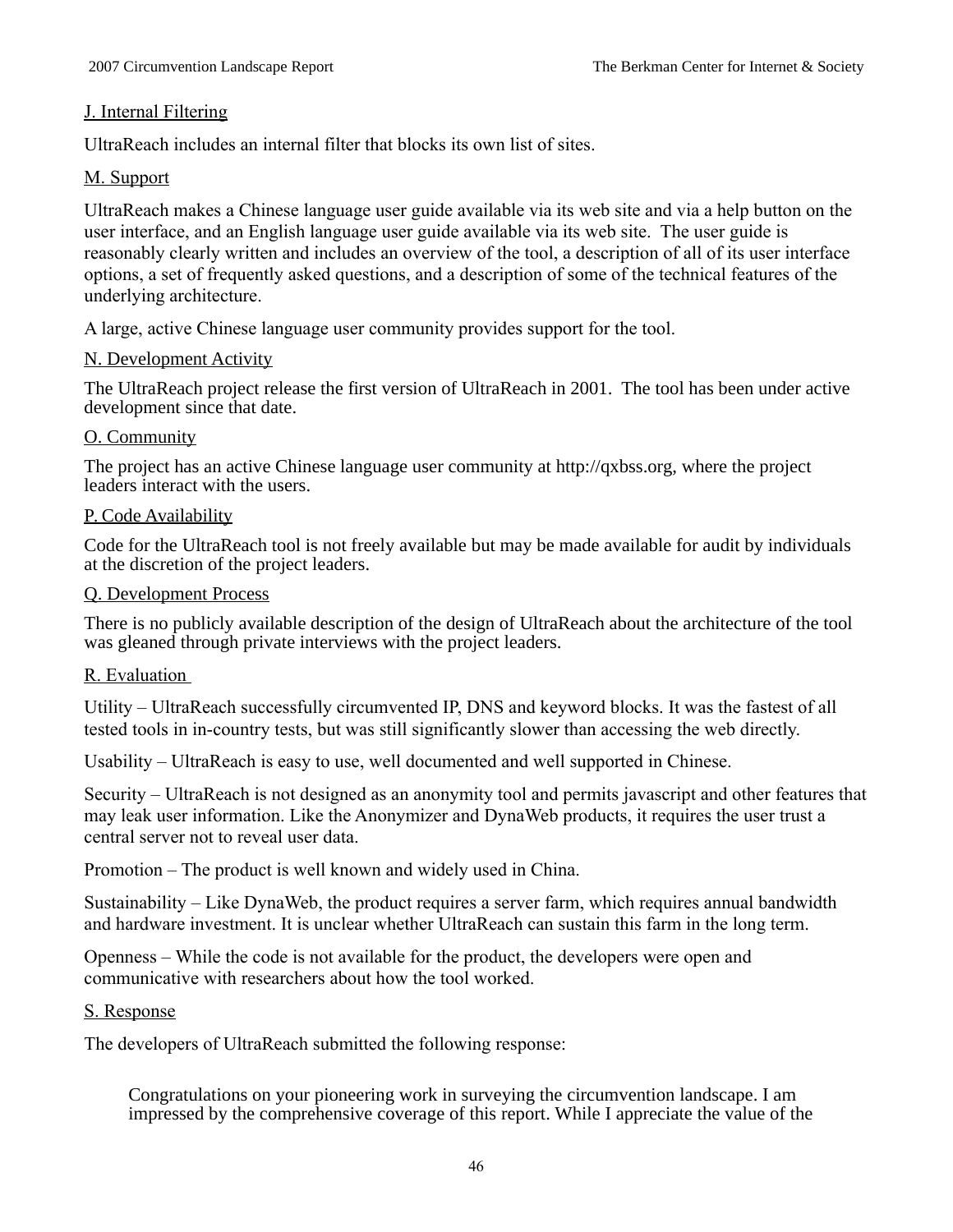work you've brought in this work, I'd like to take this opportunity to provide some feedbacks regarding the interpretation of the test results.

1) I am pleased to learn that in the In County Test Results UltraReach is ranked the fastest among all tools under survey. At Ultra Reach, we have primarily focused on high performance with necessary privacy and security features in our research and development. We believe that performance is about user experience, it is also reflected in the capability of handling significantly increased data traffic with affordable resource. Scalability is emphasized from design to implementation, as well as in operations.

2) A couple of entries in the In Lab Testing Results have weighed on UltraReach's overall performance, placing it in the fourth place among 10 tools surveyed. This appearance of inconsistency with relevant results in the In Country Test Results could be caused by the coincidental migration of Ultra Reach from version 8.1 to version 8.2 when the In Lab Testing was conducted. During this period of time, hardware resources had been shifted to the in-production operation of version 8.2, while version 8.1 resources were being gradually phased out.

3) When UltraReach tool is started, the IE features that possibly compromise user security are turned off by modifying user's Windows Registry. The Windows Registry is restored on the exit of the tool. More specifically,

(1) "Java VM" feature is disabled.

(2) Active scripting setting is not modified because it doesn't have security concern when UltraReach proxy is used. Active scripts such as javascript from a web server that attempts to reveal a user IP address will get the UltraReach proxy IP address instead of the user IP address.

I appreciate your efforts in producing first-hand, authoritative coverage of competing tools. If there is any further information that I am able to provide, please don't hesitate to contact me.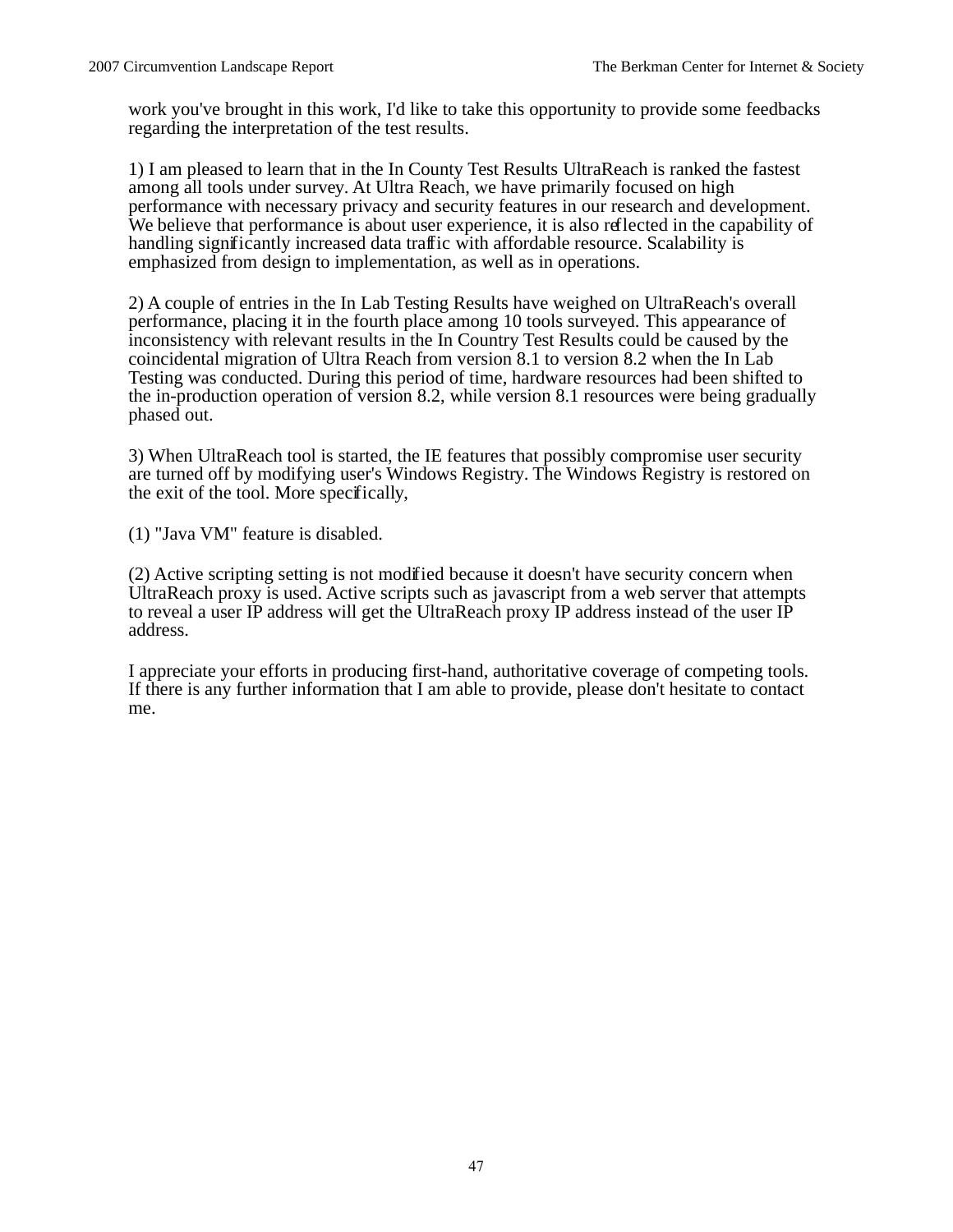# 8. Circumventor/CGIProxy Report

# A. Summary

CGIProxy is a cgi script that uses cgi proxying to support circumvention. Circumventor is a set of installation scripts that bundle together CGIProxy with a windows version of the Apache web server to provide a secure, easy to install version of CGIProxy. Circumventor was developed primarily for use by students to avoid school filtering in the U.S. but has expanded to focus on international filtering as well. Circumventor uses a peer-to-peer hosting model that relies on volunteers to host servers for their peers and also makes those peer hosted servers available to the larger community.

Circumventor provides an easy to use client interface that requires no client software installation and successfully provides access to content through all kinds of filters. The performance of Circumventor is poor for both image heavy and simple, text oriented sites. Circumventor filters out active content, but it fails to encrypt all HTTP requests, leading to unintended data leaks. Circumventor relies on volunteers to host servers for their peers, but the server installation is difficult, has undocumented effects on the host computer, and provides no clear uninstallation path.

Circumventor can be recommend for widespread client use but only for server use by expert users who are able to navigate the difficult install process and understand the effects of the install on the host computer. Circumventor users should also be aware that some data leaks are possible.

Circumventor and CGIProxy are separate projects but have been bundled together for the sake of this report because only bundled do they offer the same range of features (including widely accessible user installation and proxy list management) that other tested tools offer. Since Circumventor bundles the CGIProxy tool within itself, we use the term "Circumventor" to refer to the Circumventor/CGIProxy bundle for the purpose of this report.

# B. Lab Testing Results

Following are average response times for requests to the same ten web sites in a number of different simulated network conditions:

|                 | Control | Circumventor |       |
|-----------------|---------|--------------|-------|
| control         |         | 6.8          | 16.22 |
| 500ms delay     |         | 13.1         | 28.7  |
| 1000ms delay    |         | 20.8         | 48.1  |
| 10% packet loss |         | 17.9         | 27.7  |
| 25% packet loss |         | 26.8         | 66    |
| 28.8k bandwidth |         | 66.9         | 46    |
| 128k bandwidth  |         | 24.9         | 17.3  |

In aggregate, Circumventor performed 41% slower than the control connection. Out of all tools tested in the lab, Circumventor was the third fastest. The average across all tools during the lab tests was 85% slower than the control.

Circumventor was able to retrieve all ten sites through the IP block, DNS block, and keyword block filters. However, the keyword filter did detect one data leak during the response for yahoo.com. During that request, the browser submitted the following clear text request:

GET /us.yimg.com/i/ww/them/1/search\_1.1.png HTTP/1.1 Host: us.il.img.com

This request represents a data leak because it 1) was sent directly to the web server in question instead of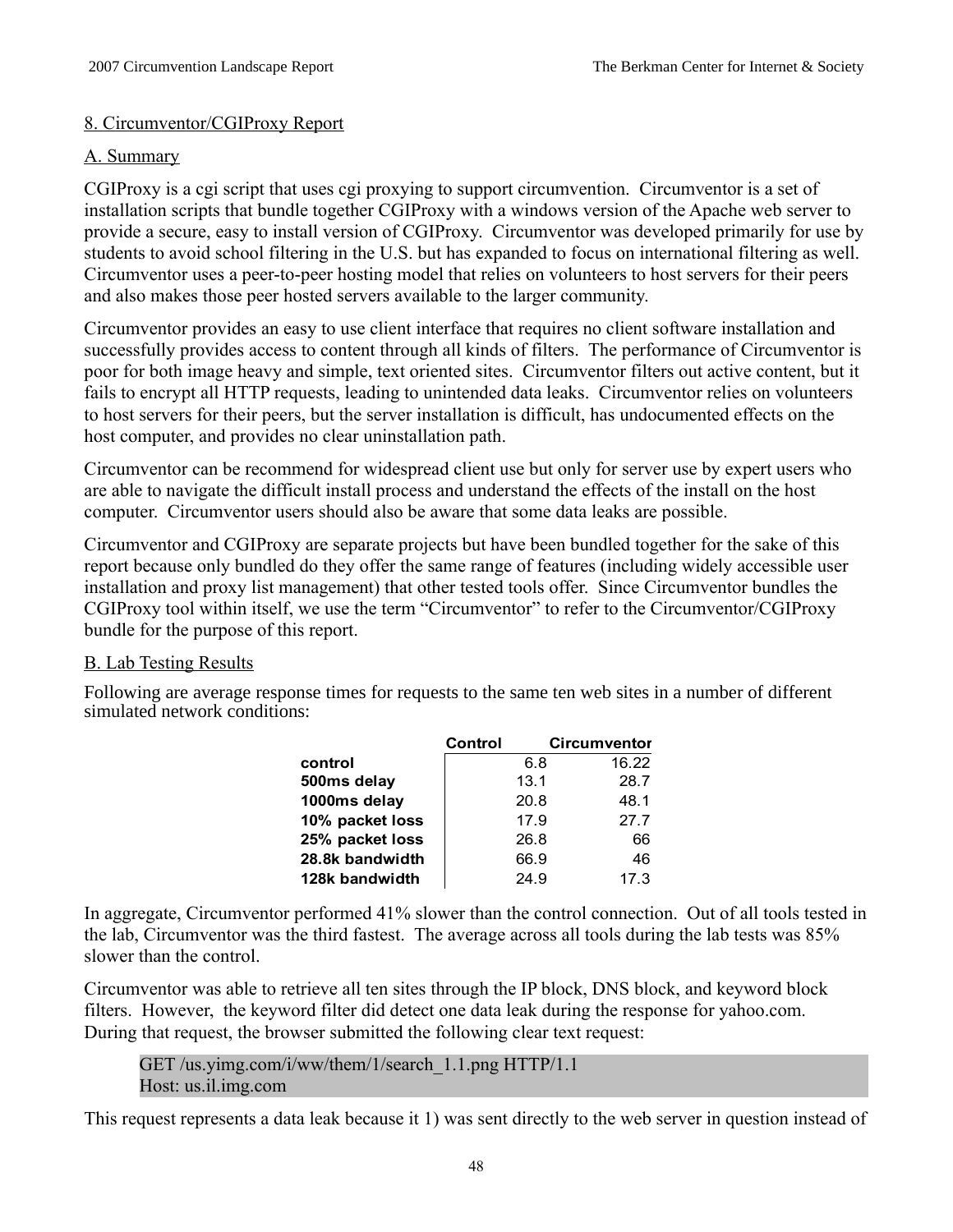to the Circumventor server and 2) was sent in clear text as an HTTP request rather than encrypted as an HTTPS request. Sending the request directly to the server allows a router on the network to discover the identity of the web server the user is browsing. Sending the request in clear text allows a router on the network to determine both the identity of the web server and the particular file being requested. Either of these bits of data could allow a snooping router to find out that a particular user was requesting a sensitive site even though the user believed herself protected.

The cause of this leak was the failure of CGIProxy to transform an image embedded in a css stylesheet. To ensure that all traffic or a given page goes through the Circumventor cgi proxy, the script must make sure not only the html for a given page but also all of the supporting css, image, and other supporting files load from the Circumventor cgi proxy server rather than directly from the designated servers. One of the weaknesses of cgi proxy systems is that all such embedded content is not obvious (as in this case with the guilty css image) and that the tool must transform every single link to avoid data leaks.

Circumventor also skewed the display of many of the requested pages, causing the whole page to shift as much as half a screen to the right. This display problem is most likely the result of a bad interaction between the html for the requested page and the html for the address bar that tool inserts into the requested page.

# C. In Country Testing Results

Following are average response times for requests to about thirty urls in each of four different locations:

|                | Control |      | <b>Circumventor</b> |
|----------------|---------|------|---------------------|
| Seoul          |         | 10.2 | 46.63               |
| Hanoi          |         | 5    | 49.34               |
| Shanghai       |         | 11.7 | 53.53               |
| <b>Beijing</b> |         | 6.1  | 81.93               |

As with all of the circumvention tools, the tool was much slower in country than in the lab. In aggregate, Circumventor requests were 601% slower than direct requests, making it the fourth fastest of nine tools during the in country tests. The average across all tools during the in country tests was 616% slower than the control.

Circumventor was not blocked in any of the locations tested and was able to load all requested pages except for two. The tool consistently loaded random garbage characters instead of the content for http:// google.com.vn, and it consistently loaded a garbage title and a blank page for http://freechina.net. The cause of these problems is not clear but is not related to the country filters, since the errors reported themselves when the pages were tested from an unfiltered connection in the U.S.

As with the in country tests, the display of many pages was skewed to the right.

For both the in country and lab tests, the Circumventor server ran without problems for weeks without need for any active administration.

# D. Availability

Circumventor/CGIProxy is freely available for non-commercial uses via download from the Circumventor web site. The project web site is easily findable via google and other search engines.

# E. Install

Circumventor requires no client installation. A client need only point her browser to an existing Circumventor/CGIProxy server to start browsing via the proxy. As a browser based tool, Circumventor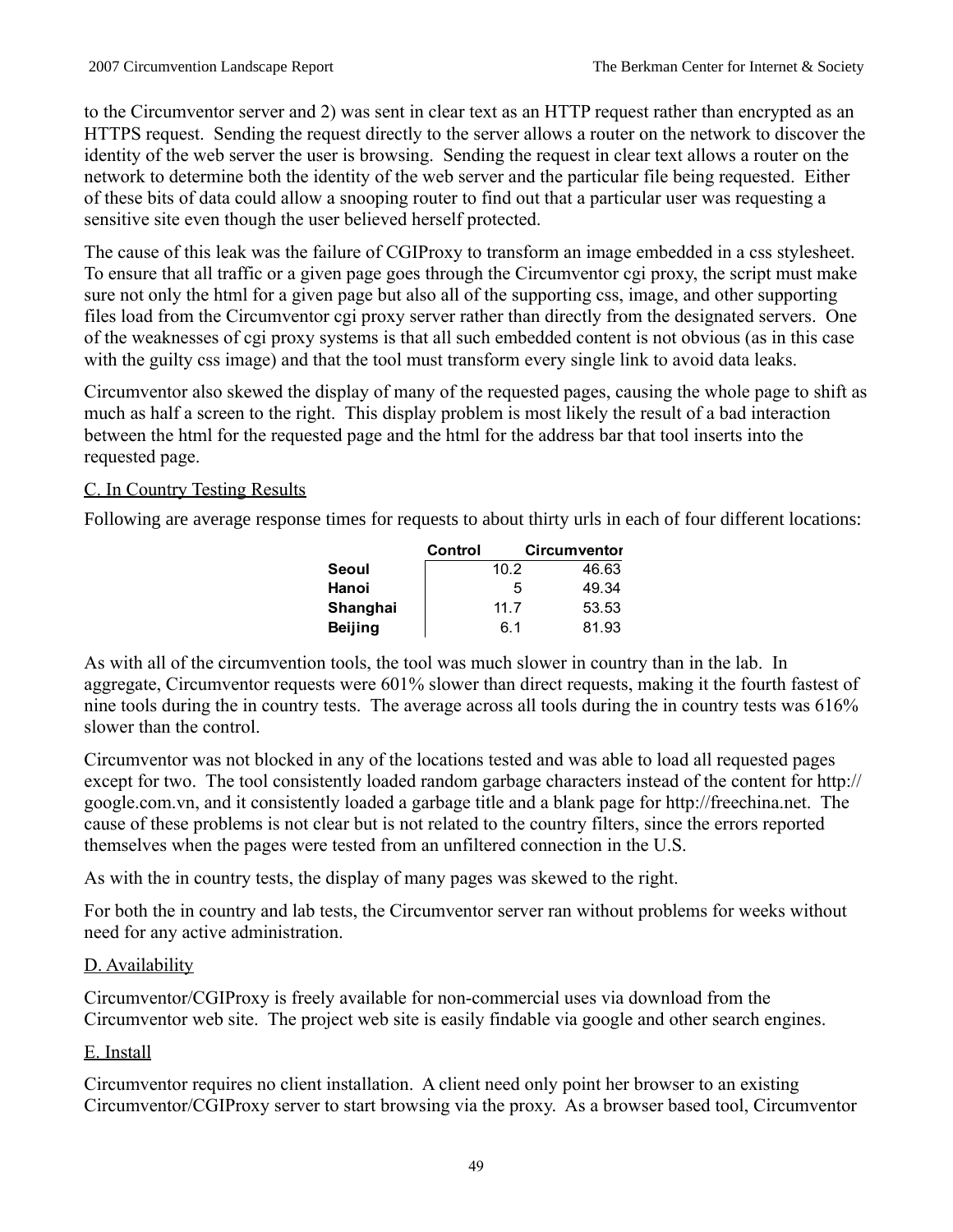leaves no side effects other than browser history files and is supported by all platforms.

# F. User Interface

The Circumventor client user interface consists of an address bar into which to enter a url and button to fetch that url. The address bar is included by default at the top of each page returned, so the user can continue browsing through Circumventor simply by typing a new url into the Circumventor address bar. The following shows a screen of a user browsing google.com via Circumventor:



In addition to the address bar, the interface allows the user to set a number of options for each request. These options determine whether the tool will: filter cookies, filter javascript, filter ads, filter the referrer, and show the address bar on the requested page. There is also a link to a cookie management page that allows the user to view and delete cookies and HTTP credentials. The tool by default turns on the options to filter javascript, filter the referrer, and show the address bar at the top of each page.

The address bar, various options, and Circumventor message all take up about 200 pixels of space on most sites, which is a significant amount of the screen real estate (notice in the above screen shot that the address bar has caused the google.com home page to scroll down past the first page).

Circumventor suffers from the same user interface problem as do all cgi proxy systems: the required alternative interface (the Circumventor address bar) raises the strong likelihood of confusion with the browser address bar, which confusion can cause data leakage.

Circumventor uses a self-signed ssl certificate. The self-signed certificate causes IE to present a warning screen to the user the first time a user connects to the site each browsing session. This warning screen includes a strong warning from IE that the destination site is insecure; as such, it is likely that the screen will discourage some users from using the tool.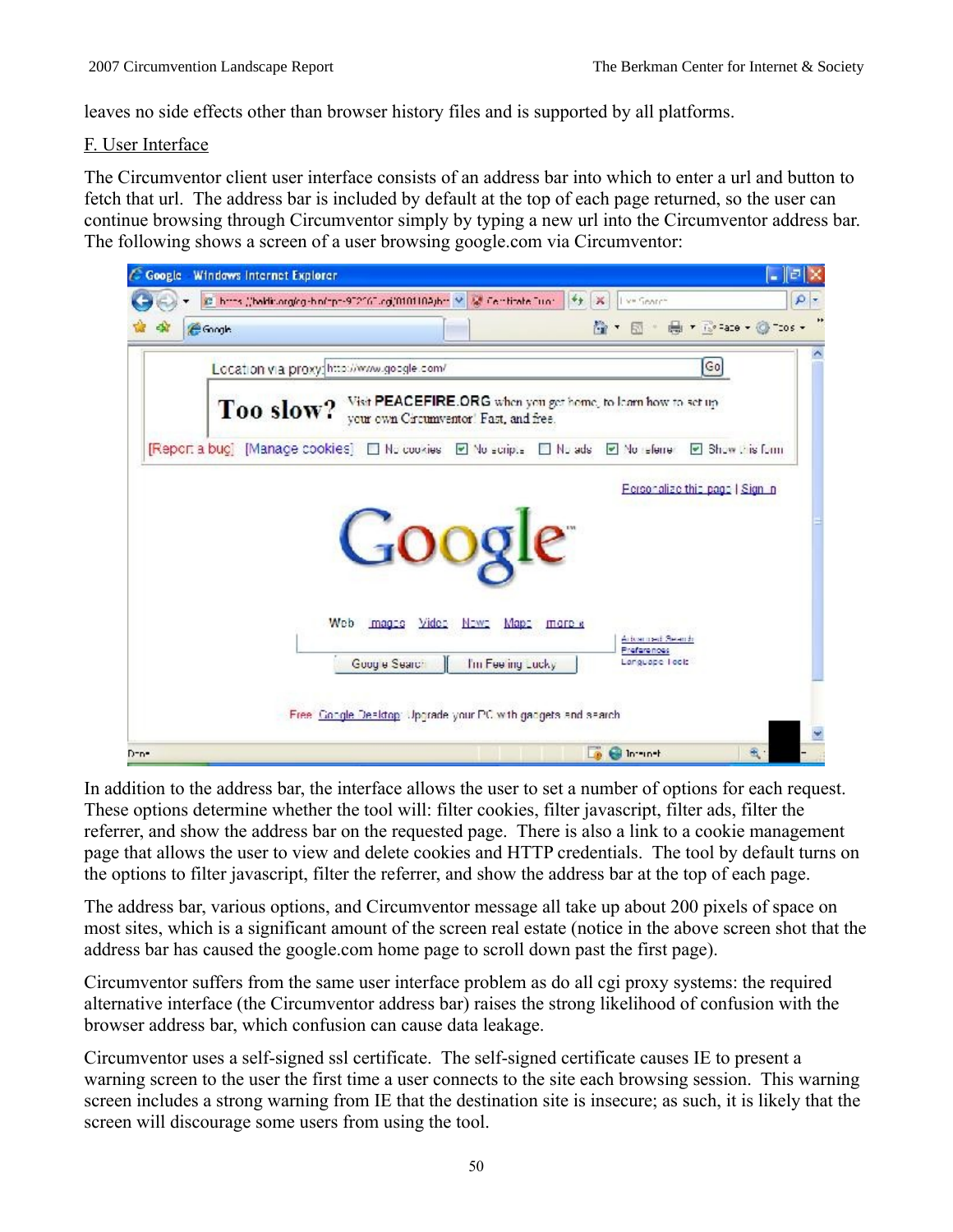The startup time for Circumventor is merely the time required to load the tool's home page, from less than a second to several seconds depending on the speed of the server.

# G. Server Component

Circumventor relies on volunteers to install and run servers. The project encourages users to install servers to make them available to friends (or to themselves in a different location, for instance a student might install a server at home to user while at school).

The Circumventor installation process is a cumbersome one that will likely discourage most users and have major side effects on the hosting machine. Before installing the Circumventor tool, the user must install two major pieces of software – the perl scripting language and a variant of the apache web server called OpenSA (which seems now to be a defunct project). Installation of both of these packages requires downloading and running their own .exe installation programs, each of which requires the user to navigate a half dozen dialog boxes. Each of the perl and apache programs are large, complex pieces of software that can expose the computer to significant vulnerabilities, especially when the computer user does not understand them.

After installation of the prerequisite programs, the user must run the Circumventor .exe install file. The Circumventor installation process presents the user with a series of unzip screens and black command line boxes with sometimes cryptic text. Ideally, the whole process will just work. If the installation does not work, the only help is a suggestion to send a log file to the project email address.

Once successful, the installation scripts sets up the server to start automatically every time the computer starts, even though it never asks the user for permission to do so, and there is no indication on the desktop that the server is running nor any obvious way to stop the server. It is certain that some users will continue running Circumventor unaware for months and years.

After installation, the server requires little or no administration to maintain, and on most servers bandwidth will cap the usage of the server before it puts significant load on the other resources of the host computer.

By default, the location of each new Circumventor installation is published to a mailing list of Circumventor users, so each Circumventor installation may be used not only by the installer's peers but also by subscribers to the Circumventor mailing list. A host may opt out of publicizing her server address to this wider list. The tool does not explain to the host that a possible consequence of including herself on this list will be to have her IP address blocked in China and other filtering countries. Such blocking might block any other web sites the user is hosting at the same IP address and also might block the Circumventor proxy for the host's intended peer users.

# H. Blocking Resistance

Circumventor mainly relies on social networks to avoid blocking. Instead of relying on public proxy lists that a blocking country can snoop, the tool relies on each individual peer in a non-filtered country to setup a Circumventor server for one or more known peers in filtered countries, sending the address of the Circumventor server only to her colleagues and therefore making it very difficult to snoop. Circumventor is also careful to avoid any traffic signatures that might allow a filter to pick out its signature from other HTTPS traffic, including using randomized text in the metadata of its encryption keys.

It may be possible to block Circumventor in the future by recognizing its traffic signature at the router. A filter might for instance recognize that the signing data on its ssl certificates consists of randomly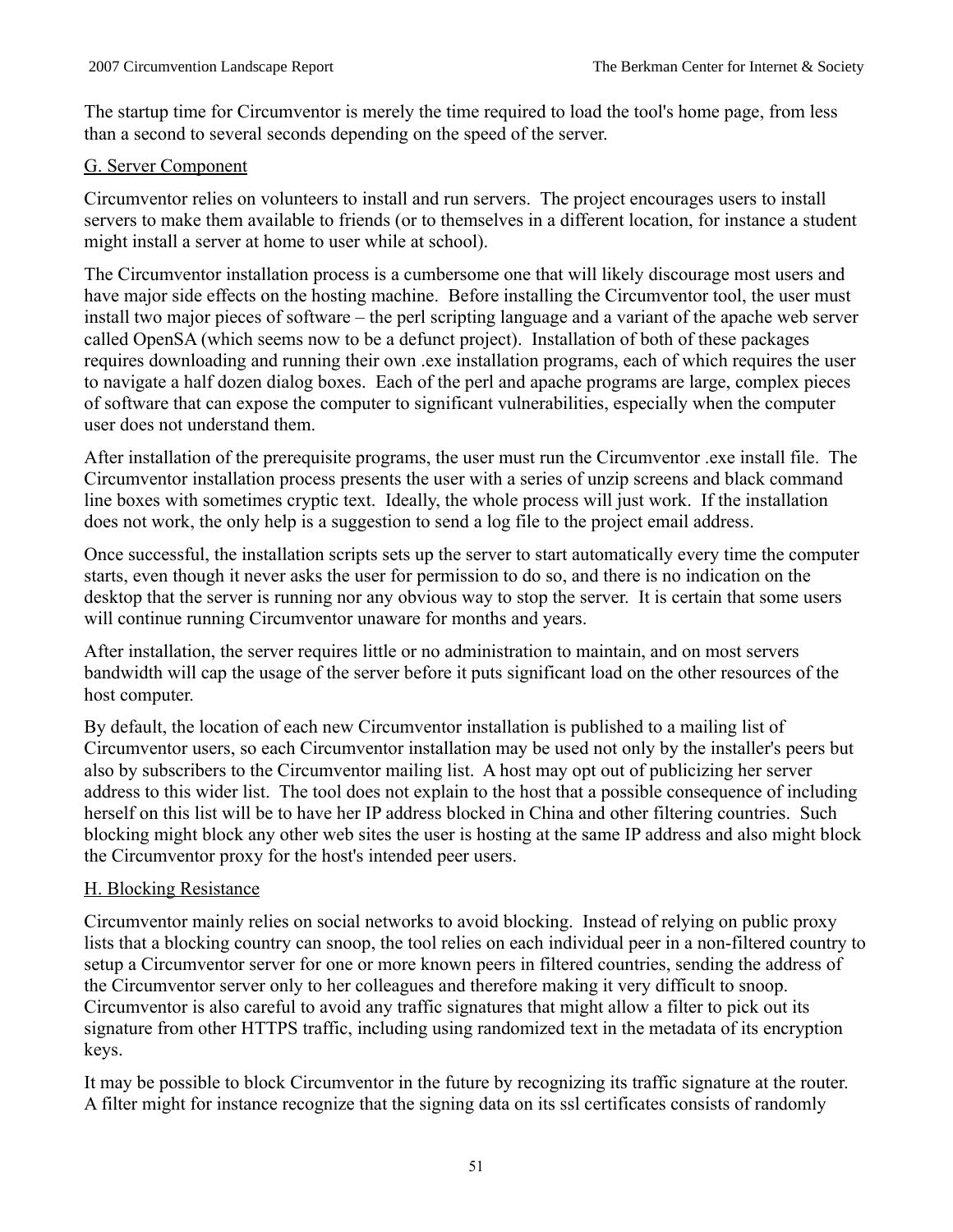generated strings or that a single user is sending solely HTTPS requests to the same server over a long period of time with a timing that matches proxy use. Circumventor will have to adjust to these new filters by more carefully obscuring its traffic patterns.

# I. Internationalization

Circumventor is available on in English, though the client user interface is likely simple enough to be used by someone who does not read English.

# J. Internal Filtering

Circumventor does not perform any content filtering of its own.

# K. Security

As mentioned above, there is an inherit security flaw in the necessary alternative browsing interface of all cgi proxy tools. Almost every user will at some time confuse the browser address bar and the cgi proxy tool address bar and potentially leak data by doing so.

Circumventor filters out javascript by default, but this is an option that can be turned off. The latest version of CGIProxy attempts to transform links that are created via javascript when it is not filtered.

The number of users does not strongly affect the security of CGIProxy, since the main mode of usage is for a few peers to use each Circumventor server.

Circumventor runs over HTTPS, which means that all traffic is encrypted via HTTPS. However, Circumventor uses a self-signed ssl certificate for its HTTPS server, which use opens the user to the possibility of unknowingly connecting to a counterfeit version of the server. Also as mentioned in the test results above, Circumventor fails to encrypt some of its requests due to the failure to transform all urls into proxied equivalents.

The Circumventor server keeps a log of all requests, which might be made accessible against the wishes of the server host, for example if the user is required by law to turn them over.

Lastly, the security of any given Circumventor session relies on the trustworthiness of the hosting peer. Ideally, the hosting peer will be well known (and trusted) by the end user. In practice, many social networks are very loose, for instance formed out of acquaintances in online communities. These loose social networks are particularly prone to abuse, including hosting of rogue nodes by filtering countries. The public lists of Circumventor servers distributed by the project through its mailing list are particularly prone to such abuse.

# M. Support

The Circumventor project only provides very bare documentation, including a few sentences of installation instructions and a handful of frequently asked questions. Interactive support is available only by emailing the leaders of the project.

# N. Development Activity

Circumventor was released in 2003. The stand alone CGI Proxy script was first released in 1996.

# O. Community

There is a somewhat active Circumventor community that subscribes to a project mailing list.

# P. Code Availability

The code for Circumventor and CGIProxy, in the form of perl scripts, is readable and editable by the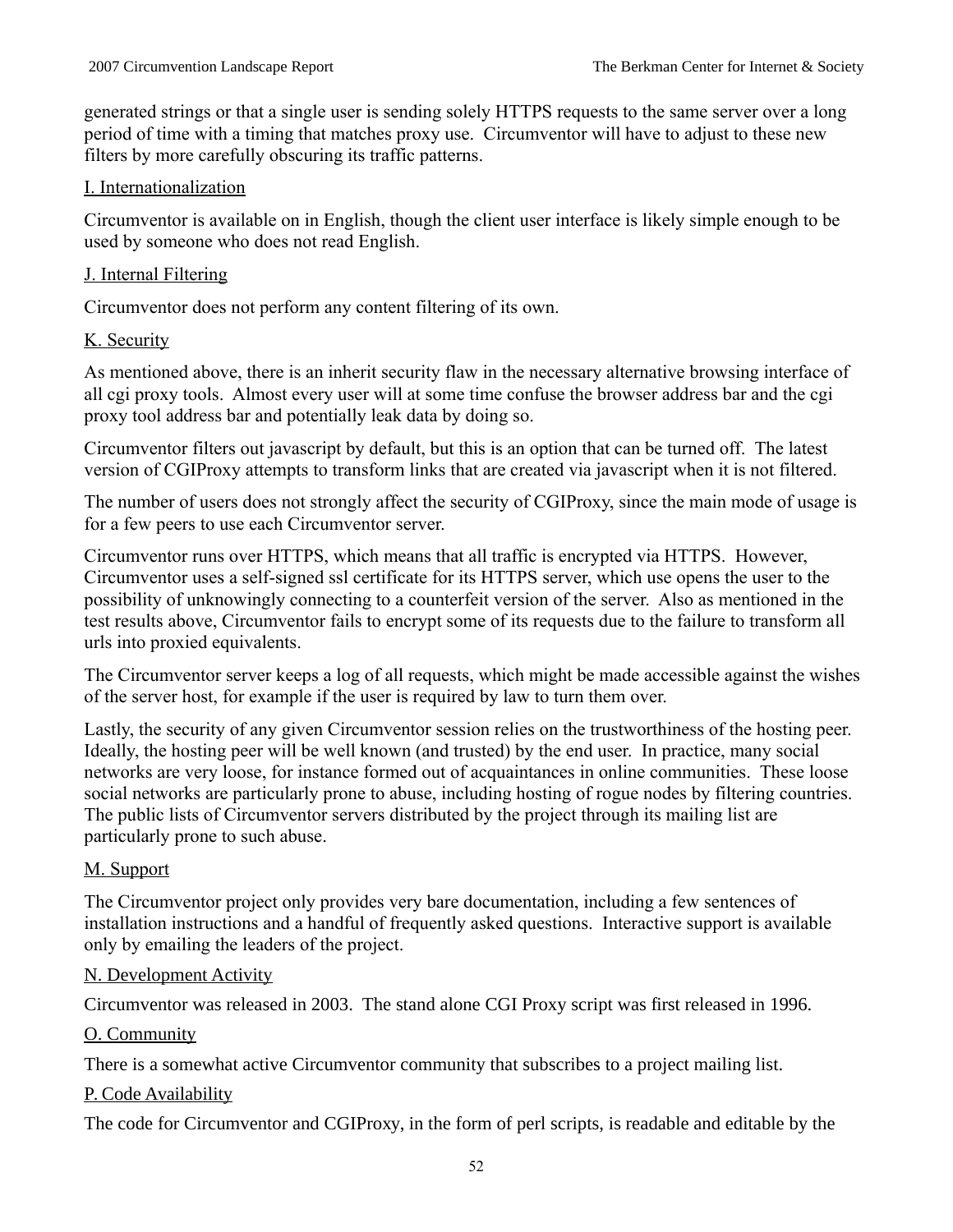user. However, neither project allows free redistribution of the code.

### Q. Development Process

No design documents are available for either Circumventor or CGIProxy other than the code itself.

### R. Evaluation

Utility – Circumventor is able to evade the main forms of Internet filtering, but sometimes breaks the layout of complex pages and doesn't handle non-English content well.

Usability – The software can be very difficult to install and lacks documentation. The project's model of relying on direct user support for a complicated installation process without documentation is unlikely to scale.

Security – A serious security hole exists around images embedded within cascading style sheets. The system uses a self-signed HTTPS certificate, and has all the anonymity problems of a peer-to-peer system. Installation of the server requires installation of large, complex prerequisite packages that are likely to intriduce network vunerabilities to the hosting system.

Promotion – The Circumventor product is visible online, but not well promoted.

Sustainability – The project survives on donations, but costs are fairly low as usage is low and there is little additional development on the tool.

Openness – The code for the tool is available with the tool, but not under a free software license that allows redistribution of changes. The developers are open to input and suggestions.

### S. Response

The developer of Circumventor submitted the following response:

The report (originally) stated that "The Circumventor installation process is a cumbersome one that will likely discourage all but expert users", however we have had tens of thousands of users install the Circumventor successfully, the vast majority of whom were selfdescribed computer novices. The install is probably not as difficult for most people as described in the report -- for example, the report says the install "requires the user to navigate a half dozen dialog boxes", but the only thing the user has to do is click "Next" and accept all the defaults.

We ourselves have already published articles admitting that Psiphon would probably make Circumventor obsolete. The longer install process for Circumventor is enough of a reason to recommend Psiphon over it.

However, the longer install process for Circumventor is probably not a sufficient reason for why Berkman Center and similar groups did not promote the Circumventor tool to foreign human rights groups from 2003 to 2007, before Psiphon existed, when Circumventor was the only available option. We did not have the funding or the connections to promote it ourselves, and we reached out to many groups such as the Berkman Center during that period to ask for their help in promoting the tool to overseas users, but all of them refused.

While none of these groups ever provided any official reason for this, the most likely explanation is that the Circumventor was considered "politically incorrect" because Peacefire.org promoted it as a way for users under 18 in the United States to circumvent Internet censorship as well, and "mainstream" anti-censorship groups did not want to be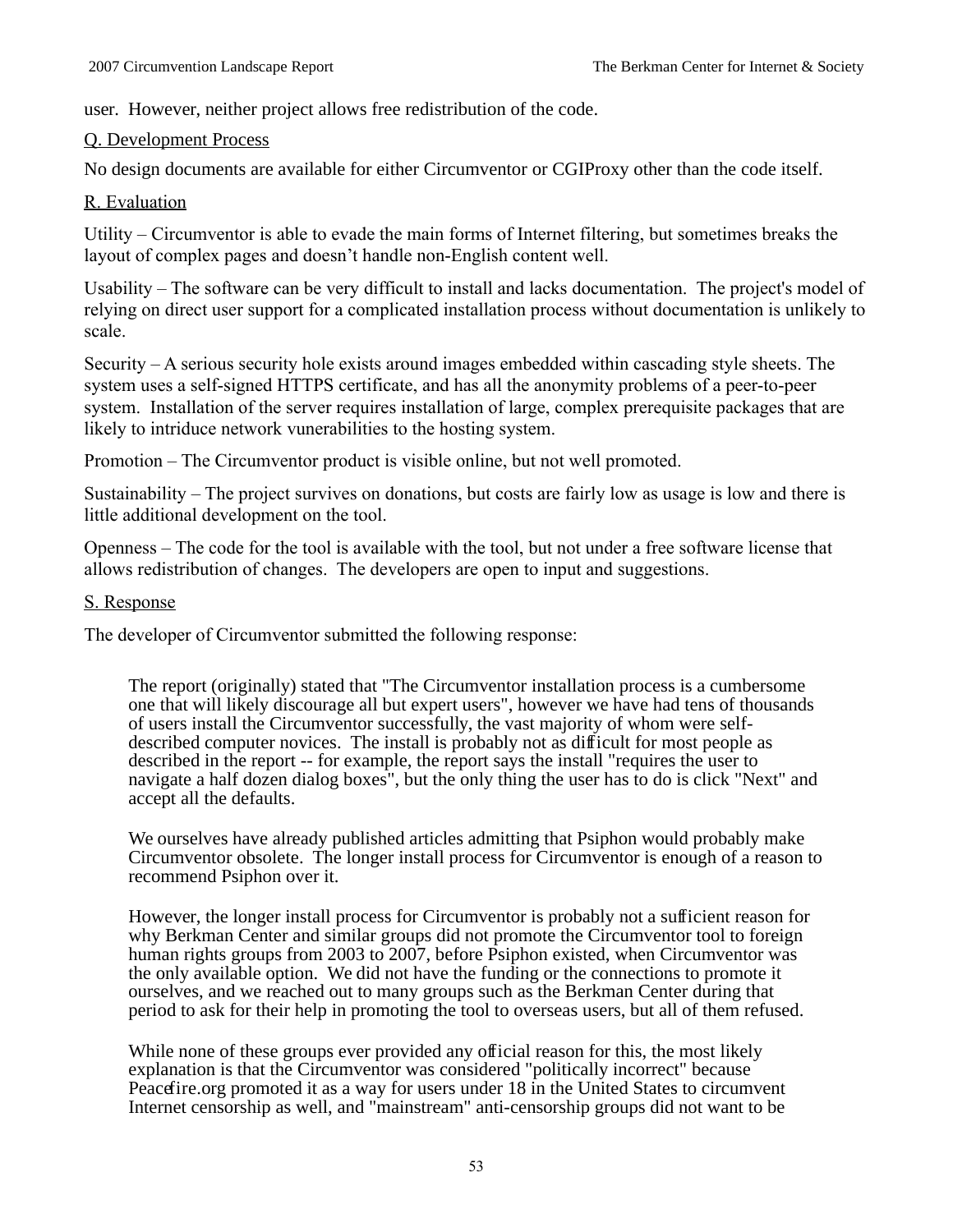associated with that. (As noted above, many novice computers used it easily to circumvent Internet blocking at work or at school, and it would have worked just as easily to circumvent international censorship as well.)

The report says that Psiphon is widely used among overseas groups. Virtually all of these groups could have benefitted from knowing that the Circumventor existed as an alternative four years before Psiphon was released.

This is relevant to the present-day situation because the Peacefire site currently lists other methods for evading censorship that are easier to use than either Circumventor or Psiphon (for example, a mailing list for people to sign up to receive new proxy sites by e-mail, where the latest proxy sites are almost never blocked). If mainstream anti-censorship groups withhold information about these tools from foreign groups for reasons of "political correctness" (that is, because these services are also used by Americans under 18 to circumvent Internet blocking), they will be doing a disservice to users in censored countries who could benefit from these services.

The developer of CGIProxy submitted the following response:

This study has some good information, but I'm disappointed in how it evaluates the Circumventor installer package only, and not CGIProxy itself. Most of the criticisms of CGIProxy in the study stem from one of:

a) factually wrong information;

b) considering Circumventor without considering CGIProxy;

c) using a very old version of CGIProxy (such as one included with Circumventor);

d) not understanding how to configure CGIProxy correctly.

There are some significant comments and corrections I'd like to add, without which some parts of the study would be false or misleading -- notable topics include speed, security, ease of installation, page accuracy, and code availability.

I'm trying to keep this concise; details of anything below are available upon request. Feel free to address questions to me at james@jmarshall.com.

1) Regarding the specific "Circumventor/CGIProxy Report" section of the report, the responses below are labeled from A to R, corresponding to the subsections of that section to which they respond. (Not every subsection has a response.)

#### A. Summary

Note that CGIProxy was initially created to address international filtering in early 1996 (when China and Singapore first announced their intentions to censor the Web), and that has been its primary focus ever since. Installation of CGIProxy is very easy, even automatic, on a Unix/Linux server; Circumventor is only needed for Windows machines.

Some of the confusion in this whole section is related to the confusion between CGIProxy and Circumventor, which are two related but independent projects.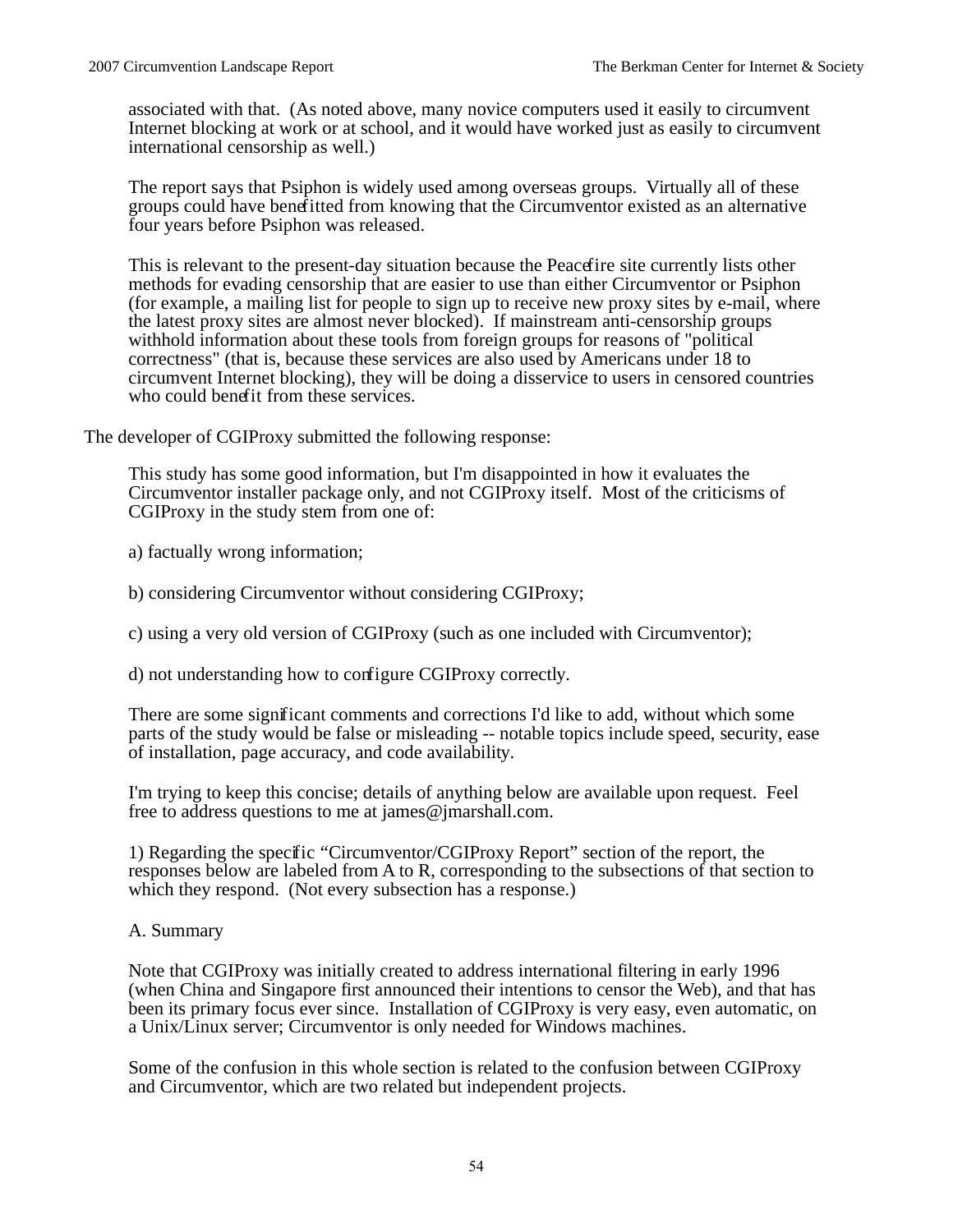From some testing details, it appears that the latest release of CGIProxy wasn't used, but instead a version dated June 2006 or before. I don't know which versions of CGIProxy are in which versions of Circumventor, so installing from Circumventor could have resulted in an older CGIProxy being tested. As of January 2009, the latest release of CGIProxy is 2.1beta19, available from its web site.

#### B. Lab Testing Results

When comparing CGIProxy's performance to that of other tools, it's important to compare apples to apples. Most of CGIProxy's CPU usage comes from its support of complex Javascript, unique among CGI-based proxies, which enables arguably the most popular-tocensorees sites on the Web such as Web-based email. However, such support takes a LOT of CPU time on both the server and the browser. When comparing CGIProxy's performance to similar tools without JavaScript support, a fair comparison would be to set \$PROXIFY\_SCRIPTS=0 in the script, and also to turn off the "remove scripts" checkbox. CGIProxy has gone through much performance tuning in its 13 years, and I think it would compare favorably.

Also, CGIProxy is made to be run in a mod\_perl environment for dramatic speed improvements. mod\_perl is a common free Apache add-on that, among other things, speeds up Perl CGI scripts. In particular, when comparing Perl CGI scripts to PHP scripts, mod\_perl should be used so that the scripts are using the same basic server mechanism. (This is poorly documented on the CGIProxy site, I know.)

Regarding the data leak: I'd like to know the details, so I can fix it -- which page, etc.? CGIProxy supports images in CSS, so if this is happening this is a bug. I could not reproduce this problem.

That embedded content is not always obvious is indeed a weakness in all link-transforming systems. The biggest problem in my experience is non-standard HTML/CSS/Javascript/etc. "features" in browsers, when used by page authors. In the future, I'd like to establish liaisons with browser developers so that CGIProxy can stay on top of these non-standard details.

The shifting of pages half a screen to the right is actually a bug in IE, where in certain cases it \_left-justifies\_ "centered" content at the center rather than actually centering it. This has been worked around in CGIProxy since version 2.1beta13, released in September 2006. This is not a problem when using Firefox.

In future studies, I hope Firefox is tested along with IE. I can say that the Javascript support in CGIProxy has fewer bugs when using Firefox than IE. This is not from any political decision on my part; it is simply because there have been mature Javascript debugging tools for Firefox for much longer than there have been for IE, so bugs with Firefox have been fixed faster than bugs with IE.

C. In Country Testing Results

See comments for subsection B regarding CGIProxy performance; they apply here too.

Regarding the two URLs that are described as unsupported by CGIProxy-- these pages did not used to work at all, even without any proxy software, but now that they do, they work fine through CGIProxy.

If CGIProxy ever has trouble with Chinese or other characters, please let me know-- UTF-8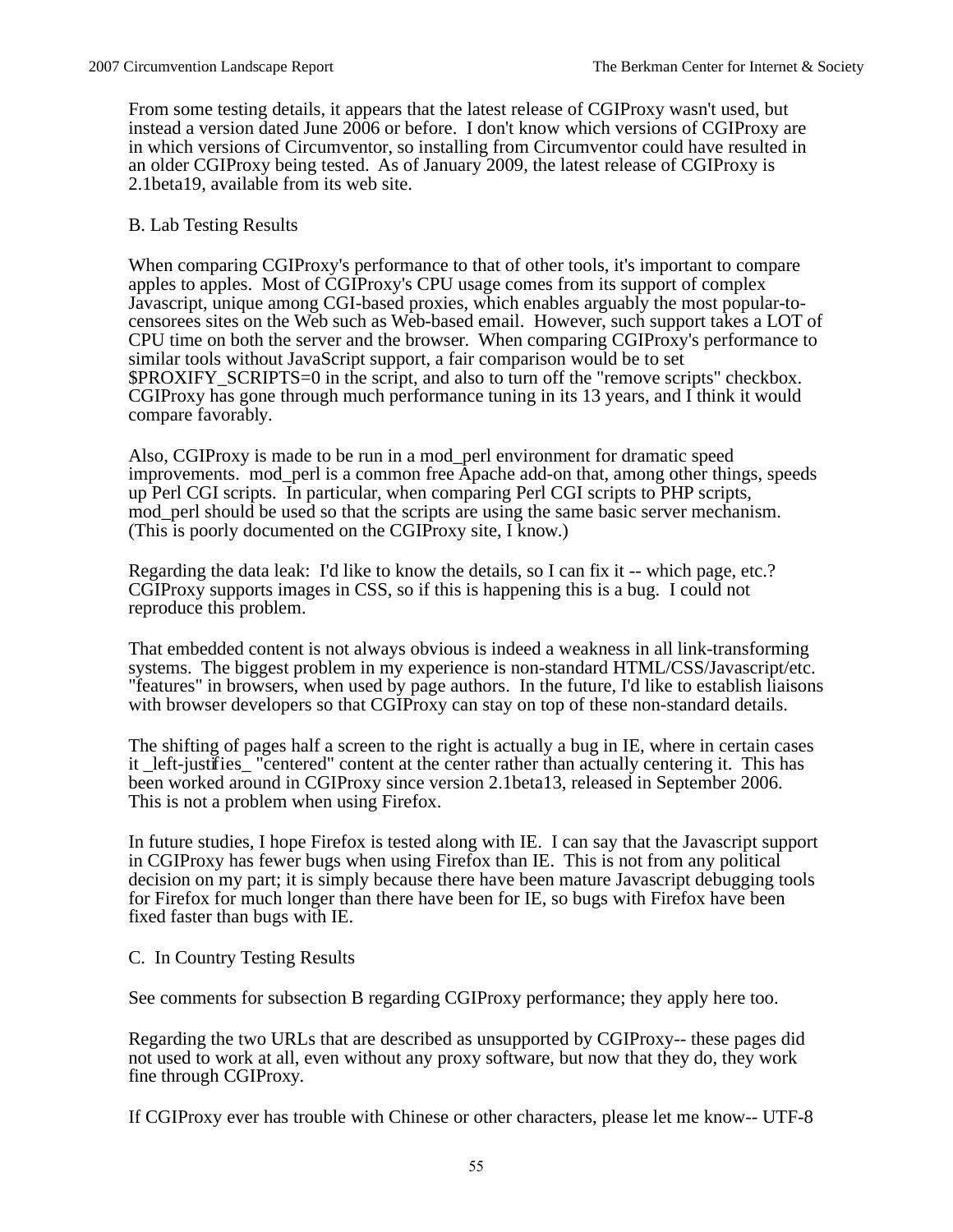content (i.e. international characters) has been supported since late 2006; UTF-16 has been supported since late 2005.

### D. Availability

CGIProxy is freely downloadable from the CGIProxy web site, and is also informally but widely distributed via mirrors, email, and other means (since the web site is blocked in countries where the software is most needed).

#### F. User Interface

CGIProxy has no "banner ad" in its top form, which actually takes up about 80 or 50 vertical pixels depending on configuration. In fact, I did not know that this banner ad was being inserted into Circumventor until I read this report. I agree that 200 pixels is too much, and the banner ad violates my basic style principles anyway.

#### G. Server Component

The fact that CGIProxy is not Circumventor is especially true here. Circumventor is an installer for Windows machines only. For CGIProxy, there is an online tool (developed elsewhere) that automatically installs it on any (accessible and authorized) server on the Internet, requiring only simple form input from the user. Even without the installer, manually installing CGIProxy on a Unix server requires copying one file into one directory (folder)-- that's it! On existing Windows servers, the same is often true.

### K. Security

Circumventor might use a self-signed SSL certificate, but CGIProxy makes no such restriction-- the server owner can use any valid certificate.

CGIProxy does not keep any log of all requests, other than what the Web server may keep. Most servers (including Apache) can be easily configured to turn off such logging.

#### M. Support

Agreed, external documentation of CGIProxy is not what it should be. When I get the time to work on it, one priority is creating docs specifically tailored to circumvention, in several languages. In the meantime, I do answer almost all of the CGIProxy-related email that comes my way, much of which is from CGIProxy administrators around the world in touch with their own user communities.

Internally, the CGIProxy code is \_heavily\_ documented, in the hopes of helping users customize the code as needed, as well as learn the technology involved. Over 60% of the Perl program code is comments. From feedback I get, both goals are satisfied.

#### O. Community

See the comments for subsection M regarding email. Additionally, there are many existing forums for CGIProxy users in various languages on the Web.

#### P. Code Availability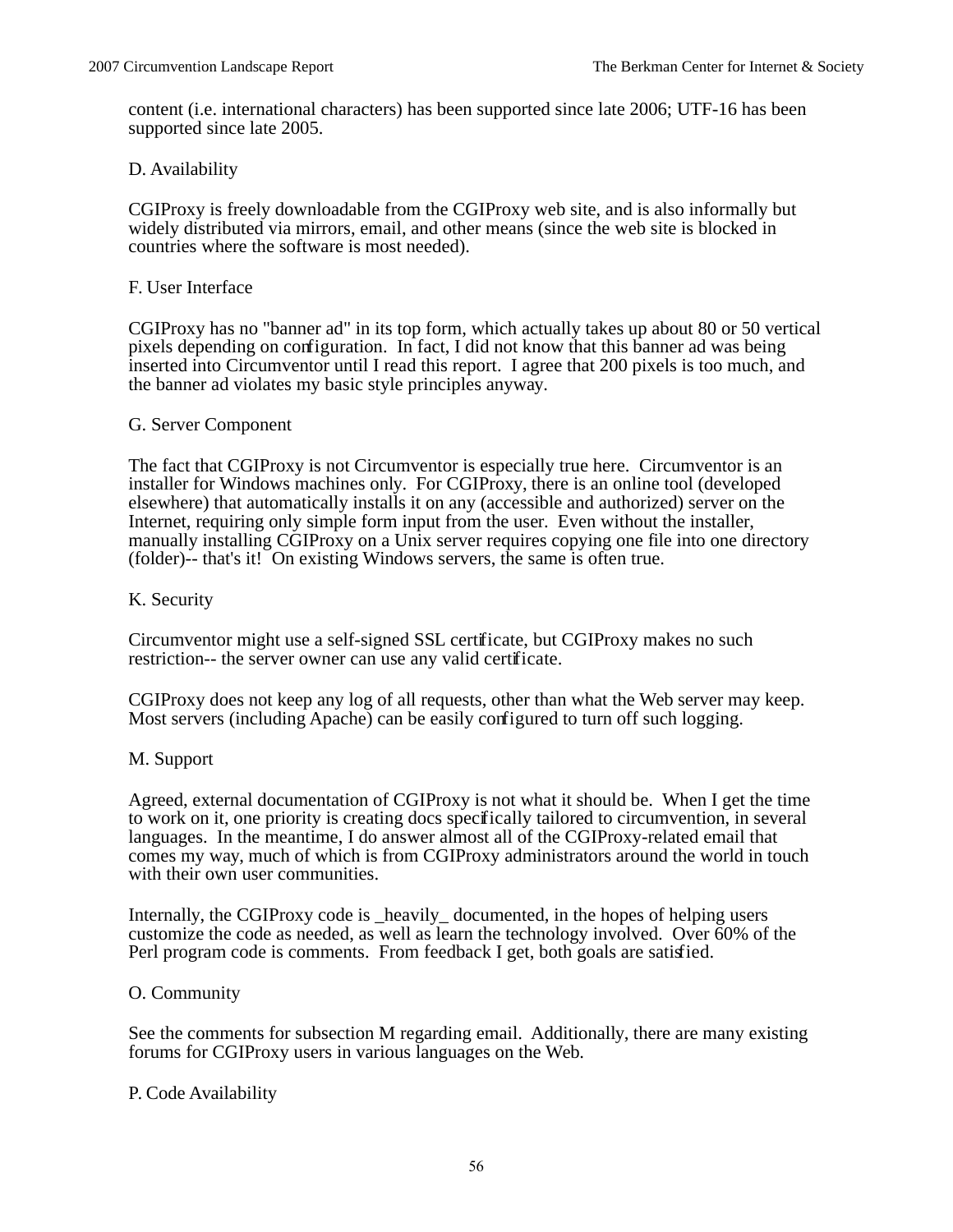This is not correct. I heartily encourage people to distribute the code however they can to help the cause of bypassing censorship. In fact, the whole premise of CGIProxy requires that! I do say on my site that CGIProxy is "free for non-commercial use", in the hopes of (non-censorship-related) commercial licenses one day helping CGIProxy pay for its own development. (There is a little of that so far, but not much.)

#### Q. Development Process

This is technically true, but note that "the code itself" contains extensive design docs within its comments. See my remarks for subsection M regarding code comments.

R. Evaluation

To summarize, responding to each point in turn:

Utility-- This is a result of using old versions of CGIProxy. Newer versions have solved these problems.

Usability-- CGIProxy has an automatic online installer, manual installation on existing servers is also trivial, and there is extensive documentation in the source code.

Security-- I could never reproduce the security hole, and assume it has been fixed. The choice of SSL (HTTPS) certificate is up to the server owner and has little to do with CGIProxy.

Promotion-- Indeed, there is no marketing budget. However, CGIProxy has been downloaded over a million times from the main site alone, through word of mouth alone.

Sustainability-- This is not true. Ongoing development of CGIProxy continues, funded solely by its author, not donations. Costs are high.

Openness-- The code is widely available and well-commented. I don't understand what the objection is here.

I can't help but notice how Circumventor/CGIProxy is evaluated compared to the other package that most closely resembles CGIProxy in type, the top-scoring ONI-sponsored Psiphon. Not to pick on Psiphon (the more anti-censorship tools, the better), but the ratings given don't make sense. For example:

Utility-- Psiphon can't handle JavaScript or Flash, and so not nearly the breadth of pages that CGIProxy can, yet they are ranked equally.

Security-- Psiphon and CGIProxy have the same (alleged) security problems here, yet they are ranked differently.

Promotion-- A Google search on "CGIProxy" yields about 5 times as many results as a search on "Psiphon", and yet Psiphon is rated much higher because of its "high visibility" online".

Sustainability-- Work on CGIProxy has continued almost uninterrupted since 1996. Work on Psiphon happened for three months, then the project was abandoned two years ago. Yet, Psiphon outscores CGIProxy here too.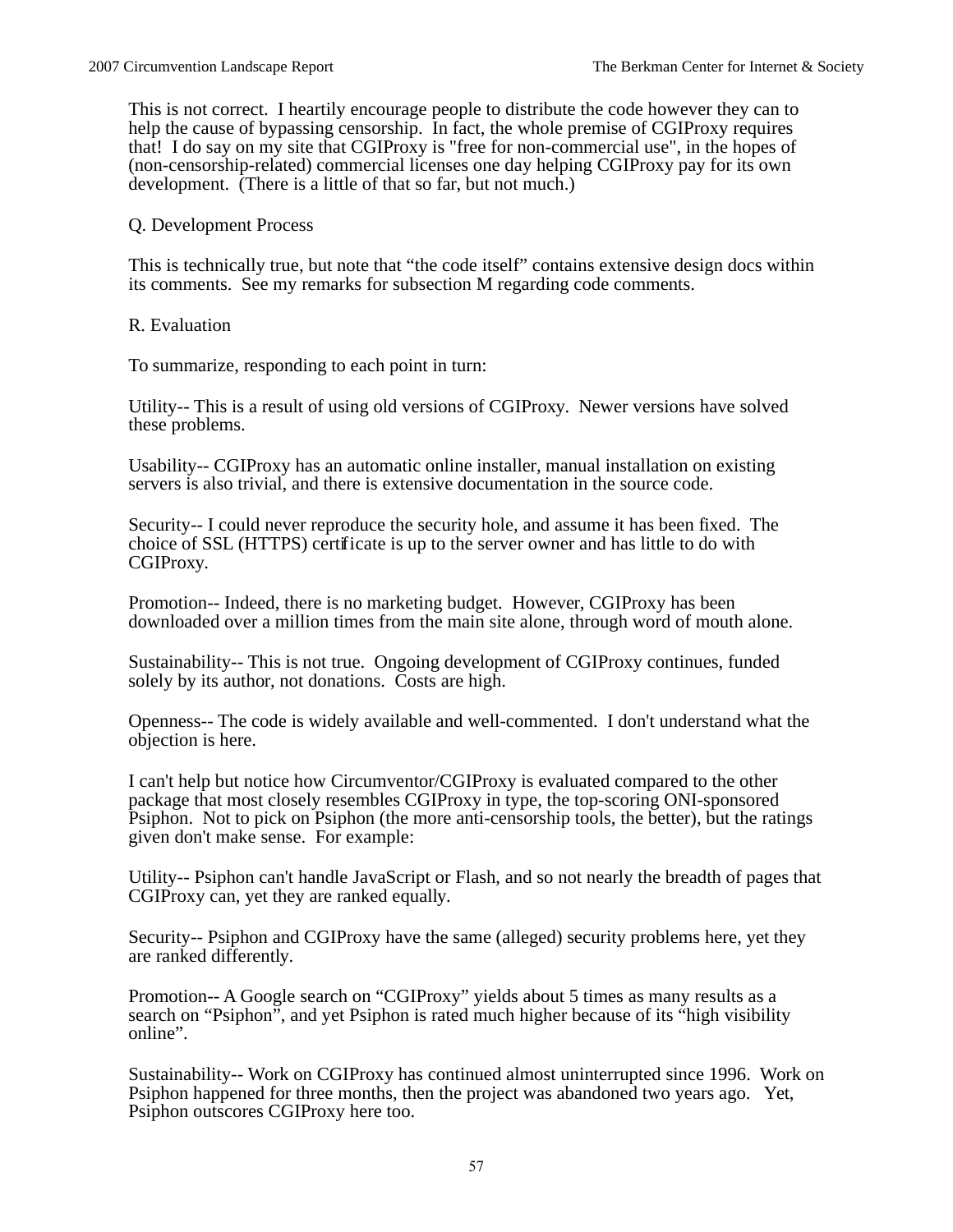Openness-- CGIProxy's source code has always been "freely available, well-documented, and readable", and the author has always been very "open to input and suggestions". Source code for Psiphon is NOT available-- check the website. Yet Psiphon is rated much higher than CGIProxy here too.

What gives?

2) Section 2.C.I.b (Theoretical Landscape / Circumvention Methods / Proxying Methods / CGI Proxy, starting on page 14) discusses the caching benefits of HTTP proxies. Note that a CGI-based proxy can work in conjunction with a standard HTTP proxy on the same machine to gain these same performance and cost benefits. CGIProxy has been designed to do this since its early days, and most large installations of CGIProxy do exactly this.

3) Section 2.C.IV (Theoretical Landscape / Circumvention Methods / The Cost of Anonymity, starting on page 18) says tool developers must choose between filtering out cookies and JavaScript for anonymity, at the cost of the Web's functionality, and allowing full access to the Web at the cost of anonymity. However, CGIProxy provides full Web functionality AND anonymity, by altering all cookies and JavaScript network calls to be rerouted back through the proxy.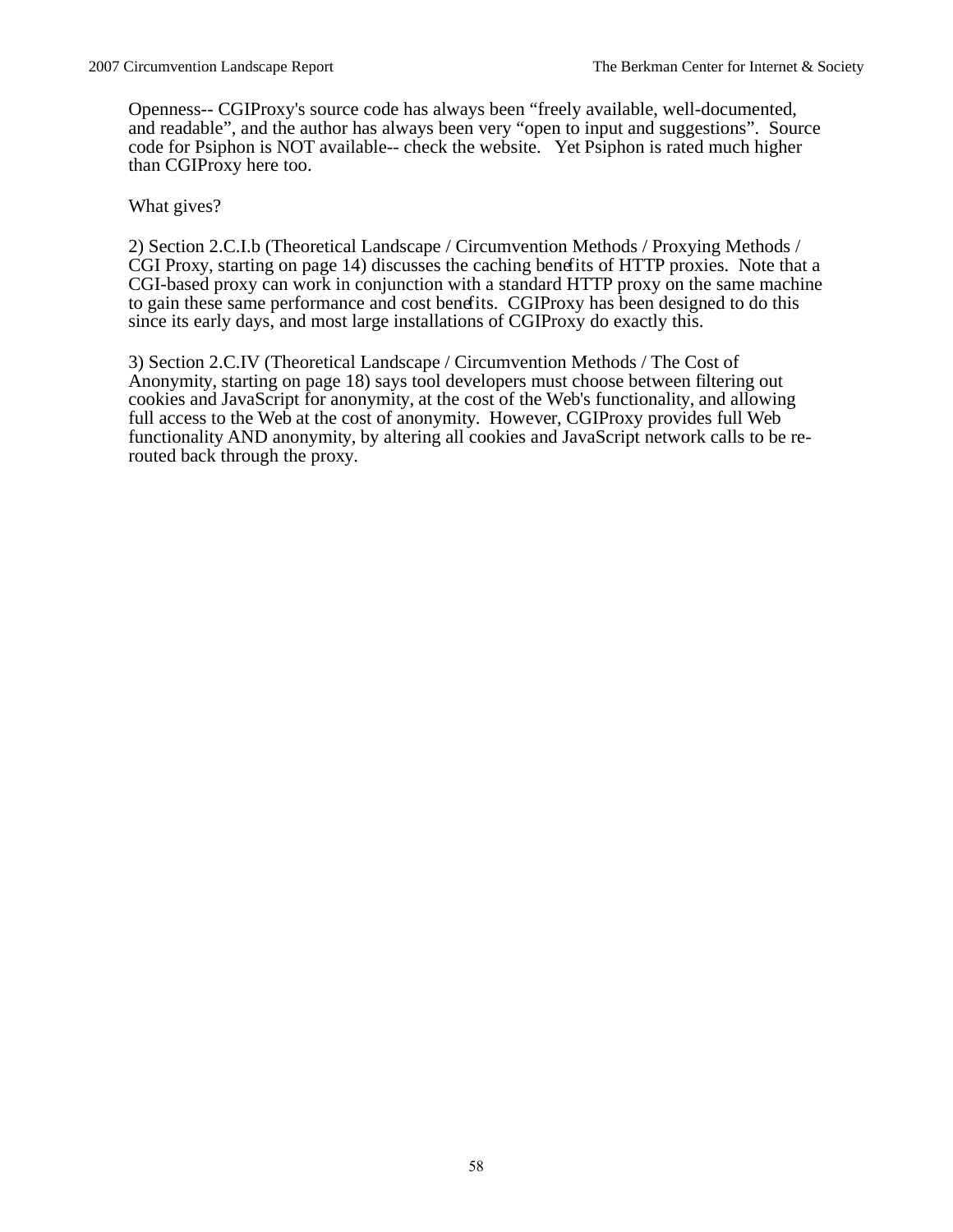# 9. Psiphon Report

# A. Summary

Psiphon is a circumvention tool that uses cgi proxying. Psiphon is intended to support circumvention via social networks. The goal of the project is to allow a volunteer in a non-filtered country to host a Psiphon server for a small number of his peers in filtered countries.

Psiphon provides an easy to use client interface that requires no client software installation and an easy to use and install server component. Psiphon provides access to content through all kinds of filters, but the performance of Psiphon is poor for both image heavy and simple, text oriented sites. Psiphon filters out active content, but it fails to encrypt all HTTP requests, leading to unintended data leaks.

Psiphon can be recommended for widespread client and server use, but users should also be aware that some data leaks are possible.

# B. Lab Testing Results

Following are average response times for requests to the same ten web sites in a number of different simulated network conditions:

|                 | Control |      | <b>Psiphon</b> |      |
|-----------------|---------|------|----------------|------|
| control         |         | 6.8  |                | 21.9 |
| 500ms delay     |         | 13.1 |                | 42.9 |
| 1000ms delay    |         | 20.8 |                | 62.5 |
| 10% packet loss |         | 17.9 |                | 39.6 |
| 25% packet loss |         | 26.8 |                | 73.4 |
| 28.8k bandwidth |         | 66.9 |                | 62.3 |
| 128k bandwidth  |         | 24.9 |                | 22.1 |

In aggregate, Psiphon performed 83% slower than the control connection. Among the nine tested tools, Psiphon was the fifth fastest among the nine tools in the lab testing. The average across all tools during lab testing was 85% slower than the control.

Psiphon was able to retrieve all ten sites through the IP block, DNS block, and keyword block filters. However, the keyword filter did detect one data leak during the response for yahoo.com. During that request, the browser submitted the following clear text request:

```
GET /us.yimg.com/i/ww/them/1/search_1.1.png HTTP/1.1
Host: us.il.img.com
```
This request represents a data leak because it 1) was sent directly to the web server in question instead of to the Psiphon server and 2) was sent in clear text as an HTTP request rather than encrypted as an HTTPS request. Sending the request directly to the server allows a router on the network to discover the identity of the web server the user is browsing. Sending the request in clear text allows a router on the network to determine both the identity of the web server and the particular file being requested. Either of these bits of data could allow a snooping router to find out that a particular user was requesting a sensitive site even though the user believed herself protected.

The cause of this leak was the failure of Psiphon to transform an image embedded in a css stylesheet. To ensure that all traffic or a given page goes through the Psiphon cgi proxy, the script must make sure not only the html for a given page but also all of the supporting css, image, and other supporting files load from the Psiphon cgi proxy server rather than directly from the designated servers. One weakness of cgi proxy systems is that all such embedded content is not obvious (as in this case with the guilty css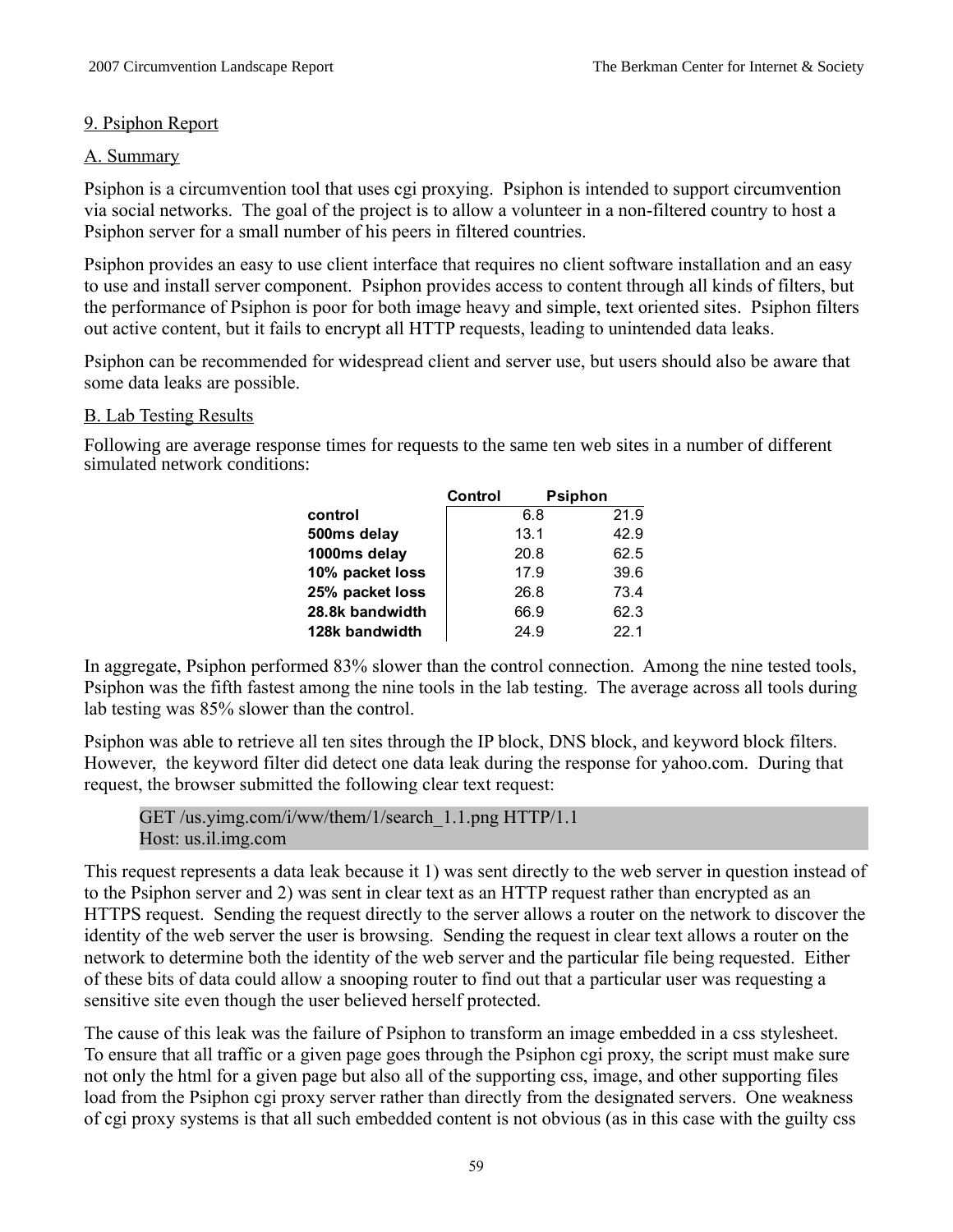image) and that the tool must transform every single link to avoid data leaks.

The Psiphon address bar either mangled itself or disappeared entirely after loading some websites.

# C. In Country Testing Results

Following are average response times for requests to about thirty urls in each of four different locations:

|                | Control |      | <b>Psiphon</b> |
|----------------|---------|------|----------------|
| Seoul          |         | 10.2 | 62.28          |
| Hanoi          |         | 5    | 67.62          |
| Shanghai       |         | 11.7 | 84.97          |
| <b>Beijing</b> |         | 6.1  | 100.77         |

As with all of the circumvention tools, the tool was much slower in country than in the lab. In aggregate, Psiphon requests were 856% slower than direct requests, making it the seventh fastest of the nine tools tested. The average across all tools during in country testing was 616% slower than the control.

Psiphon successfully bypassed the filters in all tested countries and was not blocked in any country. The site freechina.net failed to load, likely because the site required javascript to function. A few other sites intermittently timed out.

For both the in country and lab tests, the Psiphon server ran without problems for weeks without need for any active administration.

# D. Availability

The Psiphon server is available as a free download from the Psiphon website. The Psiphon website is easily findable via a google search.

# E. Install

A client Psiphon user need not install any software – he merely needs to browse to the Psiphon url given to him by a Psiphon server host. As a browser-based tool, Psiphon supports all platforms.

# F. User Interface

The Psiphon client user interface consists of an address bar into which to enter a url and button to fetch that url. The address bar is included by default at the top of each page returned, so the user can continue browsing through Psiphon simply by typing a new url into the Psiphon address bar. The following shows a user browsing google.com via Psiphon: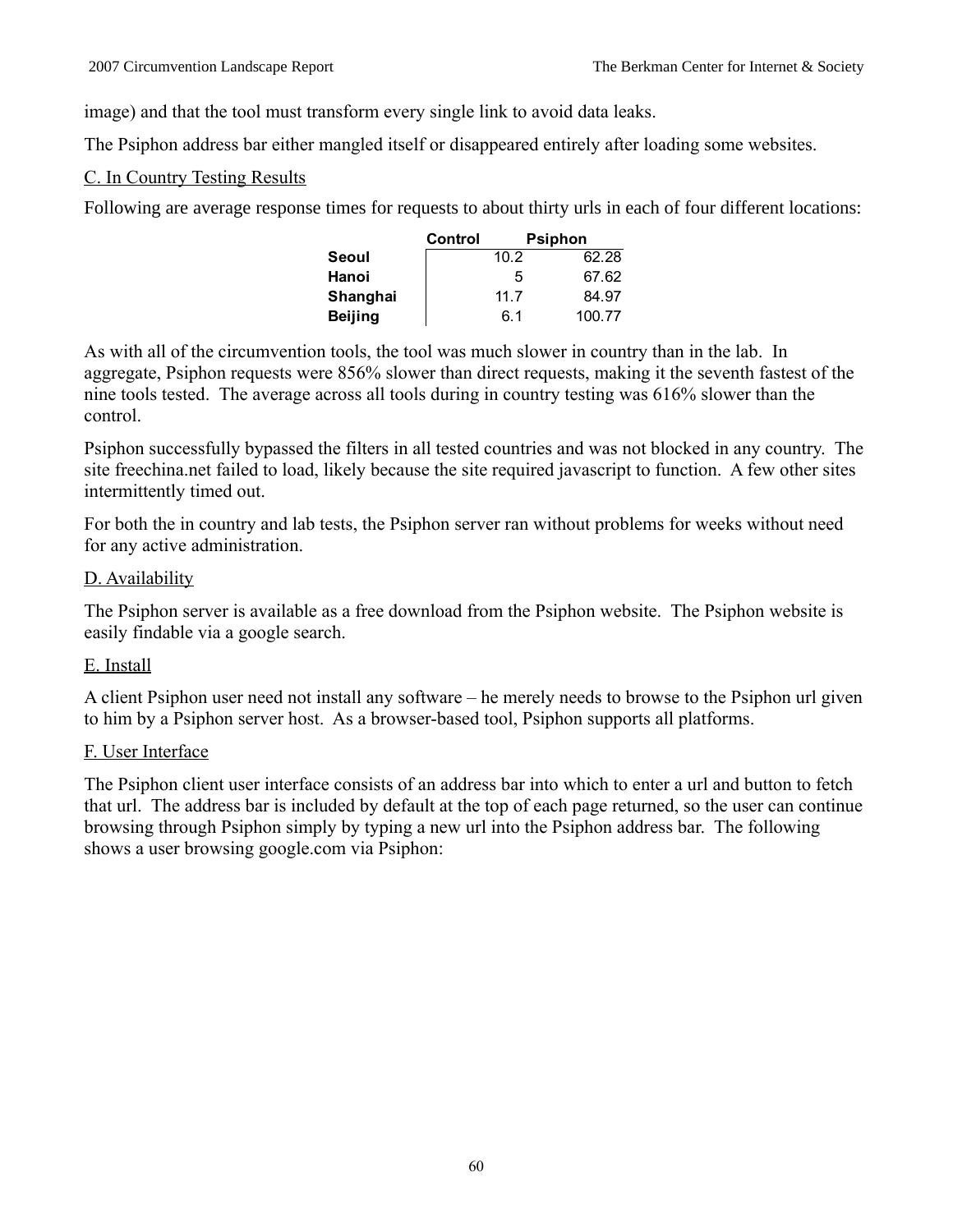| <b>Windows Internet Explorer</b>                                                                                                                                                                                                                                                                      | ⊪∍<br>ь                |
|-------------------------------------------------------------------------------------------------------------------------------------------------------------------------------------------------------------------------------------------------------------------------------------------------------|------------------------|
| @_https://heldic.org/440/2odiec/tehth/offp/ff.com/2odg.M_M_Centitate.Duor.<br>$+$<br>×<br>I ve Search                                                                                                                                                                                                 | $\rho$ -               |
| 僋<br>冏<br>$\blacktriangledown$                                                                                                                                                                                                                                                                        | ÷                      |
| $\bullet$<br>$\Theta$<br><b>September</b>                                                                                                                                                                                                                                                             | $\mathbf{v})$          |
| Web Images Video<br><b>News</b><br>Maps<br>more »<br>Advanced Search<br><b>Hraterience</b><br>Google Search<br>im Feeling Lucky<br>Lonpuogo cels<br>Free! Coople Deaktop: Upgrade your PC with gadgets and search.<br>Advertising Programs - Business Solutions - About Congle<br>S2007 Google<br>TE. | ۶                      |
| <b>De Bilbringh</b>                                                                                                                                                                                                                                                                                   | <b>Burney</b>          |
|                                                                                                                                                                                                                                                                                                       | □ ▼ is =aze - ◎ Tzos - |

In addition to the url box and go button, the address bar includes buttons to visit and manage bookmarks, to load or not load images, and to move or close the address bar.

Psiphon suffers from the same user interface problem as do all cgi proxy systems: the required alternative interface raises the strong likelihood data leakage and general confusion. As mentioned in the testing results, the Psiphon address bar either does not display itself correctly or interferes with the site content on some sites, though its small size makes any such interference minor.

Psiphon uses a self-signed ssl certificate, which causes IE to present a warning screen to the user the first time she connects to the site each browsing session. This user screen includes a strong warning from IE that the destination site is insecure; it is likely that the warning will discourage some users from using the tool.

The startup time for Psiphon is merely the time required to load the tool's home page, from less than a second to several seconds depending on the speed of the server.

# G. Server Component

Psiphon relies on a social network of peers in non-filtered countries to host Psiphon servers for their peers in filtered countries. Individual Psiphon nodes require authentication and are not generally available for public use, so using Psiphon usually requires knowing someone in an non-filtered location who will install a server for the particular user.

Installation of the Psiphon server is quick and easy. It requires only running a .msi file and then running the psiphon.exe program that is installed on the desktop. The only input required by the user is a url path for the server.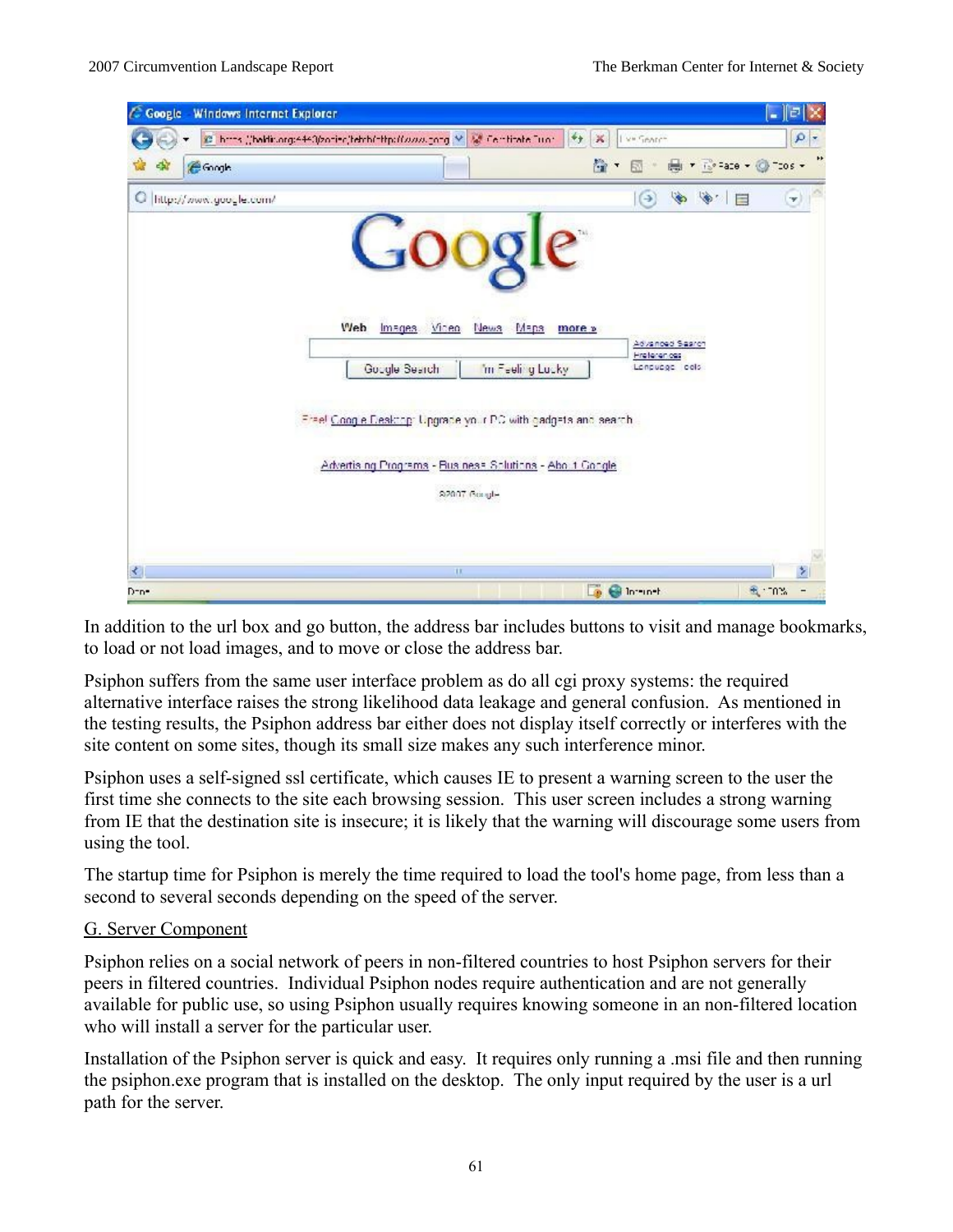Once started, the server user interface allows the administrator to start and stop the Psiphon server, to add and remove users, to view the request log, and to set some configuration parameters, including whether to start the Psiphon server on startup and whether to allow clients to view images:

| psiphon v1.6 - Started |                                  |                    |           |       |
|------------------------|----------------------------------|--------------------|-----------|-------|
| Link:                  | https://68.221.144.171:443/test/ |                    |           | Start |
| <b>Users</b><br>Log    |                                  |                    |           | Stop  |
| User ID                | <b>Username</b>                  | Full name          | E-mail    | Setup |
| $\mathbf{1}$           | hroberts                         | <b>Hal Roberts</b> | hroberts( | Exit  |
|                        | HIII.                            |                    | ≯         |       |
| hhA                    |                                  | Edit               | Remove    |       |
|                        |                                  |                    |           |       |

The server requires little or no administration to maintain, and on most servers bandwidth will limit the usage of the server before it puts much load on the other resources of the host computer.

# H. Blocking Resistance

Psiphon relies mostly on the opacity of its social network to maintain blocking resistance. In comparison to projects with large, centrally hosted servers, there are so many more Psiphon servers that it is difficult to find and block them all. More importantly, the locations of the servers are not published through any single mechanism but are instead communicated through a variety of technical and nontechnical means, including mail, im, irc, and private web pages.

It may be possible to block Psiphon in the future by recognizing its traffic signature at the router. A filter might for instance recognize that the signing data on its ssl certificates is the same for most Psiphon servers; that a single user is sending solely HTTPS requests to the same server over a long period of time with a timing that matches proxy use; or some other such pattern. Psiphon will have to adjust to these new filters as they are implemented by more carefully obscuring its traffic patterns.

# I. Internationalization

The Psiphon server is available in English, French, and Russian and is being translated into Russian, Farsi, Arabic, and Chinese. The Psiphon client interface uses only minimal text and so is usable in any language.

# J. Internal Filtering

Psiphon has no internal filtering, other than allowing server nodes to filter out all images.

# K. Security

As mentioned in the method section, there is an inherit security flaw in the necessary alternative browsing interface of all cgi proxy tools. Most users will at some time confuse the browser address bar and the cgi proxy tool address bar and potentially leak data by doing so.

Psiphon filters out all javascript and active content to protect the anonymity of the user. Many pages rely on the use of javascript for navigation and other core functionality. Psiphon will not work well with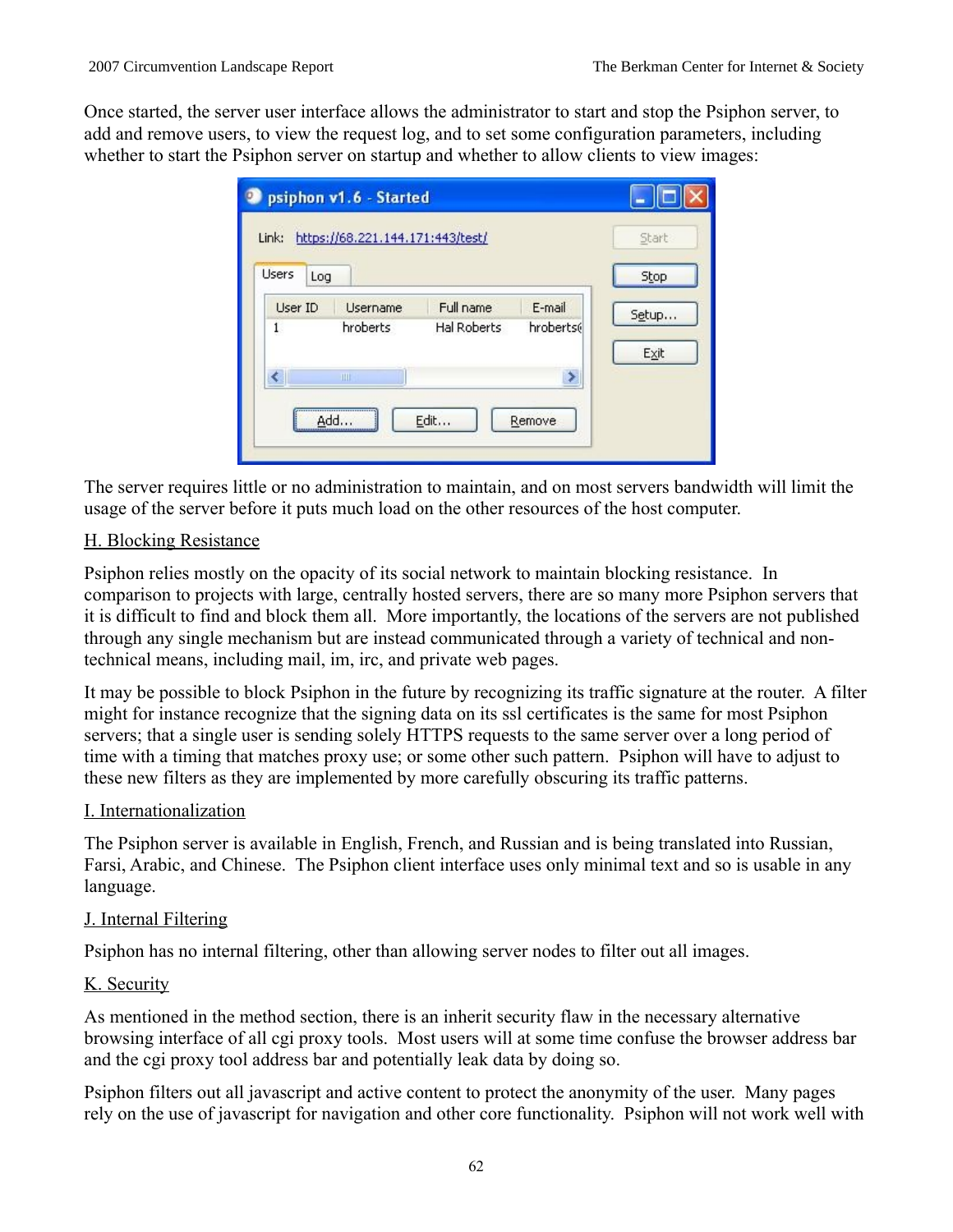those sites.

Psiphon runs over HTTPS, so all traffic is encrypted. However, Psiphon uses a self-signed ssl certificate for its HTTPS server, which use opens the user to the possibility of unknowingly connecting to a counterfeit version of the server. The Psiphon user guide includes directions for comparing certificate fingerprints to mitigate this risk, but it is unlikely that most users will read the user guide. Also, as mentioned in the test results, Psiphon fails to encrypt some of its traffic.

Each individual Psiphon server keeps a log of Psiphon requests. That log might be made accessible against the wishes of the server host, for example if the user is required by law to turn them over. Each Psiphon server also pings the central Psiphon host to find out its own IP address. It is difficult for many users to determine their own IP addresses, so this feature is an important usability feature. However, the communication with the central server opens up a risk that that data might be compromised in one way or another. Concerned Psiphon server administrators can turn off this ping feature to maintain better privacy.

Lastly, the security of any given Psiphon session relies on the trustworthiness of the hosting peer. Ideally, the hosting peer will be well known (and trusted) by the end user. In practice, many social networks are very loose, for instance formed out of acquaintances in online communities. These loose social networks are particularly prone to abuse, including hosting of rogue nodes by filtering countries.

# M. Support

The Psiphon project provides a professional, attractive, and clearly written user guide that discusses not only the technical features of the tool but also the underlying concepts about how it works and what risks the user is taking in using the tool. The guide is available in English and Spanish and is being translated into other languages. The Psiphon project has also undertaken a successful campaign to publicize its tool, resulting in very fast growth in usage of the tool on its release. The Psiphon project is notable among all analyzed projects for the quality of its documentation and outreach work.

The Psiphon project also hosts a fairly active discussion and announcement forum for the tool, where it provides support for users and hosts community discussions.

# N. Development Activity

The first version of Psiphon was released on December 1, 2006. Development on the project has been active since the release.

# O. Community

The project has a fairly active user community at the Psiphon hosted forums, with which the Psiphon project interacts regularly.

# P. Code Availability

The Psiphon code is freely available and redistributable under the GNU General Public License.

# Q. Development Process

The Psiphon user guide and presentation available on the web site provide a good high level description of the design of Psiphon.

# R. Evaluation

Utility – Psiphon was able to evade all forms of filtering tested, but was quite slow in field tests. Its architecture is such that this speed limitation is not easily addressed.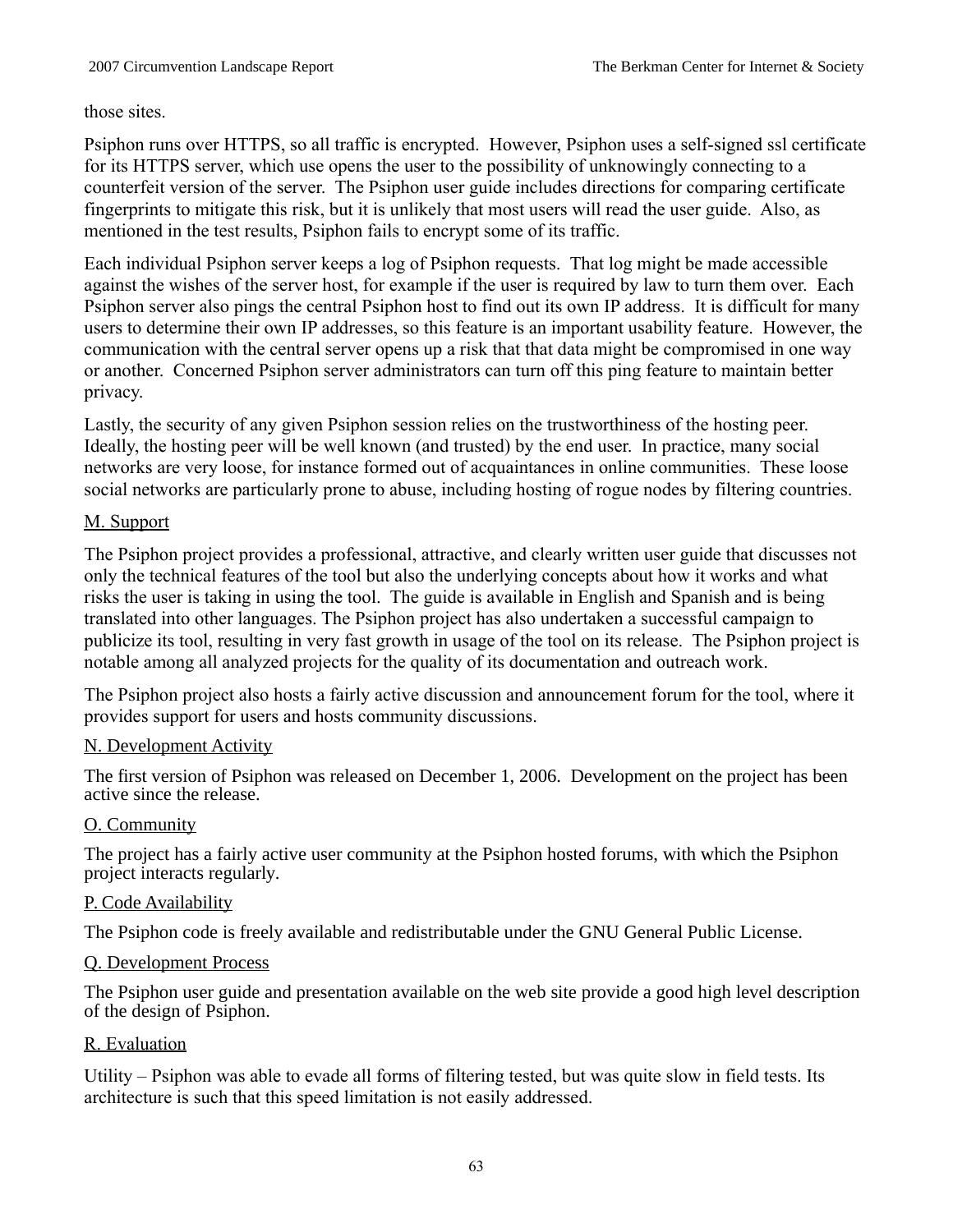Usability – The tool is well designed, usable, and well documented. Support is available in several languages from a user community.

Security – Psiphon presents duplicate browser location bars to the user, making data leaks through user error inevitable during extended use. Psiphon leaks data about some requests to the network. Psiphon's peer to peer model relies on social networks of trust, but many psiphon nodes are hosted by unknown peers.

Promotion – The product has been widely promoted and celebrated and is highly visible online.

Sustainability – Unlike server-based solutions, the costs associated with Psiphon are confined to software development and support. Thus far, these costs are borne by funders interested in the social relevance of the tool, and development remains active.

Openness – Code is freely available, well documented, and readable, and the developers are open to input and suggestions.

# S. Response

The developers of Psiphon submitted the following response:

Thank you very much for sharing your assessment of psiphon, which we have found very useful and will take into consideration as we move forward in our planning, research and development.

With respect to the specific issues raised in your assessment, most were known issues when we released version 1.0, but were not considered prejudicial to the release, and all were on the development list for version 2.0 of psiphon, which is presently in development and testing phase. Notably, version 2.0 resolves the javascript issue as well an end-to-end encryption allowing users to access to gmail and streaming media. Indeed, it is fair to say that there are enough substantial alterations to the entire system of psiphon 2.0 to warrant an entirely separate review. We encourage you to do so in the next phase of your research and we would be happy to comply with any requests for information.

We have some minor issues with your assessment of psiphon 1.0 we would like to raise. First, the psiphon project quite conscientiously included a major media outreach and awareness raising strategy that is not mentioned in your assessment. While not a technical component per se, our successful media outreach and awareness raising strategy managed to get psiphon on most of the world's major media outlets, and in doing so helped shed light not only on Internet censorship practices worldwide, but on tools to help citizens get around them (including many of the other tools reviewed by your project). More importantly, it also ensured that many people would hear about psiphon, especially in non-censored locations, leading in turn to a very rapid download rate of the software – all of which is essential to the distributed model upon which it rests. We believe it would be good to assess propagation strategies employed by each of the tools in a comprehensive assessment.

Second, we disagree with a remark you make in your assessment that most users will not likely read the user guide. We spent a considerable amount of time putting together a very attractive and easy-to-follow guide and are working to localize it into multiple languages. We are doing this precisely because we believe that a significant number of people will read the guide, especially if it is effectively distributed with the help of partners worldwide and encouraged by us and others. Our belief is that more users will read guides if they are designed well – something we are proud to have accomplished and which has been widely acknowledged by psiphon user feedback.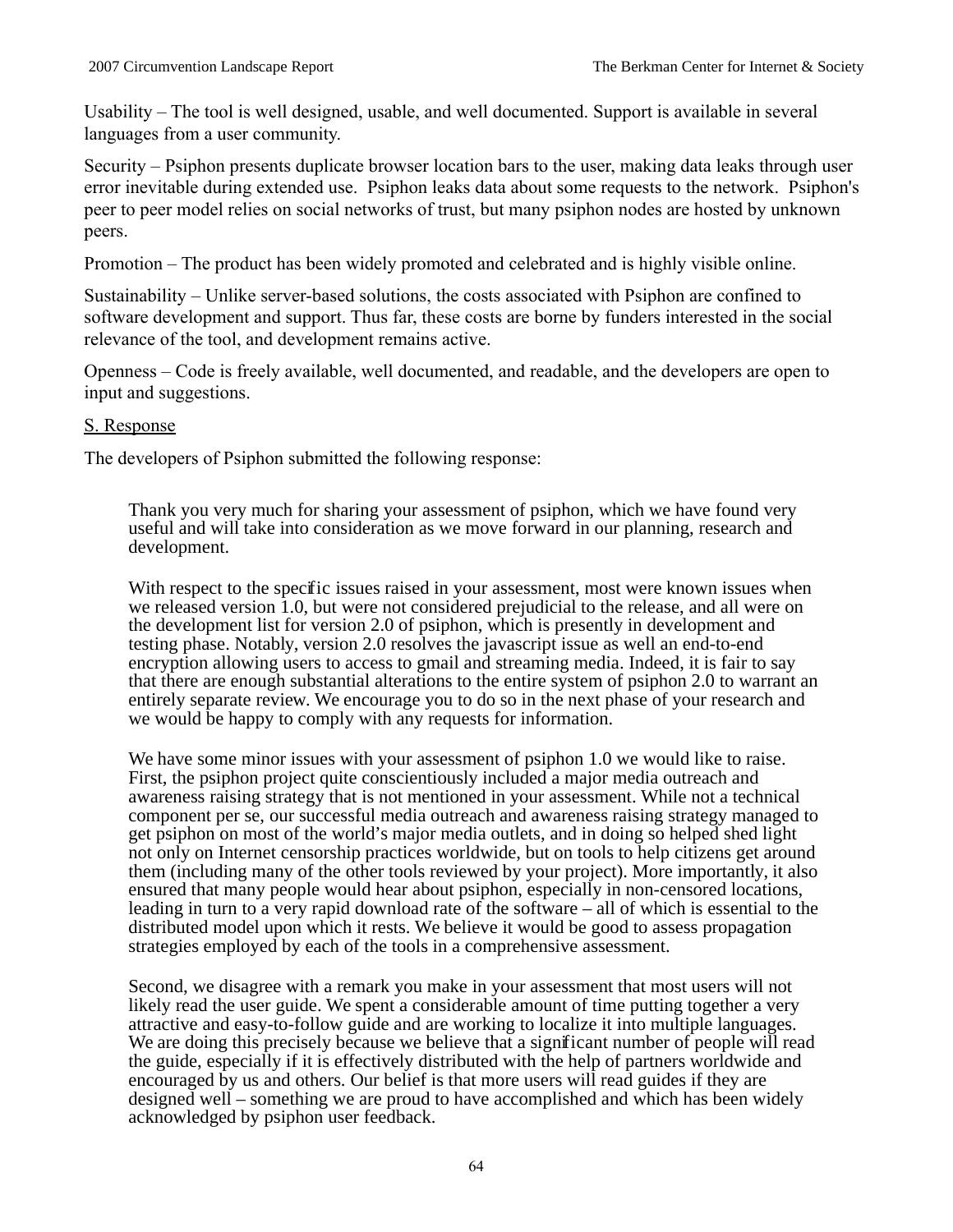Overall, we applaud your effort, and others like it, and hope to see more careful assessments of this sort done in the future.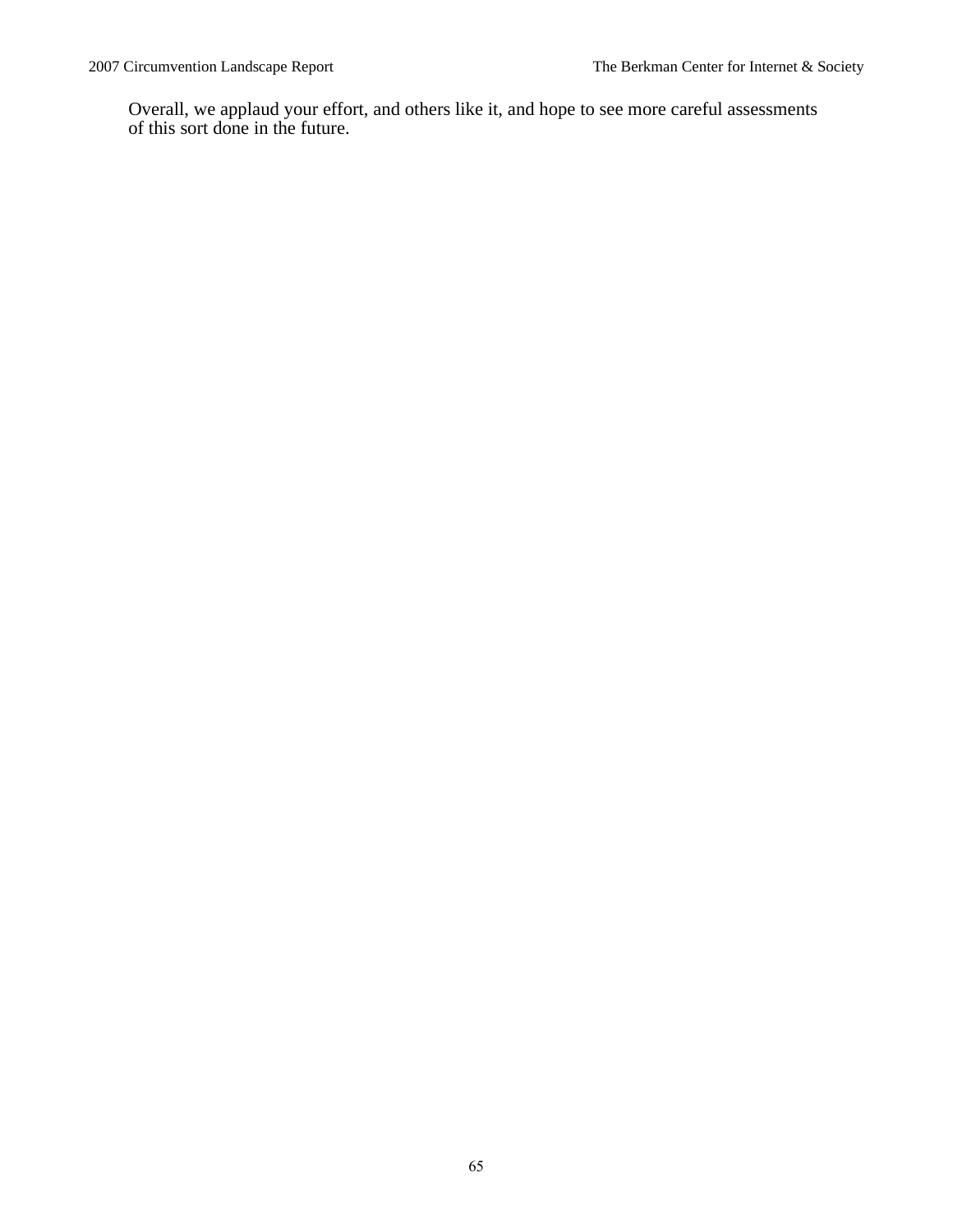# 10. JAP Report

# A. Summary

JAP is an anonymity tool that uses a pre-determined form of encrypted re-routing to hide the combination of the source and destination of each data packet from all parts of the network, including the individual proxies. In contrast with Tor, which randomly routes a given data stream among available routers, JAP provides a choice of several re-routing paths through a set series of routers, allowing the user to choose which route will provide the best mix of anonymity and performance and using that same set path for all of the user's connections.

Even though the primary purpose of the tool is to provide anonymity for the user, the tool also is an effective circumvention tool, since the hiding of source and destination combined with the encryption of the content effectively prevents filtering. The JAP re-routing servers are hosted by a small number of organizations certified by the JAP project.

JAP provides an easy to use interface that allows the user to bypass all kinds of filtering. Performance of the tool is poor for both image heavy and simple, text oriented sites. JAP offers additional anonymity by passing traffic through multiple routers but fails to deliver the promised anonymity by hosting the most popular routers in insecure configurations.

JAP can be recommended for use only by users who don't need anonymity or who understand the anonymity implications of JAP network composition and know to choose one of the non-default networks.

# B. Lab Testing Results

Following are average response times for requests to the same ten web sites in a number of different simulated network conditions:

|                 | Control | <b>JAP</b> |      |
|-----------------|---------|------------|------|
| control         |         | 6.8        | 58.4 |
| 500ms delay     |         | 13.1       | 69.8 |
| 1000ms delay    |         | 20.8       | 76.9 |
| 10% packet loss |         | 17.9       | 30.4 |
| 25% packet loss |         | 26.8       | 42.1 |
| 28.8k bandwidth |         | 66.9       | 69.6 |
| 128k bandwidth  |         | 24.9       | 52.7 |

In aggregate, JAP performed 126% slower than the control connection, making it the sixth fastest of the nine tools tested. The average across all tools during lab testing was 85% slower than the control.

JAP successfully bypassed all of the IP block, DNS block, and keyword block filters for all of the ten test urls. No data was leaked in any of the requests, and all of the pages loaded successfully. In one instance, the JAP connection stop responding, but connecting to a different set of re-routers fixed the problem.

# C. In Country Testing Results

Following are average response times for requests to about thirty urls in each of four different locations: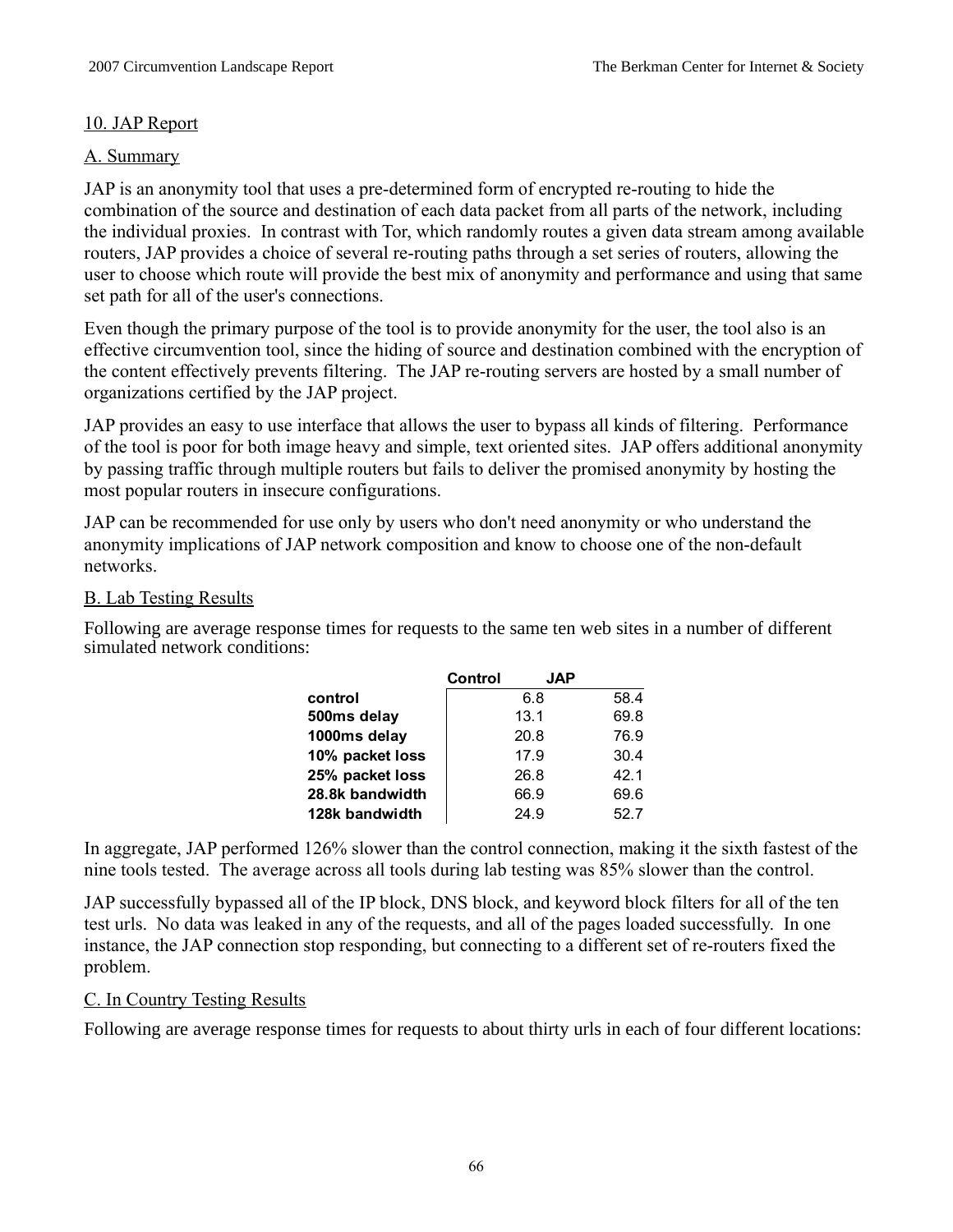|          | Control | <b>JAP</b> |       |
|----------|---------|------------|-------|
| Seoul    |         | 10.2       | 42.78 |
| Hanoi    |         | 5          | 69.97 |
| Shanghai |         | 11.7       | 84.97 |
| Beijing  |         | 6.1        | 51.57 |

As with all of the circumvention tools, the tool was much slower in country than in the lab. In aggregate, JAP requests were 655% slower than direct requests. Of the nine tools tested, JAP was the fifth fastest tool during the in country tests. The average across all tools was 616% slower than the control.

JAP was not blocked in any of the tested locations, did not fail to return any pages, and did not cause any display problems with any of the tested pages.

# D. Availability

JAP is available as a free download from the JAP website, which is easily findable via a google search. The project will be moving to a tiered hosting model at some point in the future. The tiered model will segregate paying users from non-paying users and provide the paying users with a higher level of network performance.

# E. Install

Use of JAP requires the installation of the JAP tool on the client. The JAP tool is a local proxy that accepts connections from the web browser and forwards them on through the re-routing network.

The JAP client is a Java application, so it requires that Java be installed on the computer. The JAP installation program tries to determine whether Java is present and, if not, install it for the user. On the test system used for this report, the installation program failed to install Java and aborted with a cryptic error message. After installing Java manually, the JAP installation worked fine. This installation bug might be fatally confusing for many users. The project provides an alternative installation package that includes a bundled Java which would make this problem moot.

The first time JAP runs, the user is presented with a configuration assistant that guides her through choosing a port for the local JAP proxy, configuring her browser to use the proxy, configuring the nonanonymous mode for the proxy (whether the proxy should refuse to load any pages if it is not able to connect to the JAP network), and configuring her browser to disable javascript and active content. Each of the browser configurations require that the user manually configure the browser herself, though the assistant provides detailed instructions for doing so.

JAP runs on all platforms that support Java, including Windows, OS X, and Linux.

The JAP installation installs a variety of files on the local system, though it also includes an uninstall program to remove the program and its files when needed.

# F. User Interface

To connect to the JAP network, the user starts the JAP client. The client presents the user with a small interface that displays the status of the connection to a re-routing network and the level of anonymity for the network once connected. The user interface allows the user to configure the client, including choosing a different re-routing network.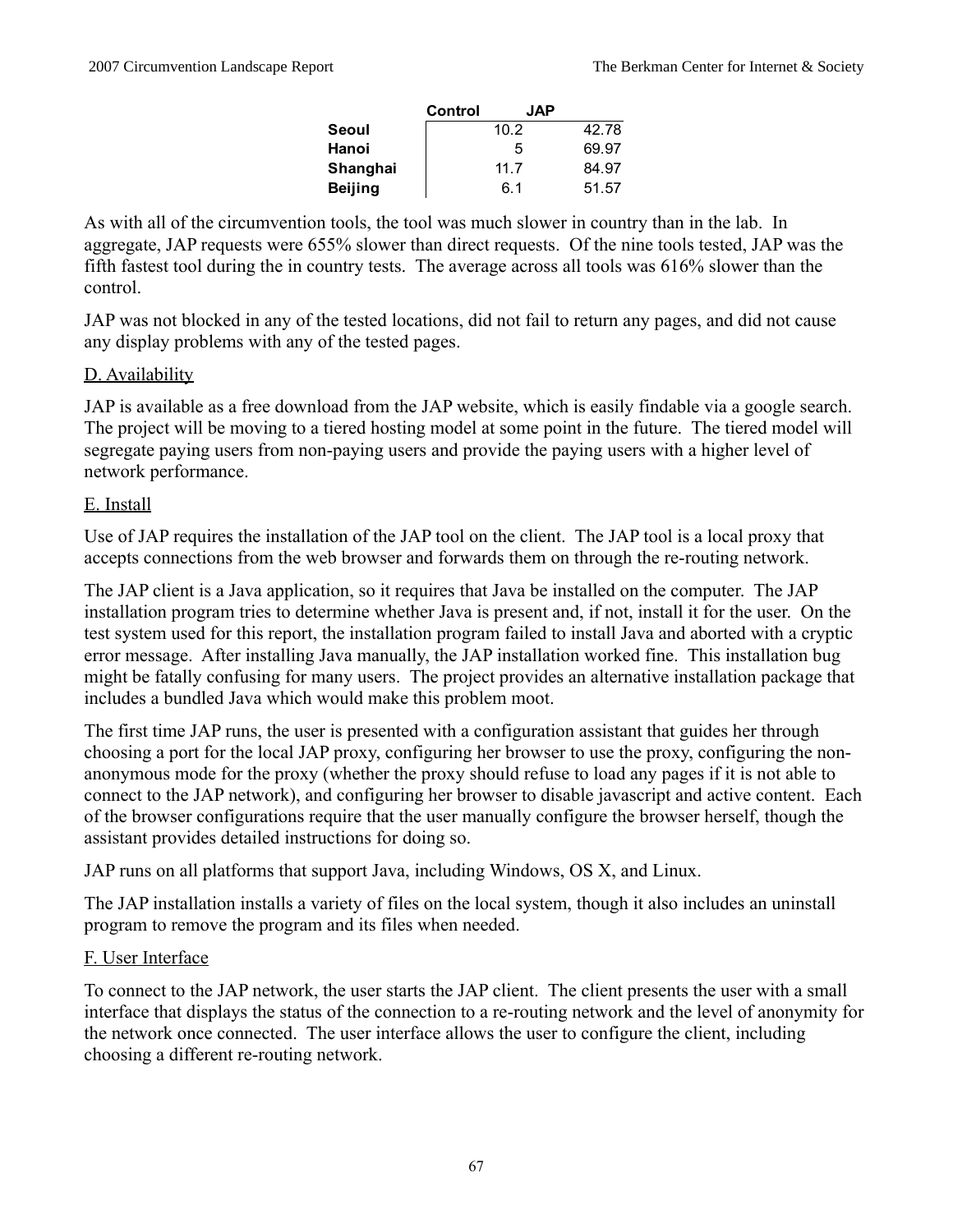| <b>REA</b> JAP                             |                         |                                |                      |                                             |  |
|--------------------------------------------|-------------------------|--------------------------------|----------------------|---------------------------------------------|--|
| ΔP                                         |                         | <b>Anonymity &amp; Privacy</b> |                      |                                             |  |
| Services:                                  | + ULD (1u1) - ULD (1u1) |                                |                      | <b>Details</b>                              |  |
| <b>Anonymity</b><br>User:<br>Traffic:      | 1608<br>FIF IT          | 0K<br>Anonymity                |                      | Anonymity<br>$\bullet$ On<br>$\partial$ Off |  |
| Remaining credit                           |                         |                                | no account<br>计同时时时间 |                                             |  |
| 0 Byte Activity:<br>Own anonymized Data:   |                         |                                |                      |                                             |  |
| (i) Visit our internet pages! (Click here) |                         |                                |                      |                                             |  |
| i<br>д,                                    | Help                    | <b>Assistant</b>               | Config               | Exit                                        |  |

Basic operation of the interface is fairly simple, since the user need only know how to read the display to determine whether she has successfully connected to a re-routing network ("Service" in the above screen) and to change the network if the default network is hanging for whatever reason (which happened once during a few hours of testing the tool). The interface provides a large number of additional configuration options for more advanced users, including the ability to act as a forwarding server for other JAP users who are not able to access a JAP re-routing network directly.

The tool does a good job of prompting the user at various times to keep him informed of relevant security issues, including reminders to disable active content in the browser and the anonymity meter on the front page that shows the level of anonymity granted by the current re-routing network.

Startup time for the client involves both the application startup, which takes a few seconds, and the much longer re-routing network connection time, which can take a minute or longer. JAP does provide the option of turning anonymity off without shutting down the client or reconfiguring the browser, but turning anonymity back on requires the often long wait to reconnect to a re-routing network.

A JAP user will spend the great majority of his time on the browser itself. When using the browser to browse through JAP, the browser behaves completely normally, with the only change visible to the user the decreased performance and the ability to access normally blocked sites.

# G. Server Component

JAP relies on a small set of institutional volunteers and service providers certified by the JAP project to host its servers. As such, the JAP server software is not designed or distributed for widespread use.

As noted above, the JAP client includes the option of acting as a forwarding server for other JAP clients that aren't able to access a JAP server directly, but this functionality is an integrated part of the client.

There are currently only a small number of hosting providers for JAP services. As described in the security section below, this scarcity is a problem because the anonymity provided by JAP depends on the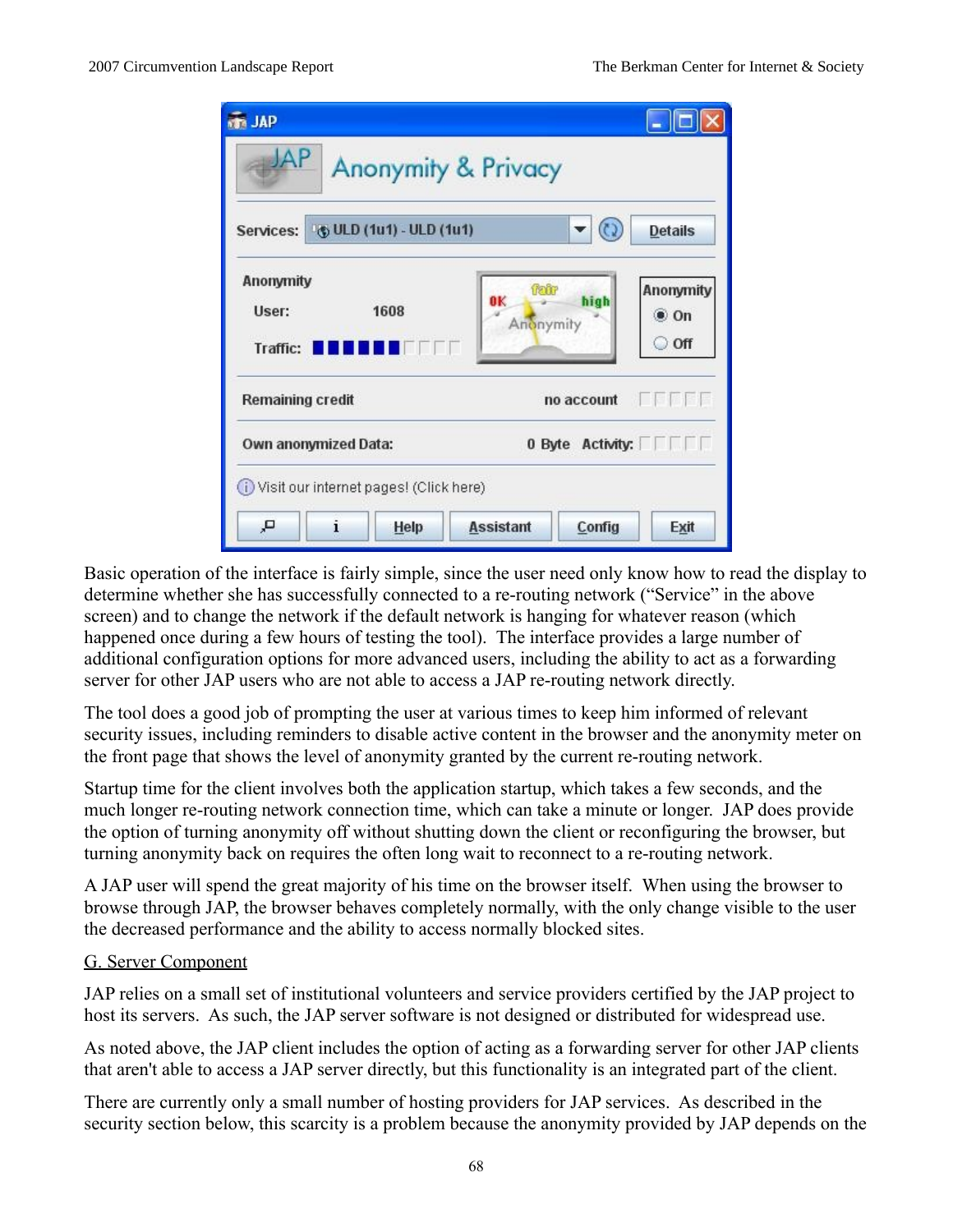diversity of its service providers.

# H. Blocking Resistance

JAP uses a forwarding service built into every client to resist blocking. Clients that cannot directly connect to one of the small number of re-routing networks can instead connect through a forwarding service running on one of a much larger number of clients. These forwarding client addresses are only distributed one a time a time and require solving a captcha (deciphering a string of letters or numbers in a pictures, which is much easier for a person than for a computer) for each client address. This captcha requirement makes it much harder for an automated client to download and block all of the forwarding clients. The blocked client will still need to have unblocked access to a directory server that can provide the client addresses, but these directory servers are much lighter and easier to setup than the core JAP routing servers and so can be proliferated and moved around much more easily.

The obvious cost of this approach is that it will further decrease the already poor performance of the JAP network by funneling the data through a low bandwidth consumer connection.

# I. Internationalization

JAP is available in English, French, Czech, Dutch, and Portuguese.

# J. Internal Filtering

JAP does not filter the data that flows through its network in any way.

# K. Security

The increased security of a re-routing system over a simple single proxy system lies in the fact that no single entity knows both the destination and the origin of the connection. If the re-routing network consists of two routers, only the first router knows the origin of the connection and only the second server knows the destination of the connection. The user needs to trust no single router with the complete information about his connection.

This increased security is negated if the same entity operates all routers on the network or if the entities hosting the routers share information about the connections. The JAP project theoretically certifies the JAP re-routing networks based not only on the identity of the hosting entities but also on the promise of the entities not to cooperate in this fashion.

This increased anonymity increases the cost to provide the same level of performance to the same number of users as a single proxy system. It costs roughly twice as much in aggregate to host to servers that must download and then upload each HTTP request as it does to have a single proxy do the same work. This increased cost is passed on to the user (or the funder) in the form of increased monetary cost or decreased performance.

Unfortunately there is a serious hole in the current implementation of the JAP re-routing networks. The JAP project itself hosts all of the routers in most of the available re-routing networks. In fact, the overwhelmingly most popular JAP network is the "Dresden-Dresden" network, which the project describes in its documentation as a research network that they use specifically to correlate connections between the two participating routers. The particular bit of documentation that describes the "Dresden-Dresden" network warns users that it should only be used for research uses. However, there is no indication in the client interface that there is anything unsafe with this network, and this particular network on one particular day accounted for 3915 out of 6104 total active JAP users. The vast majority (1638) of the remaining users were connected to the "ULD-ULD" network, both of whose nodes are run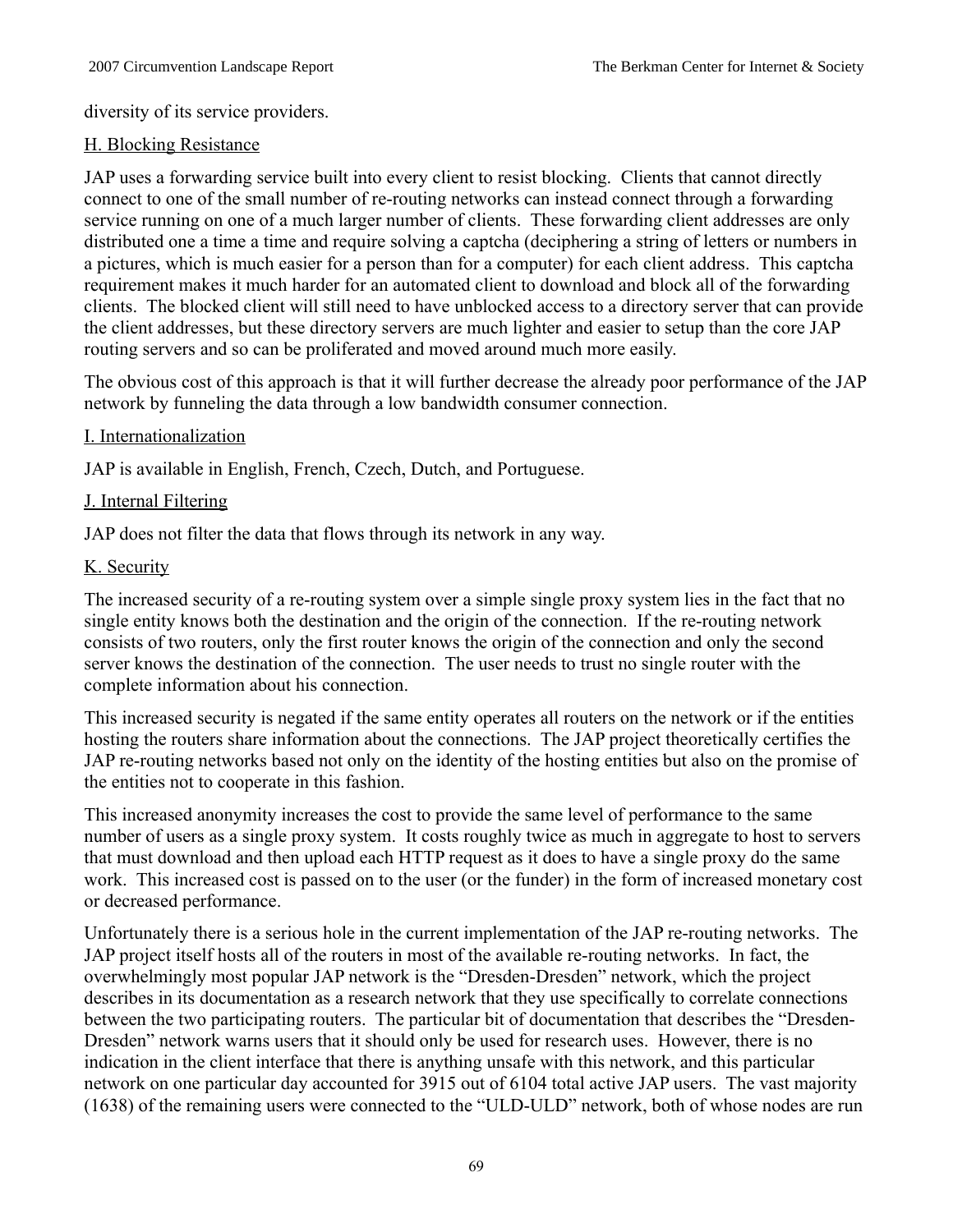by the "Independent Centre for Privacy Protection".

One possible explanation of the preponderance of these insecure re-routing networks is that all of the securely mixed networks were setup to require payment as part of the testing process for JAP's transition to a mixed tiered free / pay system. Even though the payment system is still under testing and so requires no actual payment yet, using one of the payment required servers still requires registration by the user, setting up a much higher barrier of entry for the user than using one of the free (though less anonymous) servers (this registration requirement can be especially burdensome among the privacy conscious users who are JAP's audience). But even if the overwhelming use of the non-anonymous rerouting networks is an artifact of the current, temporary transition to a tiered payment system, the tool should warn the user when she connects to an unsafe network.

JAP itself does not filter out javascript or active content, but it actively encourages the user to configure his browser to disable such content and provides instructions on how to do so.

As discussed in the above section on re-routing, JAP is theoretically vulnerable to various kinds of timing attacks that involve correlating the timing of traffic coming into an entry node and traffic coming out of an exit node.

# M. Support

JAP has an excellent self-documenting configuration wizard that guides users through the initial configuration of the system. It also provides clear, comprehensive help files integrated into the client application and a user guide and frequently asked questions document on its website. The project also host an active user support forum on its website.

# N. Development Activity

JAP was first released in 2001 and is under active development.

# O. Community

The JAP project hosts an active user discussion forum on its website, in which the project leaders participate.

# P. Code Availability

The code for JAP is freely available for use and redistribution under the BSD license.

# Q. Development Process

JAP is largely a research project run by a number of cooperating faculty. As such, the project has published a number of detailed academic papers about various attributes of its design.

# R. Evaluation

Utility – JAP was able to evade the major forms of content filtering but was very slow in field testing.

Usability – JAP provides a functional but complex user interface that may confuse some users. JAP includes a java installation, which did not install cleanly for the report testers.

Security – The default behavior of the product defeats its own security architecture and is vulnerable to timing attacks.

Promotion – The product is basically research software and will not be widely promoted until more progress is made on developing a network of servers and developing a financial infrastructure to support the product.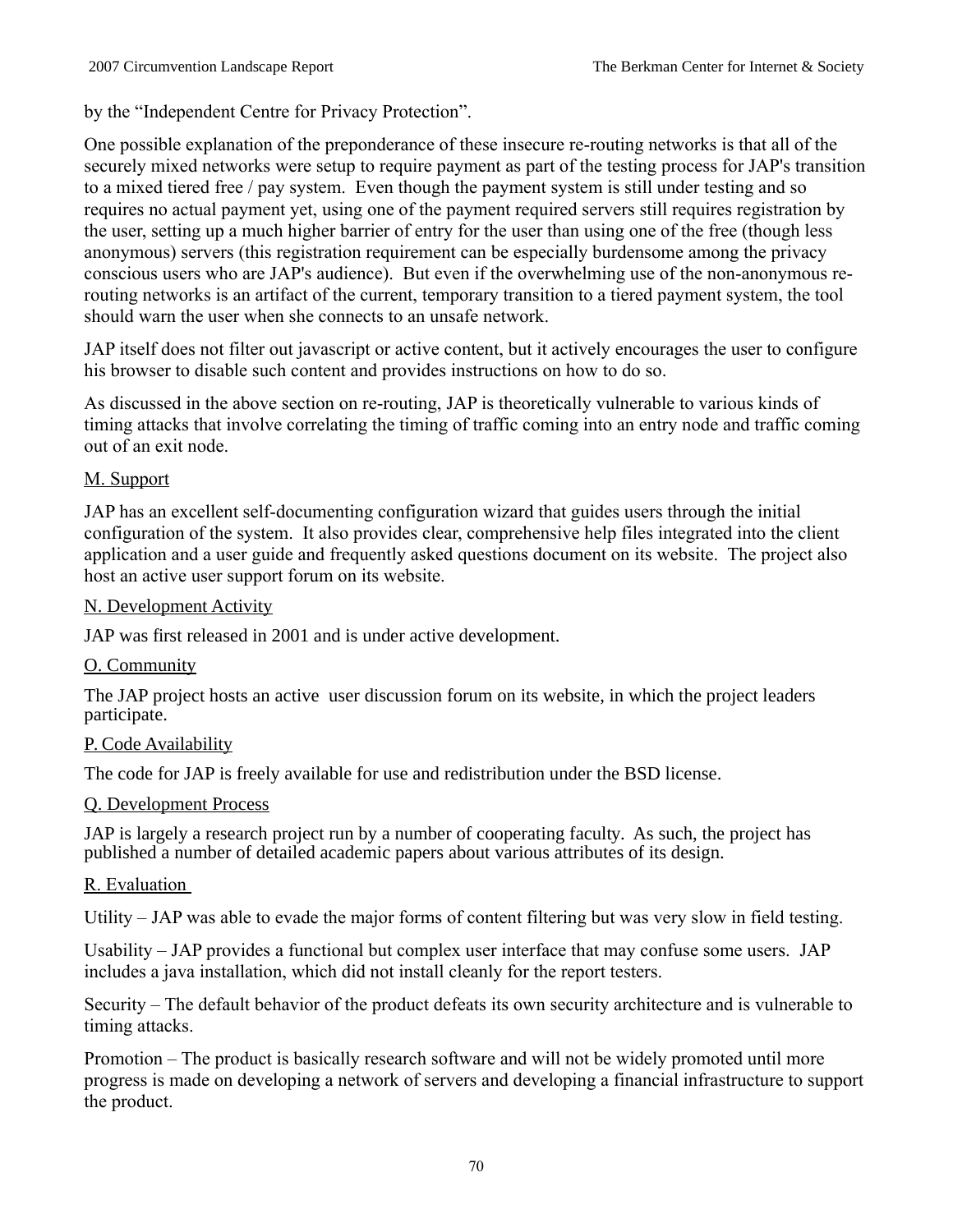Sustainability – The developers are aware of the need to create a revenue stream for the service and are exploring premium services which could sustain the costs of maintaining routing servers.

Openness – Code is available for the product and developers were extremely cooperative about discussing operations of the system.

#### S. Response

The developers of JAP submitted the following response:

In your study, you did not mention which cascades you did use for testing. Was it Dresden? Was it CCC? Or even payment Cascades? This does not get clear. The attributes of the system, e.g. performance, highly depend on the chosen cascade and on daytime. Users can choose the cascade they want, so choosing the slowest cascade for testing the performance may be no good idea. In our next product release which will come in the following two weeks, users will moreover get detailed performance information about each service.

We have reports from several countries in the world (UAE, Iran, Tunisia,...) that most of the JAP/AN.ON services and the website are blocked. You did not mention that in your study.

In order to close the security issues you mentioned, we have, in the scope of the commercialisation as "JonDonym-Service",

- strongly penalised singe-hop-Mix-Cascades ("cascades" with only one Mix and / or one operator). The penalty results in showing to the user that they are not very secure, at least not so secure as on a distributed cascade. Moreover, users get a constant warning on single-hopcascades.

- introduced a lot of cascades with two or three operators, spread over different countries.

As better cascades will have a strong advantage on getting users, we have "persuade" the free operators mentioned (Dresden, ULD) for form better-suited cascades (except for the Dresden main mix). Moreover, there is no more such a thing as a "Default-Cascade". They are all automatically loaded on JAP start and one of them is chosen at random.

The mentioned vulnerability for timing attacks is a general attack on all existing anonymisation systems. It may be repelled by a lot of constant dummy traffic and other really sophisticated techniques, but research and development on this matter is still going on. We do not know of anyone that has (shown) a suitable real-time solution for this problem.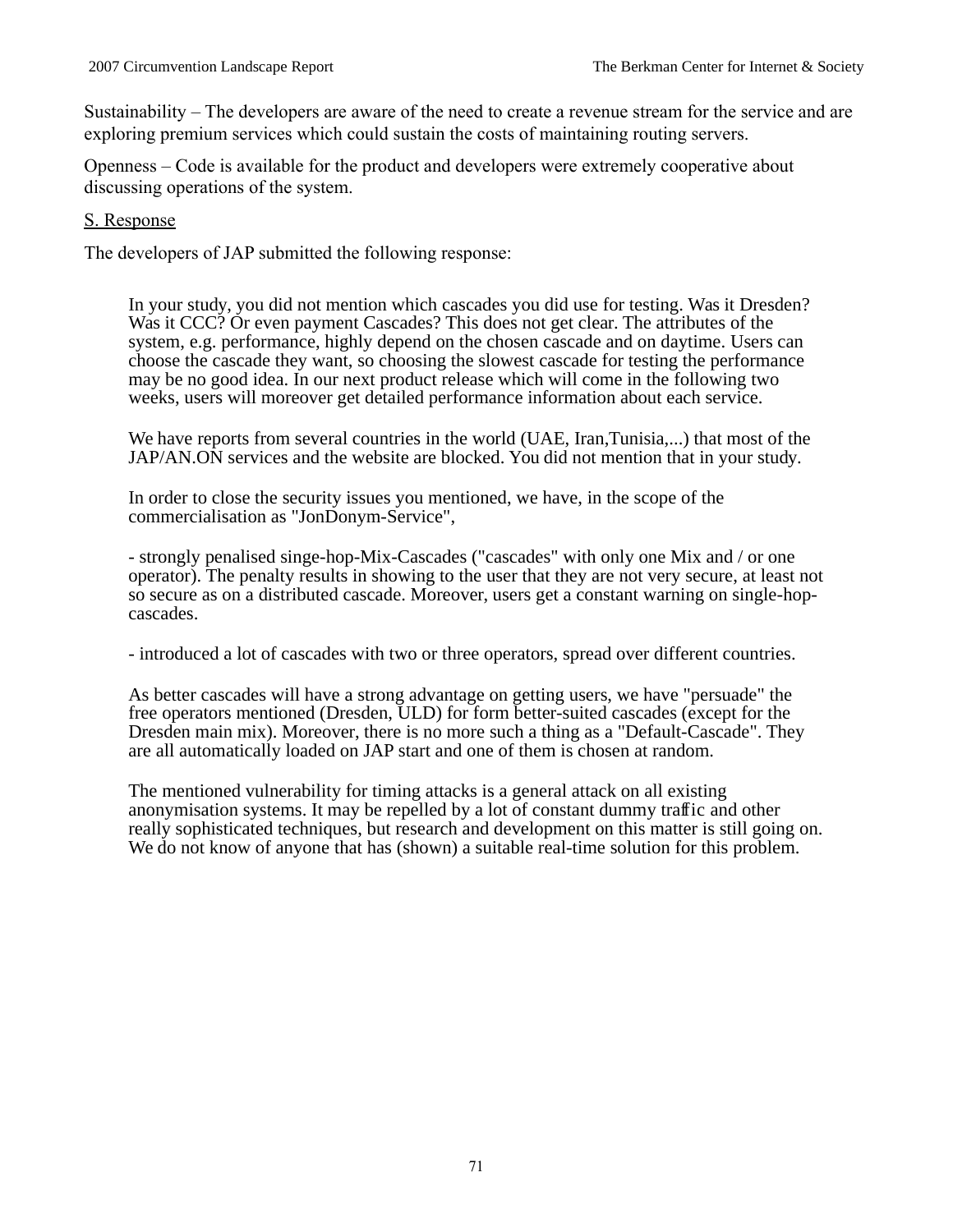# 11. Tor Report

# A. Summary

Tor is an anonymity tool that uses randomized, encrypted re-routing to hide the combination of the source and destination of each data packet from all parts of the network, including the individual proxies. In contrast with JAP, which routes a given data stream through a fixed, predetermined set of routers, Tor randomly assigns a set of routers to each connection. No single Tor proxy knows the origin, the destination, or even what other proxies are involved in the network other than the ones immediately connected to it.

Even though the primary purpose of the tool is to provide anonymity for the user, the tool also is an effective circumvention tool, since hiding of source and destination and encrypting the content effectively prevents filtering.

The Tor re-routing servers are hosted by volunteers. Anyone can host a Tor server – the anonymity of the connection relies not on the trustworthiness of the individual servers but rather on the network design, which prevents a given router from knowing both the origin and the destination or even which other routers it would need to cooperate with to get that information.

Tor provides an easy to use interface that allows the user to bypass all tested forms of filtering, though the performance for international connections is very poor for both image intensive and simpler text oriented sites. Tor provides strong anonymity only if the user is careful to submit data to HTTPS protected servers.

Tor can be recommended for widespread circumvention use, but only for expert users concerned about anonymity. Increased use of the tool might trigger blocking that Tor is not yet ready to defend itself against.

# B. Lab Testing Results

Following are average response times for requests to the same ten web sites in a number of different simulated network conditions:

|                 | Control | Tor  |      |
|-----------------|---------|------|------|
| control         |         | 6.8  | 61.3 |
| 500ms delay     |         | 13.1 | 74.1 |
| 1000ms delay    |         | 20.8 | 93.1 |
| 10% packet loss |         | 17.9 | 35.7 |
| 25% packet loss |         | 26.8 | 78.1 |
| 28.8k bandwidth |         | 66.9 | 97.1 |
| 128k bandwidth  |         | 24.9 | 79.7 |

In aggregate, Tor performed 193% slower than the control connection, making it the eighth fastest tool of nine tools tested. The average across all tools during the lab tests was 85% slower than the control.

Tor successfully bypassed all of the IP block, DNS block, and keyword block filters for all of the ten tested sites, and no data leaks were found for any of the sites. One site (baidu.com) failed to load initially during the lab performance tests but loaded successfully in subsequent follow up tests.

# C. In Country Testing Results

Following are average response times for requests to about thirty urls in each of four different locations: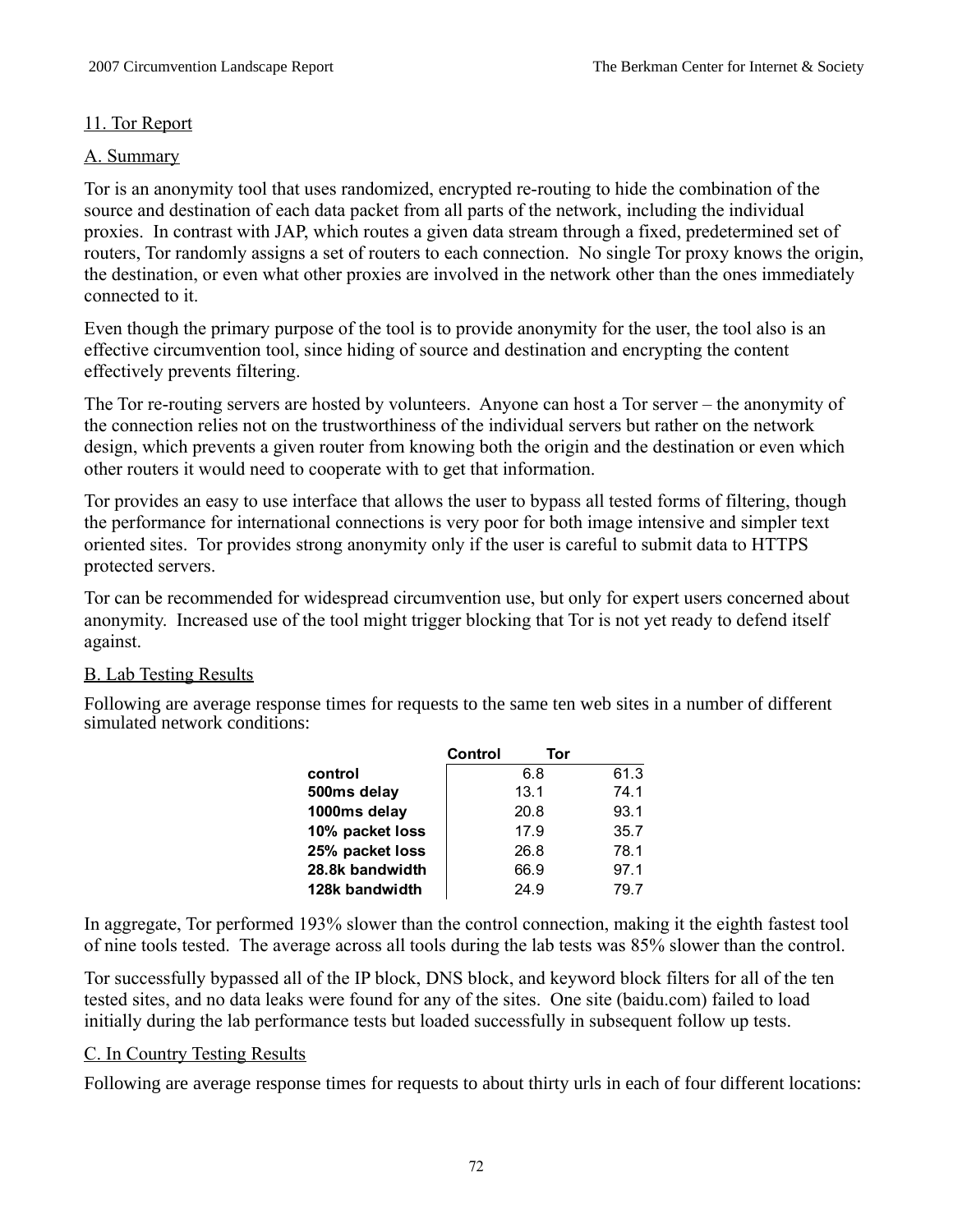|          | Control | Tor  |       |
|----------|---------|------|-------|
| Seoul    |         | 10.2 | 70.38 |
| Hanoi    |         | 5    | 84.86 |
| Shanghai |         | 11.7 | 100.2 |
| Beijing  |         | 6.1  | 112.1 |

As with all of the circumvention tools, the tool was much slower in country than in the lab. In aggregate, Tor requests were 1016% slower than direct requests. Tor was the eighth slowest of the nine tools tested in country. The average across all tools was 616% slower than the control.

Tor was not blocked in any of the tested locations, and it successfully loaded all of the tested urls through the various country filters.

## D. Availability

Tor is available as a free download from its web site. The Tor web site is easily findable via a google search.

## E. Install

To use Tor, the user must install the Tor client. The Tor client itself consists only of a command line socks (TCP/IP) proxy that routes generic TCP/IP traffic through the Tor network. Tor recommends that web browsing users install a bundle of tools: Tor, Vidalia, and Privoxy. Vidalia is a graphical interface for Tor that allows the user easily to start, stop, and monitor his Tor connection. Privoxy is a privacy proxy that filters out ads and other offensive content from HTTP responses and provides the browser with an HTTP proxy interface (in front of the generic TCP/IP socks interface presented by Tor).

The bundled installation package available from the Tor website installs all three of the above tools in a simple, minimal Windows install process. After installation, Tor, Vidalia, and Privoxy are all started, and Vidalia and Privoxy icons are installed into the task bar

The download page on the Tor website includes about 350 words of warnings and disclaimers about what kinds of anonymity it does and does not provide. The warnings are all valid and important for users to know, but the length of the text alone may be enough to dissuade some users from using Tor.

The project includes a page of installation instructions that walk the user through the installation process, but this page lacks instructions for configuring IE to connect through Tor, which configuration will be the most difficult part of the install for many users. Instead, Tor recommends the use of the Firefox browser, which has support for a graphical button that automatically connects it to Tor. Most users do not have Firefox installed and so will need either to install Firefox to use the recommended Torbutton or to manually configure IE.

Tor is available for the Windows, OS X, and Linux platforms.

# F. User Interface

The primary user interface for Tor when used with IE is Vidalia. As part of the installation process, Vidalia installs itself into the Windows task bar, where it remains through reboots. Vidalia, Tor, and Privoxy all automatically restart themselves when the user logs in to the client computer.

Vidalia is the user's primary interface with the bundled application. Using the Vidalia task bar menu, the user can view various kinds of information about the connection to the Tor network, but these are mostly only of academic use. Most users will only ever need to use the task bar menu to start and stop the Vidalia tool, and most will not need do that.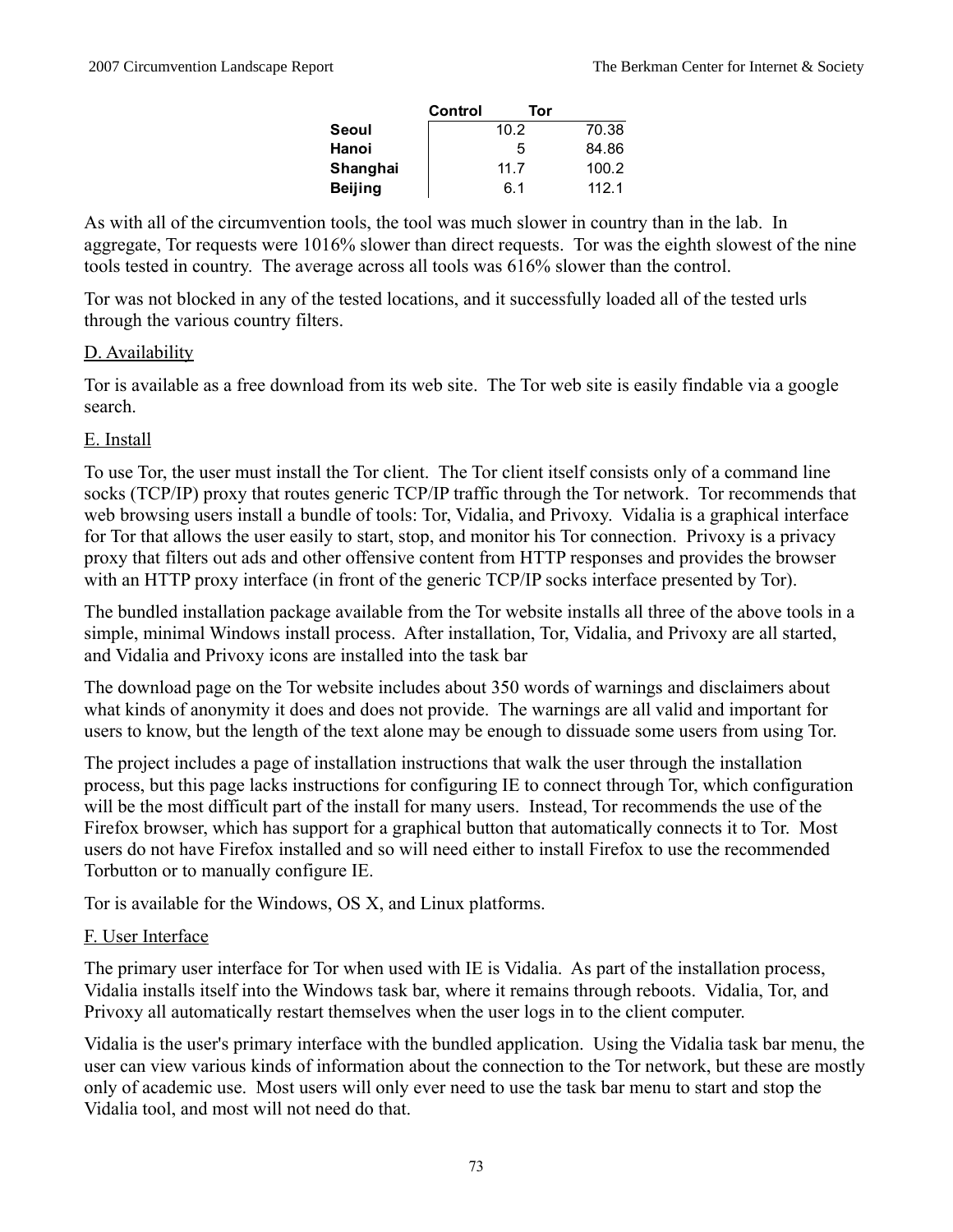

Vidalia also provides a configuration screen with some basic configuration options, including the option to setup and configure the client as a server node within the Tor network.

For most users, using Tor after the initial configuration will consist merely of using the standard browser interface. The only difference the user is likely to notice using the browser connected to Tor is that performance will be slower and blocked sites will become accessible.

Tor takes from one to thirty seconds to connect to the Tor network once it starts up. For IE users, the only way to switch between direct browsing and browsing through Tor is manually to edit the IE HTTP proxy configuration. The Torbutton extension to Firefox offers the ability to toggle the Tor connection on and off through a toolbar button.

## G. Server Component

The viability of the Tor project depends on sufficient volunteers agreeing to host Tor servers. Tor relies on the generosity of volunteers to host enough client servers to provide sufficient resources for the network. The relatively poor performance of Tor in comparison to other circumvention tools is partly a reflection of the difficulty of recruiting enough volunteers and partly a reflection of the comparatively low bandwidth of volunteered consumer connections.

To install a Tor server, a user needs to install the standard Tor bundle and use Vidalia to configure Tor as a server. The Vidalia interface allows the user to limit the bandwidth used by the server, to serve only as middle-man (see below), and to setup an IP block filter that restricts which sites clients can access through the server.

As with running any proxy server, anyone who runs a Tor server that connects out to a destination web site runs the risk of being associated with bad behavior. A Tor client might, for example, use the server to connect out to a server hosting training information for terrorists. In such a case, the server host could be identified as the one guilty of the bad behavior. Tor is the only proxy tool in this study that relies on volunteers hosting proxy servers for strangers (Psiphon and Circumventor use volunteer hosts, but they are geared toward hosting within social networks of peers). To allow users who want to avoid this risk to host servers, Tor allows the user to configure the server in middle-man mode, which makes the server that only route data between two other Tor servers, never out to the external network. Tor also allows the user to control which sites her server will connect to, as discussed in the internal filtering section below.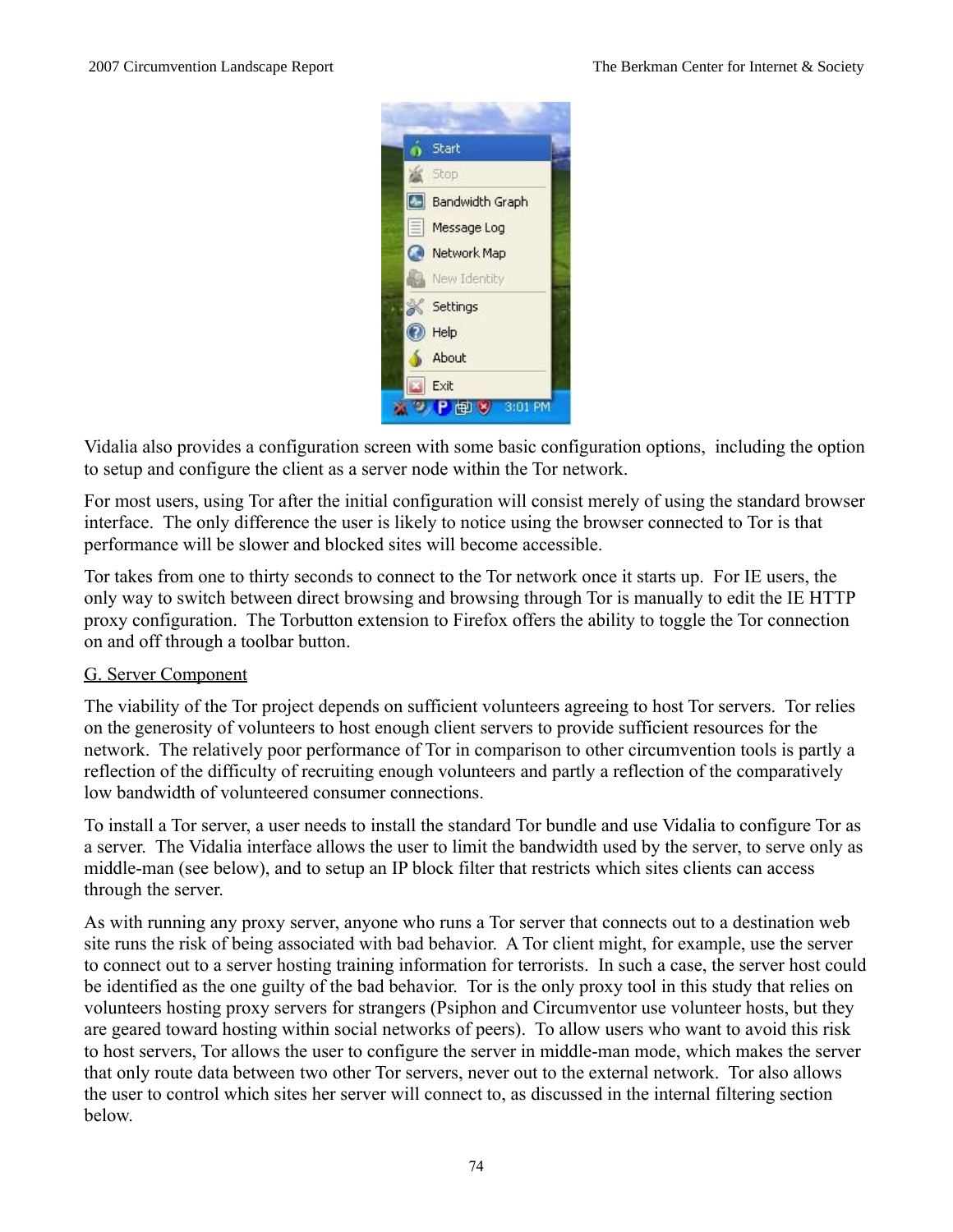## H. Blocking Resistance

Tor is currently defenseless against blocking. The IP addresses of all Tor servers are published freely, so anyone who wants to block Tor needs only to block those published IP addresses. To date, Tor has not garnered enough attention from blocking countries to get itself blocked, but it must consider what steps to take should it grow enough to warrant blocking.

The Tor project is actively working on making blocking Tor more difficult by allowing each client to volunteer as a low bandwidth bridge to the larger Tor network. The addresses of these low bandwidth bridges would not be published and so would not be blockable. The problem of blocking Tor would thus be one merely of distributing each of the large number of these individual bridge addresses. This approach is similar in concept to the UltraReach approach of hiding the IP addresses of its core proxy servers behind a much larger set of constantly moving forwarding servers.

The obvious and large drawback to this approach is that it will limit the performance of Tor even more. For many if not most users, Tor is already prohibitively slow. Adding an additional, low bandwidth choke point to the network will make the performance much worse.

## I. Internationalization

Vidalia, the graphical front end to Tor, is available in 15 different languages, including English, Chinese, and Farsi.

## J. Internal Filtering

The host of a Tor server can configure Tor to filter out any set of IP addresses and/or ports. The network attempts to route around that filtering, however, to find a server that is willing to fulfill the request. Theoretically, this setup allows individual servers to maintain control over their own outgoing connections while allowing users to obtain any information through the overall network. In practice, if many servers filter out the same sorts of traffic, the performance for that sort of traffic will degrade severely.

### K. Security

Re-routing tools trade decreased performance for increased anonymity. The cost of having multiple servers route the same traffic (instead of just a single proxy) is that the number of servers required to handle the same amount of traffic is multiplied by the number of hops within the re-routing network. So a connection that goes over a three hop re-routing network will require three times the server resources (including total bandwidth) as a connection that goes over only a single proxy. The user gains the increased anonymity of the multiply routed connection in return for the decreased performance.

The Tor approach to security is to rely on the design of the network rather than on the trustworthiness of the individual servers for anonymity. The network is designed to be hosted by a large number of volunteers, any one of which knows only a few of the others. The only way to build a complete log of traffic over the network is for all of the individual servers in a given re-routing path to cooperate with one another. Since the volunteers hosting the servers in any given path are unlikely to know one another, the risk of such cooperation is low. This approach solves the problems JAP has with having to trust a relatively small number of server hosts not to cooperate with one another.

The first cost of this approach is in decreased performance, since there are more clients than server volunteers and since the server volunteers are mostly hosted on relatively low bandwidth consumer connections. The second cost is that malicious server hosts can disrupt users in ways not directly related to anonymity. For example a malicious exit server could insert its own html into a page.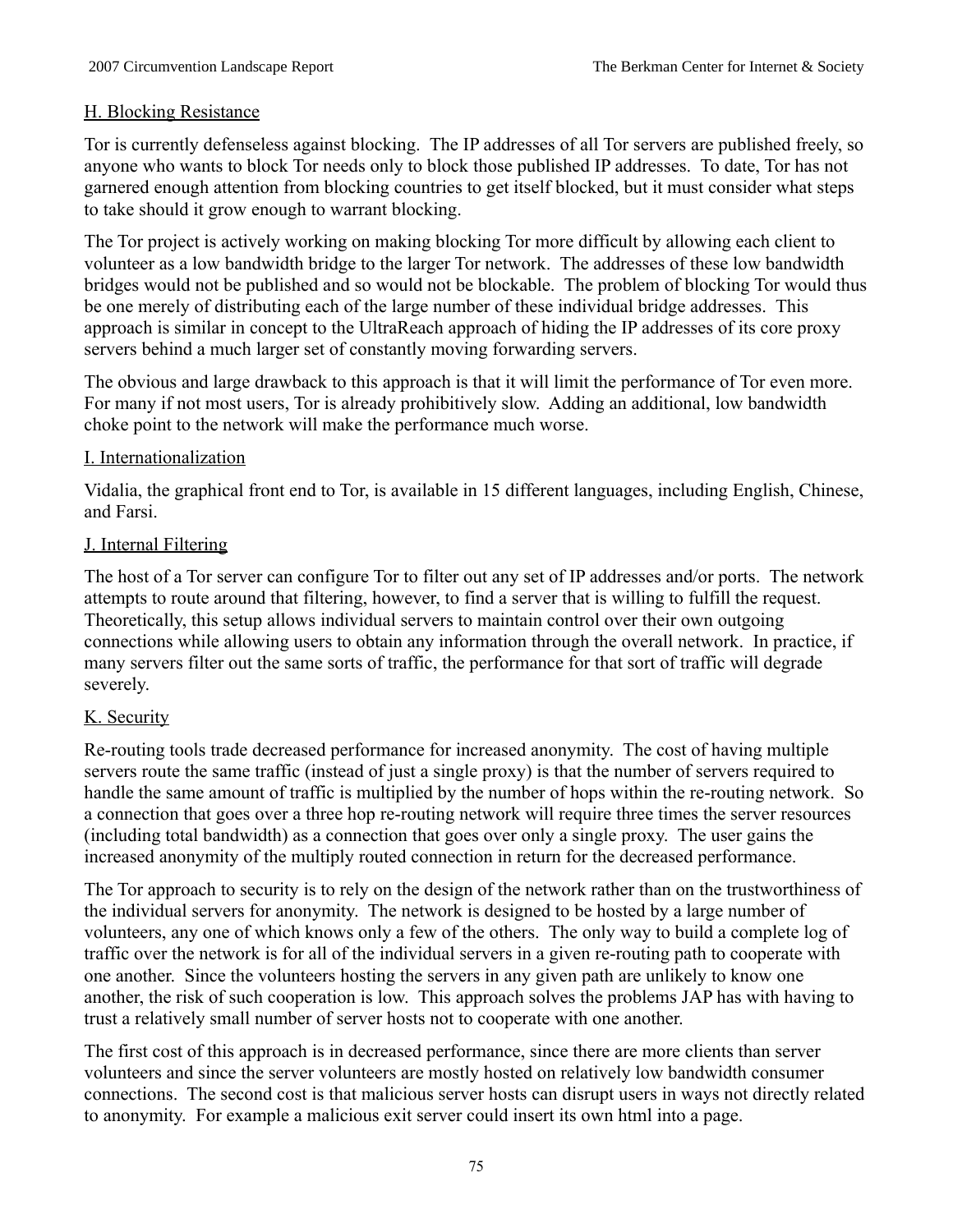The anonymity of a given user increases with the number of users on the Tor network, since increasing the number of users makes it more difficult to identify a single connection from the network with a single user.

Tor itself does not filter out javascript or active content, but it actively encourages the user to configure his browser to disable such content and provides instructions on how to do so.

As discussed in the above section on re-routing, Tor is theoretically vulnerable to various kinds of timing attacks that involve correlating the timing of traffic coming into an entry mode and traffic coming out of an exit node. A recent, widely publicized paper by a team at the University of Colorado falls into this class of timing attacks. While theoretically possible, these attacks have only been shown to be possible only on a small scale or at the cost of making themselves visible to the Tor project leaders.

Of more concern is the possibility of an exit node hijacking the content of a connection. With every connection a user makes, the user must trust the exit node for the given connection to return the page requested by the user. A rogue exit node could replace its own content within any HTTP (though not HTTPS) request. Such content replacement could be used, for example, to replace the destination location of a data form, so that the exit node could redirect submitted data to its own server before redirecting the request onto the original destination. Since anyone can host a Tor exit node, it would be very simple for an entity such as a filtering country to run a handful of its own Tor exit nodes and use them to capture the identities of many Tor users. A Tor user can protect himself from rogue exit nodes by submitting data only through HTTPS connections, but even expert users will have difficulty following such an HTTPS policy.

# M. Support

The Tor project provides an extensive set of user documents and frequently asked questions, as well as a mailing list and irc channel where users can support each other.

# N. Development Activity

Tor was first released in 2002 and has been under active development since.

### O. Community

The Tor project has an active user community that gathers on project hosted mailing lists, on a well developed wiki page, and in various pieces of supporting software.

### P. Code Availability

The code for Tor is freely available and redistributable under the BSD license.

### Q. Development Process

The design for Tor is exhaustively detailed through a series of design papers available on the Tor web site.

### R. Evaluation

Utility – Tor was able to evade the tested forms of censorship, but was the slowest of all tools tested.

Usability – The installation of Tor is quite complex, requiring multiple packages to be installed. But the process is well documented and supported by graphical tools, and tools are available in a wide range of languages.

Security – Tor is the most secure of the products we studied, but is still vulnerable if users fail to understand what the tool does and does not block and what behaviors they must avoid using the tool.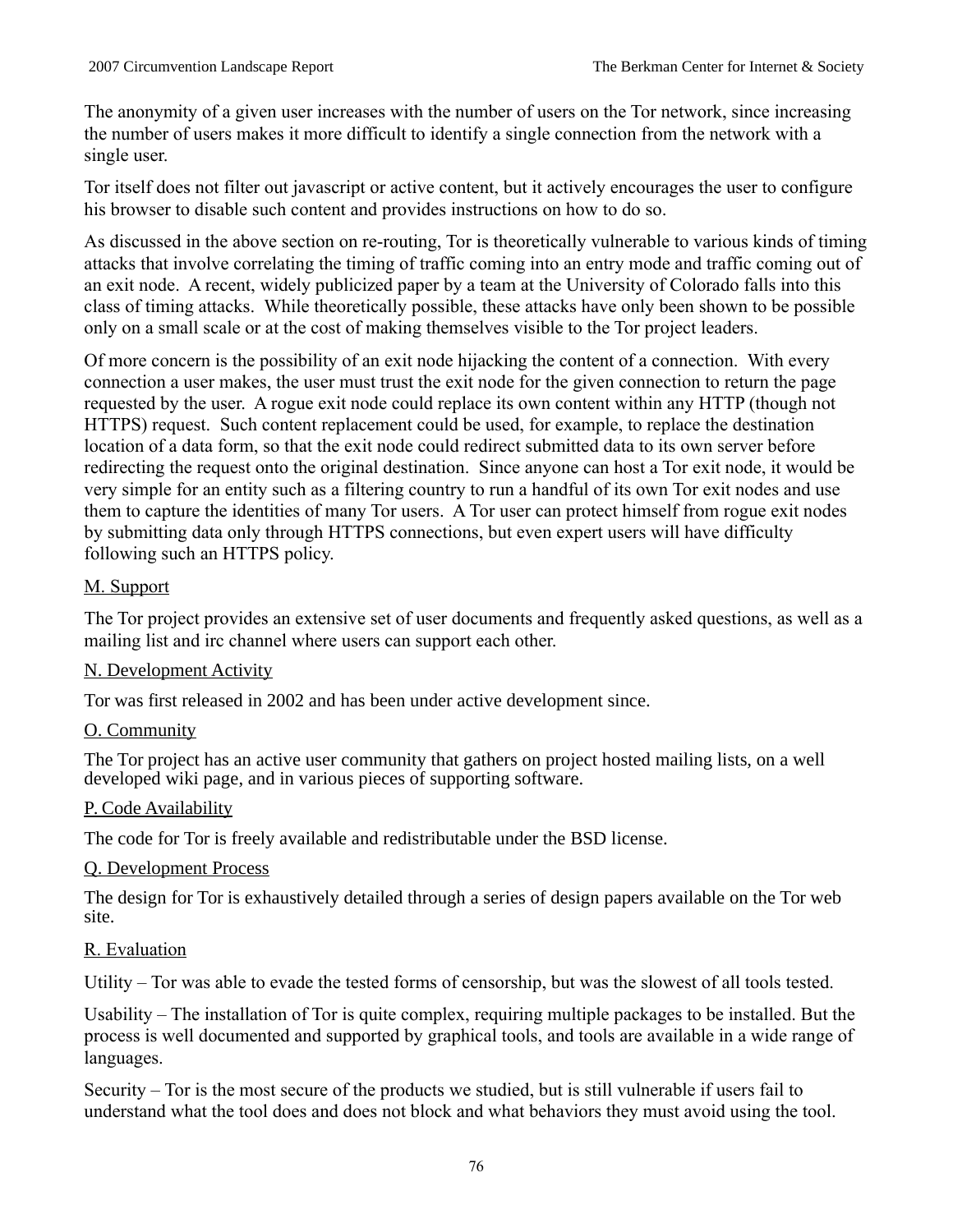Promotion – The product is well promoted within the US and Europe and has a strong web presence.

Sustainability – The project relies on universities and other major bandwidth customers to share bandwidth and provide server space. Thus far, a large number of universities have been willing to participate. However, there is no sustainable model for core support of the tool.

Openness – Source code is freely available and widely studied in the security community. The developers are extremely open and willing to discuss operations of the system.

#### S. Response

The developers of Tor submitted the following response:

Since the publication of the report, the Tor Project has responded to and improved a number of identified weaknesses. The main focus has been on usability of the software. Tor is easier to understand, configure, and install. We've worked on finding translators for the various parts of the suite of tools that comprise Tor. We developed and enhanced a Firefox plugin called Torbutton. The current Torbutton mitigates all known browser-based anonymity attacks. Torbutton is included in our bundles and is automatically installed into the user's Firefox browser configuration. Torbutton can be found at torproject/torbutton (https://www.torproject.org/torbutton/) or Mozilla/torbutton (https://addons.mozilla.org/en-US/firefox/addon/2275).

In response to the demand for portability and ease of use, we created the Tor Browser Bundle. The Tor Browser Bundle lets you use Tor on Windows without needing to install any software. It can run off a USB flash drive, or any portable media, and comes with a preconfigured web browser and is self contained. The Tor IM Browser Bundle additionally allows instant messaging and chat. The bundle contains the Tor controller Vidalia, a portable version of Firefox, a caching http proxy called Polipo, the instant messaging client Pidgin with Off The Record client to client encryption for secure chats, and of course, the Tor proxy software. The Tor Browser Bundle can be found at torproject/torbrowser.

There is an arms race between censors and circumvention tools. We've developed a number of features to prepare for the next few steps in this race. Some of these features involve the ability to use non-public relays and normalization of the Tor traffic to allow those in content denied environments the ability to continue to reach the information and communities they need. Much more research and experimentation needs to occur in the next few years to further enhance these features.

As part of its dedication to transparency and openness, The Tor Project has published its three year development roadmap, focused on providing anti-censorship tools and services for the advancement of Internet freedom in closed societies. While Tor's original goal was to provide online anonymity, many people around the world use Tor to get around Internet censorship, as well. The roadmap is focused on providing anti-censorship tools and services for the advancement of Internet freedom in closed societies. This 3 year roadmap can be found at https://www.torproject.org/press/2008-12-19-roadmap-press-release.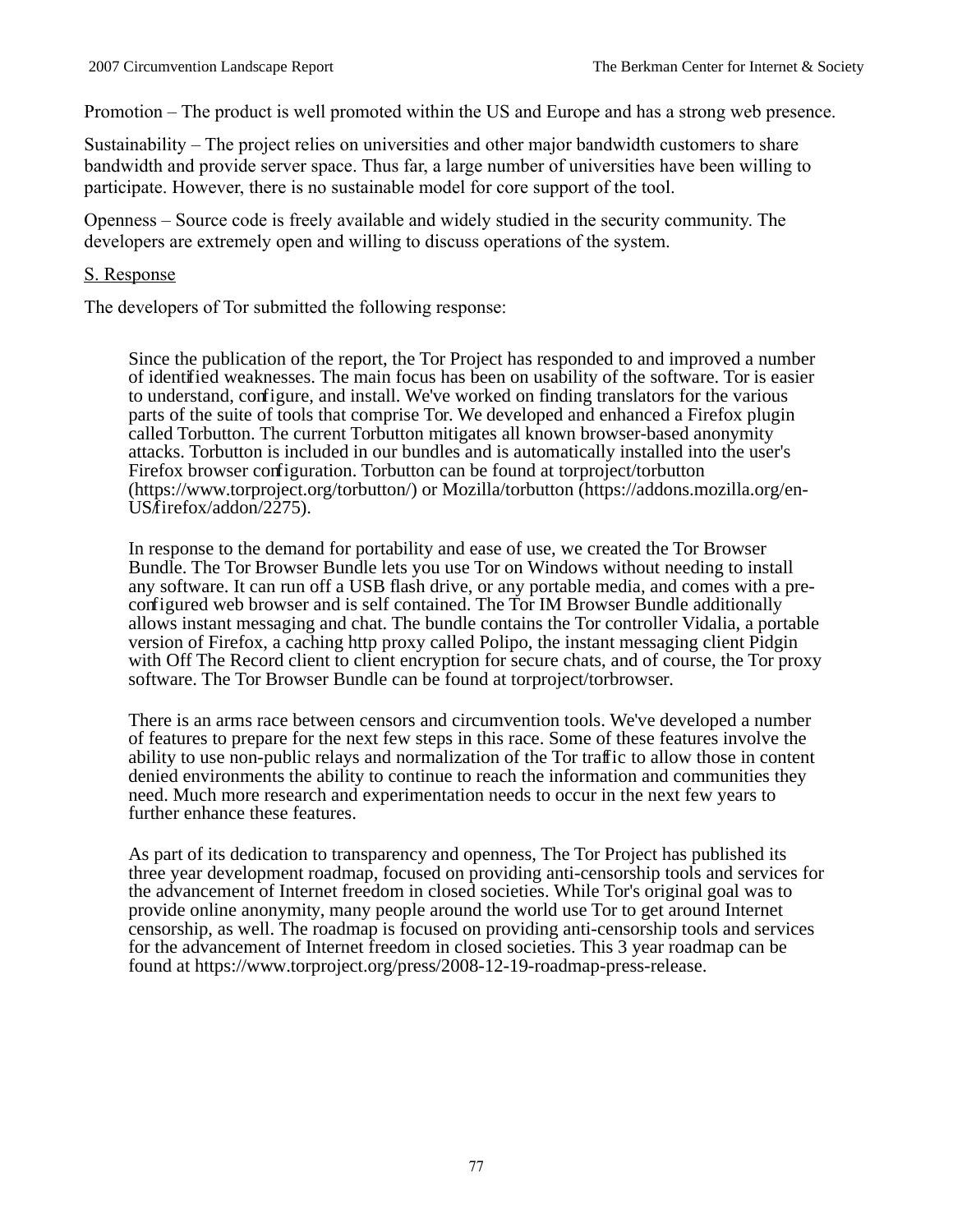## 12. Coral Report

## A. Summary

The Coral Content Distribution Network is a distributed hosting system that uses a large set of caching proxies located around the world to redistribute web content. To access any web content via Coral, a user needs just to add ".nyud.net:8080" to the end of any url. The Coral name servers use a peer to peer DNS layer to direct each name request to location of a proxy with the requested content. Coral is not intended to be a circumvention tool specifically but is instead meant to provide general purpose distribution of content, for example allowing web site publishers to provide high bandwidth access to multimedia content without having to buy lots of bandwidth. The caching proxies that serve content for the Coral network are all hosted by the Coral project.

Coral provides an interesting model for how a distributed hosting tool might provide circumvention technology. But it is not ready for widespread circumvention use. There is no intuitive interface for the system, there is no encryption to protect the user's privacy, and the tool fails to load much of the filtered content.

### B. Lab Testing Results

Following are average response times for requests to the same ten web sites in a number of different simulated network conditions:

| Control | Coral |      |
|---------|-------|------|
|         | 6.8   | 39.5 |
|         | 13.1  | 37.5 |
|         | 20.8  | 64.4 |
|         | 17.9  | 49.8 |
|         | 26.8  | 80   |
|         | 66.9  | 82.1 |
|         | 24.9  | 52.2 |
|         |       |      |

In aggregate, Coral performed 129% slower than the control connection, which is the seventh fastest of the nine tested tools. The average across all tools was 85% slower than the control.

Coral successfully bypassed the IP block and DNS block filters for all sites. However, because Coral requests are not encrypted, the keyword block filter blocked all Coral requests.

### C. In Country Testing Results

Following are average response times for requests to about thirty urls in each of four different locations:

|                | Control | Coral      |
|----------------|---------|------------|
| Seoul          | 10.2    | 64.47      |
| Hanoi          | 5       | 81.35      |
| Shanghai       | 11.7    | (no value) |
| <b>Beijing</b> | 6.1     | (no value) |

As with all of the circumvention tools, the tool was much slower in country than in the lab. In aggregate, Coral requests were 784% slower than direct requests, making it the sixth fastest of the nine tools tested in country. The average across all tools was 616% slower than the control.

Coral was not blocked in any of the locations; however, the Coral network did not respond during in country testing in Shanghai and Beijing, so no values are available for those locations. The Coral network was tested from multiple U.S. locations in conjunction with the Shanghai and Beijing tests, and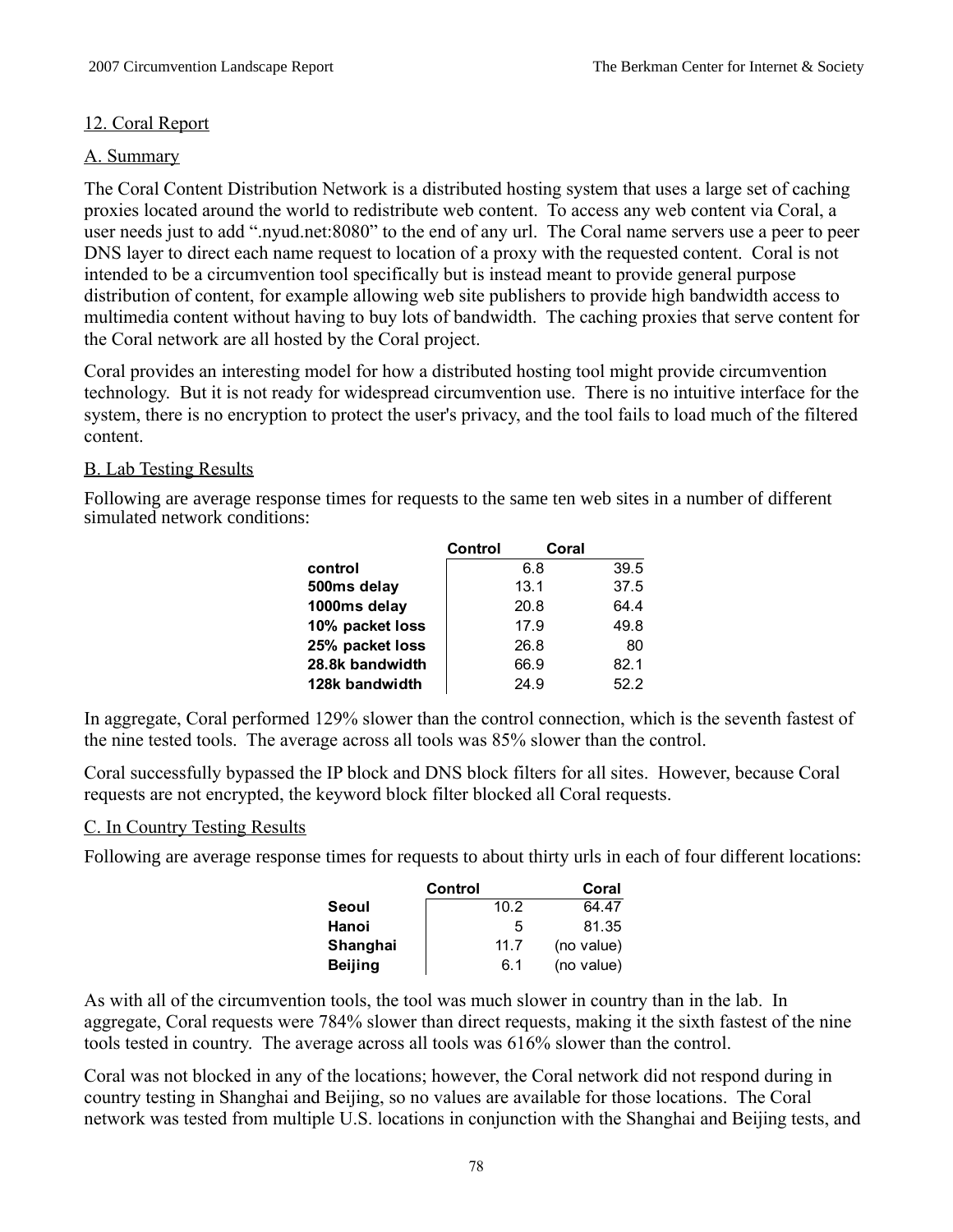it failed to respond from the U.S. locations as well, so it is most likely that the problem was related to the Coral network as a whole rather than to specific blocking of the tool by China.

For all tests, Coral failed to load many images and css files for many of the sites. The cause of these load problems is that Coral does not transform any of the content it proxies, so while the main html of a page can load through filters, supporting images and other files are still requested directly and therefore vulnerable to blocking.

In response to a request for "http://hrw.org", coral returned the following page:

Error when attempting to use the Coral Content Distribution Network (http://www.coralcdn.org/).

The hostname specified in the Coralized URL has been blacklisted from the system.

# D. Availability

Coral itself is free in the sense that it requires no software to run.

# E. Install

Coral requires no software other than the browser.

# F. User Interface

To use Coral, the user just appends ".nyud.net:8080" to the end of any url. For example, to retrieve google.com via Coral, just enter "google.com.nyud.net:8080" into the browser. Coral will return the address of a Coral node that contains the requested content (or that will fetch the content in real time).

Coral does not perform any transformations on the content returned by the remote server, so images, css files, and other supporting material will still be retrieved directly from the server (google.com in the above example).

There is a plugin for Firefox that transforms image locations for a given page into their Coral equivalents, and another plugin that transforms all of the links on a given page into Coral links. In casual testing, neither of these plugins proved sufficient nor reliable enough to make Coral generally useful for circumvention.

The dominant uses for Coral are to access cached versions of sites that are overloaded by too much traffic and to publish high bandwidth content. In the circumvention context, these modes can be helpful in allowing access during a filtering motivated denial of service attack and in allowing a publisher to provide an alternative location for content that might be filtered. These uses are more reasonable for Coral than the regular browsing mode of the other tools included in this study.

# G. Server Component

The Coral project hosts all of its own servers on the Planet Lab network (http://www.planet-lab.org).

# H. Blocking Resistance

Coral does not see itself as a circumvention tool and so includes no blocking resistance. Even though Coral was not blocked in any of the locations we tested, blocking it would require only blocking DNS lookups for the nyud.net domain or alternatively blocking the publicly available addresses of the Coral servers.

# I. Internationalization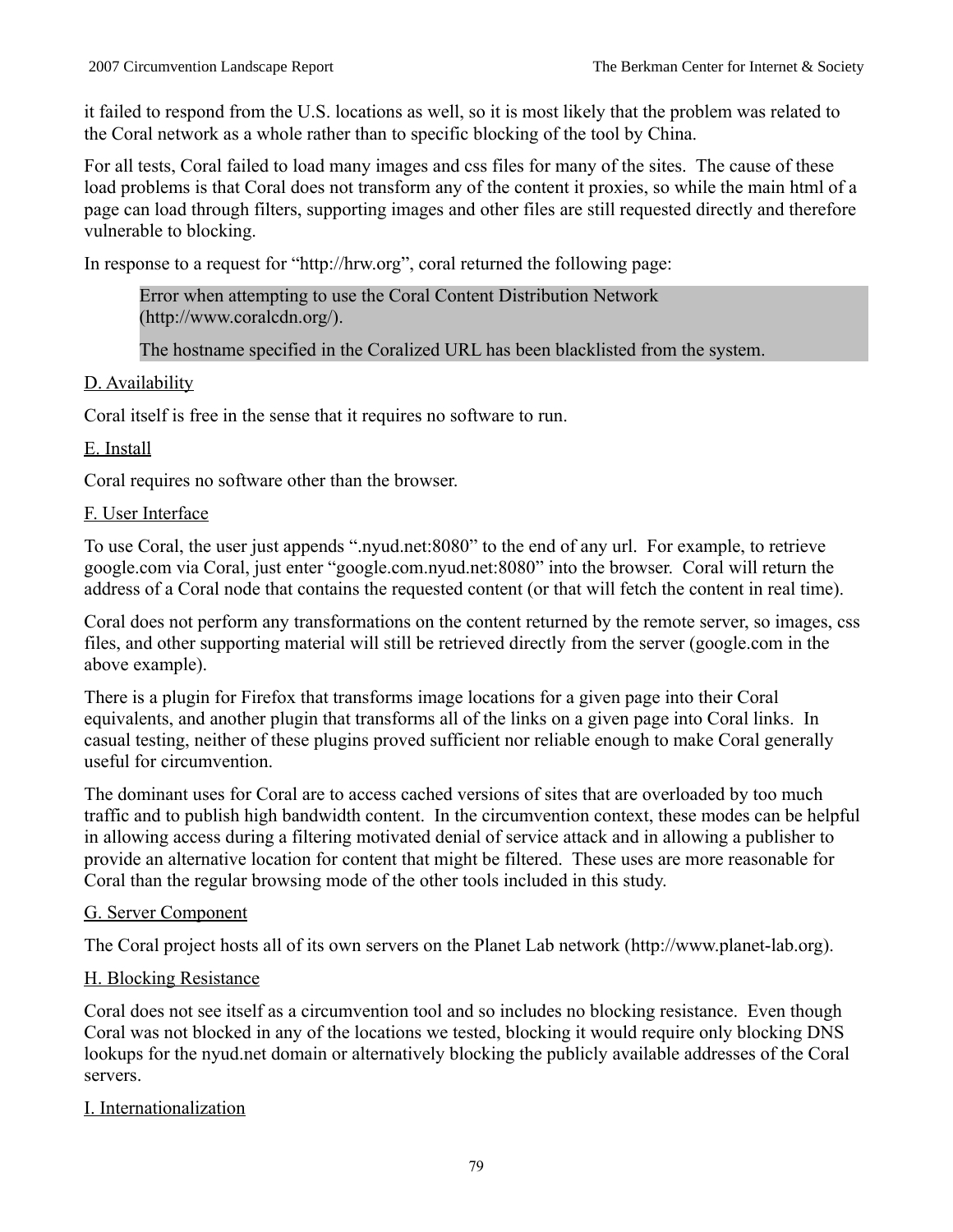Coral itself has no user interface, so there is no need for internationalization.

## J. Internal Filtering

During the in country tests, Coral was found to be internally filtering hrw.org, but hrw.org was found not to be blocked during subsequent lab tests.

## K. Security

Coral should not be used by users who are concerned about privacy, since it uses no encryption. Requests to and responses from the Coral network are in clear text and are therefore easy to snoop anywhere on the network between Coral and the requesting client.

## M. Support

The Coral project publishes some simple support documentation on its website, though usage is simple enough that support is minimal. The project also runs a user mailing list that gets some support requests.

### N. Development Activity

The Coral project published its first release in March 2004 and has been under active development.

### O. Community

The Coral network has a small user community that discusses Coral on a low volume coral-users mailing list hosted by the project.

#### P. Code Availability

The code for Coral is freely available and redistributable under the GPLv2 license.

### Q. Development Process

Coral is an academic research project and so has resulted in a number of highly detailed papers on its design and performance. As well, the project's web site provides a great deal of detail about the design of the tool.

### R. Evaluation

Utility – Coral is slow for all sites, is blocked in some countries, and is often down altogether. Coral lacks encryption, so it cannot circumvent keyword based filtering.

Usability – Coral's base use requires users to type a complex URL. It does not handle subsequent link requests well and sometimes fails to format pages correctly.

Security – Because Coral does not encrypt connections, it fails to provide any meaningful security to circumvention users.

Promotion – The system is not widely promoted for circumvention use.

Sustainability – Because the system relies on a network of mirror servers, it can be expensive to operate. The limited availability of the system suggests that volunteer resources may be scarce.

Openness – The Coral developer was mostly approachable but also mostly uninterested in use of the tool for circumvention. The code for the system is not published.

### S. Response

The developer of Coral declined to submit a response.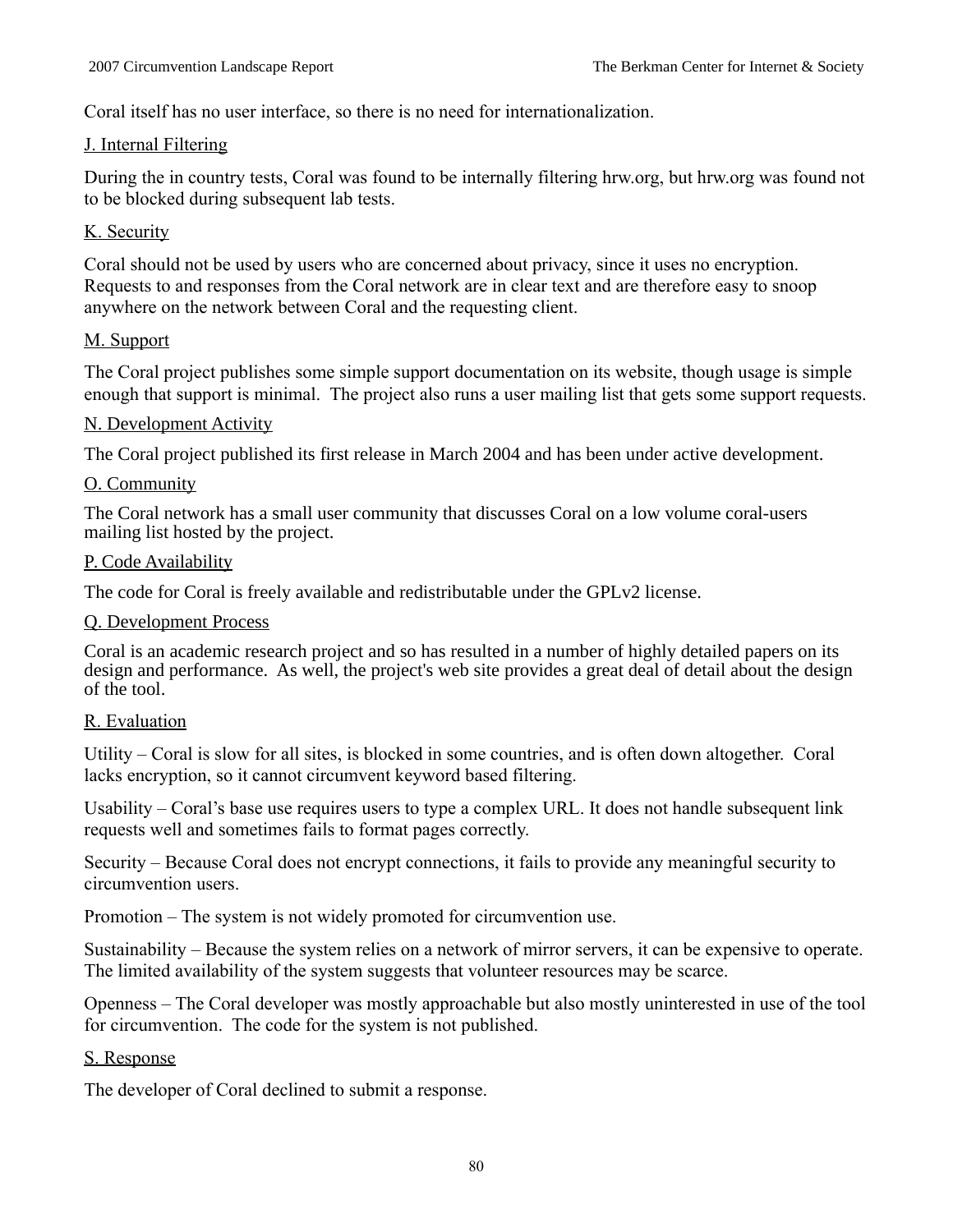## 13. Hamachi Report

## A. Summary

Hamachi is a Virtual Private Networking tool designed for easy peer to peer use. As a VPN tool, Hamachi allows users to connect their computers together into virtual local networks using encrypted tunnels over the wider Internet. Hamachi is not designed primarily for circumvention use but can act as a circumvention tool by providing computers in remote countries access points in non-filtered countries. Hamachi is a peer-to-peer tool, hosting none of its own servers but allowing an individual in a nonfiltered country to run a server for a peer in a filtered country.

Hamachi demonstrates the possibility of developing an easy to use interface for a fully functional VPN system for circumvention use. It also demonstrates the feasibility of providing easy, zero configuration access to servers behind consumer firewalls and routers. However, Hamachi is not ready for widespread circumvention use due to the instability of the tool and the lack of documentation and support for circumvention use.

## B. Lab Testing Results

Hamachi was unable to complete the lab performance tests due to instability. The server consistently crashed or hung after only a few requests.

The only test the tool was able to complete was the lab filtering test. Hamachi successfully bypassed all of the IP block, DNS block, and keyword block filters to load all of the test web sites.

### C. In Country Testing Results

Hamachi was unable to complete the in country tests due to the instability of the server.

The instability of the tool was caused at times by the entire server program crashing and sometimes by the HTTP proxy component of the tool hanging and requiring a reboot of the server program to respond. Hamachi declined to provide usage statistics for this report, but the tool is widely popular among gamers, who use it to create virtual local networks for multiplayer games. The popularity of the tool indicates that many users find it stable for every day use. Further testing could be done to determine the cause of the stability, but the lack of documentation or developer support for circumvention makes the tool a poor choice for circumvention use in any case, so any further work along the direction of a personal VPN would be better spent investigating improving another tool or developing a new one.

### D. Availability

A basic version of Hamachi is available as a free download. A premium version is available for five dollars per month. The most important distinction between the two versions is that the free version has a 250 megabyte cap on HTTP proxy traffic.

### E. Install

Hamachi requires the installation of client software. The client installation package is a standard Windows installer that requires minimal interaction by the user. Once the software has been installed, the user must join the Hamachi network of a peer to use the tool for circumvention (see below section on the user interface for more information on Hamachi networks). Finally, the user must configure her browser to use the address of the Hamachi peer as an HTTP proxy.

Hamachi runs only on the Windows platform and installs a range of files and registry entries on the client machine.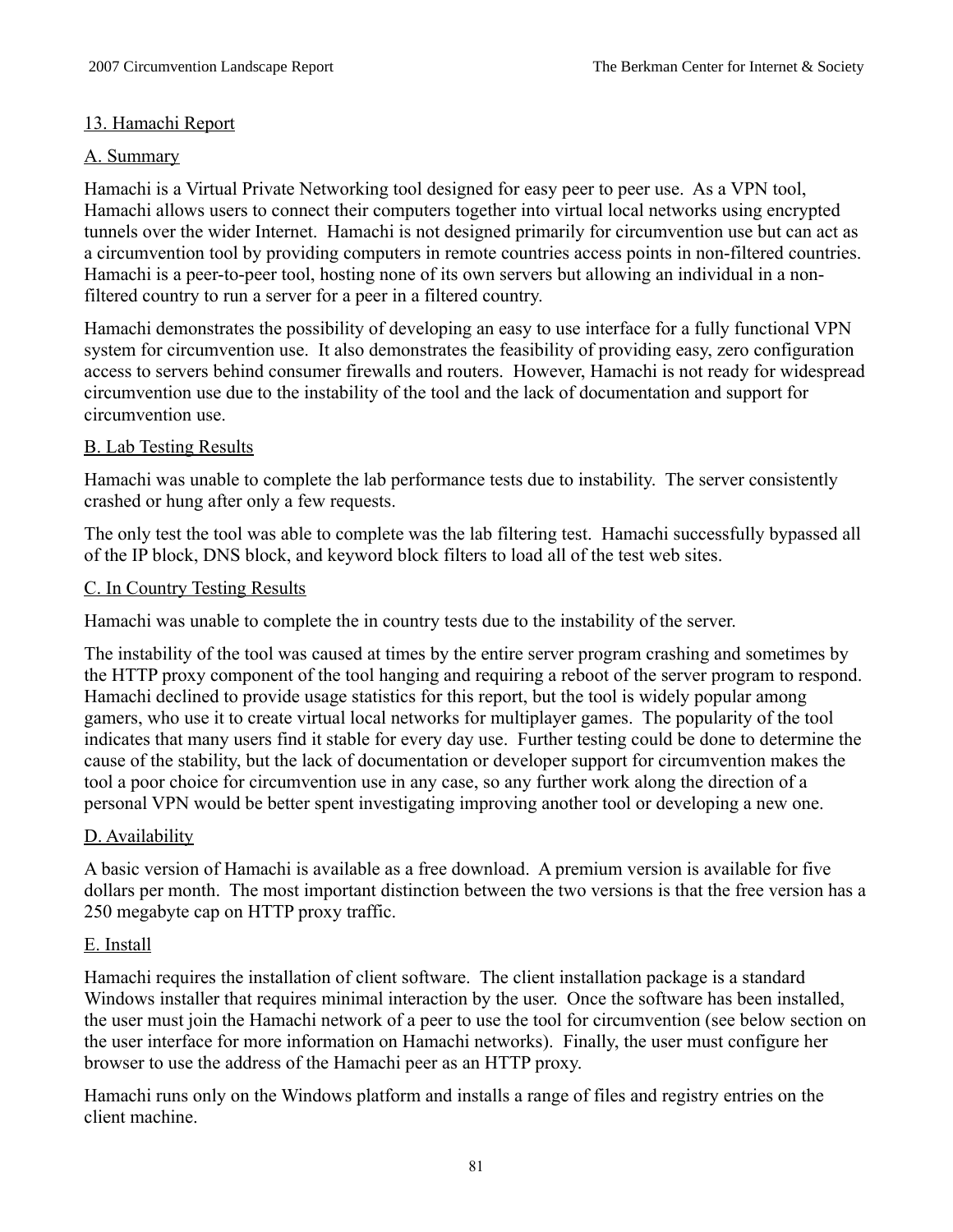### F. User Interface

The strength of the Hamachi tool is its simple user interface for setting up and joining virtual networks. There are a number of powerful VPN tools on the market, but they are all developed for use by institutions to setup virtual networks for individuals to join (to allow a corporation to give employees off campus access to the company intranet, for example). The result is that the tools are very powerful but very complicated to use, especially on the server side, and also mostly very expensive.

Hamachi trades sophistication for a simple user interface, allowing even novice users easily to create virtual networks. To create a virtual network, a user just chooses the create network option from the networks button on the main Hamachi interface and enters a globally unique name for the network. Hamachi hosts a central directory server that registers the chosen unique name with the requesting Hamachi client. To join that network, any other client needs know only its unique tag (and a password if the network requires authentication); to join a network by its name, the client connects to the central directory server and finds out the location of the client hosting the network. It's hard to overstate how much simpler this process is than the process for setting up and connecting to a virtual network in, for instance, the built in Windows VPN tool, Cisco's VPN tool, or the free Linux VPN StrongSWAN.



In addition to the user interface proper, Hamachi transparently handles the problem of connecting through firewalls and routers that use natural address translation. Running any server application (including Psiphon, Circumventor, Tor, and other circumvention tools that use peer-to-peer hosting) on a consumer Internet connection can be difficult because most consumer Internet connections these days include 1) restrictive firewalls that by default prevent most incoming traffic and 2) natural address translation, which allows many computers to connect to the Internet through a single IP address at the cost of requiring manual configuration for incoming connections to the computers. All of the peer hosting tools discussed in this report require manual configuration of these routers and/or firewalls for many home users to setup servers, which configuration is difficult to support because of the vast range of such products.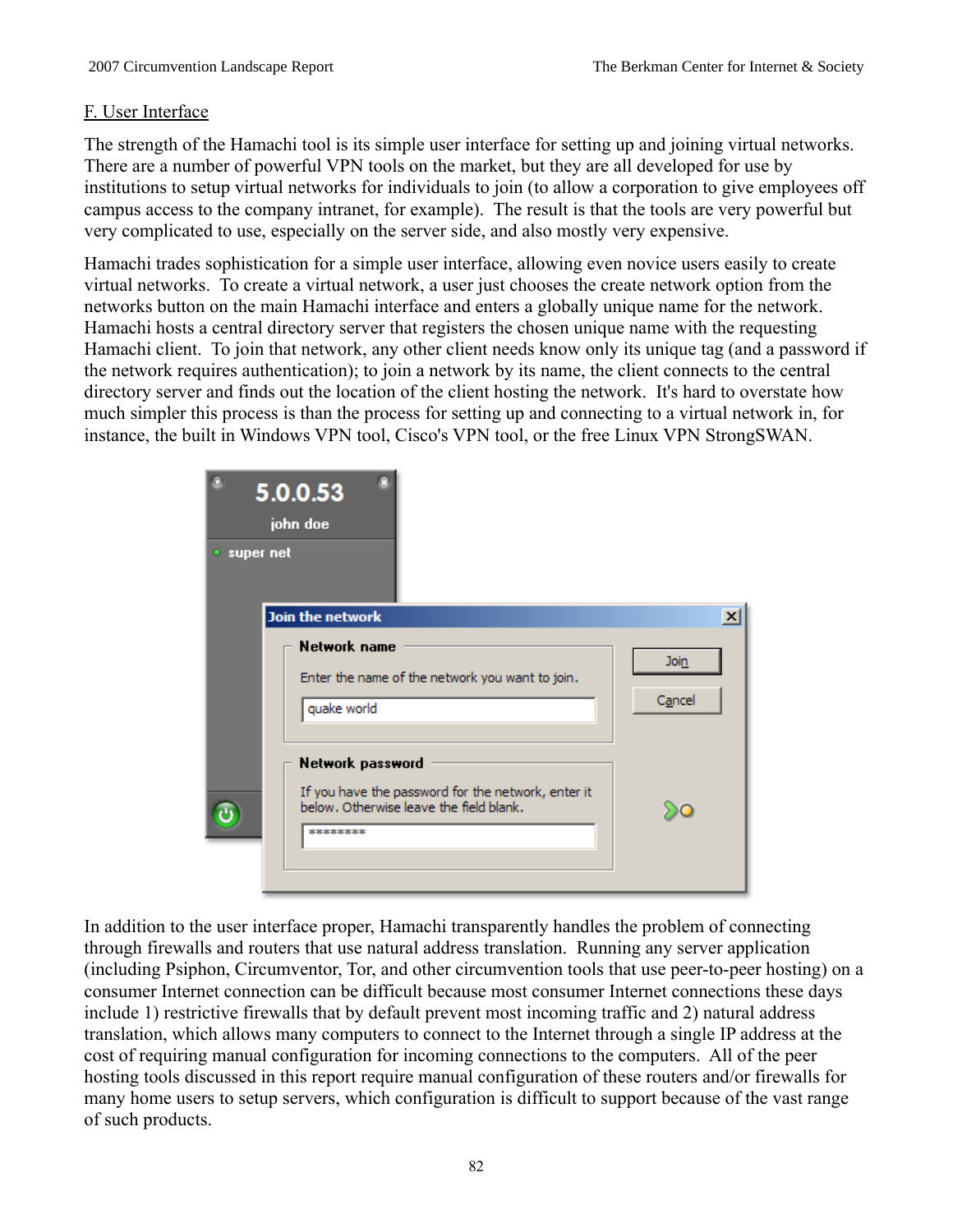Hamachi solves this problem through the innovative use of an intermediary server. The two Hamachi clients connect to one another initially through the intermediary server but then continue the connection directly with one another, without routing traffic through the intermediary. As with the simple Hamachi user interface, it is difficult to overstate the usability value of this functionality over requiring users to configure their routers and firewalls themselves.

Connecting the user to a Hamachi virtual network, however, is not sufficient to provide circumvention functionality. The user must also configure her browser to use the peer computer on the network as a proxy in IE. Hamachi is mostly not intended by its creators for use as an HTTP proxy, so this step is not well documented or supported from within the interface.

On startup, Hamachi takes from one to thirty seconds to connect to the central directory server, find the location of any virtual network peers, and connect to those peers. Switching between anonymous and direct browsing requires manually adjusting the configuration of the browser.

# G. Server Component

There is no separate Hamachi server application – the single Hamachi program serves as both a client and a server. As described above, using Hamachi as a virtual network server requires only that the user click on the option to create a network and then choose a unique name and a password for the network.

Giving a peer access to the Internet through the Hamachi virtual network requires an additional step of either setting up an HTTP Proxy to run on the virtual network or setting up the virtual network to have access out to the Internet

Hamachi includes a basic HTTP proxy server built into the standard installation. Unfortunately, configuration of Hamachi to run the HTTP proxy server requires editing an obscure configuration file to add few configuration directives that are documented only in the Hamachi discussion forums rather than in the core documentation. The ease of setting up the HTTP proxy server would be hugely increased by making it a simple toggle switch in the graphical interface.

It is possible as an alternative to the HTTP proxy to setup Windows to allow Internet connection sharing over the Hamachi virtual network. Clients connecting to the virtual network could then configure their computers to route all Internet traffic through the virtual network. This method provides tremendous flexibility for the client at the cost of additional liability for the server peer, since the client gains completely unfettered access to the Internet through the server (instead of merely HTTP access).

Another alternative for outgoing access is to setup the Hamachi server to work with a standalone HTTP, socks, or other proxy server.

# H. Blocking Resistance

Hamachi's reliance on a central directory and mediation server makes it very vulnerable to blocking – blocking either of those servers is sufficient to block the tool entirely. The Hamachi developers are uninterested in supporting circumvention use and so have no plans for adding blocking resistance to the tool.

# I. Internationalization

Hamachi is available in English only.

# J. Internal Filtering

Hamachi no includes no mechanisms for internal filtering of content.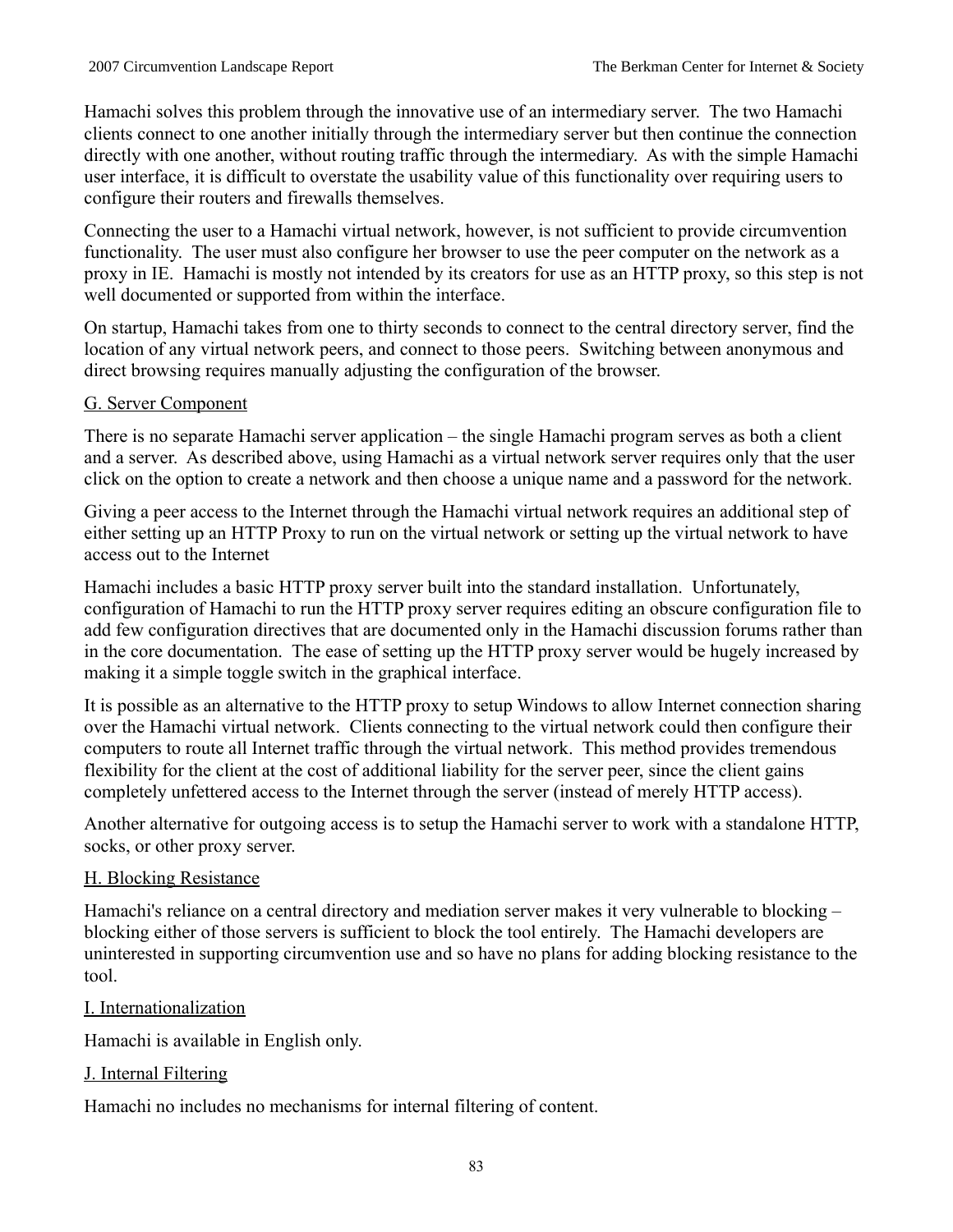## K. Security

Hamachi provides only the mechanism for the creating the virtual network over an encrypted tunnel. The user is still responsible for filtering out active content on any browsed web pages (or the host must setup a proxy to filter out that content).

As with all peer-to-peer hosting networks, the client must trust the peer hosted server not to snoop on connections, hijack content, or otherwise interfere with the connection.

## M. Support

A Hamachi user guide is available on the Hamachi web site. The user guide provides clear instructions for setting up a virtual network with the tool and using the virtual network for file sharing and iTunes music sharing. There is little documentation of setting up a server for circumvention use – the user will have to search through the support forum for the relevant bits of instructions. Hamachi hosts an active user forum for support and general discussion of the tool.

### N. Development Activity

The Hamachi tool was first released in 2004. It is under active development and will continue to be under active development for at least the next year.

### O. Community

Hamachi hosts an active community forum on its web site.

### P. Code Availability

The code for Hamachi is proprietary and not available to the public.

### Q. Development Process

The Hamachi developers declined to share any information about their development methodology for this report.

### R. Evaluation

Utility – The server component of Hamachi was unstable and was not able to perform in field tests.

Usability – The Hamachi tool provides a slick, very easy to learn interface that handles the complex task of setting up a peer to peer VPN. The tool works through the common home routers and firewalls that require manual configuration with all other peer to peer servers.

Security – Because Hamachi implements a secure VPN, the only major security vulnerabilities exist at the server side.

Promotion – Hamachi is not designed as a circumvention tool. It is widely available, however, and might be usable for circumvention if more stable.

Sustainability – Hamachi sells a premium version of the product which sustains software development.

Openness – Not only was code unavailable and developers uncooperative, they have explicitly discouraged the product's use for circumvention.

### S. Response

The developers of Hamachi requested that we not communicate with them about this report.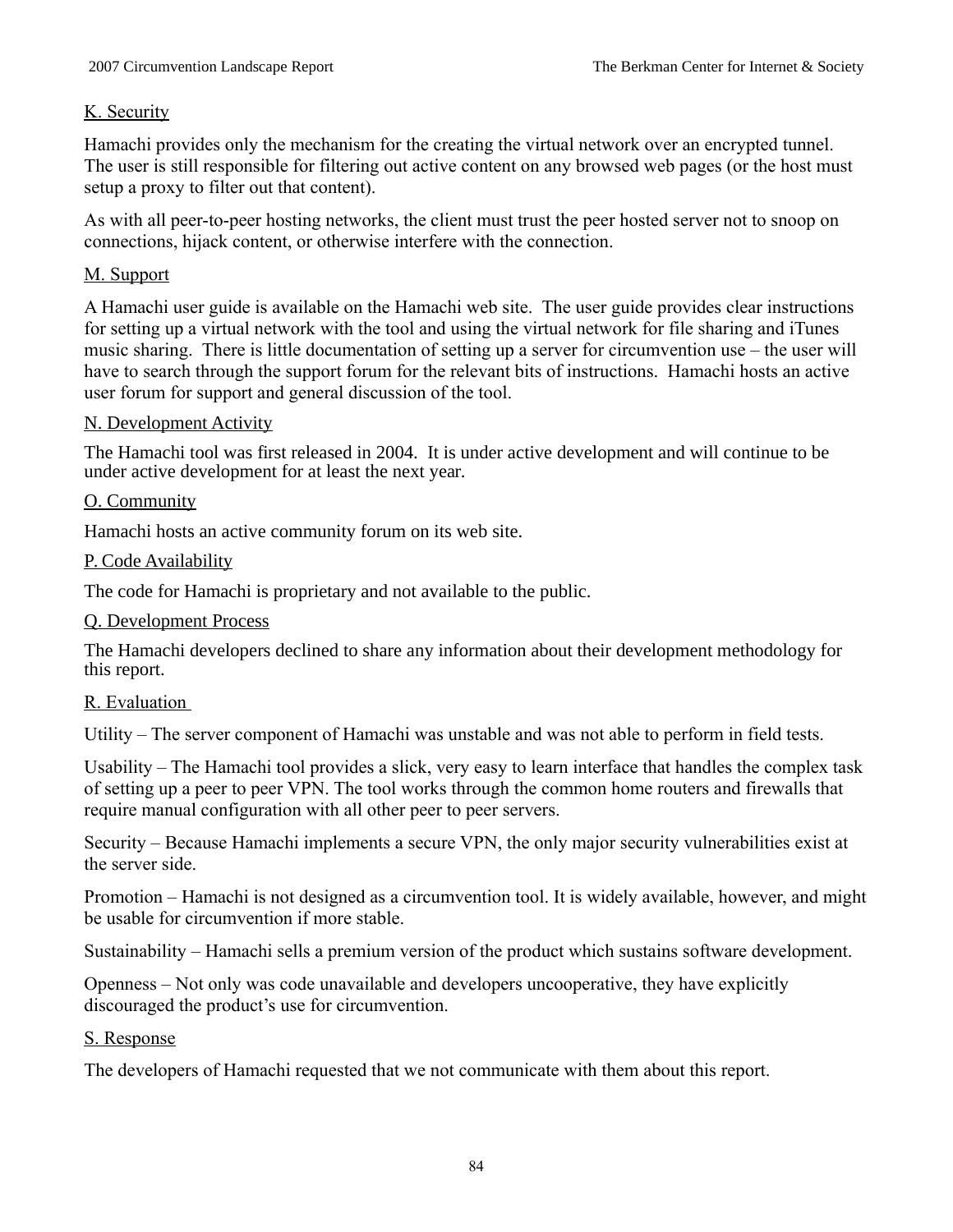## 14. Conclusions

The basic technology of circumvention is relatively easy and well known – it requires only that a tool encrypt the traffic and redirect it through an intermediate server in a non-filtered country. The difficulty of developing effective circumvention tools lies in making them usable, fast, secure, and blocking resistant. All of the circumvention and anonymity focused tools included in this study manage to circumvent both lab and in country filters and, notably, to provide an effective and reasonably easy to use interface. This point should be stressed – that all of the circumvention and anonymity tools included in this study succeeded at the basic task of retrieving blocked content in a filtering country. In that sense, the tools have individually and as a group been a success.

But all of the tools had some level of problems with performance and security. The performance issues go some way toward explaining the relatively small usage of the tools compared to the number of filtered Internet users. The security issues will be increasingly important as circumvention technology grows in usage, especially as more and more users rely on these tools for a level of anonymity that in most cases the tools are not actually providing. As noted in the preface, this report is now two years old. Some of the specific performance and security problems described belows have since been fixed. But we are confident that these broad conclusions with the performance and security problems of circumvention tools remain.

# A. Performance

Of the nine tools studied, only UltraReach provided performance marginally acceptable for day to day browsing in filtered countries, most of them took more than a minute a return most of the sites, and even UltraReach performance was much worse than direct browsing performance. Performance is a vital part of the browsing experience and, as such, is a key component of usability. The performance of all of the tested tools must improve to garner usage by a much larger portion of the filtered Internet users.

Centrally hosted projects (Anonymizer Anonymous Surfing, Anonymizer China, DynaWeb FreeGate, UltraReach, JAP, Coral) can improve the performance of their tools by some combination of technology development and infrastructure improvement. Both development and infrastructure require additional investment, but infrastructure investment provides the most reliable, direct way to improve performance.

Peer hosted projects (Circumventor/CGIProxy, Psiphon, Tor, Hamachi) suffer from the need to rely mostly on consumer class Internet connections for performance and suffer from a deadly combination of the low bandwidth, high latency, and bidirectional capping of such connections. The only way to improve the performance of peer hosted projects is either to recruit more volunteers to host servers (in the case of Tor) or to improve the underlying technology to make better use of the available connections.

### B. Security

Strong security through a network not designed with security in mind is hard. Every tool tested had serious security issues. All of the HTTP proxy tools (Anonymizer Anonymous Surfing, Anonymizer China, DynaWeb FreeGate, UltraReach) require that the user trust their data to the servers hosted by the project. Both of the CGI proxy tools (Circumventor/CGIProxy and Psiphon) suffer from holes that generate some direct, unencrypted traffic. DynaWeb FreeGate fails to encrypt much of its traffic. The CGI proxy tools and Anonymizer Anonymous Surfing have user interfaces that are likely to lead to data leakage with regular usage. Tor suffers from the possibility of rogue exit nodes hijacking data, and JAP suffers from a poor network infrastructure that negates the central premise of re-routing. Coral and Hamachi have significant security problems but are non-functional for circumvention in any case.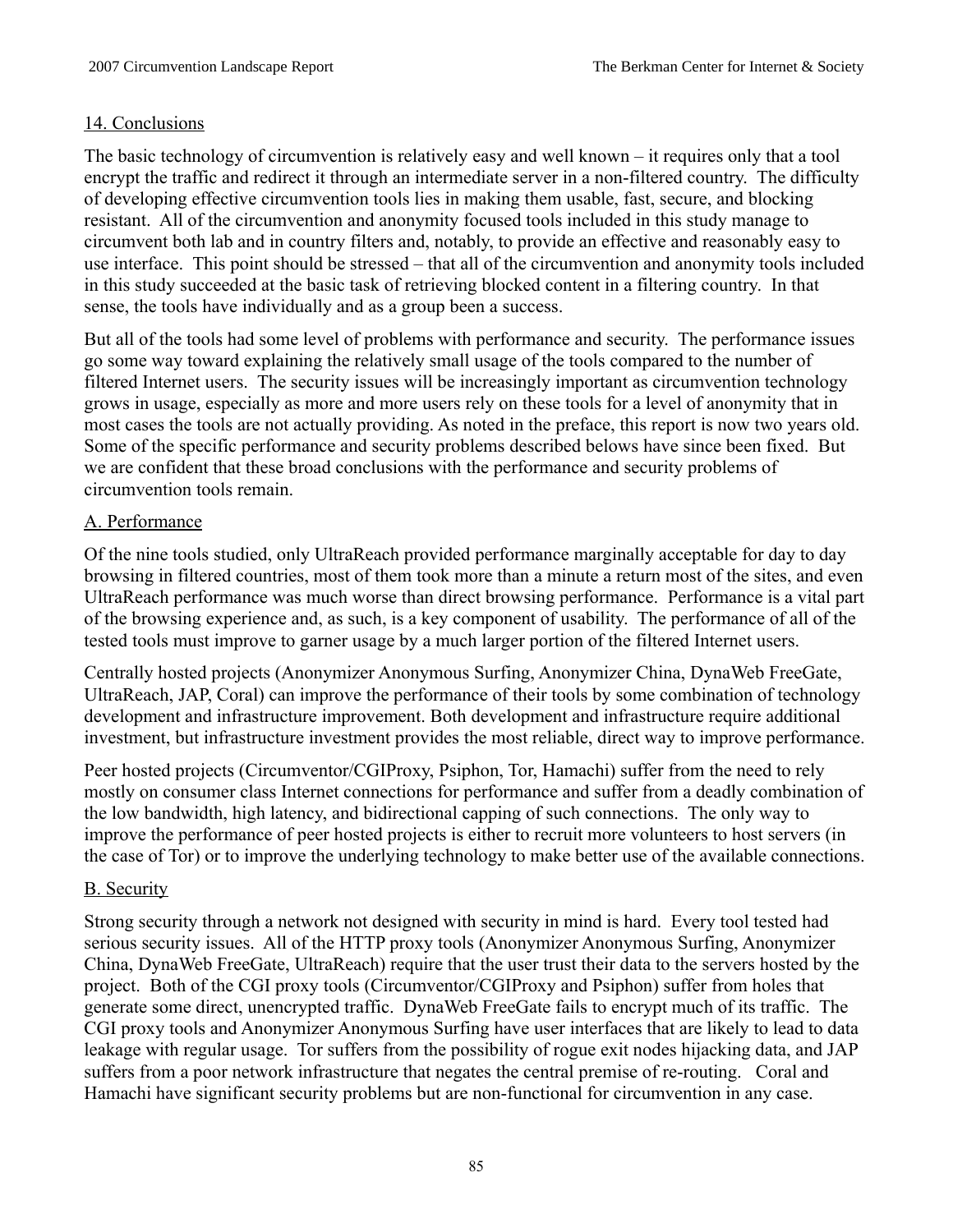At the current time, UltraReach, Tor and Anonymizer China provide the best possibility for security. But UltraReach users must know to turn off active content and javascript within their browsers, which fact UltraReach does not disclose. And UltraReach admits to implementing its own filtering system and so will not be acceptable to many users. Anonymizer China is only available to Chinese users and so is not an option for most filtered countries.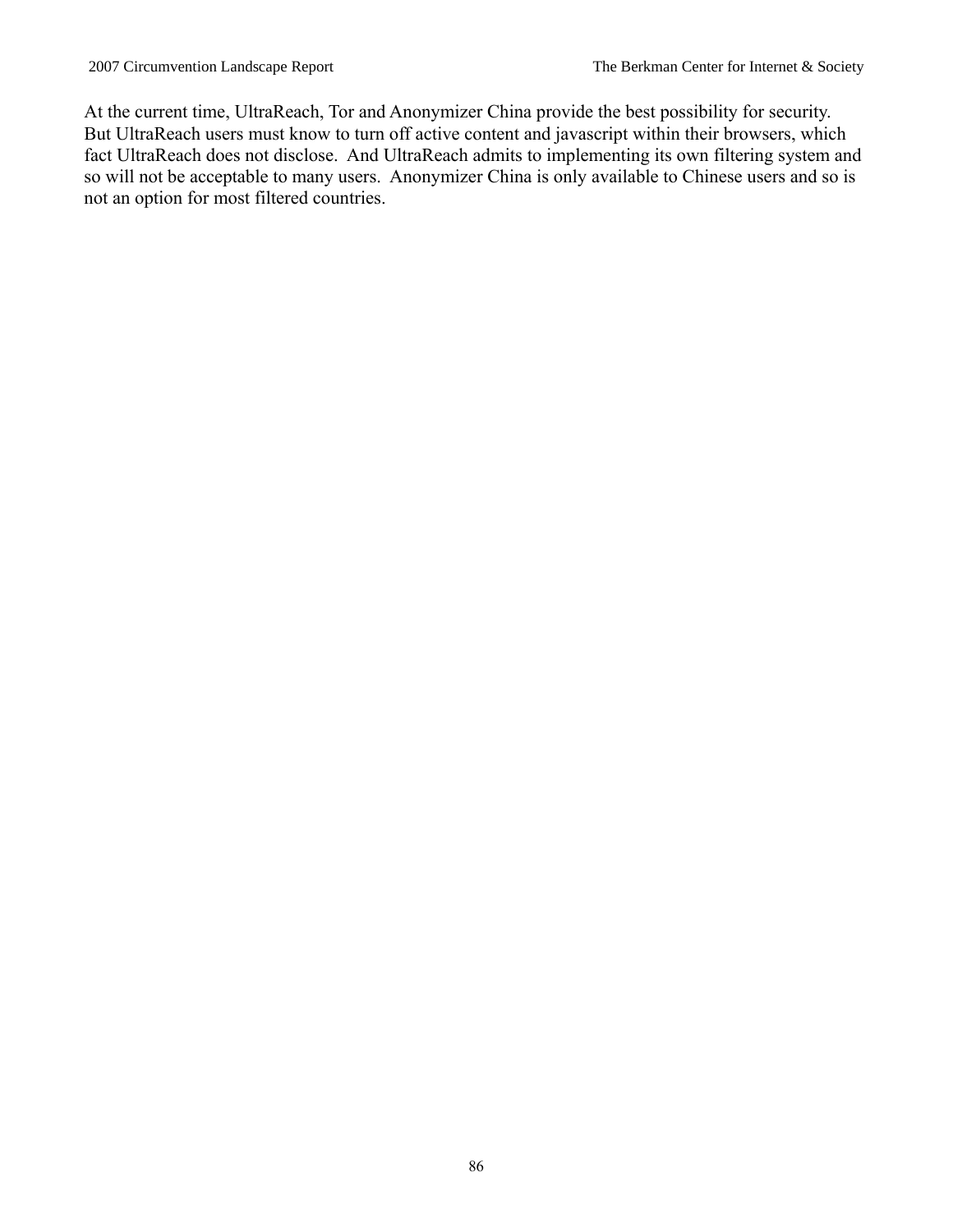#### Appendix II: Methods

Following is a description of the methods used for all of the tool tests along with the set of questions asked about each tool to produce the tool analysis. This sort of testing is necessarily highly technical and requires an engineer. In particular, the researcher must be able to tell the difference between poor setup or configuration and blocking. Likewise, the researcher must be able to diagnose not just that a particular test failed but why. We have made a strong effort to use straightforward, repeatable methods during the testing, but many of the methods are highly technical. So any engineer should be able to repeat the process with the same or new tools as long as the engineer is a skilled user of both Windows and Linux machines.

### 1. Lab Setup

#### A. Lab Setup Summary

| <b>Testing Computer:</b>        | Lenovo Thinkpad T60, 1.25G RAM |
|---------------------------------|--------------------------------|
| <b>Virtualization Software:</b> | <b>Vmware Workstation</b>      |
| Host OS:                        | Windows XP Professional        |
| Virtual Computer OS:            | <b>Windows XP Professional</b> |
| Virtual Computer RAM:           | 512M                           |
| <b>Testing Browser:</b>         | Internet Explorer 7.0          |
| <b>Virtual Router OS:</b>       | Ubuntu 6.10                    |

#### B. Lab Setup Details

All of the tests were performed on a single mid-range laptop running Windows within multiple vmware images. The laptop was a Lenovo Thinkpad T60 with 1.25G of RAM. Vmware is a virtualization package, which allows a user to run many different virtual computers within a single real computer. Vmware allowed us to run each tool on its own separate, clean computer without having to setup a whole lab full of real machines or having continually to install and uninstall each tool on the same computer.

Vmware offers a number of different packages, including a free version. We used vmware workstation, which costs about \$200. The vmware workstation package offers above the free version two features helpful for this testing: multiple snapshots for each virtual computer and virtual computer cloning. A trial version of vmware workstation is available that offers full functionality for thirty days.

A complication of using vmware images is that each image requires its own separately licensed version of Windows. If you install a standardly licensed version of Windows on a vmware image and clone that image, Windows will try and fail to reauthenticate itself on the first boot of the cloned image. The only easy way to circumvent this problem without buying a different license for each testing image is to install a site licensed version of Windows. Harvard University purchases a site licensed version of Windows, so we had easy access to such a version.

One virtual computer was setup with Windows for each tested tool. All tests for a given tool were run on the virtual computer assigned for that tool, even for tools with no client software. The tool virtual computers were setup on a virtual network with a virtual router computer running Ubuntu Linux. The virtual router was connected through Natural Address Translation (NAT) to the Internet. Each tool virtual computer connected through another layer of NAT running on the virtual router. Running all traffic through the virtual router allowed us to snoop on the network traffic as necessary and also to setup the filters and network degradations for the lab tests.

#### C. Setup Script

Steps to install vmware image lab: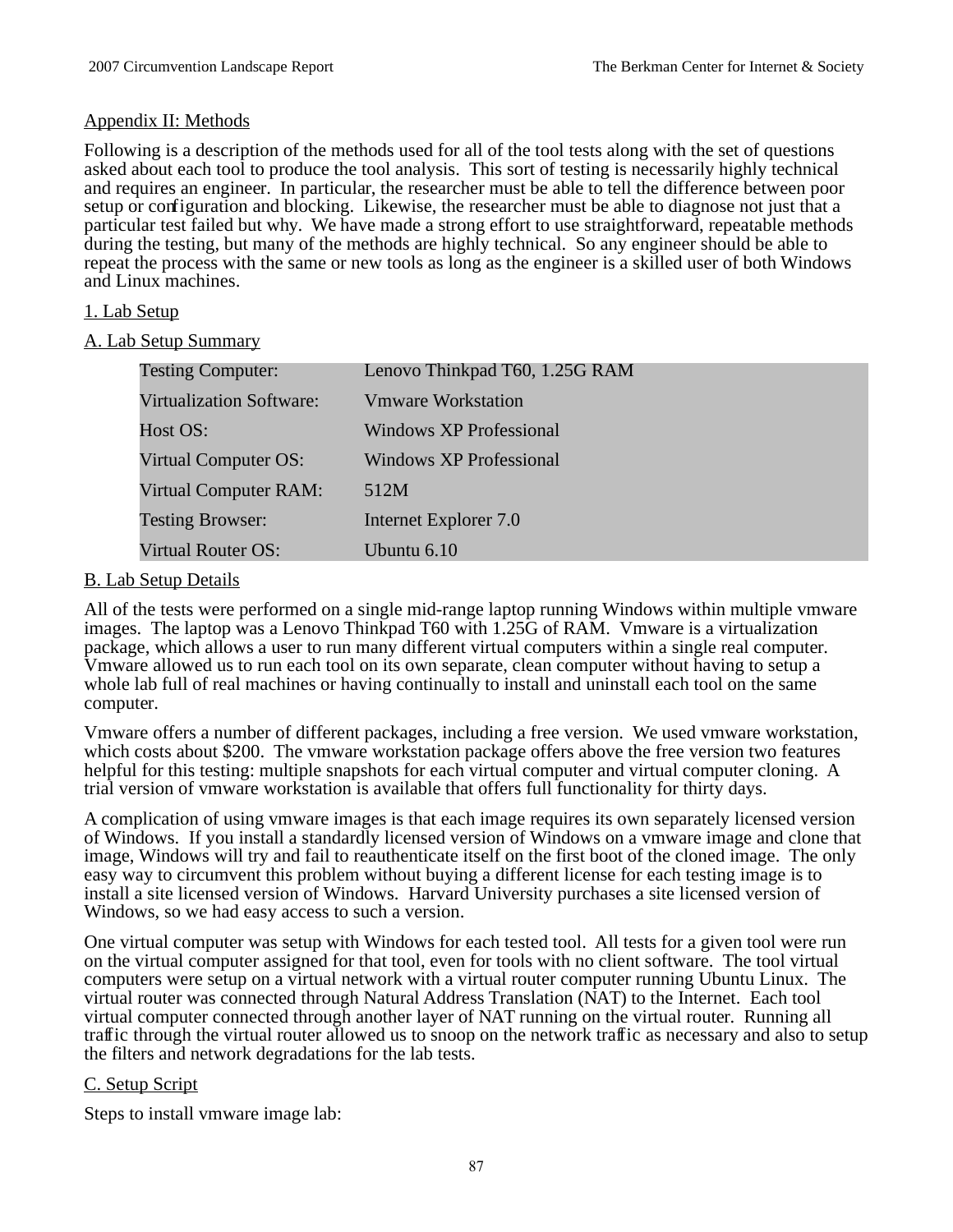1. Download and install the latest version of vmware workstation from http://www.vmware.com.

2. Create a new image for the virtual router with 512M RAM and 10G of on demand disk space.

3. Setup the image to have two network devices: one connected to outgoing NAT and the other connected to the vmnet2 virtual lan.

4. Install the latest version of Ubuntu Linux available from http://www.ubuntu.com.

5. Use the following script to configure NAT from the virtual lan to the outgoing NAT connection. Make this a script at /usr/local/sbin/start-masquerade.sh and add the script to /etc/rc.local to run automatically at startup.

```
iptables -P INPUT ACCEPT
iptables -F INPUT
iptables -P OUTPUT ACCEPT
iptables -F OUTPUT
iptables -P FORWARD DROP
iptables -F FORWARD
iptables -t nat -F
iptables -A FORWARD -i eth0 -o eth1 -m state –state ESTABLISHED,RELATED -j ACCEPT
iptables -A FORWARD -i eth1 -o eth0 -j ACCEPT
iptables -t nat -A POSTROUTING -o eth0 -j MASQUERADE
iptables -L
```
7. Configure the network interface on the virtual lan to have a static address of 192.168.217.1.

8. Install the bind9 package (apt-get install bind9) and configure the server to run bind9 at startup. Edit / etc/resolv.conf to use localhost for dns and 'chattr -i /etc/resolv.conf' to prevent dhcp from overwriting this value (we found the vmware name server to be unreliable, and you'll need the name server for the filtering test anyway).

9. Configure the dhcp3 server to run at startup and configure the dhcp3 server to return addresses in the 192.168.217.1287 – 192.168.217.254 network by adding the following lines to /etc/dhcp3/dhcpd.conf:

option domain-name-servers 192.168.217.1; subnet 192.168.217.0 netmask 255.255.255.0 { range 192.168.217.128 192.168.217.254; option routers 192.168.217.1; }

10. Take a snapshot of the router image.

11. Create a new image for the base Windows install with 512M of RAM and 10G of on demand disk space.

12. Setup the image to have only one network interface, connected to the vmnet2 virtual lan.

13. Install and update Windows XP on the image.

14. Verify that the network connection through the router is working and is going through the router (verify that it works with the router running and does not work with the router paused).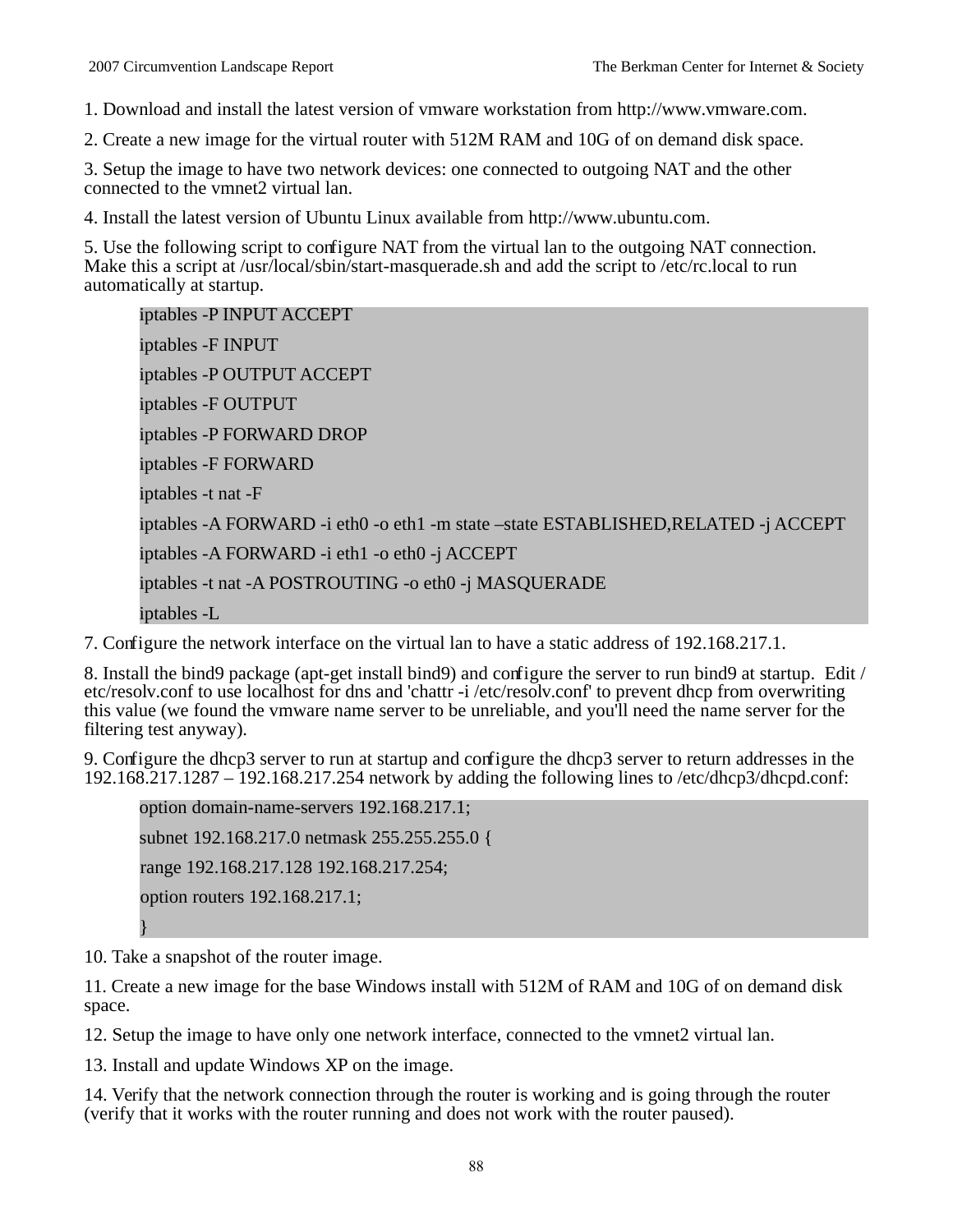- 15. Take a snapshot of the base Windows install.
- 16. Clone the base Windows install for the first tool image.
- 17. Startup the first tool image and install and sanity test the first tool on it.
- 18. Take a snapshot of the tool image with the tool installed.
- 19. Repeat steps 16 18 with each tool as well as for a vanilla install with no tool for the control tests.

#### 1. Lab Testing Methods

The lab tests consist of two sets of tests – network condition tests and filter tests. The network condition tests rely on support built in to the Linux routing functionality and on one Windows tool to simulate various sorts of network degradations. The filtering tests rely on a combination of built in routing functionality, DNS configuration, and network snooping to recreate IP block, DNS block, and keyword block filtering.

Each set of tests consists of using each tool image to request each of the Alexa global top ten web sites. For each set of tests with each tool, the router is reconfigured to simulate either a network condition or a filter. For each network condition request, record the response time, response code, and any notes about anomalies in the response. For the filter requests, record only the response code and any notes.

The sequence of testing is:

- 1. Startup vmware image for a single tool.
- 2. Configure router for direct (control) connection.
- 3. Request each of the ten urls, recording time, code, and notes for each.
- 4. Configure the router to simulate 500ms latency.
- 5. Delete all browsing history and restart IE.
- 6. Request each of the ten urls, recording time, code, and notes for each.
- 7. Reset router to remove latency.

8. Repeat steps 4 – 6 with each of 1000ms latency, 10% packet loss, 25% packet loss, 28.8k bandwidth, and 128k bandwidth.

9. Configure router to filter by IP.

- 10. Delete all browsing history and restart IE.
- 11. Requests each of the ten urls, recording code and notes for each.
- 12. Configure the router to turn off IP filtering.
- 13. Repeat steps 9 12 with DNS and keyword filtering.
- 14. Repeat steps  $1 12$  with each tool image, including the control image.

#### A. URLs Tested

Note that for some of the following urls, sub-pages were used in place of the site home page. For example, for google, a specific search was used rather than the google search box home page.

http://yahoo.com http://msn.com http://www.google.com/search?q=filtering http://youtube.com/watch?v=B8x0FY1rJjs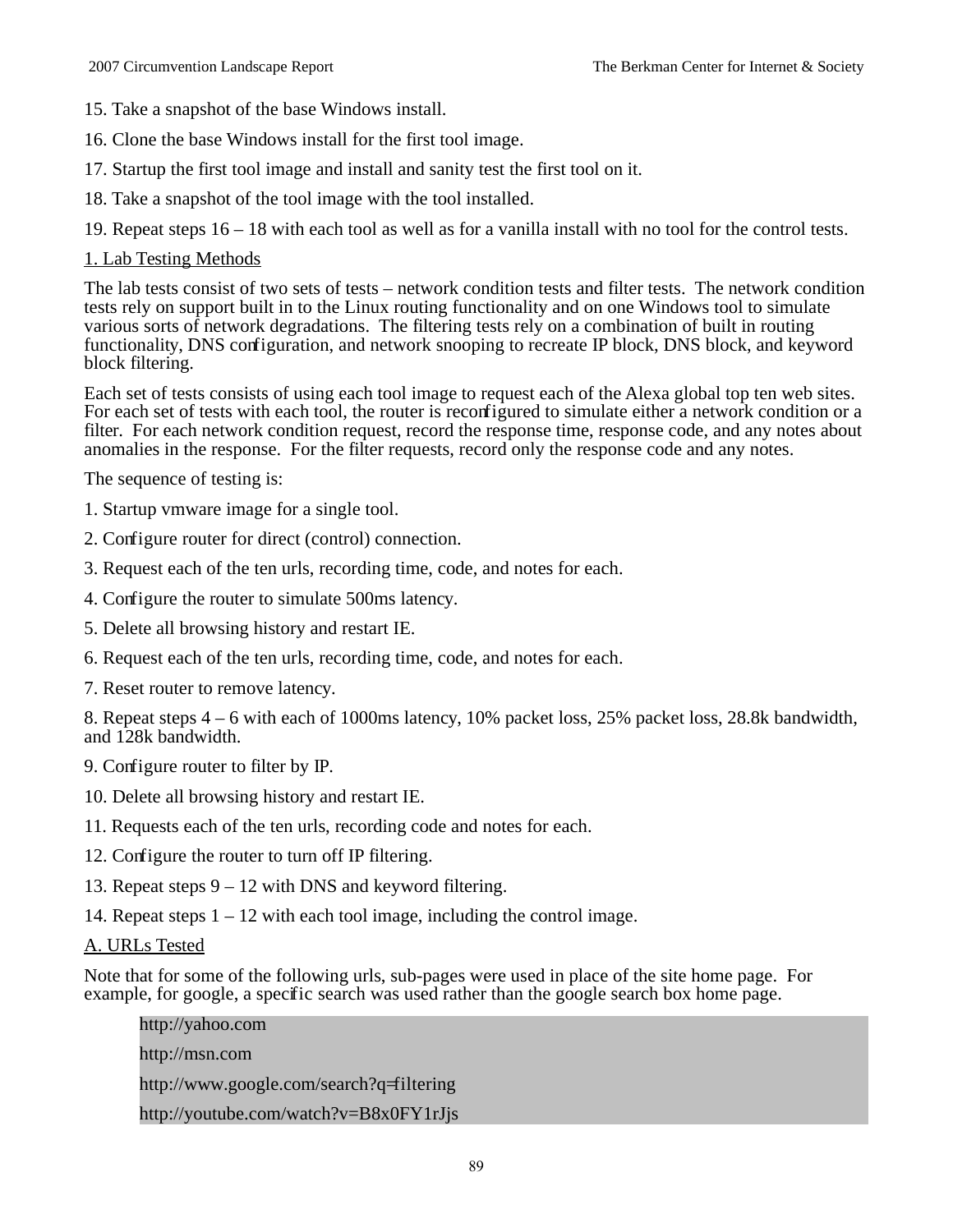http://myspace.com http://search.live.com/results.aspx?q=filtering http://www.baidu.com/s?wd=filtering http://orkut.com

http://www.qq.com

http://www.yahoo.co.jp

#### B. Network Conditions

Use the following commands to simulate and then remove the following network conditions. The first two conditions use the Linux network emulator module to simulate latency and packet loss. The final condition uses a free windows tool to simulate low bandwidth.

#### I. Latency

To simulate network latency, run the following commands on the router:

set 500ms: tc qdisc add dev eth0 root netem delay 500ms

unset: tc qdisc del dev eth0 root

set 1000ms: tc qdisc add dev eth0 root netem delay 1000ms

unset: tc qdisc del dev eth0 root

#### II. Packet Loss

To simulate packet loss, run the following commands on the router:

set 10%: tc qdisc add dev eth0 root netem loss 10%

unset: tc qdisc del dev eth0 root

set 25%: tc qdisc add dev eth0 root netem loss 25%

unset: tc qdisc del dev eth0 root

#### III. Bandwidth

To simulate reduced bandwidth, download and install on the host laptop the Traffic Shaper XP tool available for free at http://bandwidthcontroller.com/trafficShaperXp.html. Start the Traffic Shaper tool and create the following rules for the host laptop's outgoing network connection:

Throttle 128k Download Throttle 128k Upload Throttle 28.8k Download Throttle 28.8k Upload

To run each bandwidth test with each tool, enable the two rules for the given bandwidth rate, enable the two tools for the rate (eg. the two 128k rules), run the tests, and then disable the rules.

Note that the Linux iptables routing software includes support for bandwidth limiting, but we were unable to get it to work reliably at such low bandwidths.

#### C. Filters

#### I. IP Block Filtering

To simulate IP block filtering, use the Linux iptables support for blocking specific IP addresses. For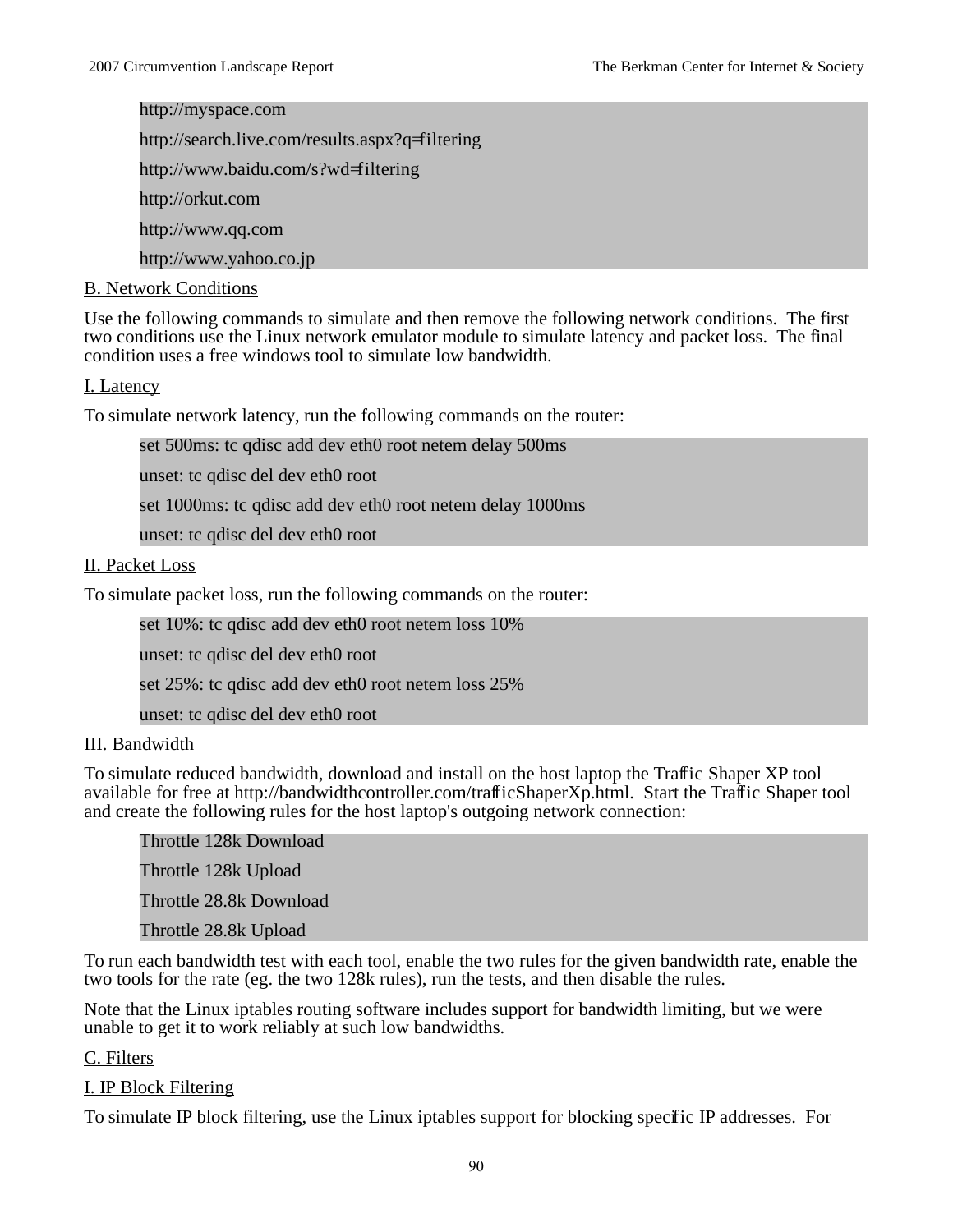convenience, it is best to put the following into a script so that the commands can easily be run repeatedly:

iptables -t nat -A PREROUTING -p tcp -d yahoo.com -j DNAT -i eth1 –to 192.168.217.1 iptables -t nat -A PREROUTING -p tcp -d msn.com -j DNAT -i eth1 –to 192.168.217.1 iptables -t nat -A PREROUTING -p tcp -d www.google.com -j DNAT -i eth1 –to 192.168.217.1 iptables -t nat -A PREROUTING -p tcp -d youtube.com -j DNAT -i eth1 –to 192.168.217.1 iptables -t nat -A PREROUTING -p tcp -d myspace.com -j DNAT -i eth1 –to 192.168.217.1 iptables -t nat -A PREROUTING -p tcp -d search.live.com -j DNAT -i eth1 –to 192.168.217.1 iptables -t nat -A PREROUTING -p tcp -d www.baidu.com -j DNAT -i eth1 –to 192.168.217.1 iptables -t nat -A PREROUTING -p tcp -d orkut.com -j DNAT -i eth1 –to 192.168.217.1 iptables -t nat -A PREROUTING -p tcp -d www.qq.com -j DNAT -i eth1 –to 192.168.217.1 iptables -t nat -A PREROUTING -p tcp -d www.yahoo.co.jp -j DNAT -i eth1 –to 192.168.217.1

To remove the IP filter, run the following:

```
iptables -t nat -F PREROUTING
```
II. DNS Block Filtering

To simulate DNS block filtering, you need to configure the bind server to refuse requests for the blocked domains. To configure the bind server, add the following line to the /etc/bind/named.conf.local:

//include /etc/bind/blocks.conf

Then create /etc/bind/blocks.conf with the following configuration:

```
zone "yahoo.com" {
type master;
file "/etc/bind/db.225";
forward only;
forwarders {0.0.0.0 ; };
allow-query {1.1.1.1/32 ; };
}
```
Repeat the above lines for each of the domains to be blocked.

To turn on blocking for a given set of tests, uncomment the line in named.conf.local:

```
include /etc/bind/blocks.conf
```
and restart the bind server by running the following command:

```
/etc/init.d/bind9 restart
```
To turn off DNS filtering, re-comment the line in named.conf.local and restart the bind server again.

III. Keyword Block Filtering

To simulate a keyword block filter, you will not actually block any connections. Instead, you will install a snooper on the network that will look for keywords in the traffic and print a notice when the keyword has been found in the network traffic. The snooper has the advantage of letting you rerun the test while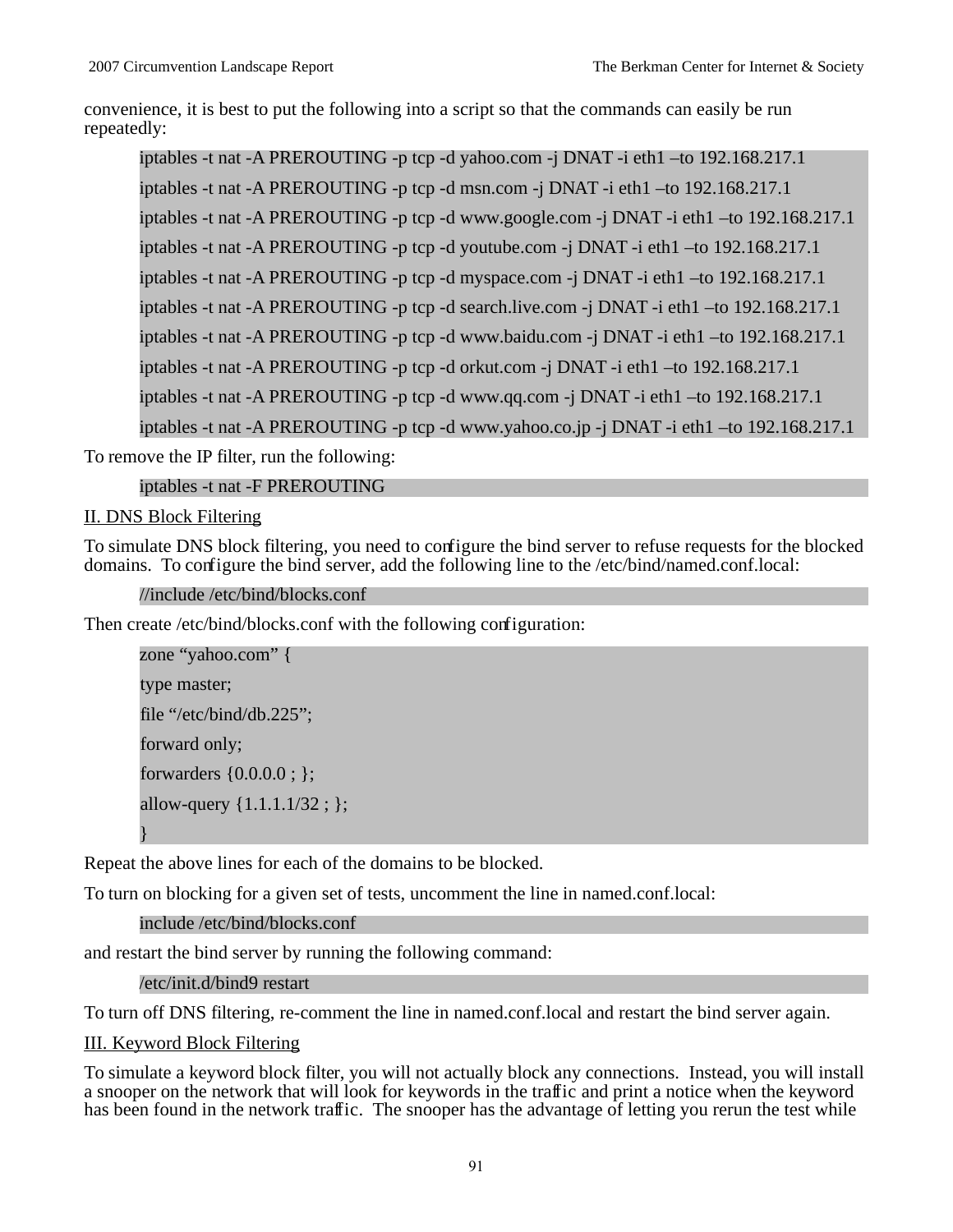capturing all of the connection data to trace the exact cause of the data leak.

First, install snort (apt-get install snort) and configure it to look for the keywords HTTP and each domain name in the network traffic. To configure snort, create /etc/snort/circumvention.conf with the following content:

alert tcp any any  $\rightarrow$  any any  ${msg: "HTTP": content: " HTTP/1."}$ alert tcp any any -> any any {msg: "YAHOO"; content: "yahoo.com";} alert tcp any any  $\rightarrow$  any any  ${msg: "MSN":}$  content: "msn.com"; alert tcp any any -> any any {msg: "GOOGLE"; content: "google.com";} alert tcp any any -> any any {msg: "YOUTUBE"; content: "youtube.com";} alert tcp any any -> any any {msg: "MYSPACE"; content: "myspace.com"; } alert tcp any any -> any any {msg: "LIVE"; content: "live.com"; } alert tcp any any -> any any {msg: "BAIDU"; content: "baidu.com"; } alert tcp any any -> any any {msg: "ORKUT"; content: "orkut.com";} alert tcp any any -> any any  ${msg: "QQ";}$  content: " $qq.com";$ alert tcp any any -> any any {msg: "YAHOO JAPAN"; content: "yahoo.co"; }

The above patterns are not comprehensive – some matchable keywords might pass through the filter undetected. But any unencrypted HTTP requests will be caught by the "HTTP/1." pattern, which is required in all HTTP requests. The domain requests should likewise catch most unencrypted traffic, since the domain will be included in image, javascript, and other locations.

To simulate a keyword filter, just run the following:

snort -i eth1 -c /etc/snort/circumvention.conf -A console -q

The above command will print out an alert if it matches any traffic on the network.

To investigate an alert more fully, rerun the request with the following command running on the router:

tcpdump -v -i eth $1$  -s  $0 >$  dump.dat

and then open 'dump.dat' in a text editor to examine the network traffic.

2. In Country Testing Methods

For in country tests, use each tool and the control install to request each of the Alexa top ten sites for the tested country as well as twenty sites blocked by the country. For the full list of urls tested for each country, see the full test results in Appendix II.

The sequence of testing is:

1. Startup vmware image for a single tool.

- 2. Configure router for direct (control) connection.
- 3. Request each of the thirty urls, recording time, code, and notes for each.
- 4. Repeat steps  $1 3$  with each tool image, including the control image.

A. URLs Tested

The urls tested in each of the in country tests are listed in the full results appendix.

3. Tool Analysis Framework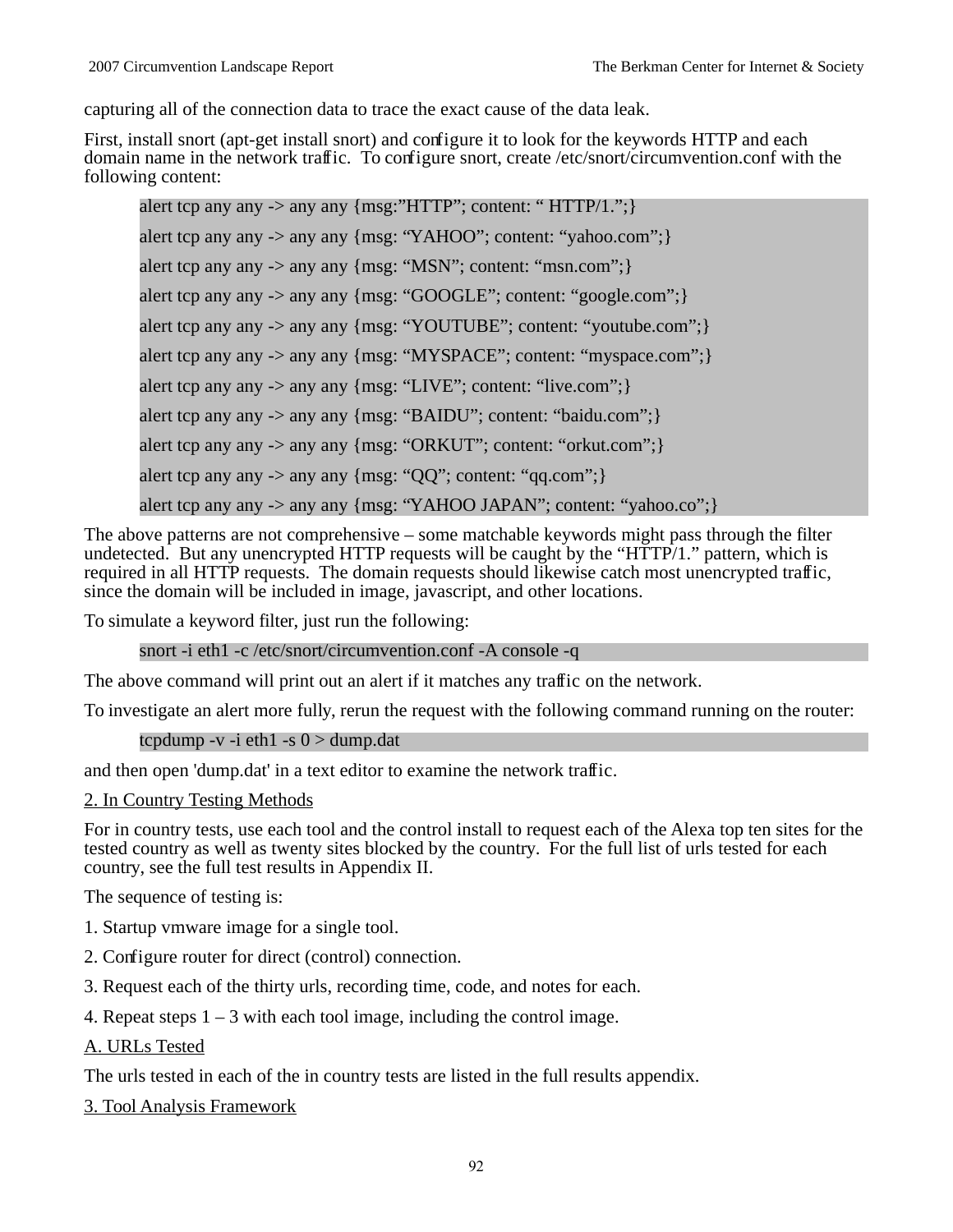After completing the lab tests, answer the following questions about each tool.

A. Summary

What does the tool do?

What method does it use?

What is the tool's stated purpose?

How does the tool handle hosting (central or peer)?

How well does it do it?

B. Lab Testing Results

What are the average response times for the lab tests? How much slower is the tool than the control test?

What were the results of the filtering tests?

C. In Country Testing Results

What are the average response times for the in country tests? How much slower is the tool than the control image?

Was the tool blocked in any countries?

Did the tool fail to return any specific pages?

Did the tool exhibit any other problems?

D. Availability

What is the cost of the tool?

How easy is the tool to download or otherwise obtain?

E. Install

Does the tool require client installation?

How easy is the client installation?

What platforms does the client run on?

What are the side effects of the installation?

F. User Interface

What is the user interface for the tool?

[include screenshot]

What user interface does the tool provide?

How easy is the user interface to learn?

How easy is the user interface to use?

Does the user interface make clear what the tool is doing?

What is the application's startup / switching time?

G. Server Component

Does the tool require a server component installation by a known peer?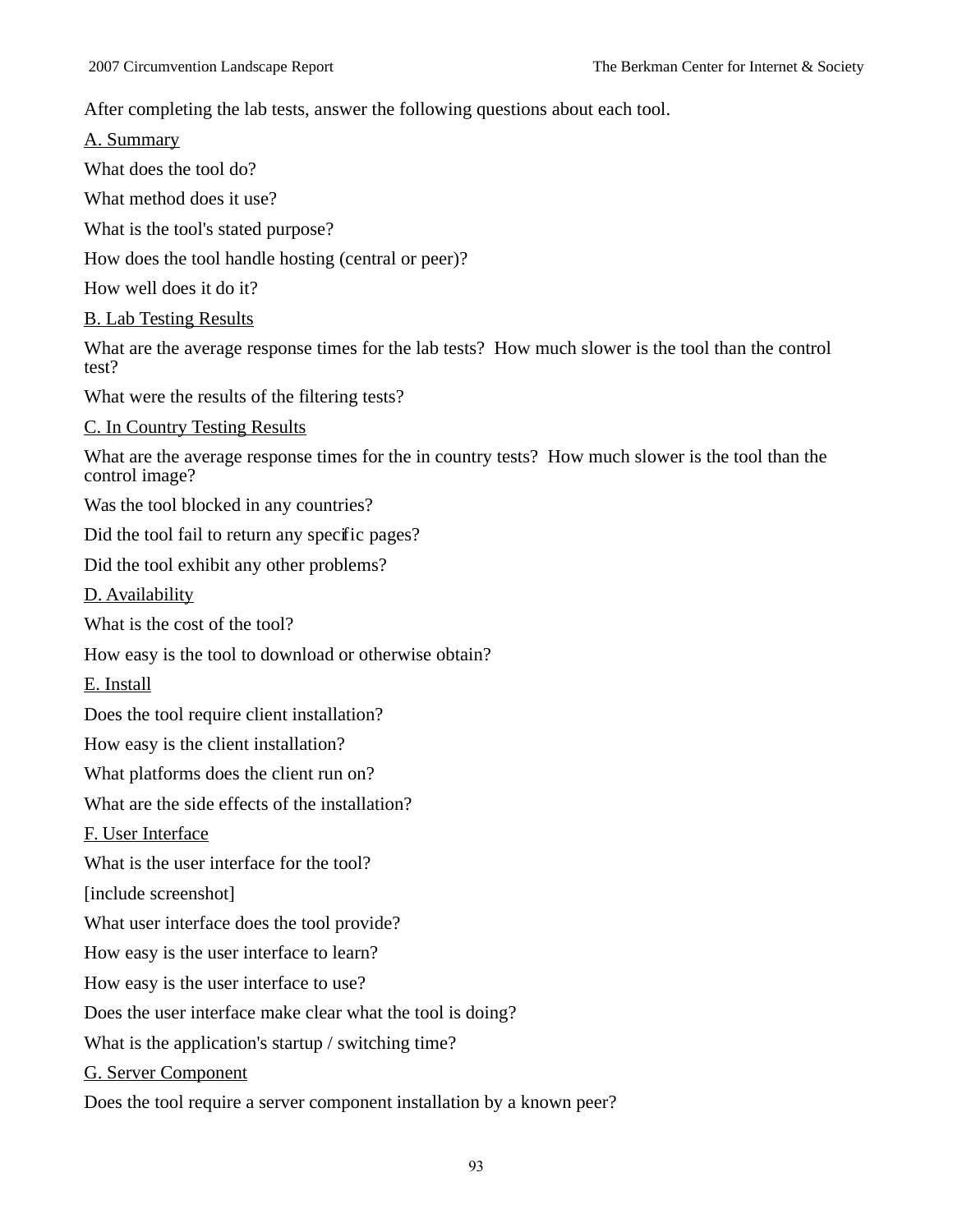How easy is the server install?

How expensive is the server to run?

How easy is the server to run?

Who hosts the servers?

H. Blocking Resistance

What steps does the tool take to avoid blockage?

Does the tool have flexibility to adjust to future blocking strategies?

I. Internationalization

What languages is the tool available in?

J. Internal Filtering

Does the tool itself engage in any filtering?

K. Security

What tradeoffs does the tool make between security and usability?

Does the tool filter out javascript?

Does the tool filter out active content?

Will actual usage decrease security of tool as designed?

How does the tool's security change as users increase or decrease?

L. Usage

What metrics are available about the usage of the tool?

M. Support

What support documentation is available?

What interactive support is available?

If support is community supported, how active is the community?

N. Development Activity

How old is project?

How active has development been recently?

Is active development planned for the next year?

O. Community

Does the project have an active user community?

Is the project connected to its use community?

P. Code Availability

Is the code freely available?

If not, is the code available for audit on request?

Q. Development Process